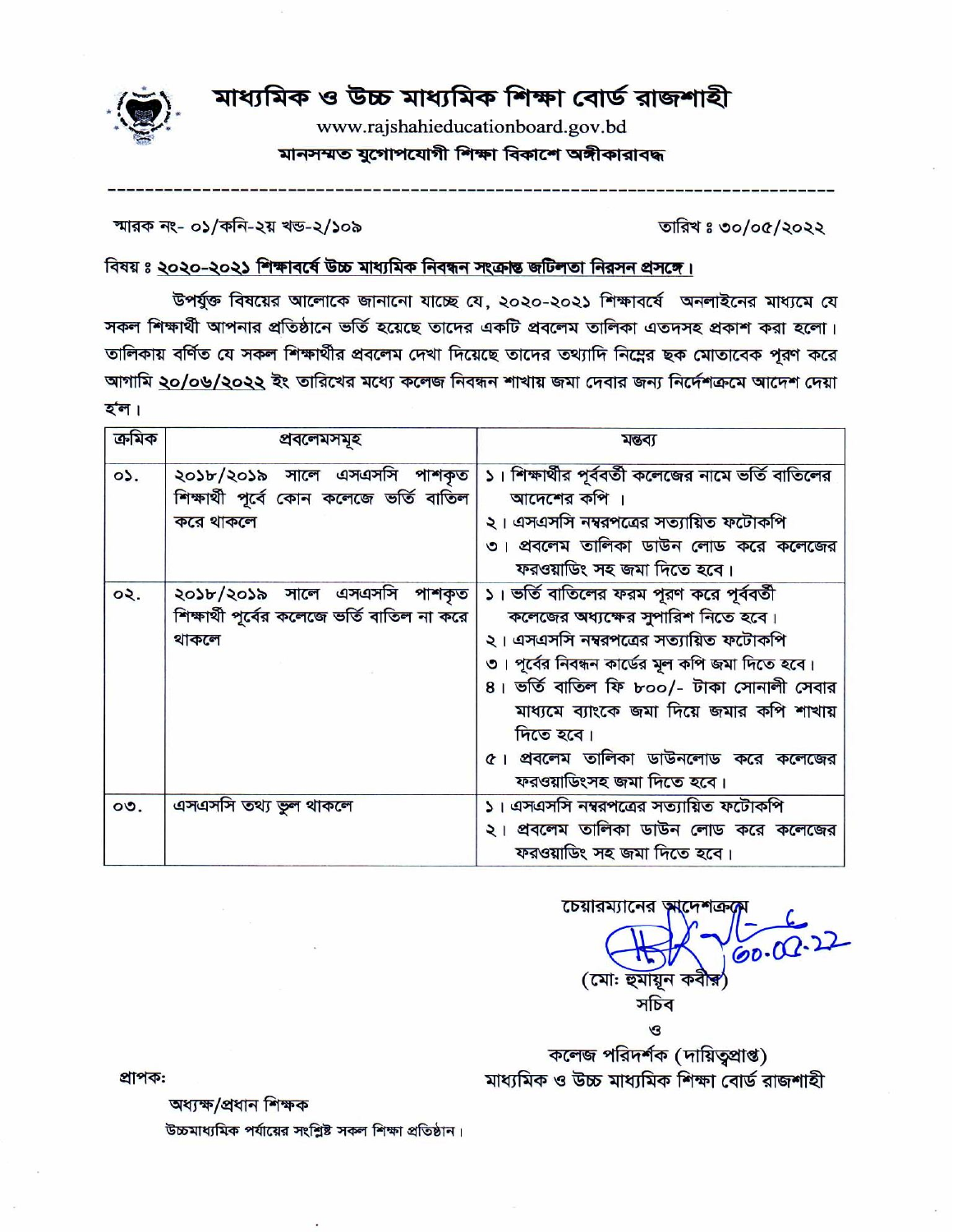# **BOARD OF INTERMEDIATE AND SECONDARY EDUCATION, RAJSHAHI HSC REGISTRATION FOR SESSION 2020-2021 ===================================================**

**================================================================================ SL. NO NAME/SSC INFORMATION/COL\_CODE COMMENTS ================================================================================ 1 NAFISA NAHIYAN (1002)- DUAL : (1003) RAJSHAHI CANTONMENT PUBLIC SSC INFO. / 100060/12/20 -------------------------------------------------------------------------------- 2 NAFISA NAHIYAN (1003)- DUAL : (1002) RAJSHAHI CANTONMENT BOARD SSC INFO. / 100060/12/20 -------------------------------------------------------------------------------- 3 MASIYAT MOHSIN NODI (1003)- DUAL : (1702) SHAHID BUDDHIJIBI GOVERNME SSC INFO. / 227202/17/20 -------------------------------------------------------------------------------- 4 MST. SHARMIN AKTER R (1006)- CORRECT SSC INFORMATION. SSC INFO. / 228503/21/20 -------------------------------------------------------------------------------- 5 MD. ROBIUL ISLAM (1230)- CORRECT SSC INFORMATION. SSC INFO. / 149197/18/18 -------------------------------------------------------------------------------- 6 MD. ROBIUL ISLAM (1230)- CORRECT SSC INFORMATION. SSC INFO. / 153402/18/19 -------------------------------------------------------------------------------- 7 MD. RIFAT ALI (1253)- DUAL : (1451) ABDUL GONI COLLEGE, BAGHA SSC INFO. / 138330/18/20 -------------------------------------------------------------------------------- 8 MD. RIFAT ALI (1451)- DUAL : (1253) BHAYA LAXMIPUR DUDHIRHAT C SSC INFO. / 407121/12/20 -------------------------------------------------------------------------------- 9 MASIYAT MOHSIN NODI (1702)- DUAL : (1003) RAJSHAHI CANTONMENT PUBLIC SSC INFO. / 227202/17/20 -------------------------------------------------------------------------------- 10 NAZMUL HASAN ONTAR (3952)- CORRECT SSC INFORMATION. SSC INFO. / 228842/21/20 -------------------------------------------------------------------------------- 11 MD. SADIQUL ISLAM SU (3952)- CORRECT SSC INFORMATION. SSC INFO. / 233546/21/20 -------------------------------------------------------------------------------- 12 MD. MONIRUL ISLAM MO (3952)- CORRECT SSC INFORMATION. SSC INFO. / 430253/21/20 -------------------------------------------------------------------------------- 13 MOST. MARIA AKTER (3952)- CORRECT SSC INFORMATION. SSC INFO. / 430380/21/20 -------------------------------------------------------------------------------- 14 HABIBUR RAHMAN RIFAT (4032)- CORRECT SSC INFORMATION. SSC INFO. / 228861/21/20 -------------------------------------------------------------------------------- 15 MST.FARJANA AKTER (4356)- CORRECT SSC INFORMATION. SSC INFO. / 209137/21/20 -------------------------------------------------------------------------------- 16 NAFISA TASNIM AL-AMI (4369)- CORRECT SSC INFORMATION. SSC INFO. / 200310/21/20 -------------------------------------------------------------------------------- 17 MOST. SARMINA YEASMI (1000)- RN: 1612643266 CC: 1050 GR: 0 YR: 2019 SSC INFO. / 106976/12/19 --------------------------------------------------------------------------------**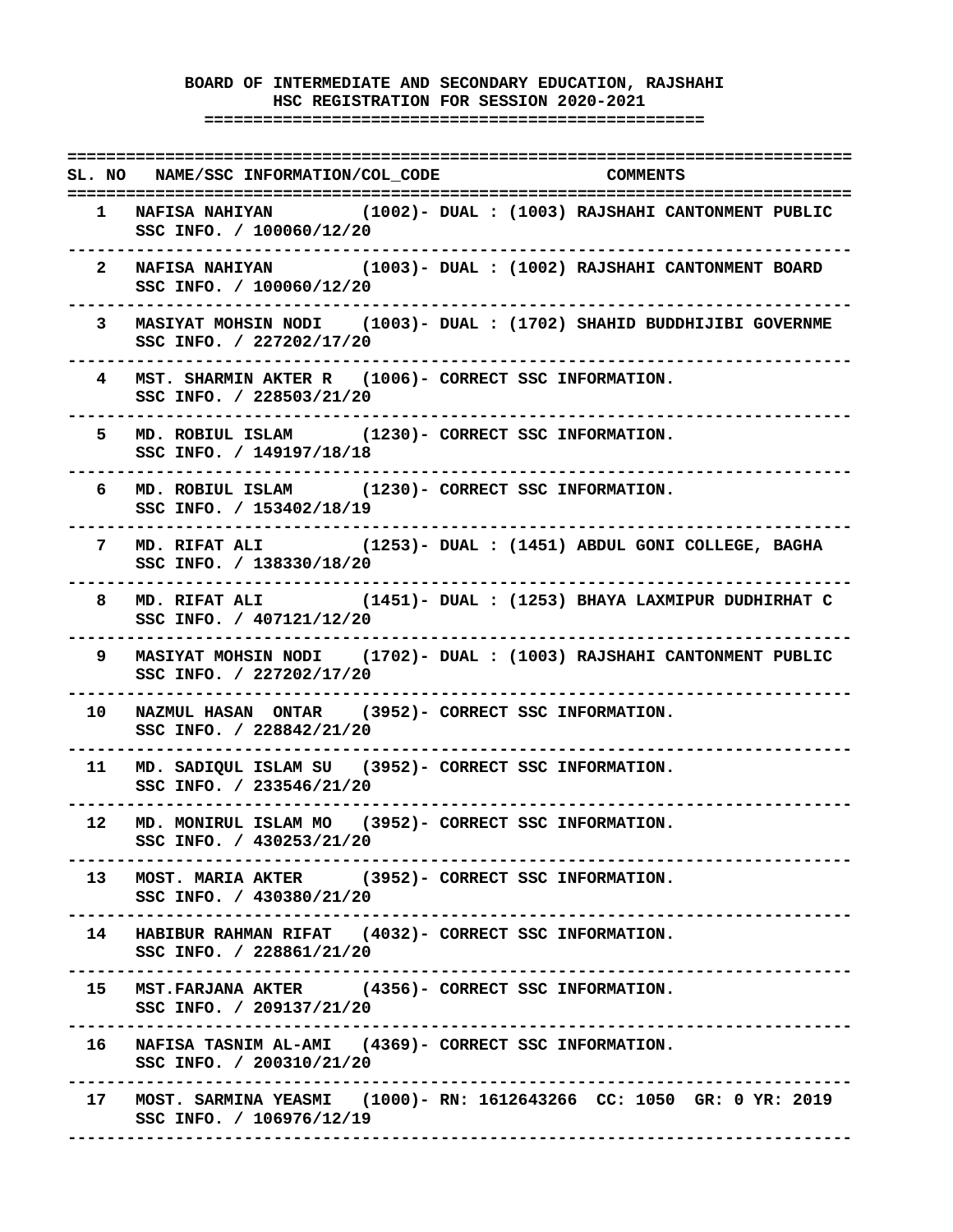**===================================================** 

 **PAGE NO : 2 ================================================================================ SL. NO NAME/SSC INFORMATION/COL\_CODE COMMENTS ================================================================================ 18 MD. RIPON HOSSAIN (1000)- RN: 1612698773 CC: 2856 GR: 0 YR: 2019 SSC INFO. / 135255/12/19 -------------------------------------------------------------------------------- 19 FATEMA KHATUN (1000)- RN: 9012900029 CC: 1050 GR: 0 YR: 2019 SSC INFO. / 141047/19/19 -------------------------------------------------------------------------------- 20 GOLAM RABBANI (1006)- RN: 1612700363 CC: 2651 GR: 0 YR: 2019 SSC INFO. / 135882/12/19 -------------------------------------------------------------------------------- 21 MD. SAHEDI HASAN (1025)- RN: 1612624677 CC: 1665 GR: 0 YR: 2019 SSC INFO. / 111126/12/19 -------------------------------------------------------------------------------- 22 MD. SIHAB AHMED (1025)- RN: 1612697278 CC: 1075 GR: 0 YR: 2019 SSC INFO. / 130467/12/19 -------------------------------------------------------------------------------- 23 MOSTARI KHANOM MISHU (1025)- RN: 1612700453 CC: 1050 GR: 0 YR: 2019 SSC INFO. / 135381/12/19 -------------------------------------------------------------------------------- 24 MD. BAYAZID BOSTAMI (1025)- RN: 1612771782 CC: 4000 GR: 0 YR: 2019 SSC INFO. / 156061/12/19 -------------------------------------------------------------------------------- 25 ABU TALHA (1025)- RN: 1612777954 CC: 4425 GR: 0 YR: 2019 SSC INFO. / 156544/12/19 -------------------------------------------------------------------------------- 26 H. M SHAKIL AHMED (1025)- RN: 1612774747 CC: 3776 GR: 2 YR: 2019 SSC INFO. / 160552/12/19 -------------------------------------------------------------------------------- 27 NOWRIN HOSSAIN (1028)- RN: 1512602918 CC: 1030 GR: 8 YR: 2019 SSC INFO. / 102737/12/18 -------------------------------------------------------------------------------- 28 MST. MEHZABIN MARZIA (1050)- RN: 1612727984 CC: 3050 GR: 0 YR: 2019 SSC INFO. / 142413/12/19 -------------------------------------------------------------------------------- 29 FAHMIDA YEASMIN TITH (1050)- RN: 1512645427 CC: 1702 GR: 8 YR: 2018 SSC INFO. / 800363/12/18 -------------------------------------------------------------------------------- 30 SAKHAWAT HOSSAIN (1075)- RN: 1612638013 CC: 1150 GR: 0 YR: 2019 SSC INFO. / 110240/12/19 -------------------------------------------------------------------------------- 31 HABIBUL BASHER (1075)- RN: 1612625338 CC: 1025 GR: 2 YR: 2019 SSC INFO. / 111524/12/19 -------------------------------------------------------------------------------- 32 MD. MEHEDI HASAN (1100)- RN: 1612646343 CC: 1833 GR: 2 YR: 2019 SSC INFO. / 115836/12/19 --------------------------------------------------------------------------------**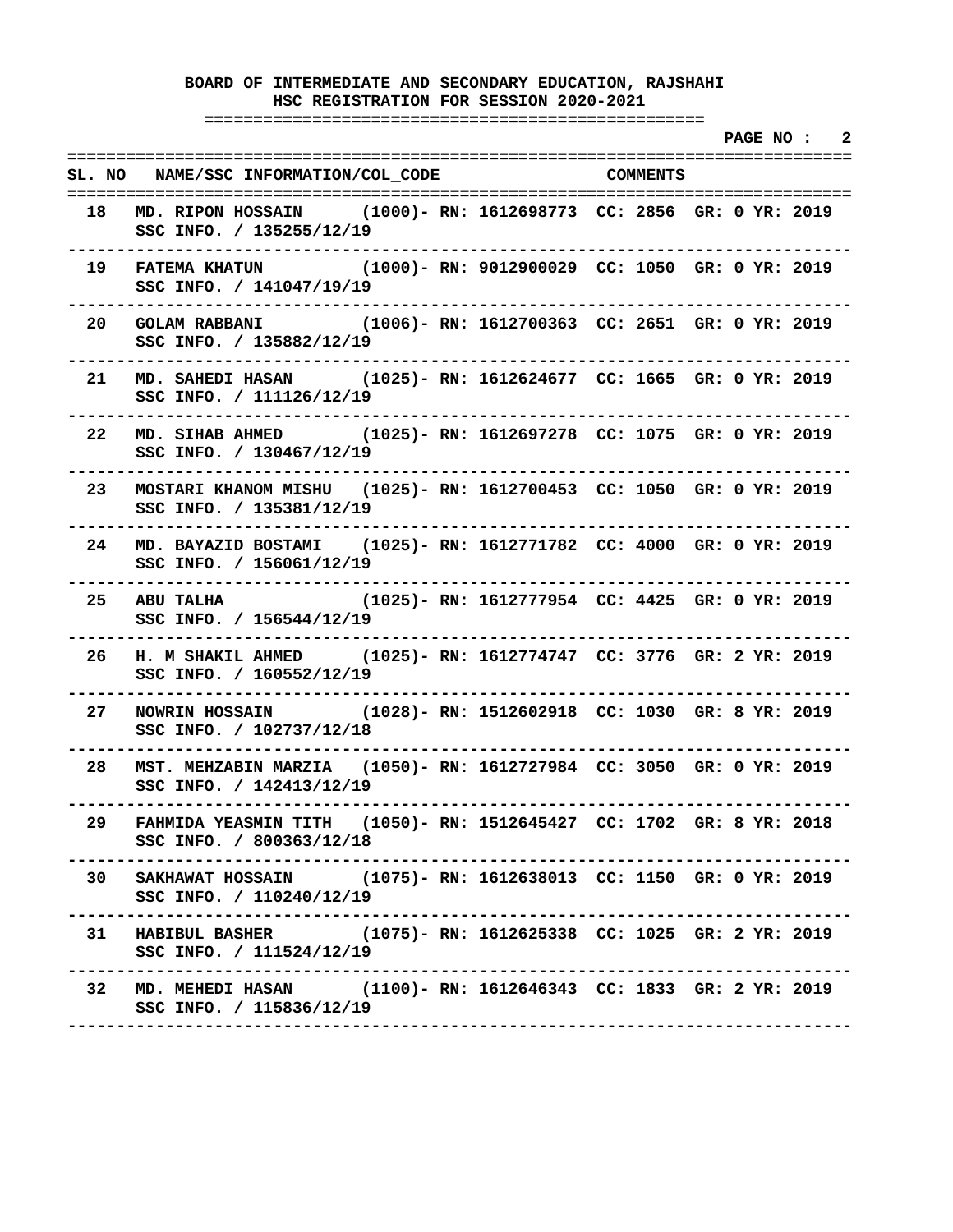**===================================================** 

 **PAGE NO : 3 ================================================================================ SL. NO NAME/SSC INFORMATION/COL\_CODE COMMENTS ================================================================================ 33 MD. SUMON ALI (1100)- RN: 1612666368 CC: 2275 GR: 2 YR: 2019 SSC INFO. / 120079/12/19 -------------------------------------------------------------------------------- 34 MD. FERDOUS ISLAM (1100)- RN: 1612756529 CC: 3852 GR: 0 YR: 2019 SSC INFO. / 153661/12/19 -------------------------------------------------------------------------------- 35 MD. FAISAL KABIR (1100)- RN: 1517691764 CC: 1100 GR: 2 YR: 2018 SSC INFO. / 659712/17/18 -------------------------------------------------------------------------------- 36 MST. HALIMA AKTER RI (1156)- RN: 1612636917 CC: 1155 GR: 0 YR: 2019 SSC INFO. / 110001/12/19 -------------------------------------------------------------------------------- 37 SANTA RANI (1156)- CORRECT SSC INFORMATION. SSC INFO. / 122752/15/20 -------------------------------------------------------------------------------- 38 TANMOY KUMAR (1156)- RN: 1612692728 CC: 1075 GR: 2 YR: 2019 SSC INFO. / 129743/12/19 -------------------------------------------------------------------------------- 39 MST. SONIA PARVIN (1156)- CORRECT SSC INFORMATION. SSC INFO. / 400813/12/20 -------------------------------------------------------------------------------- 40 MD. MRIDUL ISLAM (1200)- RN: 1612637628 CC: 1665 GR: 2 YR: 2019 SSC INFO. / 101373/12/19 -------------------------------------------------------------------------------- 41 MD. REDWANUL ISLAM (1200)- RN: 1612692439 CC: 2501 GR: 0 YR: 2019 SSC INFO. / 130296/12/19 -------------------------------------------------------------------------------- 42 MD. BAIJIT HOSEN (1200)- CORRECT SSC INFORMATION. SSC INFO. / 156892/11/20 -------------------------------------------------------------------------------- 43 PRETOM GHOSH (1200)- CORRECT SSC INFORMATION. SSC INFO. / 400289/12/20 -------------------------------------------------------------------------------- 44 SHAFIQUL ISLAM (1200)- RN: 9012801447 CC: 2125 GR: 0 YR: 2018 SSC INFO. / 637345/19/18 -------------------------------------------------------------------------------- 45 MD. SAKIB KHAN (1200)- RN: 1512600649 CC: 1002 GR: 8 YR: 2018 SSC INFO. / 800006/12/18 -------------------------------------------------------------------------------- 46 MD. MAMUNUR ROSHID (1665)- RN: 1612638053 CC: 1150 GR: 0 YR: 2019 SSC INFO. / 100206/12/19 -------------------------------------------------------------------------------- 47 MD. SAKHAOWAT HOSSAI (1665)- RN: 1612665079 CC: 2275 GR: 0 YR: 2019 SSC INFO. / 119910/12/19 --------------------------------------------------------------------------------**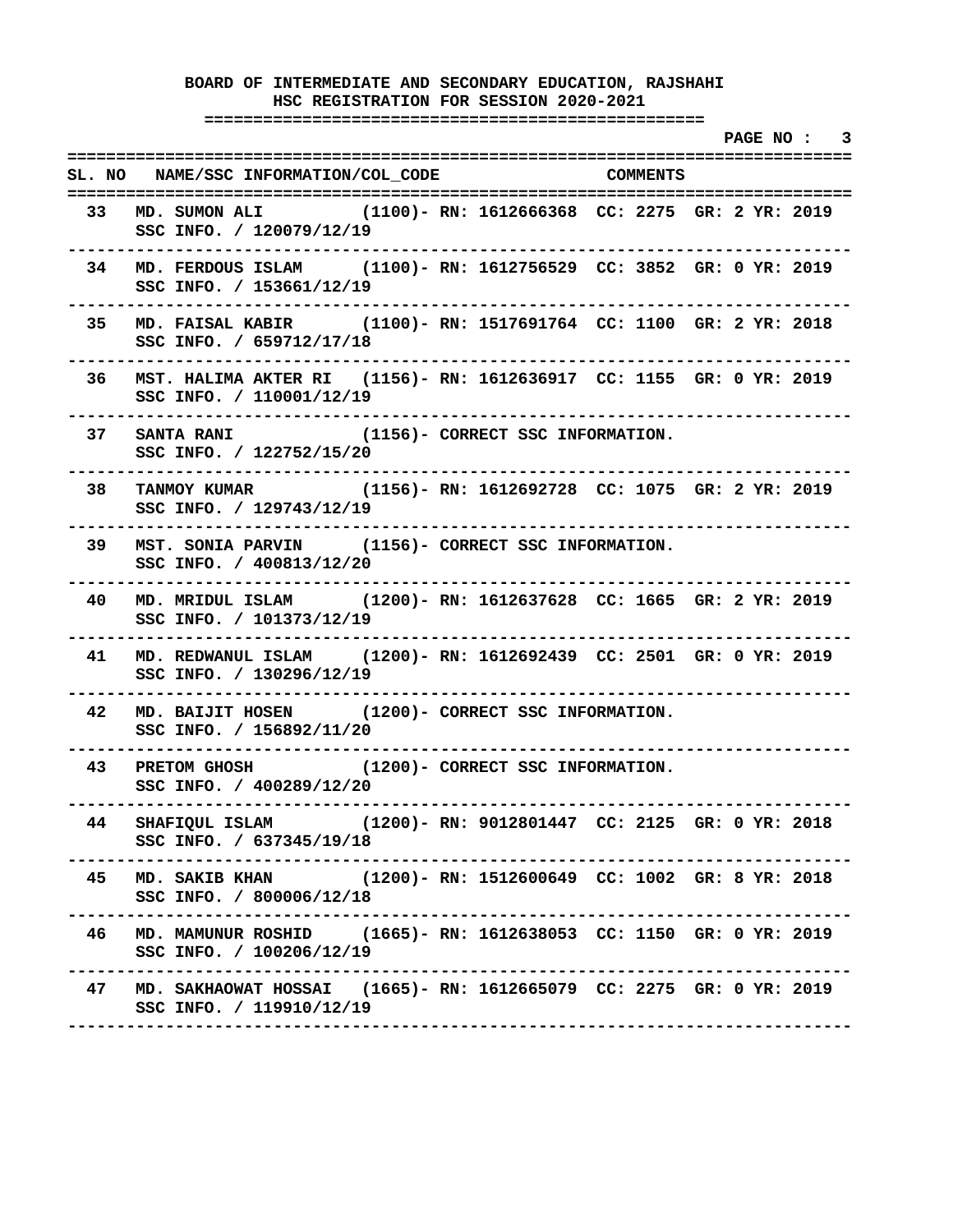**===================================================** 

 **PAGE NO : 4 ================================================================================ SL. NO NAME/SSC INFORMATION/COL\_CODE COMMENTS ================================================================================ 48 SAJIB HOSSAIN (1665)- RN: 1612703162 CC: 1475 GR: 0 YR: 2019 SSC INFO. / 131339/12/19 -------------------------------------------------------------------------------- 49 MD. ASADUZZAMAN ASHA (1665)- RN: 1612710830 CC: 1075 GR: 8 YR: 2019 SSC INFO. / 134242/12/19 -------------------------------------------------------------------------------- 50 ABDULLAH AL NAEM (1701)- RN: 1612607702 CC: 1479 GR: 0 YR: 2019 SSC INFO. / 103755/12/19 -------------------------------------------------------------------------------- 51 MD. MOTAWAKKIL BILLA (1701)- RN: 1612617758 CC: 1006 GR: 0 YR: 2019 SSC INFO. / 107117/12/19 -------------------------------------------------------------------------------- 52 MD. AHSHANUL HAQUE F (1701)- RN: 1614231878 CC: 2000 GR: 0 YR: 2019 SSC INFO. / 109356/14/19 -------------------------------------------------------------------------------- 53 NAION KORMOKAR (1701)- RN: 1512712807 CC: 2578 GR: 8 YR: 2018 SSC INFO. / 544616/12/18 -------------------------------------------------------------------------------- 54 MST. FARHANA KHATUN (1029)- RN: 1612604475 CC: 1490 GR: 0 YR: 2019 SSC INFO. / 102651/12/19 -------------------------------------------------------------------------------- 55 RIMA GHOSE (1029)- CORRECT SSC INFORMATION. SSC INFO. / 18010370028/20/20 -------------------------------------------------------------------------------- 56 SAMIA RAHMAN SNEHA (1032)- RN: 1612601463 CC: 1702 GR: 2 YR: 2019 SSC INFO. / 100255/12/19 -------------------------------------------------------------------------------- 57 MD. SAIFUL ISLAM (1032)- RN: 1612637940 CC: 1230 GR: 8 YR: 2019 SSC INFO. / 801240/12/19 -------------------------------------------------------------------------------- 58 SREE SHANTO HALDAR (1150)- RN: 1512707144 CC: 2557 GR: 2 YR: 2018 SSC INFO. / 130726/12/18 -------------------------------------------------------------------------------- 59 AUNGKITA BARAI (1150)- CORRECT SSC INFORMATION. SSC INFO. / 134960/15/20 -------------------------------------------------------------------------------- 60 PROTITY MARDY RIYA (1150)- CORRECT SSC INFORMATION. SSC INFO. / 249011/15/20 -------------------------------------------------------------------------------- 61 MD. TANVIR ROWSAN RA (1151)- RN: 1618908838 CC: 1665 GR: 2 YR: 2019 SSC INFO. / 409207/18/19 -------------------------------------------------------------------------------- 62 SABRINA AKTER JAHAN (1154)- RN: 1612601615 CC: 1050 GR: 2 YR: 2019 SSC INFO. / 100402/12/19 --------------------------------------------------------------------------------**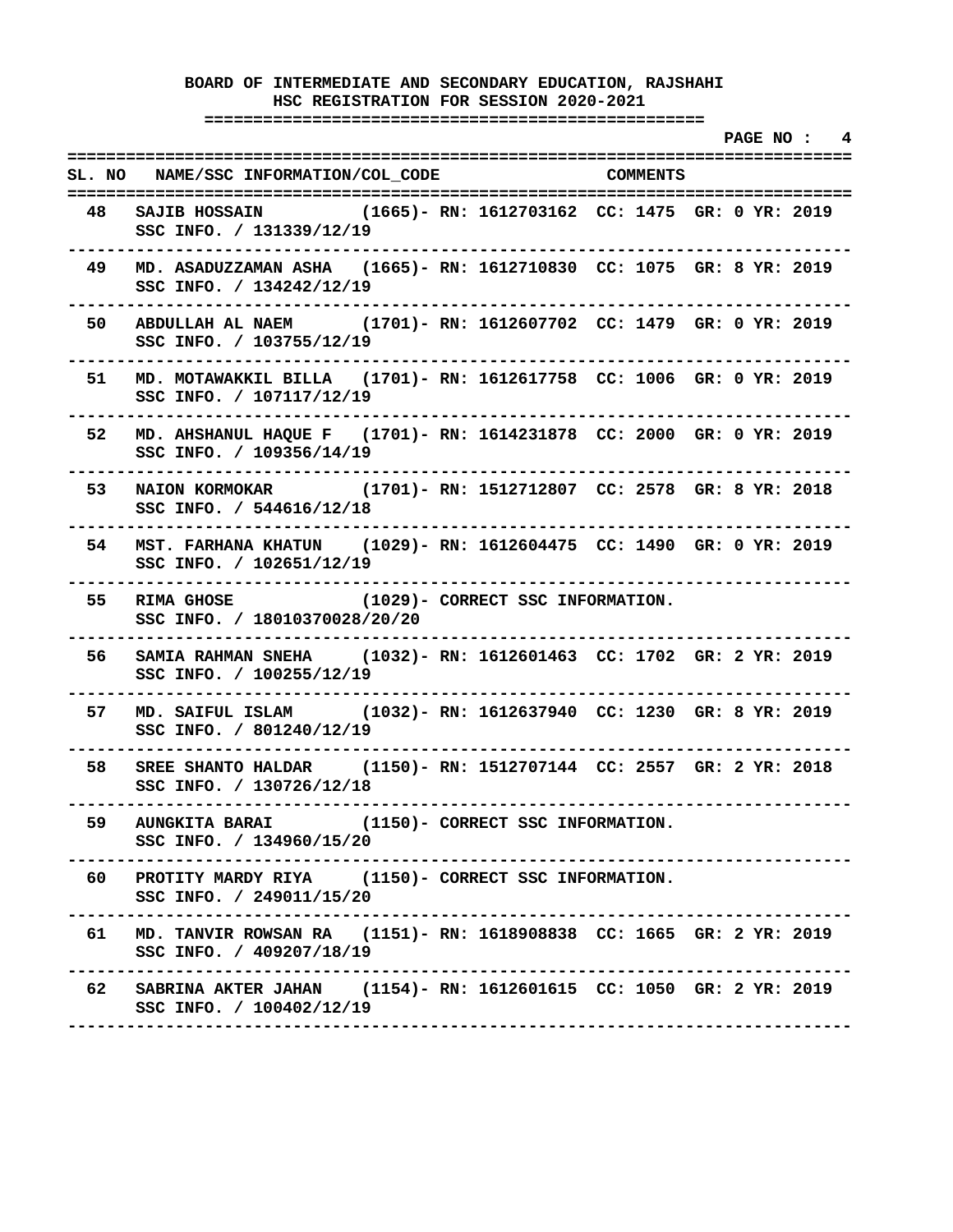**===================================================** 

 **PAGE NO : 5 ================================================================================ SL. NO NAME/SSC INFORMATION/COL\_CODE COMMENTS ================================================================================ 63 AL SHAHRIAR HOSSEN K (1154)- RN: 1610635869 CC: 2302 GR: 0 YR: 2019 SSC INFO. / 155986/10/19 -------------------------------------------------------------------------------- 64 AISWARIA GUPTA (1154)- CORRECT SSC INFORMATION. SSC INFO. / 252838/15/20 -------------------------------------------------------------------------------- 65 MST. SUKTARA KHATUN (1127)- RN: 1612619362 CC: 1382 GR: 2 YR: 2019 SSC INFO. / 106885/12/19 -------------------------------------------------------------------------------- 66 MOST. SULTANA KHATUN (1127)- RN: 1512618316 CC: 1382 GR: 0 YR: 2018 SSC INFO. / 107234/12/18 -------------------------------------------------------------------------------- 67 MST. ROKAYA KHATUN (1127)- RN: 1512634917 CC: 1150 GR: 0 YR: 2018 SSC INFO. / 110477/12/18 -------------------------------------------------------------------------------- 68 MD. JAHID HASAN (1127)- RN: 1512635024 CC: 1150 GR: 0 YR: 2018 SSC INFO. / 110508/12/18 -------------------------------------------------------------------------------- 69 MD. HARUN-OR-ROSHID (1127)- RN: 1618907325 CC: 1400 GR: 2 YR: 2019 SSC INFO. / 153269/18/19 -------------------------------------------------------------------------------- 70 MD. SOIBUR RAHMAN SO (1127)- RN: 1518908845 CC: 1400 GR: 2 YR: 2019 SSC INFO. / 153277/18/19 -------------------------------------------------------------------------------- 71 MD. MAZEDUR RAHMAN (1127)- RN: 1518908833 CC: 1400 GR: 2 YR: 2019 SSC INFO. / 153278/18/19 -------------------------------------------------------------------------------- 72 MD. GOLAM RABBANI (1127)- RN: 1518908826 CC: 1400 GR: 2 YR: 2019 SSC INFO. / 153280/18/19 -------------------------------------------------------------------------------- 73 MD. ASARUZZAMAN (1127)- RN: 1518908842 CC: 1400 GR: 2 YR: 2019 SSC INFO. / 153282/18/19 -------------------------------------------------------------------------------- 74 MD. SAKIL AHMED (1127)- RN: 1518908692 CC: 1400 GR: 2 YR: 2019 SSC INFO. / 153283/18/19 -------------------------------------------------------------------------------- 75 MD. MAHFUJ ISLAM (1127)- RN: 1518908835 CC: 1400 GR: 2 YR: 2019 SSC INFO. / 153284/18/19 -------------------------------------------------------------------------------- 76 MD. TYJUL ISLAM (1127)- RN: 1518908844 CC: 1400 GR: 2 YR: 2019 SSC INFO. / 153289/18/19 -------------------------------------------------------------------------------- 77 MD. APEL MAHMUD (1127)- RN: 1518908841 CC: 1400 GR: 2 YR: 2019 SSC INFO. / 153290/18/19 --------------------------------------------------------------------------------**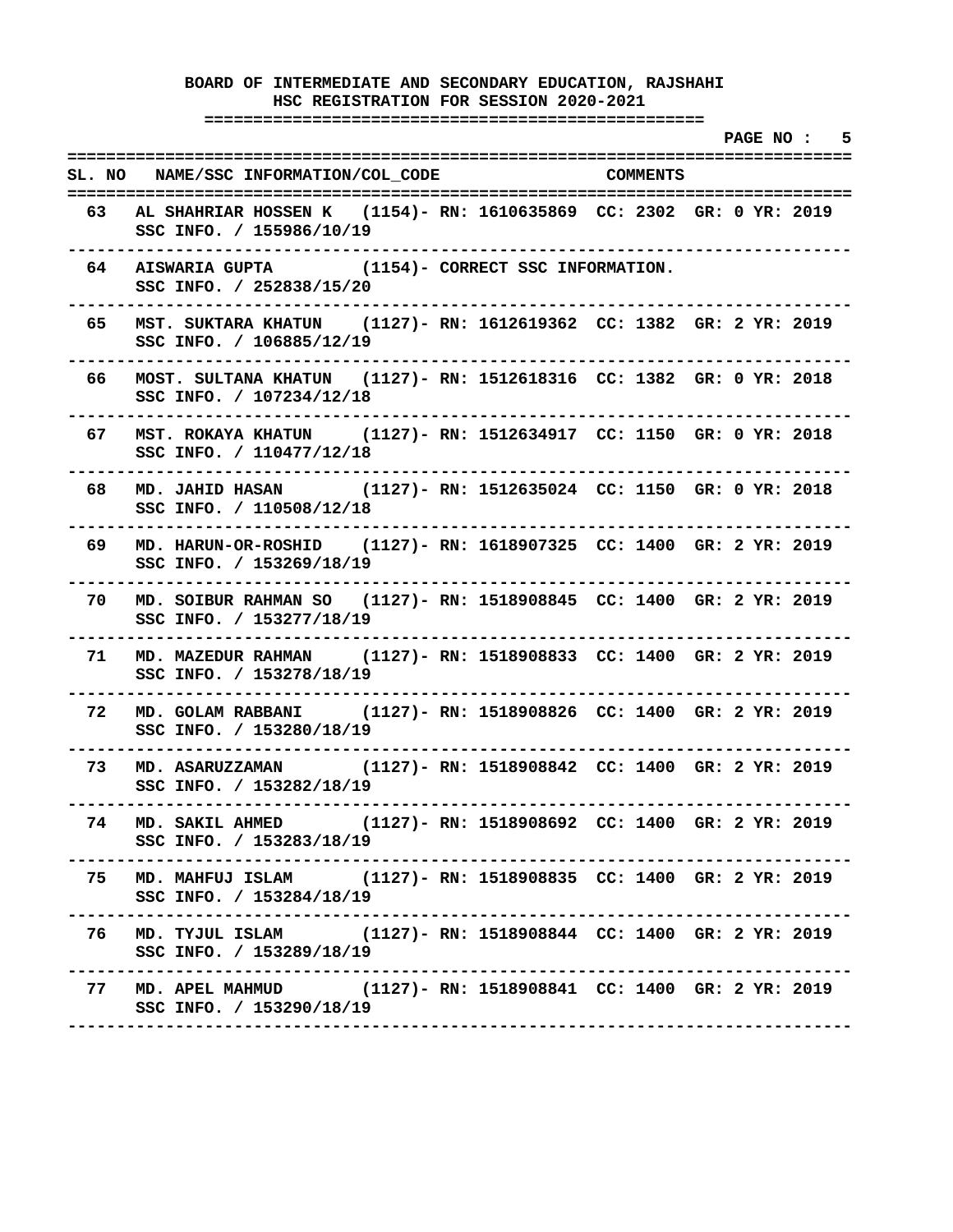**===================================================** 

 **PAGE NO : 6 ================================================================================ SL. NO NAME/SSC INFORMATION/COL\_CODE COMMENTS ================================================================================ 78 MONIRA KHATUN (1127)- RN: 1518910436 CC: 1659 GR: 2 YR: 2018 SSC INFO. / 408991/18/18 -------------------------------------------------------------------------------- 79 TOHURA KHATUN (1127)- RN: 1518908815 CC: 1375 GR: 2 YR: 2018 SSC INFO. / 409498/18/18 -------------------------------------------------------------------------------- 80 MOST. SOMA KHATUN (1127)- RN: 1612618572 CC: 1382 GR: 2 YR: 2019 SSC INFO. / 505728/12/19 -------------------------------------------------------------------------------- 81 MST. SUMONA KHATUN (1127)- RN: 1612619684 CC: 1425 GR: 2 YR: 2019 SSC INFO. / 506297/12/19 -------------------------------------------------------------------------------- 82 MD. MOHASIN ALI (1127)- RN: 1612619722 CC: 1400 GR: 2 YR: 2019 SSC INFO. / 506311/12/19 -------------------------------------------------------------------------------- 83 MOST. CHADNIARA KHAT (1127)- RN: 1512618331 CC: 1382 GR: 2 YR: 2018 SSC INFO. / 507748/12/18 -------------------------------------------------------------------------------- 84 MOST. SHAMINARA KHAT (1127)- RN: 1512618336 CC: 1382 GR: 2 YR: 2018 SSC INFO. / 507751/12/18 -------------------------------------------------------------------------------- 85 MOST. NESA KHATUN (1127)- RN: 1512618341 CC: 1382 GR: 2 YR: 2018 SSC INFO. / 507753/12/18 -------------------------------------------------------------------------------- 86 MOST. HABIBA KHATUN (1127)- RN: 1512618350 CC: 1382 GR: 2 YR: 2018 SSC INFO. / 507757/12/18 -------------------------------------------------------------------------------- 87 MD. TAPON MAHMUD (1127)- RN: 1512619540 CC: 1400 GR: 2 YR: 2018 SSC INFO. / 508542/12/18 -------------------------------------------------------------------------------- 88 MUKTI KHATUN (1127)- RN: 1612630254 CC: 1377 GR: 8 YR: 2019 SSC INFO. / 509326/12/19 -------------------------------------------------------------------------------- 89 MOST. JOBA KHATUN (1127)- RN: 1612633677 CC: 1252 GR: 2 YR: 2019 SSC INFO. / 510518/12/19 -------------------------------------------------------------------------------- 90 MD. MERAZUL ISLAM (1127)- RN: 1512630382 CC: 1673 GR: 2 YR: 2018 SSC INFO. / 511764/12/18 -------------------------------------------------------------------------------- 91 MD. SHAKIB ALI (1127)- RN: 1512630413 CC: 1673 GR: 2 YR: 2018 SSC INFO. / 511782/12/18 -------------------------------------------------------------------------------- 92 MS. SHIMLA KHATUN (1127)- RN: 1612637080 CC: 1660 GR: 2 YR: 2019 SSC INFO. / 512488/12/19 --------------------------------------------------------------------------------**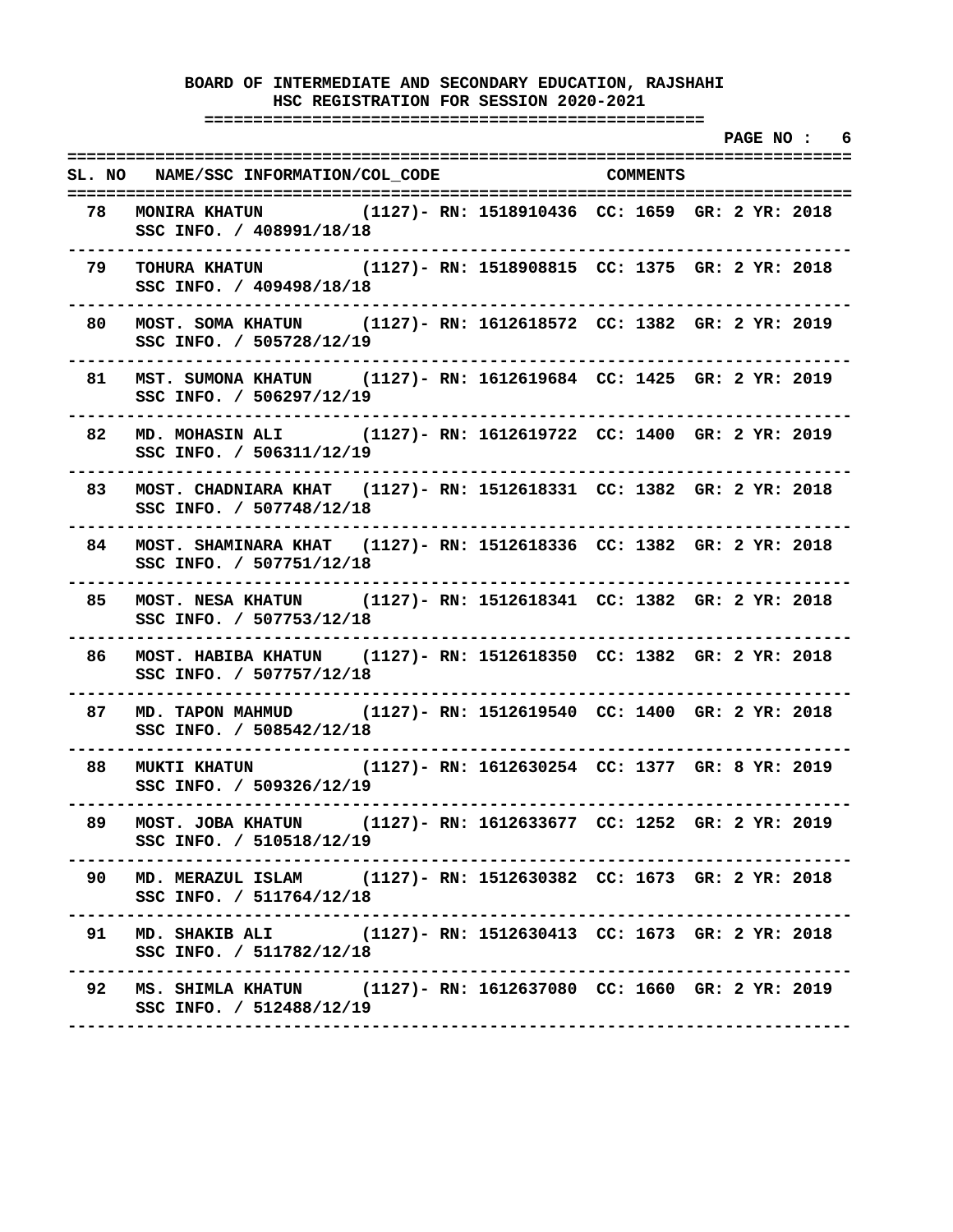**===================================================** 

 **PAGE NO : 7 ================================================================================ SL. NO NAME/SSC INFORMATION/COL\_CODE COMMENTS ================================================================================ 93 MD. SHAKIB (1127)- RN: 1512635913 CC: 1229 GR: 2 YR: 2018 SSC INFO. / 515311/12/18 -------------------------------------------------------------------------------- 94 MD. RIFAT ALI (1127)- RN: 1512635916 CC: 1233 GR: 2 YR: 2018 SSC INFO. / 515313/12/18 -------------------------------------------------------------------------------- 95 MD. MASUD RANA (1657)- RN: 1518910215 CC: 1660 GR: 2 YR: 2018 SSC INFO. / 148325/18/18 -------------------------------------------------------------------------------- 96 MST. RUKAIYA KHATUN (1659)- RN: 1612672985 CC: 2125 GR: 0 YR: 2019 SSC INFO. / 125262/12/19 -------------------------------------------------------------------------------- 97 MD. MEHEDI HASAN (1659)- RN: 1612748657 CC: 3750 GR: 2 YR: 2019 SSC INFO. / 151835/12/19 -------------------------------------------------------------------------------- 98 MST. SUMAIYA SHEIKH (1659)- CORRECT SSC INFORMATION. SSC INFO. / 18010348018/20/20 -------------------------------------------------------------------------------- 99 AL-AMEEN (1026)- RN: 1512635414 CC: 1225 GR: 2 YR: 2018 SSC INFO. / 110902/12/18 -------------------------------------------------------------------------------- 100 MD. RIPON ISLAM (1026)- RN: 1612696292 CC: 1028 GR: 0 YR: 2019 SSC INFO. / 137025/12/19 -------------------------------------------------------------------------------- 101 MOST. AMINA KHATUN (1026)- RN: 1612764386 CC: 3825 GR: 2 YR: 2019 SSC INFO. / 163457/12/19 -------------------------------------------------------------------------------- 102 ROHIMA (1027)- RN: 1512629506 CC: 1673 GR: 0 YR: 2018 SSC INFO. / 109482/12/18 -------------------------------------------------------------------------------- 103 MD. RIAZ UDDIN (1027)- RN: 1612625720 CC: 1325 GR: 0 YR: 2019 SSC INFO. / 111513/12/19 -------------------------------------------------------------------------------- 104 MD. IMRAN ALI (1027)- RN: 1612640422 CC: 1756 GR: 0 YR: 2019 SSC INFO. / 113156/12/19 -------------------------------------------------------------------------------- 105 MD. ABU RAIHAN (1027)- RN: 1512668663 CC: 2177 GR: 0 YR: 2018 SSC INFO. / 124521/12/18 -------------------------------------------------------------------------------- 106 MD. SONY ISLAM (1702)- RN: 1612606442 CC: 1657 GR: 8 YR: 2019 SSC INFO. / 110809/12/19 -------------------------------------------------------------------------------- 107 MOST. RABEYA KHATUN (1702)- RN: 1612692760 CC: 2751 GR: 0 YR: 2019 SSC INFO. / 129540/12/19 --------------------------------------------------------------------------------**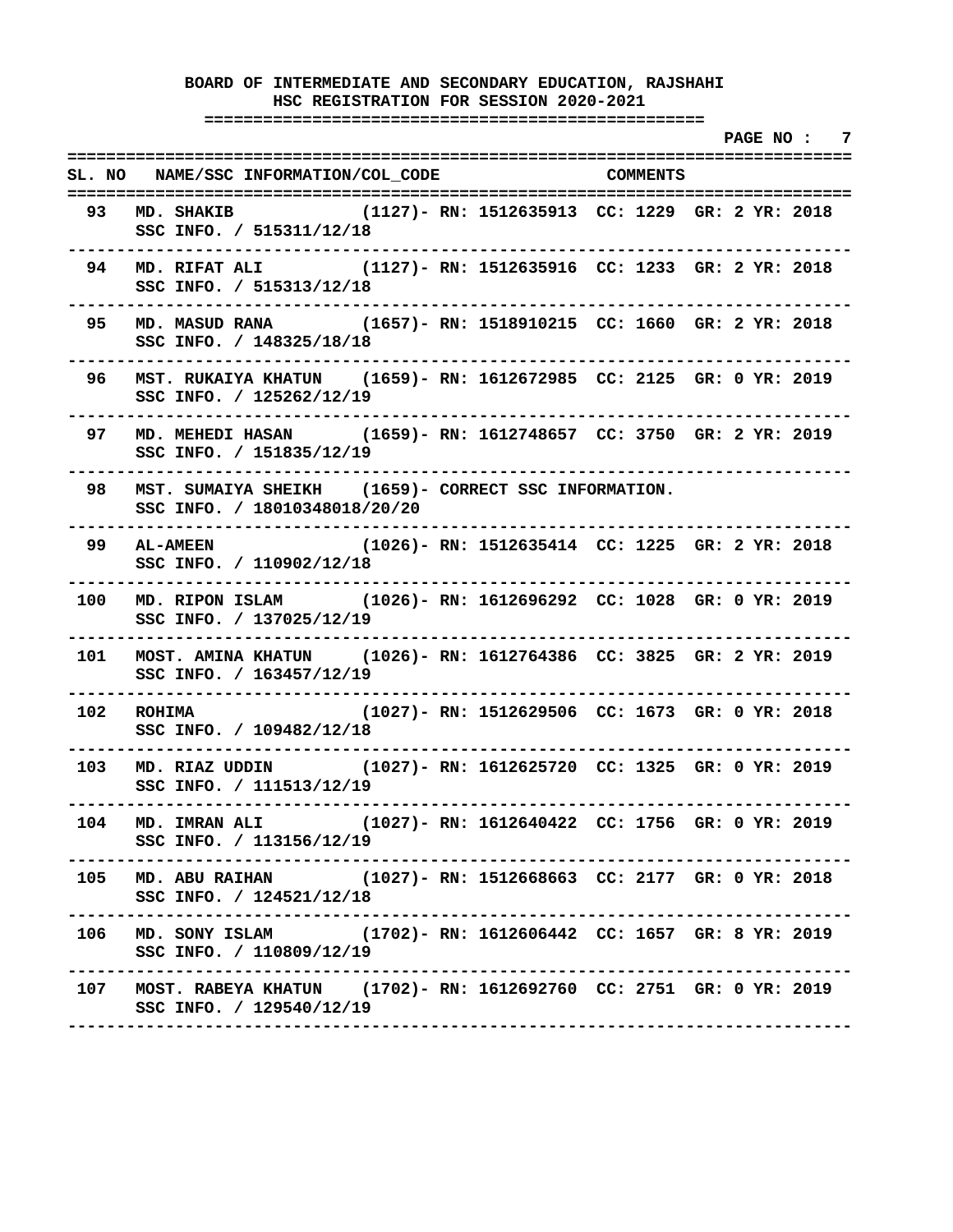**===================================================** 

 **PAGE NO : 8 ================================================================================ SL. NO NAME/SSC INFORMATION/COL\_CODE COMMENTS ================================================================================ 108 MD. JOBAER HOSSAIN (1702)- RN: 9012900087 CC: 1156 GR: 2 YR: 2019 SSC INFO. / 146804/19/19 -------------------------------------------------------------------------------- 109 NUSRAT GAHAN PUSPO (1702)- RN: 1618908009 CC: 1150 GR: 0 YR: 2019 SSC INFO. / 410048/18/19 -------------------------------------------------------------------------------- 110 MD. SHIHAB UDDIN (1702)- RN: 1618899946 CC: 2075 GR: 0 YR: 2019 SSC INFO. / 411394/18/19 -------------------------------------------------------------------------------- 111 MOST. SABIKUN NAHAR (1476)- RN: 1612610603 CC: 1032 GR: 2 YR: 2019 SSC INFO. / 102645/12/19 -------------------------------------------------------------------------------- 112 MOST. MAHERUN NASA S (1478)- RN: 1612608223 CC: 1486 GR: 8 YR: 2019 SSC INFO. / 104131/12/19 -------------------------------------------------------------------------------- 113 KHADIZA KHATUN (1480)- RN: 1612608612 CC: 1481 GR: 2 YR: 2019 SSC INFO. / 502445/12/19 -------------------------------------------------------------------------------- 114 MD. MOKLESUR RAHMAN (1482)- RN: 1512609124 CC: 1156 GR: 0 YR: 2018 SSC INFO. / 104687/12/18 -------------------------------------------------------------------------------- 115 NIPA RANI (1482)- RN: 1612608524 CC: 2654 GR: 0 YR: 2019 SSC INFO. / 136572/12/19 -------------------------------------------------------------------------------- 116 MD. SHAHARIAR RAHMAN (1487)- RN: 1612610357 CC: 1487 GR: 2 YR: 2019 SSC INFO. / 103536/12/19 -------------------------------------------------------------------------------- 117 MT. RAJIA KHATUN (1490)- RN: 1512609195 CC: 1230 GR: 2 YR: 2018 SSC INFO. / 104529/12/18 -------------------------------------------------------------------------------- 118 SHAKILA KHATUN (1490)- RN: 1518913210 CC: 1490 GR: 2 YR: 2018 SSC INFO. / 147816/18/18 -------------------------------------------------------------------------------- 119 SHAPLA KHATUN (1490)- RN: 1418917641 CC: 1490 GR: 2 YR: 2018 SSC INFO. / 147829/18/18 -------------------------------------------------------------------------------- 120 MD. MAZIDUL ISLAM (1491)- RN: 1612607197 CC: 1350 GR: 0 YR: 2019 SSC INFO. / 104241/12/19 -------------------------------------------------------------------------------- 121 MD. PARVES HOSSAIN (1491)- RN: 1612607198 CC: 1478 GR: 2 YR: 2019 SSC INFO. / 104242/12/19 -------------------------------------------------------------------------------- 122 MOKTER HOSSAIN (1491)- RN: 1612607201 CC: 1154 GR: 2 YR: 2019 SSC INFO. / 104244/12/19 --------------------------------------------------------------------------------**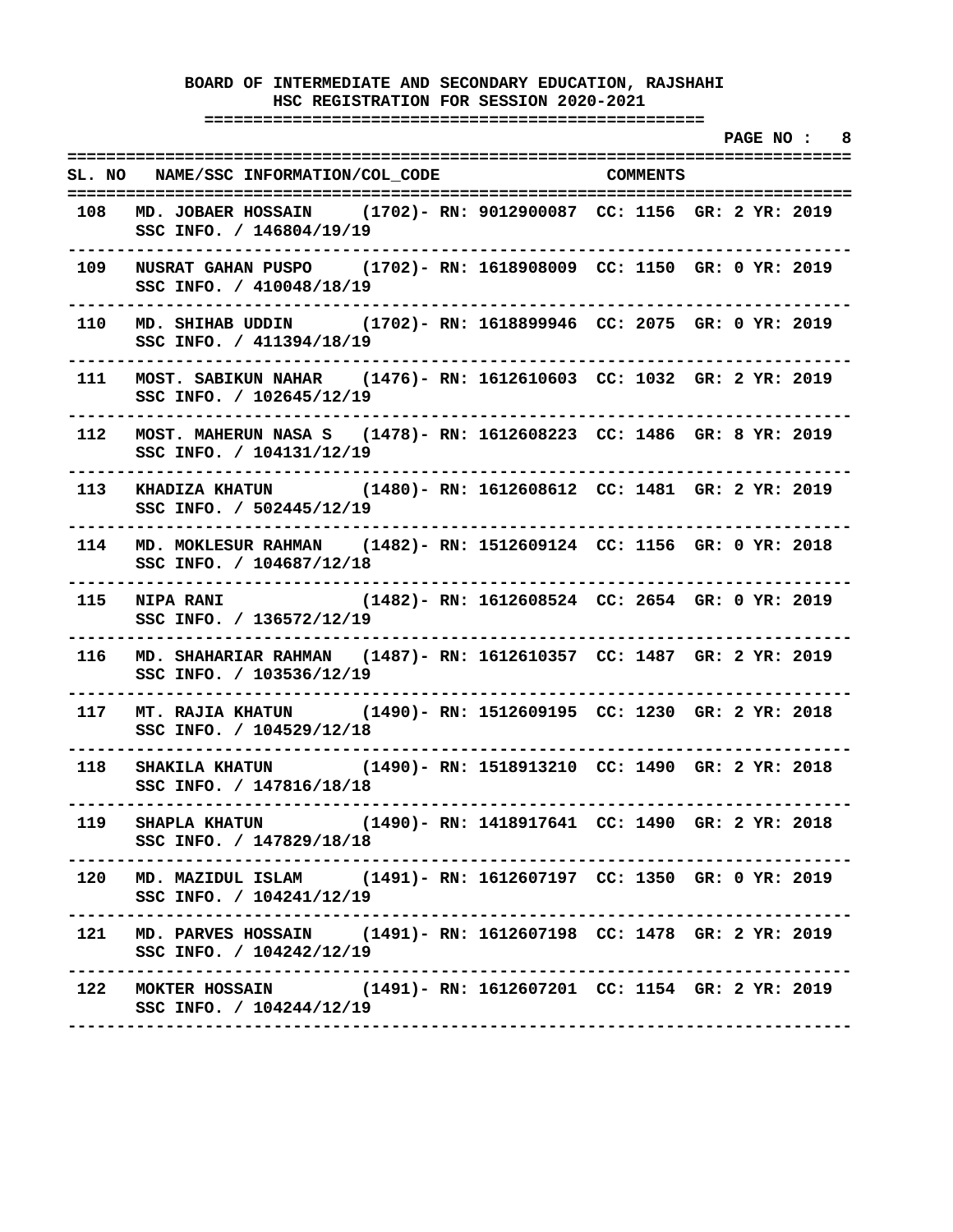**===================================================** 

 **PAGE NO : 9 ================================================================================ SL. NO NAME/SSC INFORMATION/COL\_CODE COMMENTS ================================================================================ 123 MD. RUBAYET HOSSAIN (1491)- RN: 1612607202 CC: 1350 GR: 2 YR: 2019 SSC INFO. / 104245/12/19 -------------------------------------------------------------------------------- 124 MD. KAWSAR ALI (1491)- RN: 1612607203 CC: 1350 GR: 0 YR: 2019 SSC INFO. / 104246/12/19 -------------------------------------------------------------------------------- 125 NAHIDUL ISLAM (1491)- RN: 1612607204 CC: 1350 GR: 2 YR: 2019 SSC INFO. / 104247/12/19 -------------------------------------------------------------------------------- 126 MD. FORID UDDIN (1491)- RN: 1612611732 CC: 1478 GR: 2 YR: 2019 SSC INFO. / 104426/12/19 -------------------------------------------------------------------------------- 127 MD. SUMON AHMED (1491)- RN: 1512611238 CC: 1477 GR: 2 YR: 2018 SSC INFO. / 504186/12/18 -------------------------------------------------------------------------------- 128 MD. SOHAG RANA (1491)- RN: 1512611242 CC: 1032 GR: 2 YR: 2018 SSC INFO. / 504189/12/18 -------------------------------------------------------------------------------- 129 MD. NUR ISLAM (1491)- RN: 1512608706 CC: 2651 GR: 2 YR: 2018 SSC INFO. / 504415/12/18 -------------------------------------------------------------------------------- 130 MT. BEAUTY KHATUN (1491)- RN: 1512607274 CC: 1486 GR: 2 YR: 2018 SSC INFO. / 504545/12/18 -------------------------------------------------------------------------------- 131 MT. MERINA AKTER (1491)- RN: 1512607295 CC: 1491 GR: 2 YR: 2018 SSC INFO. / 504552/12/18 -------------------------------------------------------------------------------- 132 MST. MORIOM KHATUN (1491)- RN: 1612623411 CC: 1356 GR: 2 YR: 2019 SSC INFO. / 513173/12/19 -------------------------------------------------------------------------------- 133 RANI ISLAM (1491)- RN: 1618912086 CC: 1350 GR: 8 YR: 2019 SSC INFO. / 800896/12/19 -------------------------------------------------------------------------------- 134 MD. JAMIL HOSSAIN (1493)- RN: 1618895544 CC: 2503 GR: 2 YR: 2019 SSC INFO. / 367606/18/19 -------------------------------------------------------------------------------- 135 MOST. HAMIDA AKTER (1494)- RN: 1612609965 CC: 1494 GR: 0 YR: 2019 SSC INFO. / 104790/12/19 -------------------------------------------------------------------------------- 136 FORIDUL ISLAM (1494)- RN: 1612610005 CC: 1494 GR: 0 YR: 2019 SSC INFO. / 104808/12/19 -------------------------------------------------------------------------------- 137 NST. SUMAIYA AKTAR R (1494)- RN: 1612611334 CC: 1494 GR: 0 YR: 2019 SSC INFO. / 104829/12/19 --------------------------------------------------------------------------------**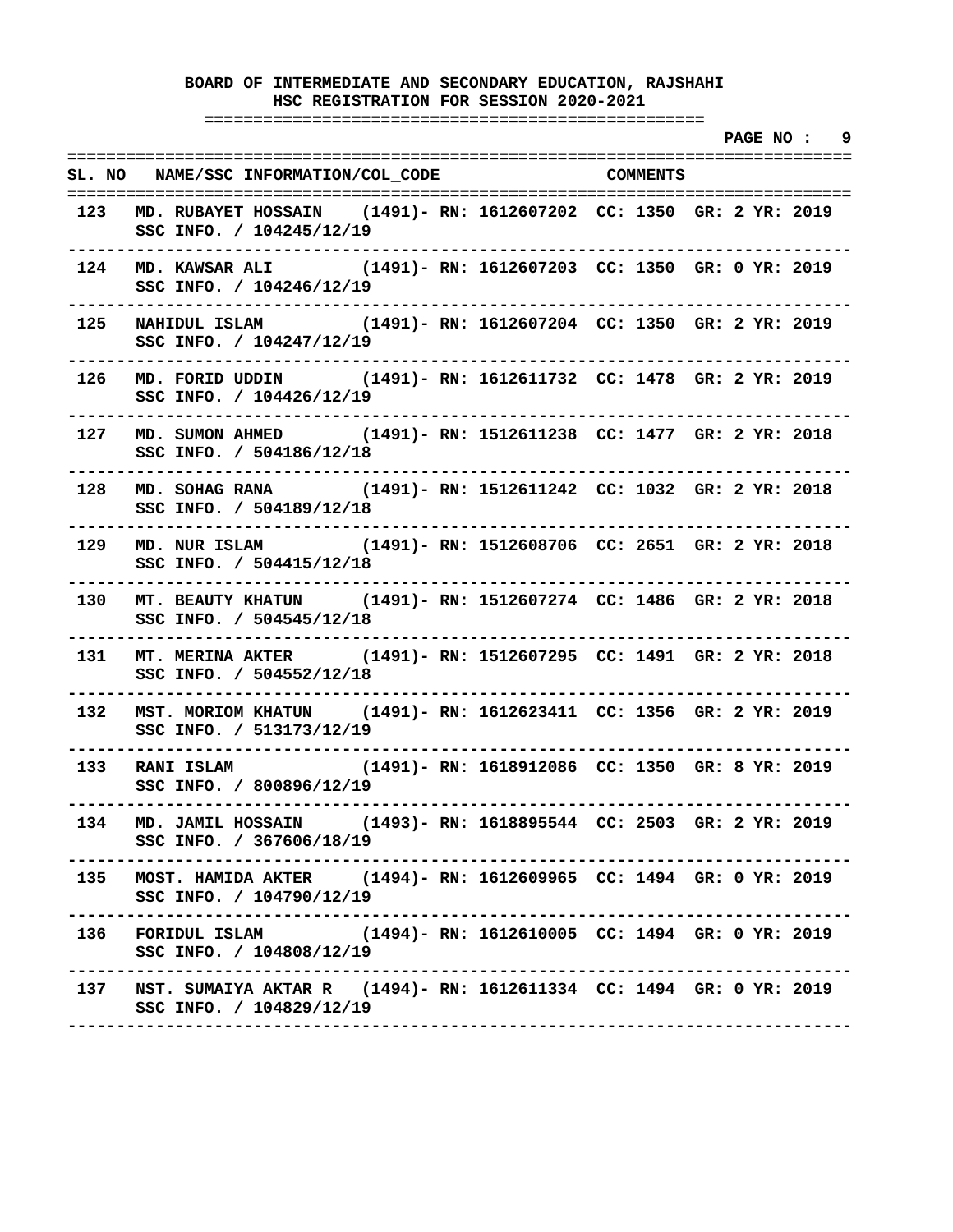**===================================================** 

 **PAGE NO : 10 ================================================================================ SL. NO NAME/SSC INFORMATION/COL\_CODE COMMENTS ================================================================================ 138 ASADUL ISLAM (1494)- RN: 1612611517 CC: 1494 GR: 0 YR: 2019 SSC INFO. / 104846/12/19 -------------------------------------------------------------------------------- 139 RASEDUL ISLAM (1494)- RN: 1618911829 CC: 1494 GR: 0 YR: 2019 SSC INFO. / 436089/18/19 -------------------------------------------------------------------------------- 140 MST. MAHARUMA KHATUN (1495)- RN: 1612610136 CC: 1495 GR: 2 YR: 2019 SSC INFO. / 502182/12/19 -------------------------------------------------------------------------------- 141 MD. FAYSAL MAHMUD (1575)- RN: 1612625613 CC: 1075 GR: 2 YR: 2019 SSC INFO. / 111465/12/19 -------------------------------------------------------------------------------- 142 MST. AFIA TANJUM (1502)- RN: 1612617074 CC: 1800 GR: 0 YR: 2019 SSC INFO. / 105275/12/19 -------------------------------------------------------------------------------- 143 MD. YOUSHUF ALI (1504)- RN: 1612616815 CC: 1500 GR: 2 YR: 2019 SSC INFO. / 106372/12/19 -------------------------------------------------------------------------------- 144 MD. JUBAYEAR ISLAM (1525)- RN: 1612612714 CC: 1150 GR: 0 YR: 2019 SSC INFO. / 105359/12/19 -------------------------------------------------------------------------------- 145 MD. MEHEDI HASAN (1662)- RN: 1512613155 CC: 1662 GR: 2 YR: 2018 SSC INFO. / 106298/12/18 -------------------------------------------------------------------------------- 146 MST. FARJANA YEASMIN (1674)- RN: 1612603605 CC: 1029 GR: 0 YR: 2019 SSC INFO. / 102175/12/19 -------------------------------------------------------------------------------- 147 MIM KHATUN (1379)- RN: 1618905957 CC: 1380 GR: 2 YR: 2019 SSC INFO. / 154973/18/19 -------------------------------------------------------------------------------- 148 PANCHAMI RANI (1379)- RN: 1612649426 CC: 1776 GR: 2 YR: 2019 SSC INFO. / 518426/12/19 -------------------------------------------------------------------------------- 149 MD. MOYEZUDDIN (1380)- RN: 1512612572 CC: 1500 GR: 2 YR: 2018 SSC INFO. / 505189/12/18 -------------------------------------------------------------------------------- 150 MD. SOJIB ALI (1380)- RN: 1512640697 CC: 1950 GR: 8 YR: 2019 SSC INFO. / 517896/12/18 -------------------------------------------------------------------------------- 151 MST. SHIRIN AKTAR (1385)- RN: 1512617123 CC: 1385 GR: 2 YR: 2018 SSC INFO. / 507103/12/18 -------------------------------------------------------------------------------- 152 SHANTONA MURMU (1385)- RN: 1412616328 CC: 1385 GR: 2 YR: 2018 SSC INFO. / 507691/12/18 --------------------------------------------------------------------------------**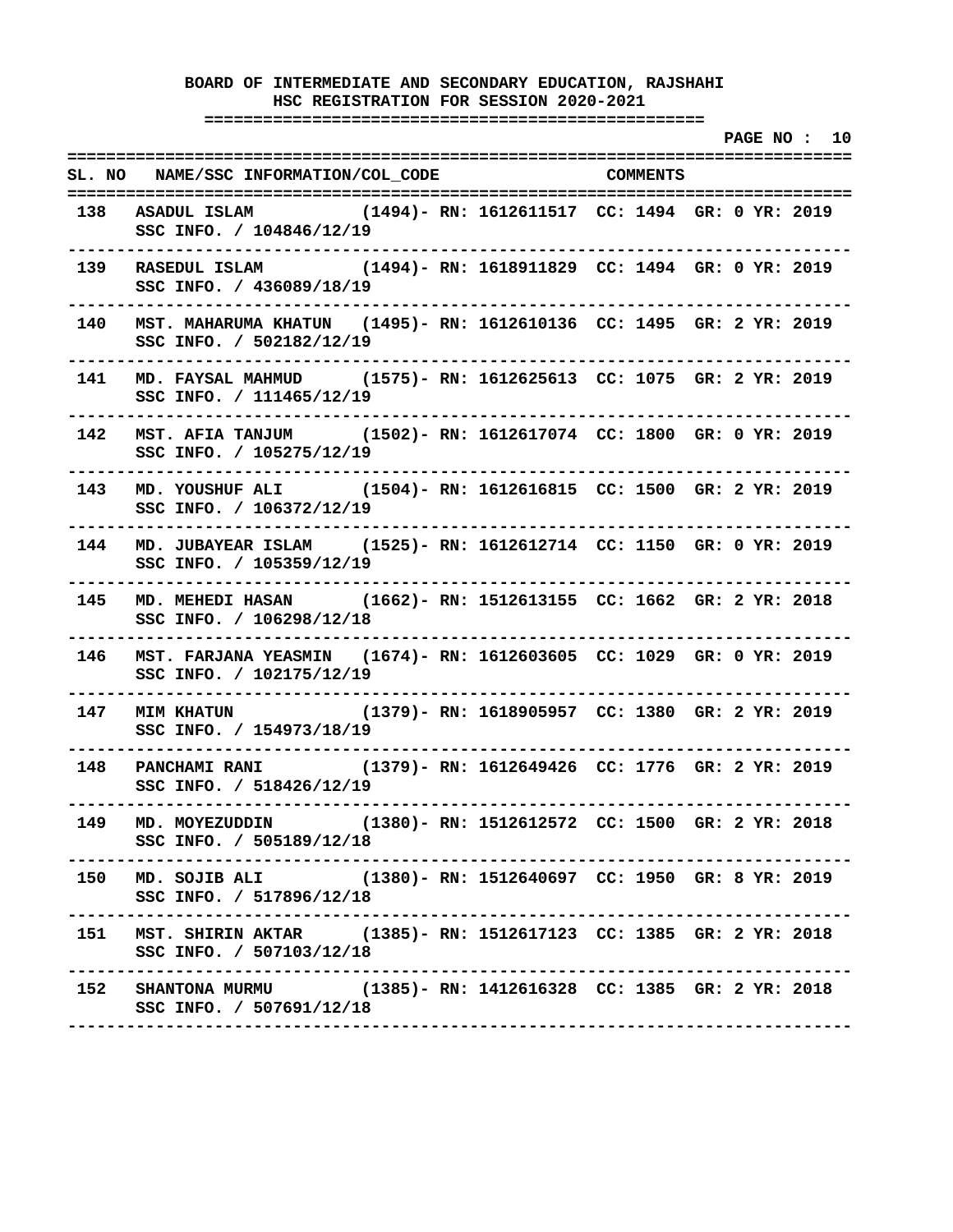**===================================================** 

 **PAGE NO : 11 ================================================================================ SL. NO NAME/SSC INFORMATION/COL\_CODE COMMENTS ================================================================================ 153 MST. TANIA KHATUN (1385)- RN: 1512619392 CC: 1385 GR: 2 YR: 2018 SSC INFO. / 507714/12/18 -------------------------------------------------------------------------------- 154 MST. MANJUARA KHATUN (1385)- RN: 1512619393 CC: 1385 GR: 2 YR: 2018 SSC INFO. / 507715/12/18 -------------------------------------------------------------------------------- 155 SEMLE BARMON (1385)- RN: 1512619405 CC: 1385 GR: 2 YR: 2018 SSC INFO. / 507722/12/18 -------------------------------------------------------------------------------- 156 ETY BARMAN (1385)- RN: 1512619414 CC: 1385 GR: 2 YR: 2018 SSC INFO. / 507729/12/18 -------------------------------------------------------------------------------- 157 MST. TAZRIN KHATUN (1385)- RN: 1512619415 CC: 1385 GR: 2 YR: 2018 SSC INFO. / 507730/12/18 -------------------------------------------------------------------------------- 158 MST. MORJINA KHATUN (1385)- RN: 1512619417 CC: 1385 GR: 2 YR: 2018 SSC INFO. / 507732/12/18 -------------------------------------------------------------------------------- 159 PAKHI RANI (1385)- RN: 1512619418 CC: 1385 GR: 2 YR: 2018 SSC INFO. / 507733/12/18 -------------------------------------------------------------------------------- 160 MST. SABI KHATUN (1385)- RN: 1512619419 CC: 1385 GR: 2 YR: 2018 SSC INFO. / 507734/12/18 -------------------------------------------------------------------------------- 161 PIPASHA BALA (1385)- RN: 1512619072 CC: 1385 GR: 2 YR: 2018 SSC INFO. / 507894/12/18 -------------------------------------------------------------------------------- 162 GITAMONI (1385)- RN: 1512619077 CC: 1385 GR: 2 YR: 2018 SSC INFO. / 507897/12/18 -------------------------------------------------------------------------------- 163 MST. SATHI KHATUN (1385)- RN: 1512618093 CC: 1385 GR: 2 YR: 2018 SSC INFO. / 508151/12/18 -------------------------------------------------------------------------------- 164 KAJOLI MARDY (1385)- RN: 1512618095 CC: 1385 GR: 2 YR: 2018 SSC INFO. / 508152/12/18 -------------------------------------------------------------------------------- 165 MST. SULTANA KHATUN (1385)- RN: 1512618097 CC: 1385 GR: 2 YR: 2018 SSC INFO. / 508153/12/18 -------------------------------------------------------------------------------- 166 RIA AKTER (1386)- RN: 1518909279 CC: 1387 GR: 2 YR: 2018 SSC INFO. / 148833/18/18 -------------------------------------------------------------------------------- 167 SHARMIN SULTANA (1386)- RN: 1518896818 CC: 1150 GR: 0 YR: 2018 SSC INFO. / 412609/18/18 --------------------------------------------------------------------------------**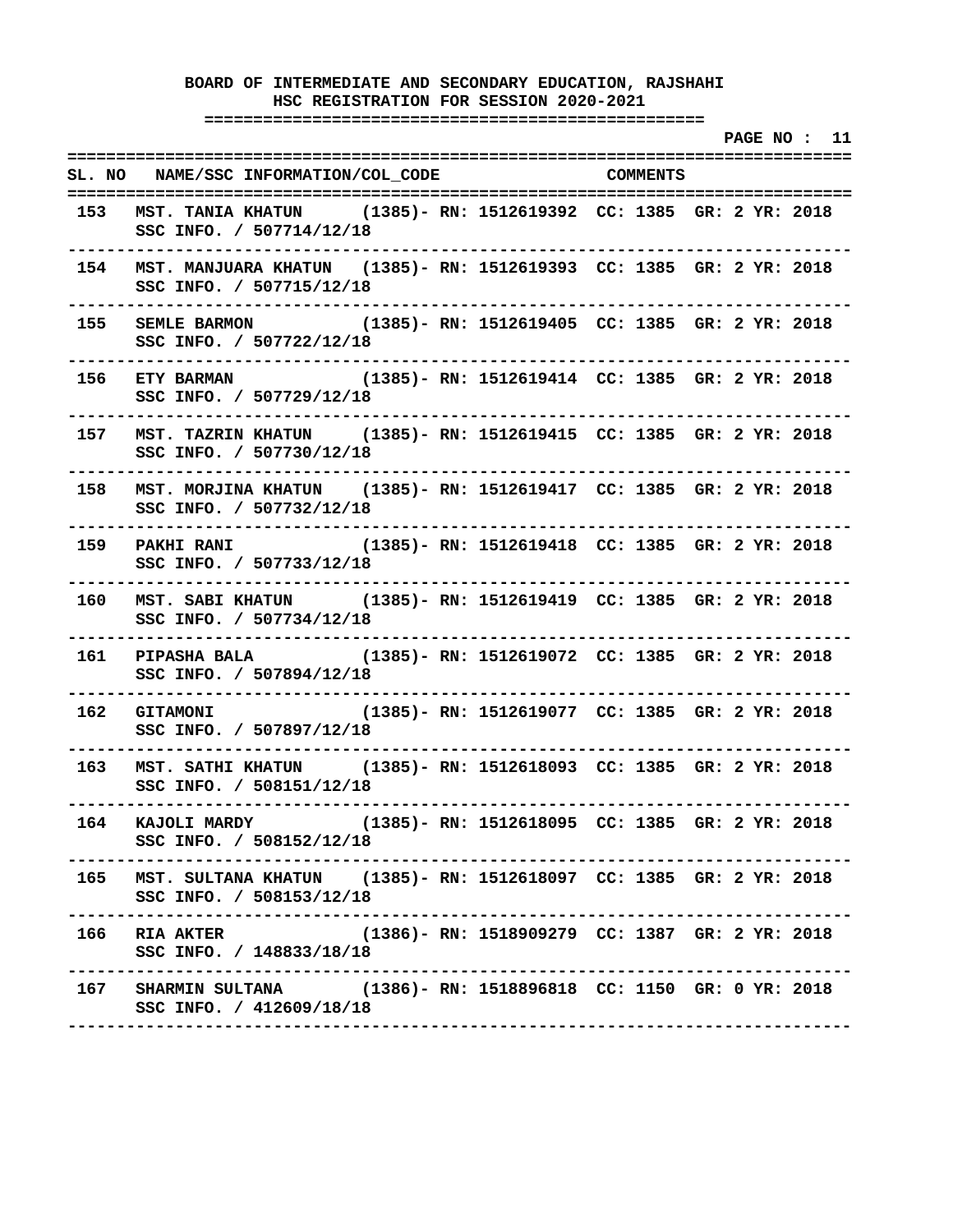**===================================================** 

 **PAGE NO : 12 ================================================================================ SL. NO NAME/SSC INFORMATION/COL\_CODE COMMENTS ================================================================================ 168 SHAKILA KHATUN (1386)- RN: 1418902721 CC: 1006 GR: 2 YR: 2018 SSC INFO. / 412612/18/18 -------------------------------------------------------------------------------- 169 SALMAN SHAH (1386)- RN: 1518896791 CC: 1006 GR: 2 YR: 2018 SSC INFO. / 412617/18/18 -------------------------------------------------------------------------------- 170 ABDUL HADI (1386)- RN: 1518896790 CC: 1006 GR: 2 YR: 2018 SSC INFO. / 412618/18/18 -------------------------------------------------------------------------------- 171 BASHIRA YEASMIN RIYA (1386)- RN: 1412622048 CC: 1491 GR: 8 YR: 2018 SSC INFO. / 502050/12/18 -------------------------------------------------------------------------------- 172 MD. MORSALIN HOSEN (1425)- RN: 1512617832 CC: 1428 GR: 8 YR: 2018 SSC INFO. / 107200/12/18 -------------------------------------------------------------------------------- 173 MD. MOSTAKIM AHAMMED (1676)- RN: 9012900124 CC: 1665 GR: 8 YR: 2019 SSC INFO. / 150912/19/19 -------------------------------------------------------------------------------- 174 MD. JUBAIR KARIM SAB (1450)- RN: 1612622010 CC: 1002 GR: 0 YR: 2019 SSC INFO. / 108002/12/19 -------------------------------------------------------------------------------- 175 MOST. SABINA KHATUN (1450)- RN: 1512723172 CC: 2203 GR: 0 YR: 2018 SSC INFO. / 148334/12/18 -------------------------------------------------------------------------------- 176 MOST. MAHAMUDA KHATU (1452)- RN: 1412619993 CC: 1726 GR: 0 YR: 2018 SSC INFO. / 108224/12/18 -------------------------------------------------------------------------------- 177 MST. TULY KHATUN (1452)- RN: 1512621733 CC: 1454 GR: 2 YR: 2018 SSC INFO. / 509729/12/18 -------------------------------------------------------------------------------- 178 MST. BEAUTY KHATUN (1452)- RN: 9012801594 CC: 2207 GR: 0 YR: 2018 SSC INFO. / 628234/19/18 -------------------------------------------------------------------------------- 179 MOST. SAILA KHATUN (1452)- RN: 9012801596 CC: 2207 GR: 0 YR: 2018 SSC INFO. / 628236/19/18 -------------------------------------------------------------------------------- 180 JEBA SHABIHA (1452)- RN: 9012801603 CC: 2207 GR: 0 YR: 2018 SSC INFO. / 629998/19/18 -------------------------------------------------------------------------------- 181 TETHI DEBONATH (1452)- RN: 9012801620 CC: 2207 GR: 8 YR: 2018 SSC INFO. / 632220/19/18 -------------------------------------------------------------------------------- 182 MD. SHAKIL AHMMED (1453)- RN: 1612621677 CC: 1275 GR: 0 YR: 2019 SSC INFO. / 107632/12/19 --------------------------------------------------------------------------------**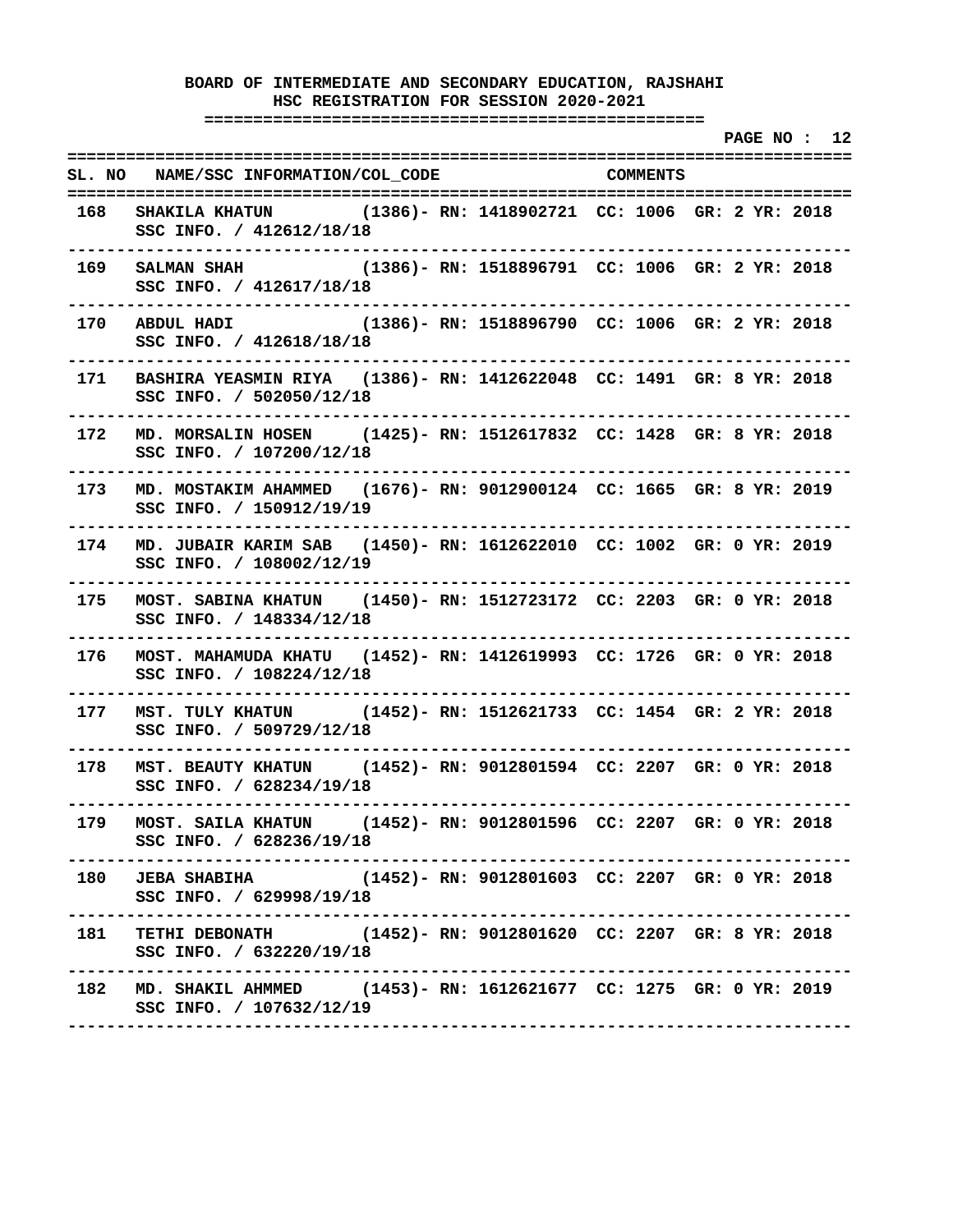**===================================================** 

|       |                                                                                                                                          |  |                                     |  |  | PAGE NO: 13 |  |
|-------|------------------------------------------------------------------------------------------------------------------------------------------|--|-------------------------------------|--|--|-------------|--|
|       | SL. NO NAME/SSC INFORMATION/COL_CODE COMMENTS                                                                                            |  |                                     |  |  |             |  |
|       | 183 SUMAYA KHATUN (1455)- RN: 1612619936 CC: 1025 GR: 2 YR: 2019<br>SSC INFO. / 107887/12/19<br>---------------------------              |  |                                     |  |  |             |  |
|       | 184 MD. RAZU AHAMMED (1725)- RN: 1512677262 CC: 2211 GR: 2 YR: 2019<br>SSC INFO. / 121384/12/18<br>-----------------------------         |  |                                     |  |  |             |  |
|       | 185 MD. MANIK CHAND (1725)- CORRECT SSC INFORMATION.<br>SSC INFO. / 407120/12/20                                                         |  |                                     |  |  |             |  |
|       | 186 MST. NODIA KHATUN (1725)- RN: 1612622215 CC: 1726 GR: 2 YR: 2019<br>SSC INFO. / 506922/12/19<br>. <u>.</u> .                         |  |                                     |  |  |             |  |
|       | 187 MD. SELIM AHMMED (1725)-RN: 1512620385 CC: 1450 GR: 2 YR: 2018<br>SSC INFO. / 509571/12/18                                           |  |                                     |  |  |             |  |
|       | 188 MITHUN AHMED (1725) - RN: 1512620396 CC: 1450 GR: 2 YR: 2018<br>SSC INFO. / 509577/12/18<br>. <u>_ _ _ _ _ _ _ _ _ _ _ _ _ _ _</u> _ |  |                                     |  |  |             |  |
|       | 189 MD. MEHEDI HASAN (1725)- RN: 1512678656 CC: 2228 GR: 2 YR: 2018<br>SSC INFO. / 530129/12/18                                          |  |                                     |  |  |             |  |
| 190 - | MOST. SANOARA KHATUN (1725)- RN: 9012801728 CC: 2228 GR: 2 YR: 2018<br>SSC INFO. / 629921/19/18                                          |  |                                     |  |  |             |  |
| 191   | MD. UBYDULLAH (1726)- RN: 1612633988 CC: 1652 GR: 2 YR: 2019<br>SSC INFO. / 107913/12/19<br>-----------------                            |  | ----------------------------------- |  |  |             |  |
| 192   | MOZAHIDUR RAHAMAN (1726)- RN: 1612633406 CC: 1275 GR: 0 YR: 2019<br>SSC INFO. / 108288/12/19                                             |  |                                     |  |  |             |  |
| 193   | MD. ROMAL ALI (1726)- RN: 1618911299 CC: 1253 GR: 2 YR: 2019<br>SSC INFO. / 151842/18/19                                                 |  |                                     |  |  |             |  |
| 194   | MD. MEJANUR RAHMAN (1726)- RN: 9012901612 CC: 2209 GR: 8 YR: 2019<br>SSC INFO. / 161422/19/19                                            |  |                                     |  |  |             |  |
| 195   | MD. NOOR ISLAM JUWEL (1726)- RN: 9012901613 CC: 2209 GR: 8 YR: 2019<br>SSC INFO. / 161427/19/19                                          |  |                                     |  |  |             |  |
| 196   | MD. HASIBUR RAHMAN (1726)- RN: 1612631545 CC: 1253 GR: 2 YR: 2019<br>SSC INFO. / 510908/12/19                                            |  |                                     |  |  |             |  |
|       | 197 MD. NAJMUL HAQUE (1350) - RN: 1612624499 CC: 1225 GR: 0 YR: 2019<br>SSC INFO. / 111038/12/19                                         |  |                                     |  |  |             |  |
|       |                                                                                                                                          |  |                                     |  |  |             |  |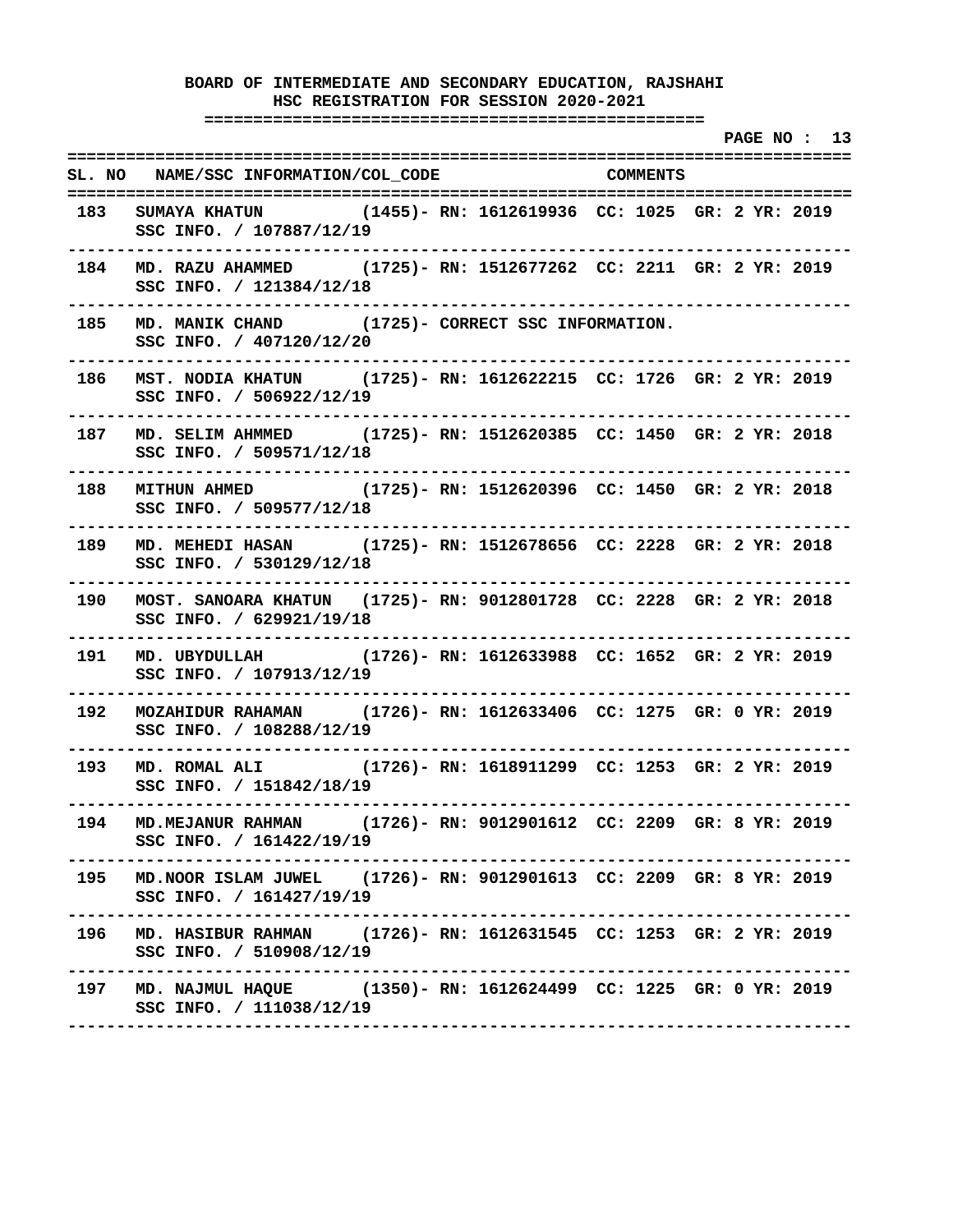**===================================================** 

 **PAGE NO : 14 ================================================================================ SL. NO NAME/SSC INFORMATION/COL\_CODE COMMENTS ================================================================================ 198 MST. SUMAIYA KHATUN (1354)- RN: 1612607348 CC: 1486 GR: 2 YR: 2019 SSC INFO. / 502364/12/19 -------------------------------------------------------------------------------- 199 MOST. SAILA AKTAR JI (1357)- RN: 1612622750 CC: 1100 GR: 2 YR: 2019 SSC INFO. / 110923/12/19 -------------------------------------------------------------------------------- 200 MOST. SANJIDA AKTER (1357)- RN: 1612623307 CC: 1025 GR: 2 YR: 2019 SSC INFO. / 110935/12/19 -------------------------------------------------------------------------------- 201 MST. SHANTA KHATUN (1359)- RN: 1612622866 CC: 1663 GR: 2 YR: 2019 SSC INFO. / 513111/12/19 -------------------------------------------------------------------------------- 202 MOST. ANGURA KHATUN (1360)- RN: 1512622646 CC: 1360 GR: 2 YR: 2018 SSC INFO. / 502622/12/18 -------------------------------------------------------------------------------- 203 MOST. ARIFA KHATUN B (1360)- RN: 1512622650 CC: 1360 GR: 2 YR: 2018 SSC INFO. / 502625/12/18 -------------------------------------------------------------------------------- 204 MD. NAIMUR RAHMAN (1362)- RN: 1612624205 CC: 1359 GR: 0 YR: 2019 SSC INFO. / 111114/12/19 -------------------------------------------------------------------------------- 205 MD. JUWEL RANA (1362)- RN: 1612623888 CC: 1358 GR: 0 YR: 2019 SSC INFO. / 111726/12/19 -------------------------------------------------------------------------------- 206 MD. AL AMIN (1362)- RN: 1518911268 CC: 1356 GR: 0 YR: 2018 SSC INFO. / 111829/12/18 -------------------------------------------------------------------------------- 207 MD. ANARUL ISLAM (1362)- RN: 9012900586 CC: 1363 GR: 8 YR: 2019 SSC INFO. / 277927/19/18 -------------------------------------------------------------------------------- 208 MD. MOAZZIM HOSSAIN (1362)- RN: 9012900587 CC: 1363 GR: 8 YR: 2019 SSC INFO. / 277953/19/18 -------------------------------------------------------------------------------- 209 CHIRONZIT KUMAR (1362)- RN: 1512624184 CC: 1363 GR: 2 YR: 2018 SSC INFO. / 502528/12/18 -------------------------------------------------------------------------------- 210 MD. RAKIBUL ISLAM (1362)- RN: 1512624636 CC: 1358 GR: 2 YR: 2018 SSC INFO. / 502567/12/18 -------------------------------------------------------------------------------- 211 MD. JIBON (1362)- RN: 1512624885 CC: 1333 GR: 2 YR: 2018 SSC INFO. / 516975/12/18 -------------------------------------------------------------------------------- 212 MD. MOMINUL (1362)- RN: 1512624892 CC: 1333 GR: 2 YR: 2018 SSC INFO. / 516977/12/18 --------------------------------------------------------------------------------**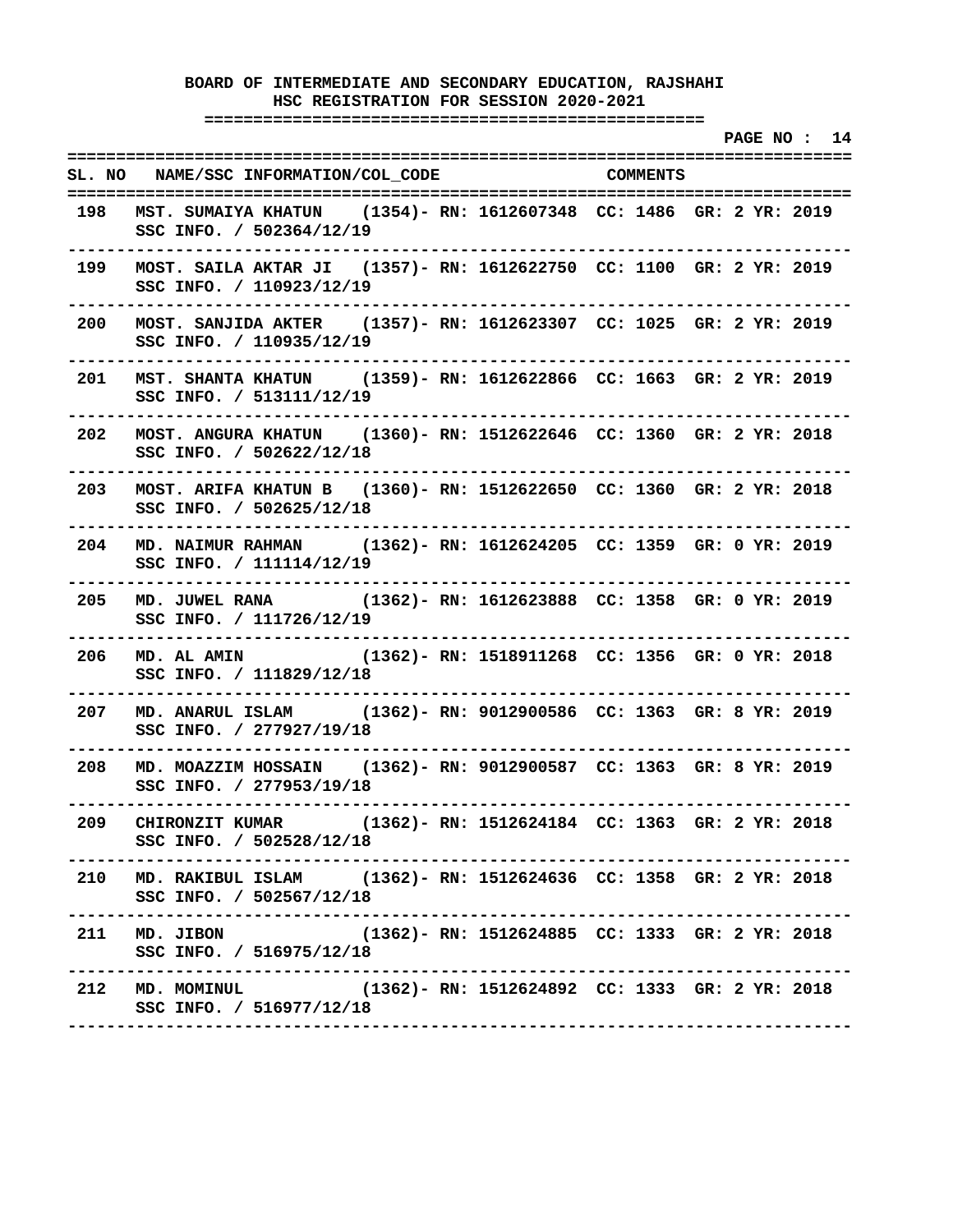**===================================================** 

 **PAGE NO : 15 ================================================================================ SL. NO NAME/SSC INFORMATION/COL\_CODE COMMENTS ================================================================================ 213 MD. MANIKUL ISLAM MA (1362)- RN: 1512624898 CC: 1333 GR: 2 YR: 2018 SSC INFO. / 516979/12/18 -------------------------------------------------------------------------------- 214 MD. SHAKIL (1362)- RN: 1512624899 CC: 1333 GR: 2 YR: 2018 SSC INFO. / 516980/12/18 -------------------------------------------------------------------------------- 215 MST.HOSNIARA (1362)- RN: 9012900588 CC: 1363 GR: 8 YR: 2019 SSC INFO. / 629157/19/18 -------------------------------------------------------------------------------- 216 MD.ZOHORUL HAQUE (1362)- RN: 9012900567 CC: 1363 GR: 8 YR: 2019 SSC INFO. / 629160/19/18 -------------------------------------------------------------------------------- 217 MD. RANA (1362)- RN: 9012808517 CC: 1363 GR: 8 YR: 2018 SSC INFO. / 629162/19/18 -------------------------------------------------------------------------------- 218 MD.SOJIB (1362)- RN: 9012900589 CC: 1363 GR: 8 YR: 2019 SSC INFO. / 629170/19/18 -------------------------------------------------------------------------------- 219 MD.PARVAZ ALI (1362)- RN: 9012900563 CC: 1363 GR: 2 YR: 2019 SSC INFO. / 629175/19/18 -------------------------------------------------------------------------------- 220 MD.RASAL RANA (1362)- RN: 9012900591 CC: 1363 GR: 8 YR: 2019 SSC INFO. / 629187/19/18 -------------------------------------------------------------------------------- 221 RIDOY AHMED (1362)- RN: 1512624888 CC: 1333 GR: 8 YR: 2018 SSC INFO. / 802188/12/18 -------------------------------------------------------------------------------- 222 MD. MARUF AHMED (1363)- RN: 1512623673 CC: 1358 GR: 2 YR: 2018 SSC INFO. / 517288/12/18 -------------------------------------------------------------------------------- 223 MD. SOBUG (1325)- RN: 1512625291 CC: 1002 GR: 0 YR: 2018 SSC INFO. / 111998/12/18 -------------------------------------------------------------------------------- 224 AKHI (1333)- RN: 1518910591 CC: 1232 GR: 2 YR: 2018 SSC INFO. / 148120/18/18 -------------------------------------------------------------------------------- 225 MD. ABDUL KHALEK (1333)- RN: 1618910419 CC: 1031 GR: 2 YR: 2019 SSC INFO. / 409067/18/19 -------------------------------------------------------------------------------- 226 HELARE NASRIN SHILA (1351)- RN: 1512654184 CC: 1905 GR: 2 YR: 2018 SSC INFO. / 116896/12/18 -------------------------------------------------------------------------------- 227 MD. SAMIM ALI (1300)- RN: 1512628672 CC: 1005 GR: 8 YR: 2018 SSC INFO. / 108752/12/18 --------------------------------------------------------------------------------**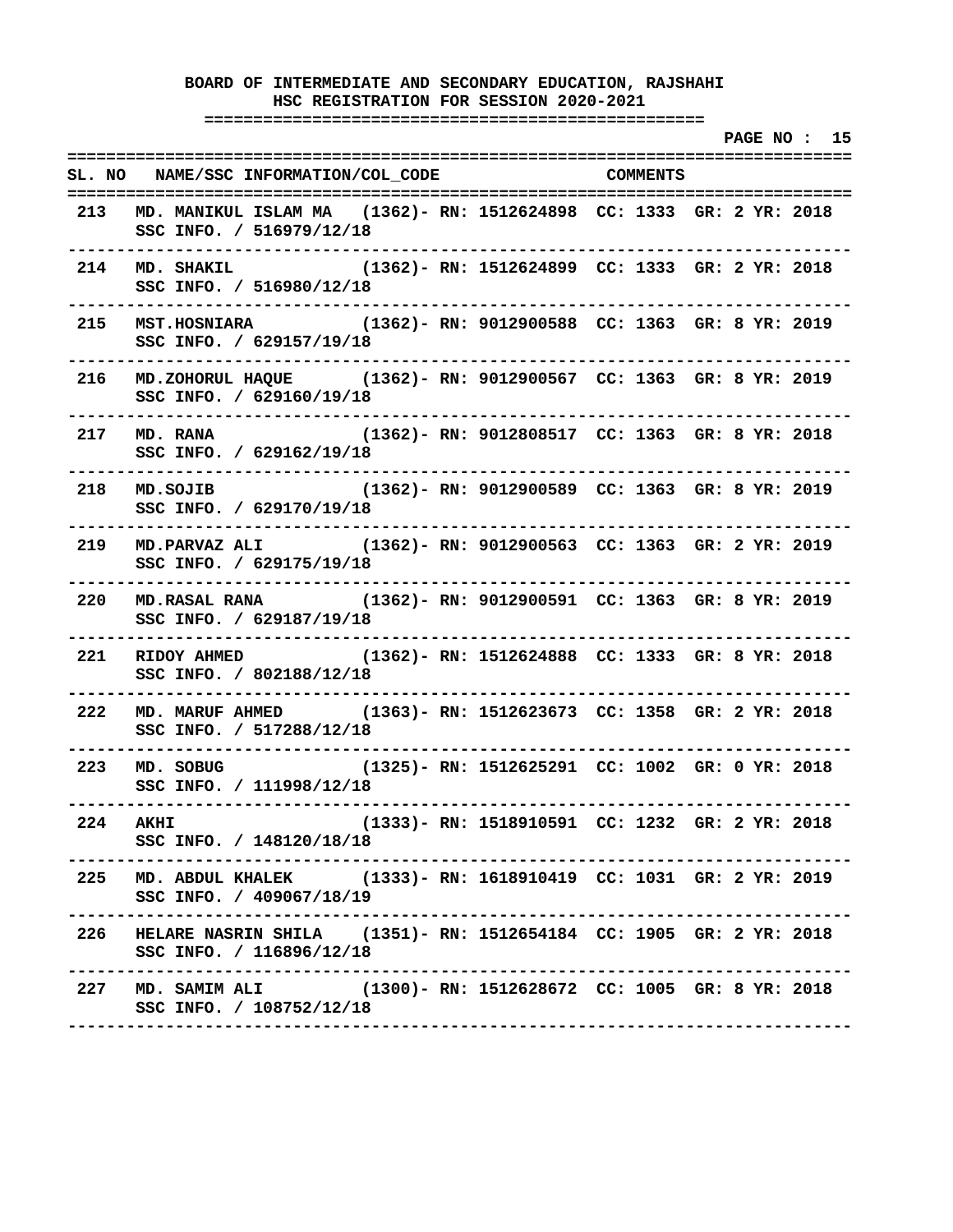**===================================================** 

 **PAGE NO : 16 ================================================================================ SL. NO NAME/SSC INFORMATION/COL\_CODE COMMENTS ================================================================================ 228 MST. RATNA AKTER (1300)- RN: 1612628024 CC: 1625 GR: 0 YR: 2019 SSC INFO. / 109149/12/19 -------------------------------------------------------------------------------- 229 ASHA KHATUN (1304)- RN: 1512612434 CC: 1304 GR: 0 YR: 2018 SSC INFO. / 103737/12/18 -------------------------------------------------------------------------------- 230 SHANTA KHATUN (1304)- RN: 1412626806 CC: 1626 GR: 0 YR: 2018 SSC INFO. / 109622/12/18 -------------------------------------------------------------------------------- 231 MD. RASHEDUL ISLAM (1304)- RN: 1512628751 CC: 1304 GR: 0 YR: 2018 SSC INFO. / 109631/12/18 -------------------------------------------------------------------------------- 232 RABBY HOSSEN (1304)- RN: 1512628763 CC: 1626 GR: 0 YR: 2018 SSC INFO. / 109634/12/18 -------------------------------------------------------------------------------- 233 UMMEY KULSUM URMILA (1304)- RN: 1518909770 CC: 1304 GR: 0 YR: 2018 SSC INFO. / 410091/18/18 -------------------------------------------------------------------------------- 234 MD. SIAM (1306)- RN: 1512628015 CC: 1306 GR: 2 YR: 2018 SSC INFO. / 109279/12/18 -------------------------------------------------------------------------------- 235 MD. SHIMUL ALI (1625)- RN: 1612605406 CC: 1200 GR: 2 YR: 2019 SSC INFO. / 100593/12/19 -------------------------------------------------------------------------------- 236 MST. HAFIZA KHATUN (1625)- RN: 1612631694 CC: 1653 GR: 0 YR: 2019 SSC INFO. / 109587/12/19 -------------------------------------------------------------------------------- 237 MD. RAJA MIA (1625)- RN: 1612631191 CC: 1275 GR: 0 YR: 2019 SSC INFO. / 109697/12/19 -------------------------------------------------------------------------------- 238 MD. EMON SARKER (1625)- RN: 1612627710 CC: 1075 GR: 2 YR: 2019 SSC INFO. / 111359/12/19 -------------------------------------------------------------------------------- 239 RIZVI AHMMED (1625)- RN: 1512627620 CC: 1329 GR: 0 YR: 2018 SSC INFO. / 111649/12/18 -------------------------------------------------------------------------------- 240 KEYA KHATUN (1627)- RN: 1512605556 CC: 1124 GR: 0 YR: 2018 SSC INFO. / 101441/12/18 -------------------------------------------------------------------------------- 241 UMME KARISMA (1627)- RN: 1512630425 CC: 2229 GR: 2 YR: 2019 SSC INFO. / 510818/12/18 -------------------------------------------------------------------------------- 242 MST. SHAPLA KHATUN (1678)- RN: 1512662670 CC: 2001 GR: 2 YR: 2018 SSC INFO. / 528955/12/18 --------------------------------------------------------------------------------**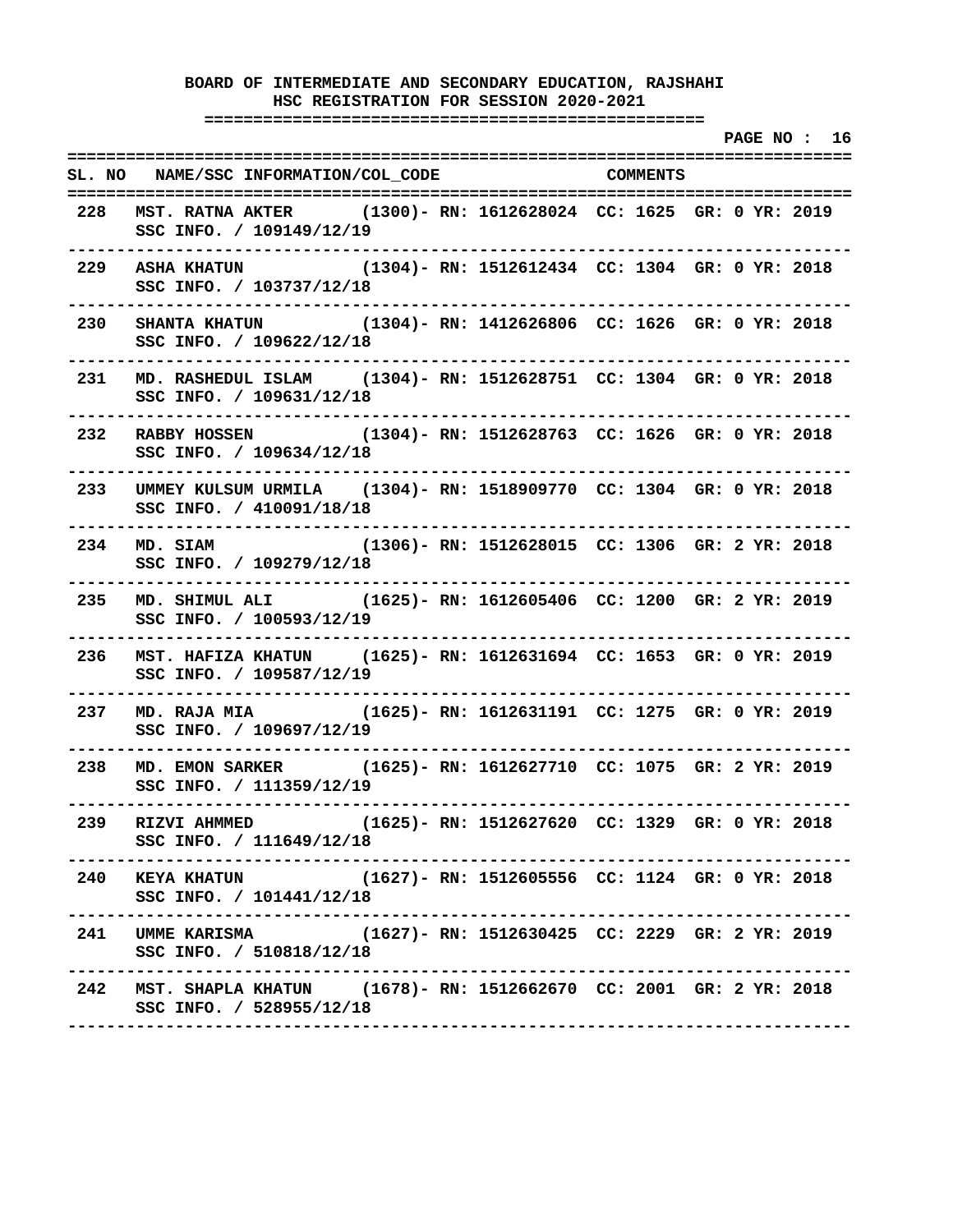**===================================================** 

 **PAGE NO : 17 ================================================================================ SL. NO NAME/SSC INFORMATION/COL\_CODE COMMENTS ================================================================================ 243 MST. SHAPLA KHATUN (1253)- RN: 9012900461 CC: 1452 GR: 8 YR: 2019 SSC INFO. / 633569/19/18 -------------------------------------------------------------------------------- 244 MD. SHIPON ISLAM (1275)- CORRECT SSC INFORMATION. SSC INFO. / 630348/19/18 -------------------------------------------------------------------------------- 245 MT. RUHANI KHATUN (1651)- RN: 1612626508 CC: 1302 GR: 0 YR: 2019 SSC INFO. / 111340/12/19 -------------------------------------------------------------------------------- 246 MST. USHA KHATUN (1653)- RN: 1512631792 CC: 1653 GR: 2 YR: 2019 SSC INFO. / 352420/12/19 -------------------------------------------------------------------------------- 247 AFIA ANJUM HAFSA (1654)- RN: 1512600225 CC: 2100 GR: 2 YR: 2019 SSC INFO. / 350404/12/19 -------------------------------------------------------------------------------- 248 MD. NAIEM HOSSAIN (1654)- RN: 1512601299 CC: 1031 GR: 2 YR: 2019 SSC INFO. / 350418/12/19 -------------------------------------------------------------------------------- 249 MST. RANU PARVIN (1654)- RN: 9012800049 CC: 1075 GR: 0 YR: 2018 SSC INFO. / 628510/19/18 -------------------------------------------------------------------------------- 250 MOST. JASMIN AKTHER (1654)- CORRECT SSC INFORMATION. SSC INFO. / 631413/19/18 -------------------------------------------------------------------------------- 251 MST. SONALI KHATUN (1654)- RN: 9012800192 CC: 1128 GR: 2 YR: 2018 SSC INFO. / 632971/19/18 -------------------------------------------------------------------------------- 252 MST. SHAMMI AKTER SU (1155)- RN: 1512636195 CC: 1155 GR: 2 YR: 2018 SSC INFO. / 514025/12/18 -------------------------------------------------------------------------------- 253 MD. RASEL ISLAM (1225)- RN: 1512634687 CC: 1351 GR: 2 YR: 2019 SSC INFO. / 352785/12/19 -------------------------------------------------------------------------------- 254 MD. MARUF AHMED EMON (1230)- RN: 1612636818 CC: 1230 GR: 2 YR: 2019 SSC INFO. / 109994/12/19 -------------------------------------------------------------------------------- 255 MD. SUHAG ALI (1230)- RN: 1612637955 CC: 1230 GR: 0 YR: 2019 SSC INFO. / 110103/12/19 -------------------------------------------------------------------------------- 256 MD. MEHEDI HASAN PAR (1230)- RN: 1612637959 CC: 1230 GR: 0 YR: 2019 SSC INFO. / 110105/12/19 -------------------------------------------------------------------------------- 257 MD. JOBAYER AHMED (1230)- RN: 1612637963 CC: 1230 GR: 0 YR: 2019 SSC INFO. / 110106/12/19 --------------------------------------------------------------------------------**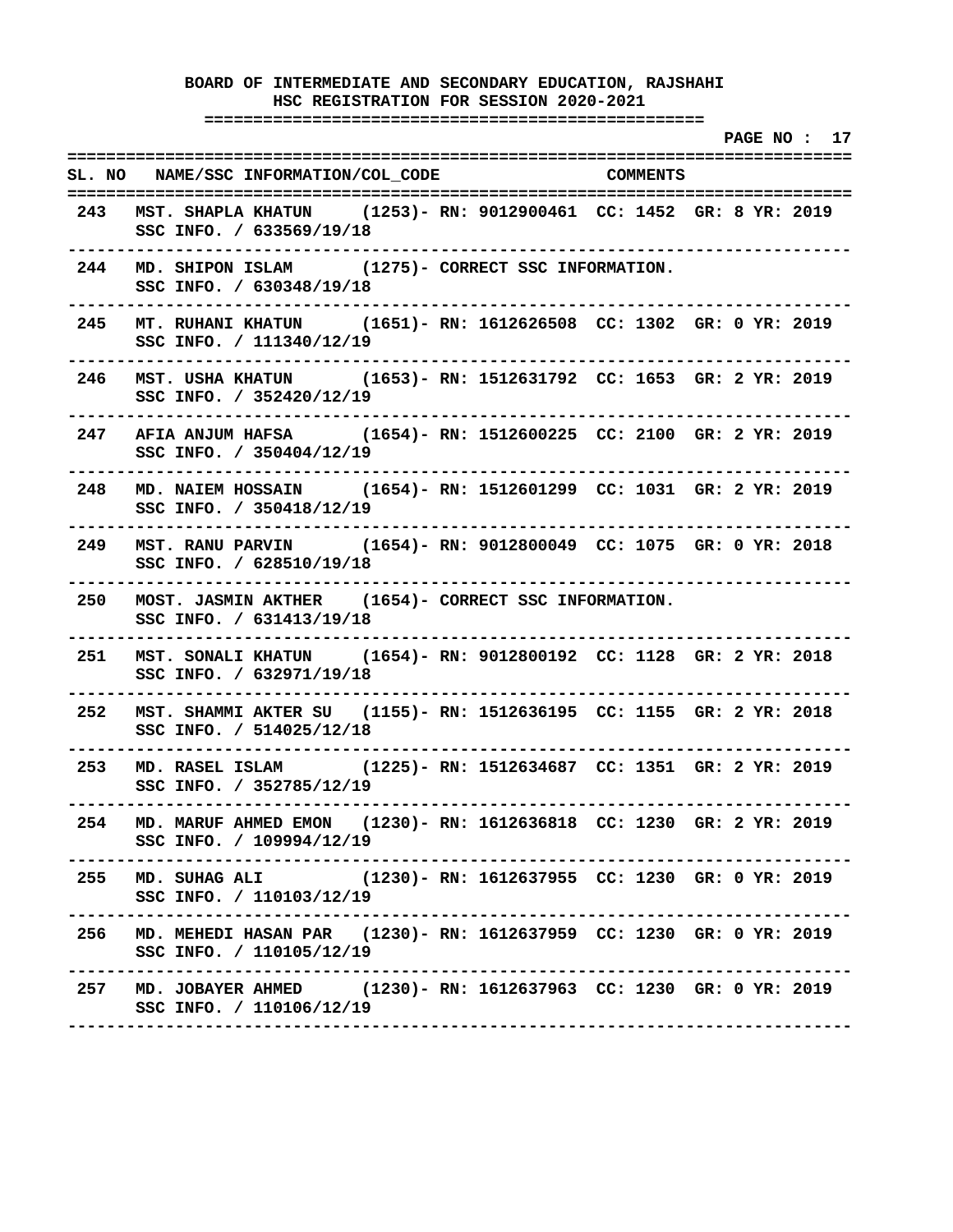**===================================================** 

 **PAGE NO : 18 ================================================================================ SL. NO NAME/SSC INFORMATION/COL\_CODE COMMENTS ================================================================================ 258 MAHMUDA KHATUN (1230)- RN: 1618908453 CC: 1232 GR: 2 YR: 2019 SSC INFO. / 152686/18/19 -------------------------------------------------------------------------------- 259 MD. HAFIZUL (1230)- RN: 1612606849 CC: 1230 GR: 2 YR: 2019 SSC INFO. / 511274/12/19 -------------------------------------------------------------------------------- 260 MD. EBRAHIM HOSEN (1230)- RN: 1412633204 CC: 1230 GR: 2 YR: 2019 SSC INFO. / 512949/12/19 -------------------------------------------------------------------------------- 261 MST. MURSALINA KHATU (1230)- RN: 1512635946 CC: 1232 GR: 2 YR: 2018 SSC INFO. / 516035/12/18 -------------------------------------------------------------------------------- 262 MD. RIPON ALI (1231)- RN: 1612637033 CC: 1231 GR: 2 YR: 2019 SSC INFO. / 514987/12/19 -------------------------------------------------------------------------------- 263 MOST. JASMIN KHATUN (1231)- RN: 1612623943 CC: 1364 GR: 2 YR: 2019 SSC INFO. / 515042/12/19 -------------------------------------------------------------------------------- 264 MST. SHANTA ISLAM (1232)- RN: 1612637484 CC: 1232 GR: 2 YR: 2019 SSC INFO. / 500537/12/19 -------------------------------------------------------------------------------- 265 MD. YUSUF ALI (1750)- RN: 1612640923 CC: 1756 GR: 0 YR: 2019 SSC INFO. / 112684/12/19 -------------------------------------------------------------------------------- 266 MST. ZINNATUN NESA (1750)- RN: 1612646962 CC: 1002 GR: 0 YR: 2019 SSC INFO. / 114334/12/19 -------------------------------------------------------------------------------- 267 MD. WALIWALLAH (1752)- RN: 1612656143 CC: 1900 GR: 0 YR: 2019 SSC INFO. / 116970/12/19 -------------------------------------------------------------------------------- 268 MST. SHAMIMA KHATUN (1755)- CORRECT SSC INFORMATION. SSC INFO. / 113368/12/20 -------------------------------------------------------------------------------- 269 MST. MOUSUMI KHATUN (1755)- CORRECT SSC INFORMATION. SSC INFO. / 18010351099/20/20 -------------------------------------------------------------------------------- 270 MD. ABDULLAH (1758)- RN: 9012900847 CC: 1753 GR: 2 YR: 2019 SSC INFO. / 145321/19/19 -------------------------------------------------------------------------------- 271 MST. NUSRAT JAHAN (1758)- RN: 1412640776 CC: 1827 GR: 2 YR: 2018 SSC INFO. / 519883/12/18 -------------------------------------------------------------------------------- 272 MD. ROBIN ISLAM RIDO (1761)- RN: 1612616813 CC: 1508 GR: 2 YR: 2019 SSC INFO. / 106370/12/19 --------------------------------------------------------------------------------**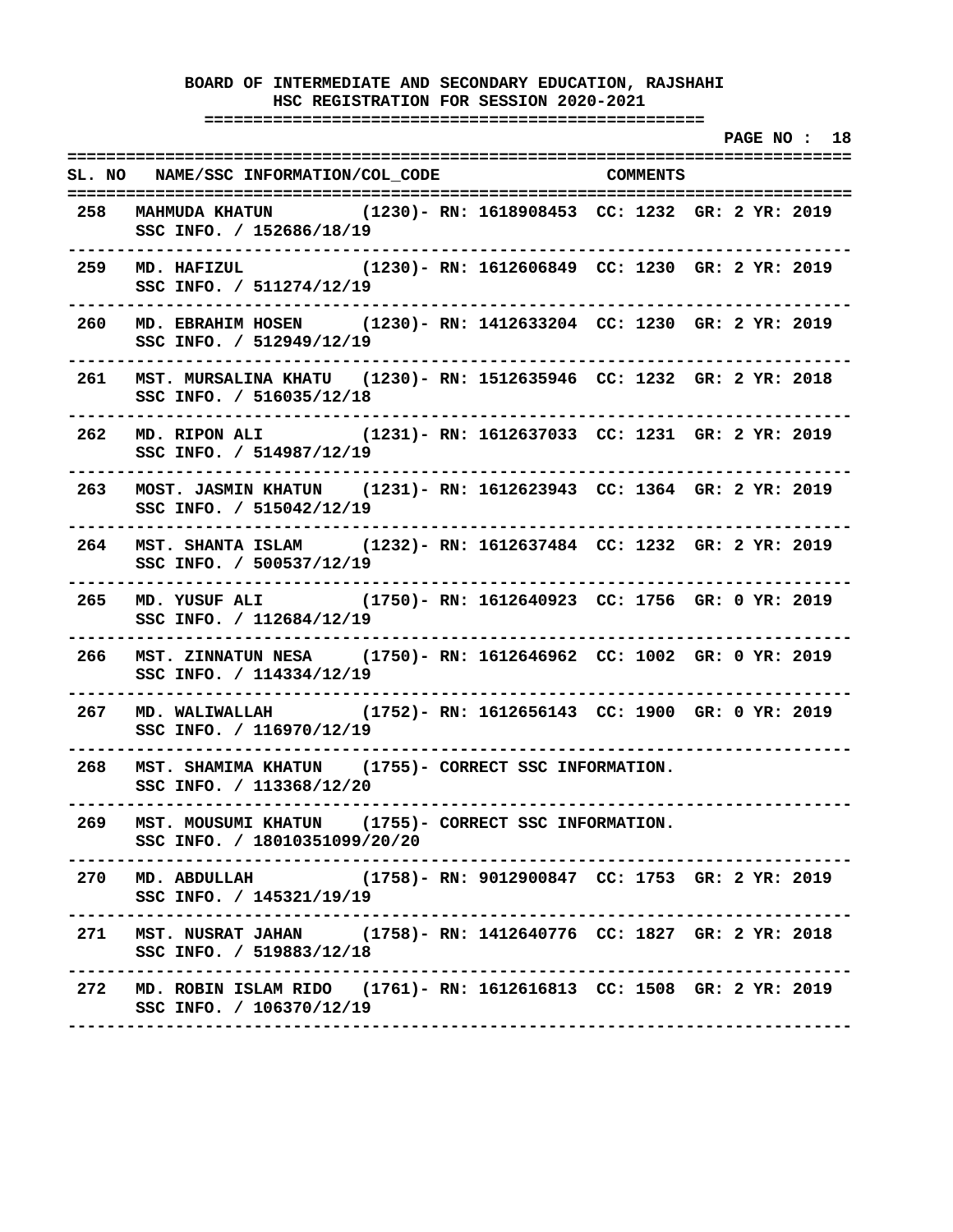**===================================================** 

 **PAGE NO : 19 ================================================================================ SL. NO NAME/SSC INFORMATION/COL\_CODE COMMENTS ================================================================================ 273 MD. ALOMGIR HOSSAIN (1761)- RN: 1612616823 CC: 1508 GR: 2 YR: 2019 SSC INFO. / 106380/12/19 -------------------------------------------------------------------------------- 274 MD. MASUD RANA (1761)- RN: 1612616833 CC: 1508 GR: 2 YR: 2019 SSC INFO. / 106388/12/19 -------------------------------------------------------------------------------- 275 MST. ANNISA KHATUN (1761)- RN: 1612616096 CC: 1508 GR: 2 YR: 2019 SSC INFO. / 106442/12/19 -------------------------------------------------------------------------------- 276 MST. SHAEDA ALO (1761)- RN: 1612616099 CC: 1508 GR: 2 YR: 2019 SSC INFO. / 106443/12/19 -------------------------------------------------------------------------------- 277 MST. MARIUM KHATUN (1761)- RN: 1612616108 CC: 1508 GR: 2 YR: 2019 SSC INFO. / 106446/12/19 -------------------------------------------------------------------------------- 278 MST. NAFISA KHATUN (1761)- RN: 1612616114 CC: 1508 GR: 2 YR: 2019 SSC INFO. / 106447/12/19 -------------------------------------------------------------------------------- 279 MST. FAWJIYA KHATUN (1761)- RN: 1612616120 CC: 1508 GR: 2 YR: 2019 SSC INFO. / 106448/12/19 -------------------------------------------------------------------------------- 280 MST. ROSONRA (1761)- RN: 1612616141 CC: 1508 GR: 0 YR: 2019 SSC INFO. / 106449/12/19 -------------------------------------------------------------------------------- 281 MD. SAKIL ALI (1761)- RN: 1612616160 CC: 1508 GR: 2 YR: 2019 SSC INFO. / 106452/12/19 -------------------------------------------------------------------------------- 282 MD. ABDUL KADER JILA (1761)- RN: 1612616161 CC: 1508 GR: 2 YR: 2019 SSC INFO. / 106453/12/19 -------------------------------------------------------------------------------- 283 MD. ABDUL MAJID (1761)- RN: 1612616162 CC: 1508 GR: 2 YR: 2019 SSC INFO. / 106454/12/19 -------------------------------------------------------------------------------- 284 MD. JUYEL RANA (1761)- RN: 1612616165 CC: 1508 GR: 2 YR: 2019 SSC INFO. / 106457/12/19 -------------------------------------------------------------------------------- 285 MD. RUBEL ALI (1761)- RN: 1612616166 CC: 1508 GR: 2 YR: 2019 SSC INFO. / 106458/12/19 -------------------------------------------------------------------------------- 286 MD. ABDULLAH (1761)- RN: 1612616170 CC: 1508 GR: 2 YR: 2019 SSC INFO. / 106459/12/19 -------------------------------------------------------------------------------- 287 SULTANA RAZIA (1761)- RN: 1612641074 CC: 1377 GR: 8 YR: 2019 SSC INFO. / 112624/12/19 --------------------------------------------------------------------------------**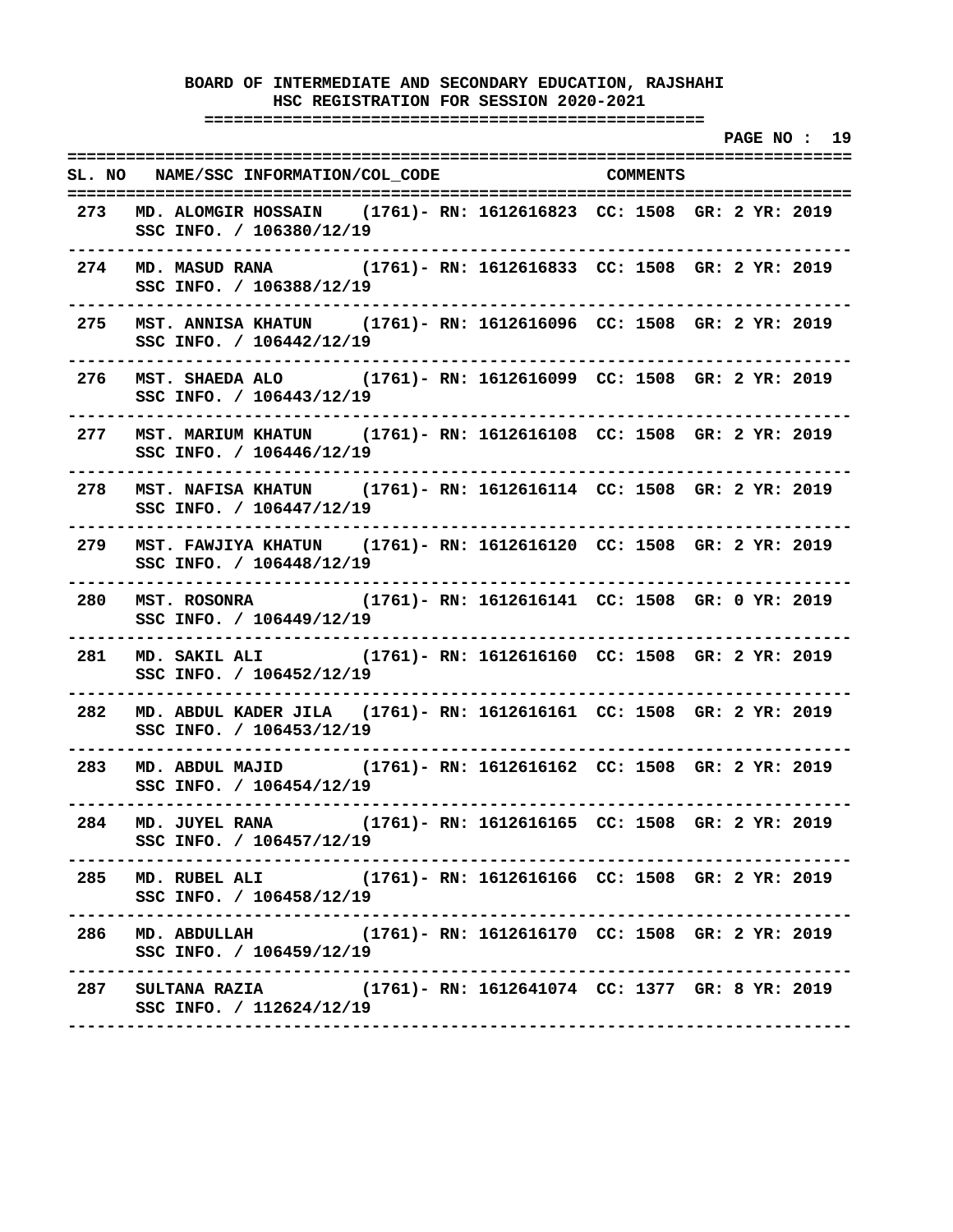**===================================================** 

 **PAGE NO : 20 ================================================================================ SL. NO NAME/SSC INFORMATION/COL\_CODE COMMENTS ================================================================================ 288 MST. SUMIYA KHATUN (1761)- RN: 1612643085 CC: 1761 GR: 2 YR: 2019 SSC INFO. / 112935/12/19 -------------------------------------------------------------------------------- 289 MD. ISMAIL HAQUE (1761)- RN: 1518908058 CC: 1761 GR: 2 YR: 2019 SSC INFO. / 112937/12/19 -------------------------------------------------------------------------------- 290 MST. RANI KHATUN (1761)- RN: 1612638157 CC: 1800 GR: 0 YR: 2019 SSC INFO. / 113425/12/19 -------------------------------------------------------------------------------- 291 SALMA KHATUN (1761)- RN: 1618906715 CC: 1761 GR: 2 YR: 2019 SSC INFO. / 157494/18/19 -------------------------------------------------------------------------------- 292 JAHANARA KHATUN (1761)- RN: 1518907880 CC: 1761 GR: 2 YR: 2019 SSC INFO. / 157640/18/19 -------------------------------------------------------------------------------- 293 MASRUFA KHATUN (1761)- RN: 1618906056 CC: 1761 GR: 2 YR: 2019 SSC INFO. / 157813/18/19 -------------------------------------------------------------------------------- 294 MST. UMME HANI KHATU (1761)- RN: 1412615455 CC: 1508 GR: 2 YR: 2019 SSC INFO. / 351232/12/19 -------------------------------------------------------------------------------- 295 MST. KHATIJA KHATUN (1761)- RN: 1512615981 CC: 1508 GR: 2 YR: 2019 SSC INFO. / 351233/12/19 -------------------------------------------------------------------------------- 296 MST. SULTANA KHATUN (1761)- RN: 1512615982 CC: 1508 GR: 2 YR: 2019 SSC INFO. / 351234/12/19 -------------------------------------------------------------------------------- 297 JARINA RANI (1761)- RN: 1512615986 CC: 1508 GR: 2 YR: 2019 SSC INFO. / 351235/12/19 -------------------------------------------------------------------------------- 298 ROJINA RANI (1761)- RN: 1512615990 CC: 1508 GR: 2 YR: 2019 SSC INFO. / 351236/12/19 -------------------------------------------------------------------------------- 299 MST. SHARMIN KHATUN (1761)- RN: 1512615995 CC: 1508 GR: 2 YR: 2019 SSC INFO. / 351238/12/19 -------------------------------------------------------------------------------- 300 MST. MOBASSERA KHATU (1761)- RN: 1512615997 CC: 1508 GR: 2 YR: 2019 SSC INFO. / 351239/12/19 -------------------------------------------------------------------------------- 301 MST. MARIUM KHATUN (1761)- RN: 1512616013 CC: 1508 GR: 2 YR: 2019 SSC INFO. / 351244/12/19 -------------------------------------------------------------------------------- 302 MST. JESMINARA (1761)- RN: 1512616014 CC: 1508 GR: 2 YR: 2019 SSC INFO. / 351245/12/19 --------------------------------------------------------------------------------**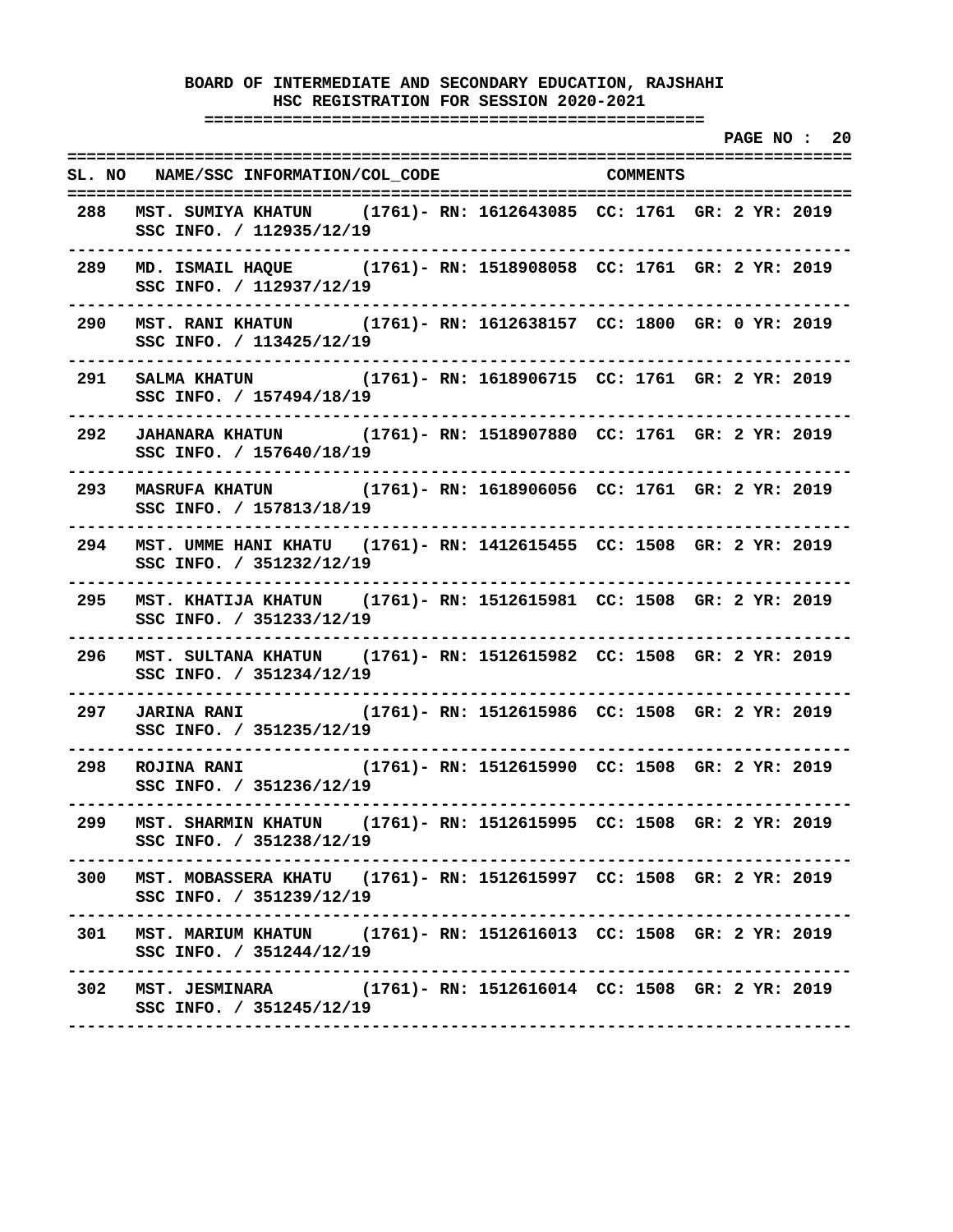**===================================================** 

 **PAGE NO : 21 ================================================================================ SL. NO NAME/SSC INFORMATION/COL\_CODE COMMENTS ================================================================================ 303 MST. MAMATA KHATUN (1761)- RN: 1512616016 CC: 1508 GR: 2 YR: 2019 SSC INFO. / 351246/12/19 -------------------------------------------------------------------------------- 304 MST. MEMRUZZAHAN (1761)- RN: 1512643269 CC: 1761 GR: 2 YR: 2019 SSC INFO. / 353566/12/19 -------------------------------------------------------------------------------- 305 MD. SHAHLAL HOSSAIN (1761)- RN: 1512643369 CC: 1761 GR: 2 YR: 2019 SSC INFO. / 353599/12/19 -------------------------------------------------------------------------------- 306 MST. VADORI (1761)- RN: 1512642540 CC: 1761 GR: 2 YR: 2019 SSC INFO. / 353775/12/19 -------------------------------------------------------------------------------- 307 MOST. SUMI KHATUN (1761)- RN: 1612613440 CC: 1508 GR: 2 YR: 2019 SSC INFO. / 503535/12/19 -------------------------------------------------------------------------------- 308 MOST. SUMAIA KHATUN (1761)- RN: 1612613450 CC: 1508 GR: 2 YR: 2019 SSC INFO. / 503538/12/19 -------------------------------------------------------------------------------- 309 MST. SUMI KHATUN (1761)- RN: 1612616098 CC: 1508 GR: 2 YR: 2019 SSC INFO. / 504995/12/19 -------------------------------------------------------------------------------- 310 MST. ANNIKA KHATUN (1761)- RN: 1612616104 CC: 1508 GR: 2 YR: 2019 SSC INFO. / 504996/12/19 -------------------------------------------------------------------------------- 311 MST. JASMIN KHATUN (1761)- RN: 1612616107 CC: 1508 GR: 2 YR: 2019 SSC INFO. / 504997/12/19 -------------------------------------------------------------------------------- 312 MST. KULSUM KHATUN (1761)- RN: 1612616110 CC: 1508 GR: 2 YR: 2019 SSC INFO. / 504998/12/19 -------------------------------------------------------------------------------- 313 MST. YEASMIN KHATUN (1761)- RN: 1612616113 CC: 1508 GR: 2 YR: 2019 SSC INFO. / 504999/12/19 -------------------------------------------------------------------------------- 314 MST. AYESHA KHATUN (1761)- RN: 1612616122 CC: 1508 GR: 2 YR: 2019 SSC INFO. / 505001/12/19 -------------------------------------------------------------------------------- 315 MST. FATIMA KHATUN (1761)- RN: 1612616123 CC: 1508 GR: 2 YR: 2019 SSC INFO. / 505002/12/19 -------------------------------------------------------------------------------- 316 SHAMSUNNAHAR KABITA (1761)- RN: 1612616124 CC: 1508 GR: 2 YR: 2019 SSC INFO. / 505003/12/19 -------------------------------------------------------------------------------- 317 MST. ADORI KHATUN (1761)- RN: 1612616125 CC: 1508 GR: 2 YR: 2019 SSC INFO. / 505004/12/19 --------------------------------------------------------------------------------**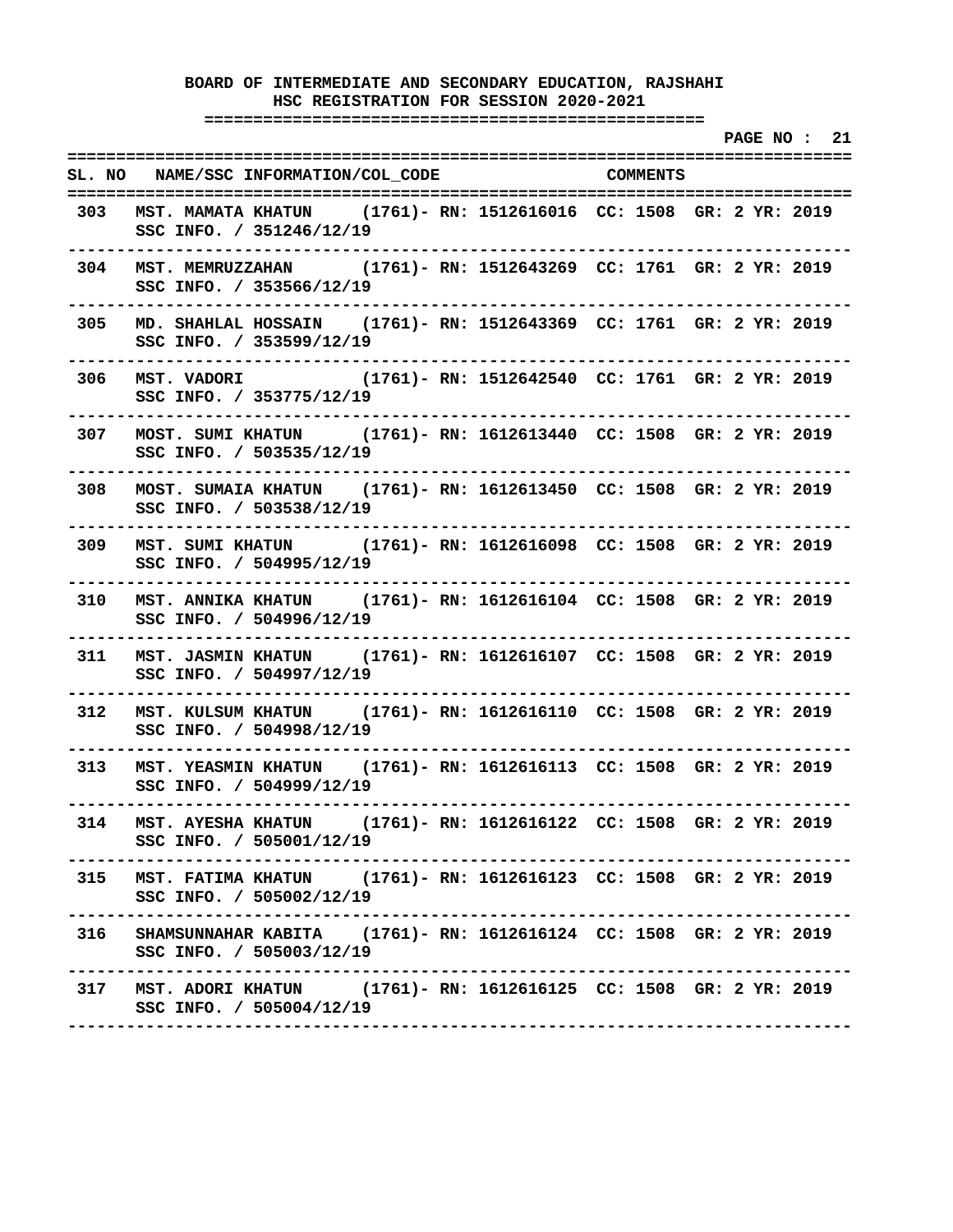**===================================================** 

 **PAGE NO : 22 ================================================================================ SL. NO NAME/SSC INFORMATION/COL\_CODE COMMENTS ================================================================================ 318 MST. ASHIYA KHATUN (1761)- RN: 1612616129 CC: 1508 GR: 2 YR: 2019 SSC INFO. / 505006/12/19 -------------------------------------------------------------------------------- 319 SREETI RANI (1761)- RN: 1612616145 CC: 1508 GR: 2 YR: 2019 SSC INFO. / 505014/12/19 -------------------------------------------------------------------------------- 320 MST. MASRUFA KHATUN (1761)- RN: 1612616156 CC: 1508 GR: 2 YR: 2019 SSC INFO. / 505017/12/19 -------------------------------------------------------------------------------- 321 MST. UMME KULSUM RAK (1761)- RN: 1612616158 CC: 1508 GR: 2 YR: 2019 SSC INFO. / 505018/12/19 -------------------------------------------------------------------------------- 322 MD. SHIHAB ALI (1761)- RN: 1612616143 CC: 1508 GR: 2 YR: 2019 SSC INFO. / 505020/12/19 -------------------------------------------------------------------------------- 323 MD. SAFIULLAH RAHMAN (1761)- RN: 1612616167 CC: 1508 GR: 2 YR: 2019 SSC INFO. / 505021/12/19 -------------------------------------------------------------------------------- 324 MD. MOJAHIDUL ISLAM (1761)- RN: 1612616173 CC: 1508 GR: 2 YR: 2019 SSC INFO. / 505025/12/19 -------------------------------------------------------------------------------- 325 MD. RAHMAT ALI (1761)- RN: 1612616174 CC: 1508 GR: 2 YR: 2019 SSC INFO. / 505026/12/19 -------------------------------------------------------------------------------- 326 SUBRT KUMAR (1761)- RN: 1612616176 CC: 1508 GR: 2 YR: 2019 SSC INFO. / 505027/12/19 -------------------------------------------------------------------------------- 327 MST. AKTARA KHATUN (1761)- RN: 1612643054 CC: 1761 GR: 2 YR: 2019 SSC INFO. / 516251/12/19 -------------------------------------------------------------------------------- 328 MD. IMAM ALI (1761)- RN: 1612643072 CC: 1761 GR: 2 YR: 2019 SSC INFO. / 516256/12/19 -------------------------------------------------------------------------------- 329 MST. MORIUM KHATUN (1761)- RN: 1612642355 CC: 1761 GR: 2 YR: 2019 SSC INFO. / 517266/12/19 -------------------------------------------------------------------------------- 330 MST. TANIA KHATUN (1761)- RN: 1512641150 CC: 1751 GR: 8 YR: 2018 SSC INFO. / 518049/12/18 -------------------------------------------------------------------------------- 331 MD. ABU SAYED (1761)- RN: 1512652569 CC: 1508 GR: 2 YR: 2019 SSC INFO. / 524146/12/18 -------------------------------------------------------------------------------- 332 MST. ARIFA KHATUN (1800)- RN: 1612640336 CC: 1750 GR: 8 YR: 2019 SSC INFO. / 113887/12/19 --------------------------------------------------------------------------------**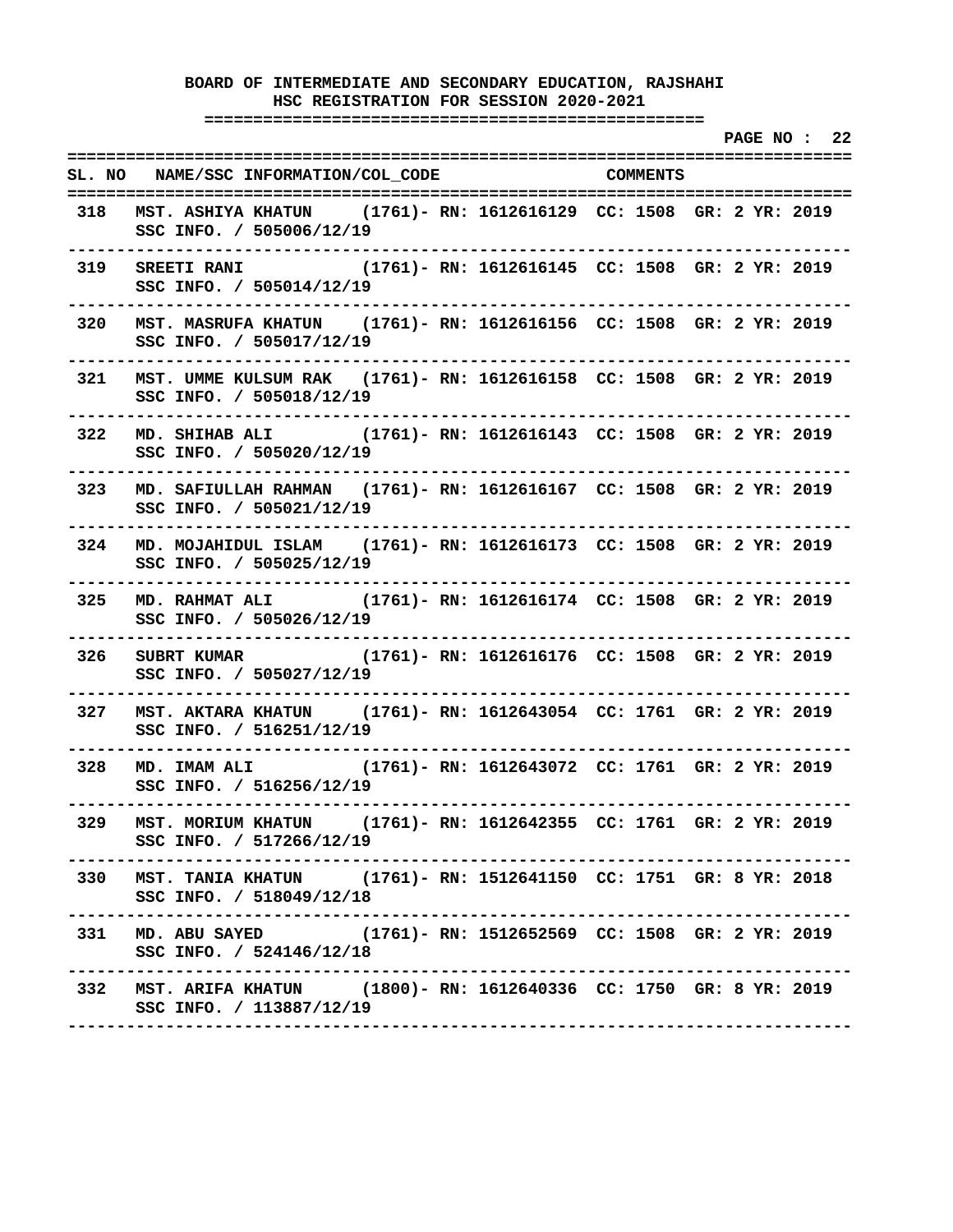**===================================================** 

 **PAGE NO : 23 ================================================================================ SL. NO NAME/SSC INFORMATION/COL\_CODE COMMENTS ================================================================================ 333 MST. RUME KHATUN (1800)- RN: 1512640396 CC: 1750 GR: 8 YR: 2018 SSC INFO. / 519160/12/18 -------------------------------------------------------------------------------- 334 MD. HASIM (1950)- RN: 1612639299 CC: 1756 GR: 2 YR: 2019 SSC INFO. / 113487/12/19 -------------------------------------------------------------------------------- 335 MST. MURSIDA KHATUN (1950)- CORRECT SSC INFORMATION. SSC INFO. / 18010351009/20/20 -------------------------------------------------------------------------------- 336 SARMIN AKTER (1950)- CORRECT SSC INFORMATION. SSC INFO. / 18010354056/20/20 -------------------------------------------------------------------------------- 337 MD. TANJIRUL ISLAM (1950)- RN: 9012800160 CC: 1154 GR: 0 YR: 2018 SSC INFO. / 627469/19/18 -------------------------------------------------------------------------------- 338 MST. TUKAS KHATUN (1776)- RN: 1612649399 CC: 1775 GR: 2 YR: 2019 SSC INFO. / 518409/12/19 -------------------------------------------------------------------------------- 339 MST. PIARA KHATUN (1828)- CORRECT SSC INFORMATION. SSC INFO. / 17010029265/20/20 -------------------------------------------------------------------------------- 340 SADIA AFRIN (1829)- RN: 1612648004 CC: 1800 GR: 0 YR: 2019 SSC INFO. / 115315/12/19 -------------------------------------------------------------------------------- 341 MD. MAMUN ALI (1829)- RN: 1618901869 CC: 1950 GR: 2 YR: 2019 SSC INFO. / 410902/18/19 -------------------------------------------------------------------------------- 342 MST. TAJRIN KHATUN (1829)- RN: 1612650181 CC: 1825 GR: 2 YR: 2019 SSC INFO. / 518331/12/19 -------------------------------------------------------------------------------- 343 MAHMUDUL HASAN (1830)- RN: 1612646138 CC: 1075 GR: 2 YR: 2019 SSC INFO. / 116452/12/19 -------------------------------------------------------------------------------- 344 MD. ABU SUFIAN RUJEL (1832)- CORRECT SSC INFORMATION. SSC INFO. / 17010353054/20/19 -------------------------------------------------------------------------------- 345 MD. HABIBUR RAHMAN (1832)- CORRECT SSC INFORMATION. SSC INFO. / 18010353049/20/20 -------------------------------------------------------------------------------- 346 ASMA KHATUN (1834)- RN: 1518905197 CC: 1778 GR: 2 YR: 2018 SSC INFO. / 410458/18/18 -------------------------------------------------------------------------------- 347 ABU AHOMMED RIFAT (1850)- CORRECT SSC INFORMATION. SSC INFO. / 110591/16/20 --------------------------------------------------------------------------------**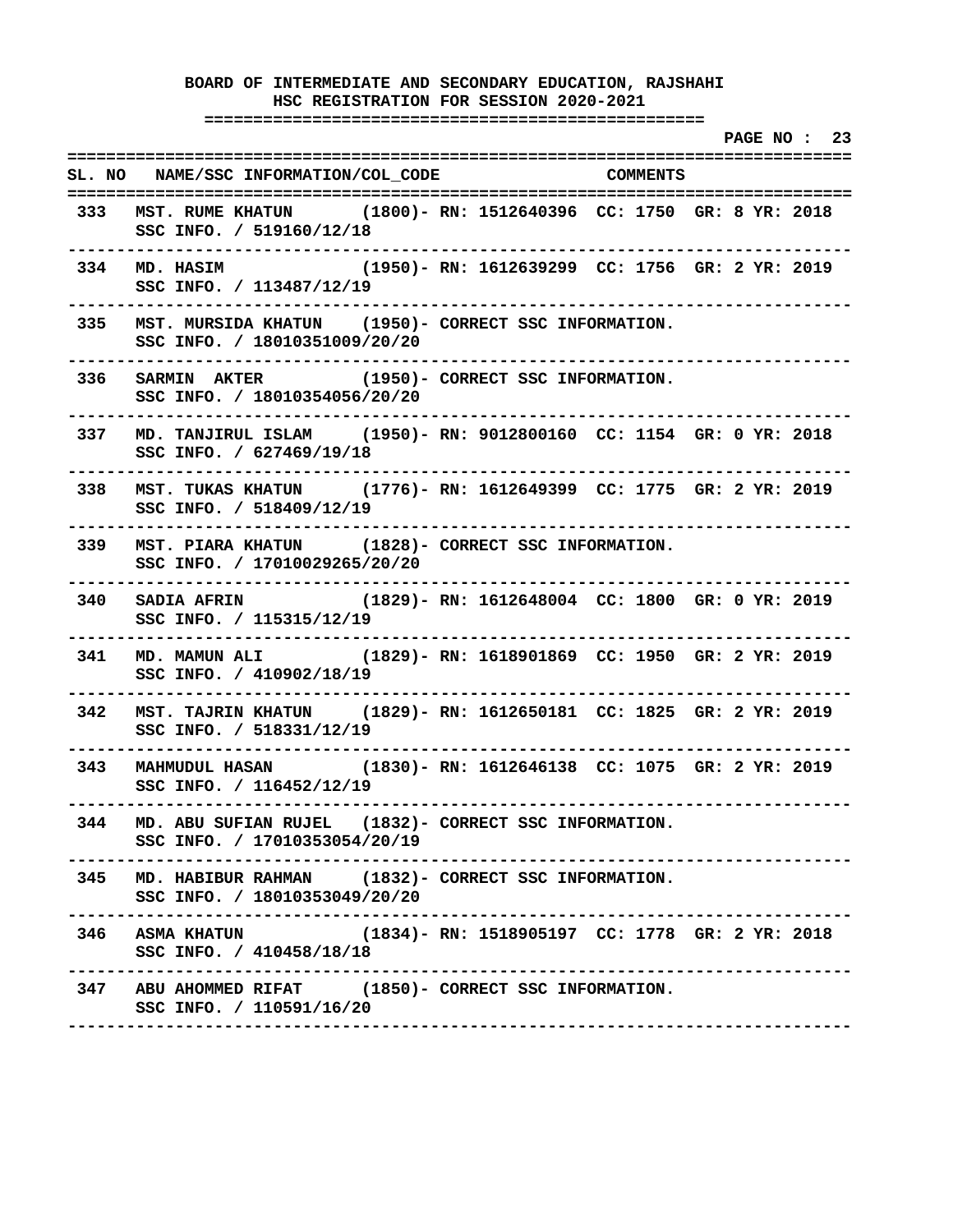**===================================================** 

 **PAGE NO : 24 ================================================================================ SL. NO NAME/SSC INFORMATION/COL\_CODE COMMENTS ================================================================================ 348 MD. AGIM ALI (1850)- RN: 1612646027 CC: 1850 GR: 2 YR: 2019 SSC INFO. / 115201/12/19 -------------------------------------------------------------------------------- 349 MD. ABDUR ROB (1850)- RN: 1518904388 CC: 1834 GR: 2 YR: 2018 SSC INFO. / 152031/18/18 -------------------------------------------------------------------------------- 350 MD. OMAR FARUQ (1851)- RN: 1512651264 CC: 1833 GR: 2 YR: 2019 SSC INFO. / 354639/12/19 -------------------------------------------------------------------------------- 351 MD. ABDUR-SHUKUR SHA (1954)- RN: 1512649727 CC: 1950 GR: 2 YR: 2018 SSC INFO. / 114846/12/18 -------------------------------------------------------------------------------- 352 MD. MOULA HOSEN SHOV (1954)- RN: 1512645316 CC: 1826 GR: 0 YR: 2018 SSC INFO. / 115217/12/18 -------------------------------------------------------------------------------- 353 MD. SHIMUL ALI (1875)- CORRECT SSC INFORMATION. SSC INFO. / 115649/12/20 -------------------------------------------------------------------------------- 354 SAGOR MARANDI (1875)- RN: 1612834470 CC: 5177 GR: 8 YR: 2019 SSC INFO. / 812295/12/19 -------------------------------------------------------------------------------- 355 MST. MASRUFA KHATUN (1877)- RN: 9012900999 CC: 1875 GR: 0 YR: 2019 SSC INFO. / 143691/19/19 -------------------------------------------------------------------------------- 356 MD. IKTIAR HOSEN (1900)- RN: 1612657062 CC: 1154 GR: 0 YR: 2019 SSC INFO. / 118048/12/19 -------------------------------------------------------------------------------- 357 MST. NAJRIN KHATUN (1900)- RN: 1612657380 CC: 1929 GR: 0 YR: 2019 SSC INFO. / 118316/12/19 -------------------------------------------------------------------------------- 358 MD. SAHABUDDIN (1901)- RN: 1612656171 CC: 1225 GR: 2 YR: 2019 SSC INFO. / 521359/12/19 -------------------------------------------------------------------------------- 359 MST. MAHFUJA KHATUN (1902)- RN: 1612655576 CC: 1900 GR: 0 YR: 2019 SSC INFO. / 117258/12/19 -------------------------------------------------------------------------------- 360 MD. RIFAT HASAN (1925)- RN: 1512655123 CC: 1702 GR: 2 YR: 2018 SSC INFO. / 117597/12/18 -------------------------------------------------------------------------------- 361 MD. RAIHAN UDDIN (1928)- RN: 1612656973 CC: 1925 GR: 0 YR: 2019 SSC INFO. / 118013/12/19 -------------------------------------------------------------------------------- 362 MD. SAGOR ALI (1928)- RN: 1612656976 CC: 1925 GR: 2 YR: 2019 SSC INFO. / 118016/12/19 --------------------------------------------------------------------------------**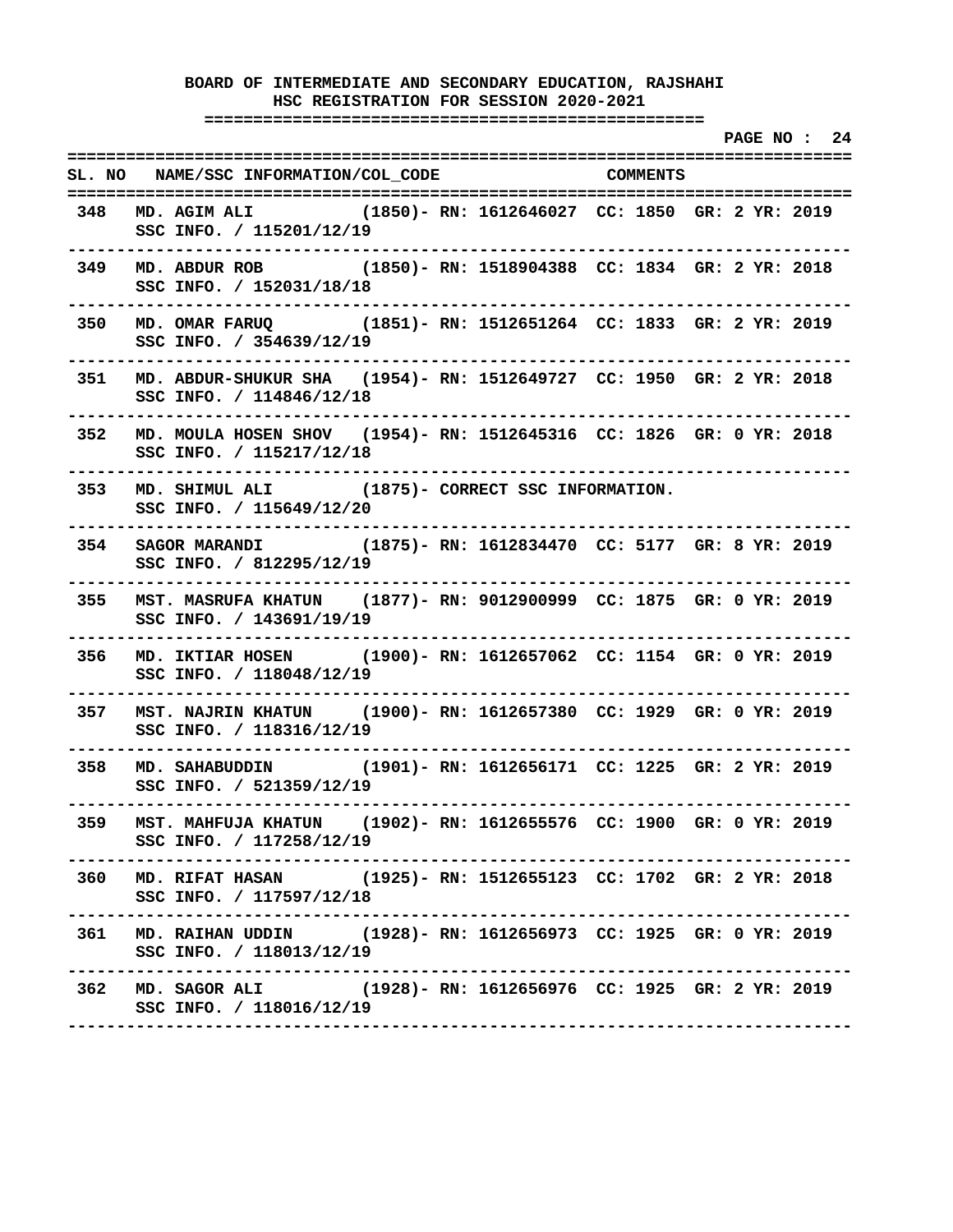**===================================================** 

 **PAGE NO : 25 ================================================================================ SL. NO NAME/SSC INFORMATION/COL\_CODE COMMENTS ================================================================================ 363 MD. JAHID HASAN (1928)- RN: 1612656993 CC: 1925 GR: 0 YR: 2019 SSC INFO. / 118028/12/19 -------------------------------------------------------------------------------- 364 MD. ABDULLAH (1928)- RN: 1618905381 CC: 1925 GR: 2 YR: 2019 SSC INFO. / 118032/12/19 -------------------------------------------------------------------------------- 365 JANNATUN KHATUN (1928)- RN: 1510229616 CC: 1926 GR: 0 YR: 2019 SSC INFO. / 272717/10/19 -------------------------------------------------------------------------------- 366 SELINA KHATUN (1928)- RN: 1518906830 CC: 1926 GR: 2 YR: 2018 SSC INFO. / 410810/18/18 -------------------------------------------------------------------------------- 367 MD. NAJMUL ISLAM (1928)- RN: 1618905375 CC: 1925 GR: 2 YR: 2019 SSC INFO. / 522368/12/19 -------------------------------------------------------------------------------- 368 MD. MAHE ALOM ZIKU (1928)- RN: 1512657073 CC: 1925 GR: 2 YR: 2018 SSC INFO. / 525757/12/18 -------------------------------------------------------------------------------- 369 MD. RAIHAN ALI (1929)- RN: 1612613839 CC: 1375 GR: 2 YR: 2019 SSC INFO. / 106227/12/19 -------------------------------------------------------------------------------- 370 MD. ASHADUL HAQUE (1929)- RN: 1612615070 CC: 1754 GR: 0 YR: 2019 SSC INFO. / 106913/12/19 -------------------------------------------------------------------------------- 371 MD. NOSIUR RAHMAN (1929)- RN: 1612652288 CC: 1875 GR: 2 YR: 2019 SSC INFO. / 116185/12/19 -------------------------------------------------------------------------------- 372 MD. RAKIBUL (1929)- RN: 1612652856 CC: 1875 GR: 0 YR: 2019 SSC INFO. / 116272/12/19 -------------------------------------------------------------------------------- 373 MD. MILONGIR ISLAM (1929)- RN: 1612652859 CC: 1875 GR: 2 YR: 2019 SSC INFO. / 116275/12/19 -------------------------------------------------------------------------------- 374 MD. JAHID MIYA (1929)- RN: 1612652868 CC: 1875 GR: 0 YR: 2019 SSC INFO. / 116279/12/19 -------------------------------------------------------------------------------- 375 MST. SEMI KHATUN (1929)- RN: 1512652654 CC: 1875 GR: 2 YR: 2018 SSC INFO. / 116337/12/18 -------------------------------------------------------------------------------- 376 MOST. AFIFA KHATUN (1929)- RN: 1512652908 CC: 1875 GR: 0 YR: 2018 SSC INFO. / 116353/12/18 -------------------------------------------------------------------------------- 377 IKBAL (1929)- RN: 1512653545 CC: 1875 GR: 2 YR: 2018 SSC INFO. / 116516/12/18 --------------------------------------------------------------------------------**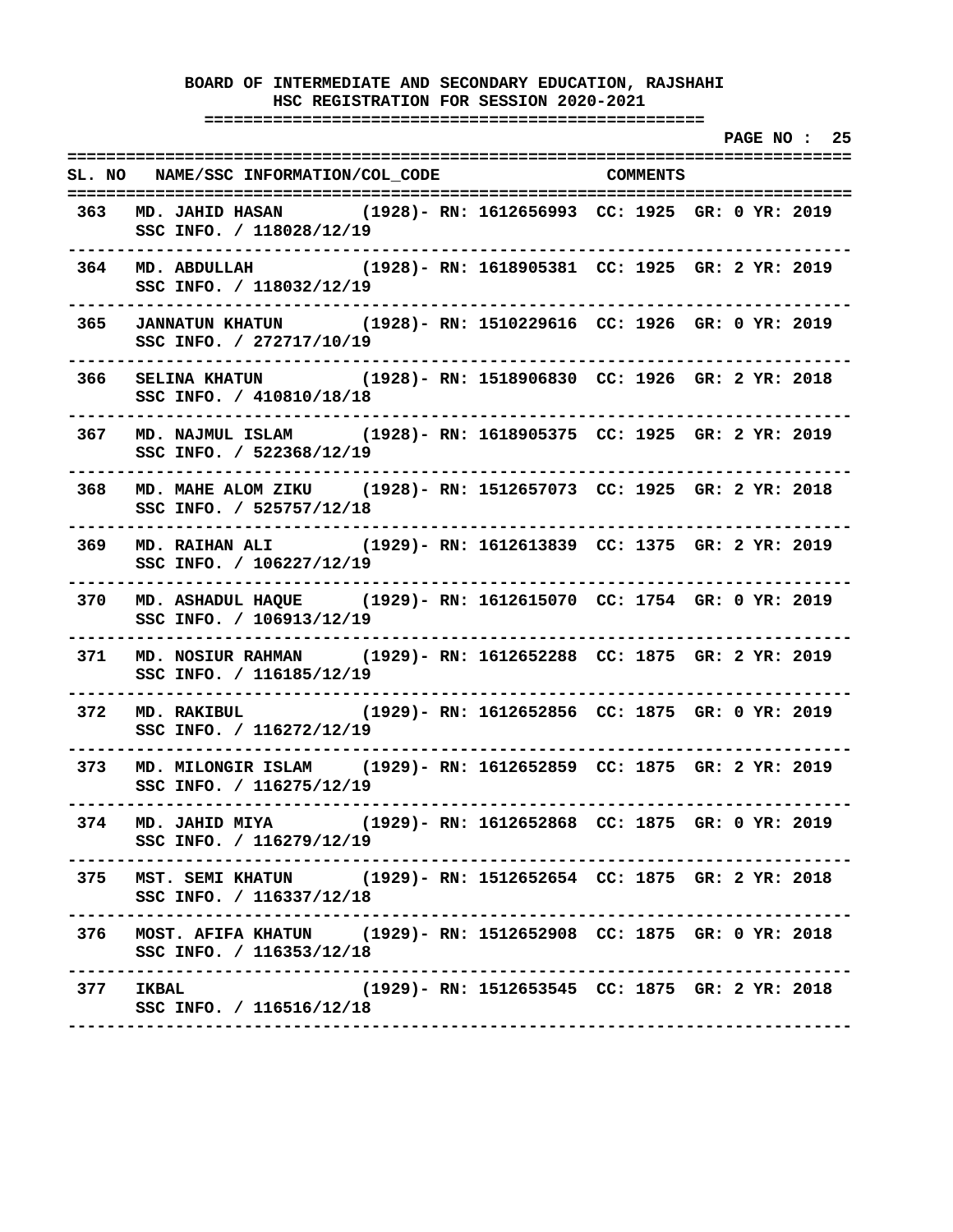**===================================================** 

 **PAGE NO : 26 ================================================================================ SL. NO NAME/SSC INFORMATION/COL\_CODE COMMENTS ================================================================================ 378 MD. SHAHDAT HOSSAIN (1929)- RN: 1612652141 CC: 1875 GR: 2 YR: 2019 SSC INFO. / 116579/12/19 -------------------------------------------------------------------------------- 379 HAFEZA KHATUN (1929)- RN: 1512652489 CC: 1875 GR: 2 YR: 2018 SSC INFO. / 116626/12/18 -------------------------------------------------------------------------------- 380 MD. SELIM HOSSAIN (1929)- RN: 1512651595 CC: 1875 GR: 2 YR: 2018 SSC INFO. / 116739/12/18 -------------------------------------------------------------------------------- 381 SHUBHO CHANDRA SAHA (1929)- RN: 1512651602 CC: 1875 GR: 0 YR: 2018 SSC INFO. / 116741/12/18 -------------------------------------------------------------------------------- 382 AKHY KHATUN (1929)- RN: 1512656357 CC: 1904 GR: 0 YR: 2018 SSC INFO. / 117394/12/18 -------------------------------------------------------------------------------- 383 MOUSUMI KHATUN (1929)- RN: 1512656359 CC: 1904 GR: 0 YR: 2018 SSC INFO. / 117396/12/18 -------------------------------------------------------------------------------- 384 MST. SHABNAJ KHATUN (1929)- RN: 1512656362 CC: 1904 GR: 0 YR: 2018 SSC INFO. / 117398/12/18 -------------------------------------------------------------------------------- 385 MST. BRISTY KHATUN (1929)- RN: 1512656366 CC: 1904 GR: 2 YR: 2018 SSC INFO. / 117399/12/18 -------------------------------------------------------------------------------- 386 MST. SHAHANAJ KHATUN (1929)- RN: 1512656367 CC: 1904 GR: 2 YR: 2018 SSC INFO. / 117400/12/18 -------------------------------------------------------------------------------- 387 SANJIDA YESMIN JAME (1929)- RN: 1512656568 CC: 1665 GR: 0 YR: 2018 SSC INFO. / 117670/12/18 -------------------------------------------------------------------------------- 388 ROBIUL ISLAM (1929)- RN: 1518906659 CC: 1900 GR: 0 YR: 2018 SSC INFO. / 117716/12/18 -------------------------------------------------------------------------------- 389 MST. SUMONA AKTER (1929)- RN: 1512656698 CC: 1904 GR: 2 YR: 2018 SSC INFO. / 117846/12/18 -------------------------------------------------------------------------------- 390 MST. MAHAFUJA AKTER (1929)- RN: 1512656702 CC: 1904 GR: 2 YR: 2018 SSC INFO. / 117848/12/18 -------------------------------------------------------------------------------- 391 MD. AKTARUL ISLAM (1929)- RN: 1512697687 CC: 1875 GR: 0 YR: 2018 SSC INFO. / 136789/12/18 -------------------------------------------------------------------------------- 392 BEAUTY KHATUN (1929)- RN: 1518905511 CC: 1875 GR: 2 YR: 2018 SSC INFO. / 153165/18/18 --------------------------------------------------------------------------------**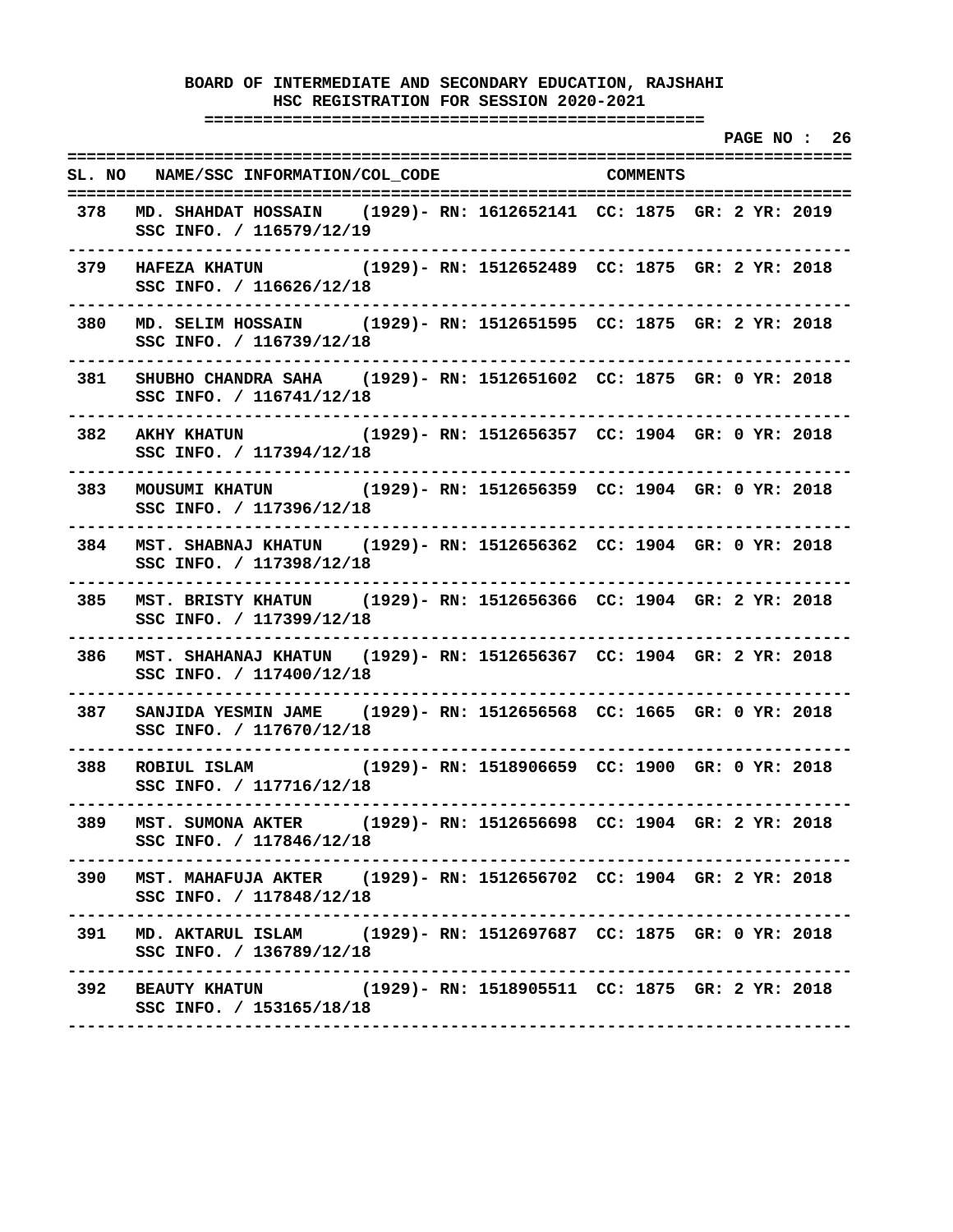**===================================================** 

 **PAGE NO : 27 ================================================================================ SL. NO NAME/SSC INFORMATION/COL\_CODE COMMENTS ================================================================================ 393 NASIMA KHATUN (1929)- RN: 1518905496 CC: 1875 GR: 8 YR: 2018 SSC INFO. / 153166/18/18 -------------------------------------------------------------------------------- 394 MOST. SULTANA KHATUN (1929)- RN: 1612656941 CC: 1928 GR: 2 YR: 2019 SSC INFO. / 522335/12/19 -------------------------------------------------------------------------------- 395 MOST. SHAHIDA KHATUN (1929)- RN: 1612657002 CC: 1928 GR: 2 YR: 2019 SSC INFO. / 522350/12/19 -------------------------------------------------------------------------------- 396 MST. KARIMA KHATUN (1929)- RN: 1612657384 CC: 1929 GR: 2 YR: 2019 SSC INFO. / 522737/12/19 -------------------------------------------------------------------------------- 397 MST. RUMESHA KHATUN (1929)- RN: 1512652150 CC: 1875 GR: 2 YR: 2018 SSC INFO. / 523526/12/18 -------------------------------------------------------------------------------- 398 SEFATUN JANNAT (2000)- RN: 1612661581 CC: 2050 GR: 0 YR: 2019 SSC INFO. / 119353/12/19 -------------------------------------------------------------------------------- 399 SHIMU RANI GHOSH (2000)- RN: 1612671155 CC: 1050 GR: 2 YR: 2019 SSC INFO. / 125358/12/19 -------------------------------------------------------------------------------- 400 SABUJ BISWAS (2000)- CORRECT SSC INFORMATION. SSC INFO. / 831756/15/20 -------------------------------------------------------------------------------- 401 MD. RUBEL HASAN (2026)- RN: 1612777914 CC: 2125 GR: 8 YR: 2019 SSC INFO. / 559278/12/19 -------------------------------------------------------------------------------- 402 MD. SHAKIB HOSSAIN (2032)- RN: 9012901400 CC: 2302 GR: 2 YR: 2019 SSC INFO. / 156852/19/19 -------------------------------------------------------------------------------- 403 MD. SAJIB ALI (2034)- RN: 1612628863 CC: 1655 GR: 0 YR: 2019 SSC INFO. / 108832/12/19 -------------------------------------------------------------------------------- 404 TANIA KHATUN (2034)- RN: 1512628827 CC: 2034 GR: 2 YR: 2018 SSC INFO. / 109566/12/18 -------------------------------------------------------------------------------- 405 MAKSUDA AKTAR (2034)- RN: 1512628810 CC: 2030 GR: 2 YR: 2019 SSC INFO. / 352063/12/19 -------------------------------------------------------------------------------- 406 RANA AHMMED (2034)- RN: 1512681973 CC: 2034 GR: 2 YR: 2019 SSC INFO. / 357409/12/19 -------------------------------------------------------------------------------- 407 MD. ASADUZZAMAN EMON (2034)- RN: 1612628866 CC: 2034 GR: 2 YR: 2019 SSC INFO. / 509024/12/19 --------------------------------------------------------------------------------**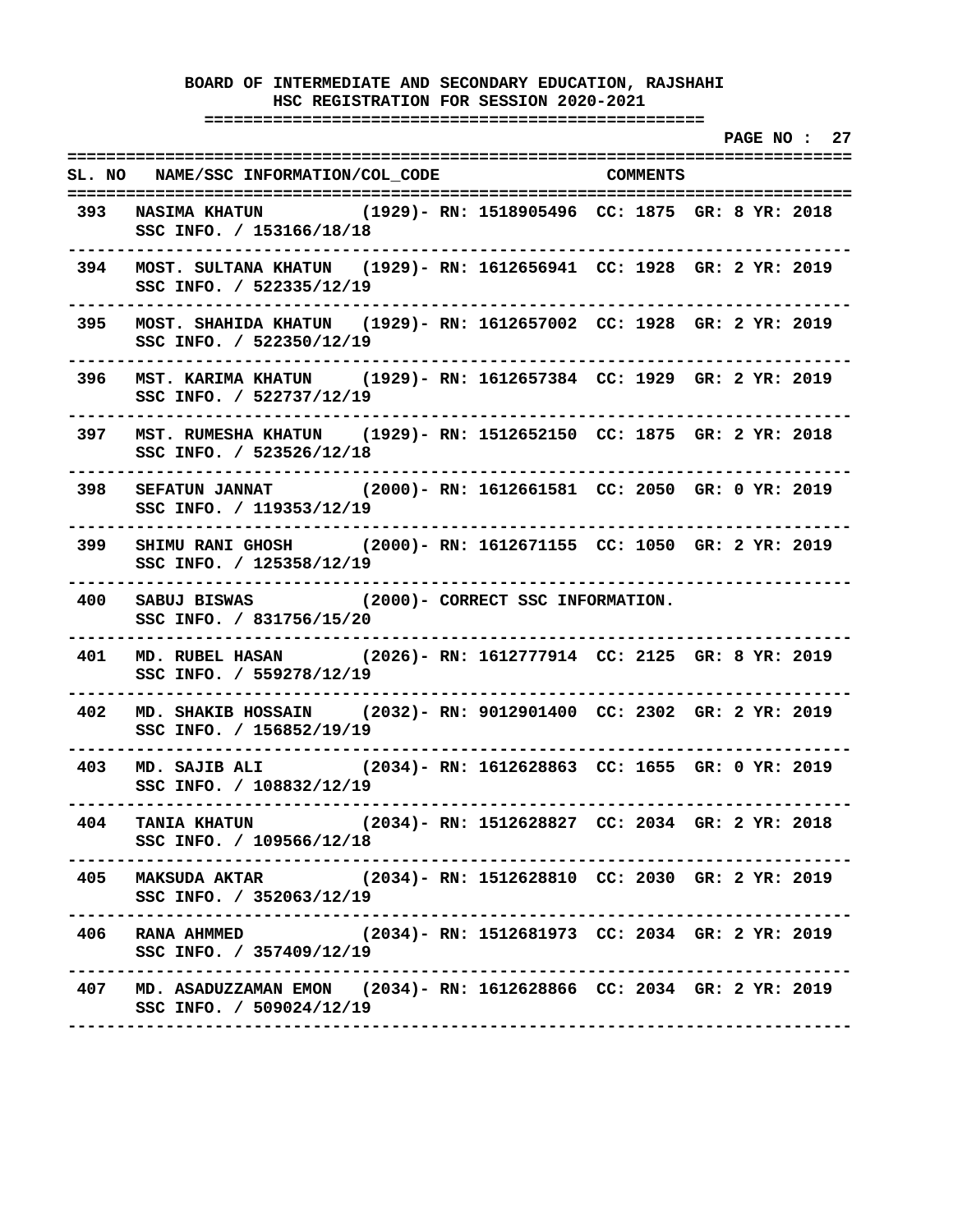**===================================================** 

 **PAGE NO : 28 ================================================================================ SL. NO NAME/SSC INFORMATION/COL\_CODE COMMENTS ================================================================================ 408 MD. SHOHAG HOSSAIN (2034)- RN: 1612628875 CC: 2034 GR: 2 YR: 2019 SSC INFO. / 509032/12/19 -------------------------------------------------------------------------------- 409 RUKSANA AKTAR RIMI (2035)- RN: 1512663101 CC: 2035 GR: 2 YR: 2018 SSC INFO. / 529129/12/18 -------------------------------------------------------------------------------- 410 CHAINA KHATUN (2035)- RN: 1512661031 CC: 2035 GR: 2 YR: 2018 SSC INFO. / 531013/12/18 -------------------------------------------------------------------------------- 411 MST. BIPASA KHATUN (2035)- RN: 9012801167 CC: 2035 GR: 2 YR: 2018 SSC INFO. / 634368/19/18 -------------------------------------------------------------------------------- 412 MST. ASHA KHATUN (2035)- RN: 9012801166 CC: 2035 GR: 2 YR: 2018 SSC INFO. / 634369/19/18 -------------------------------------------------------------------------------- 413 MST. JUTHI KHATUN (2035)- RN: 9012801165 CC: 2035 GR: 2 YR: 2018 SSC INFO. / 634370/19/18 -------------------------------------------------------------------------------- 414 MST. SHARMIN AKTAR (2035)- RN: 9012801164 CC: 2035 GR: 2 YR: 2018 SSC INFO. / 634374/19/18 -------------------------------------------------------------------------------- 415 MST. NASRIN KHATUN (2035)- RN: 9012801163 CC: 2035 GR: 2 YR: 2018 SSC INFO. / 634377/19/18 -------------------------------------------------------------------------------- 416 MST. MARIAM KHATUN (2035)- RN: 1512661033 CC: 2035 GR: 8 YR: 2018 SSC INFO. / 803246/12/18 -------------------------------------------------------------------------------- 417 TANJILA KHATUN (2035)- RN: 1512661034 CC: 2035 GR: 8 YR: 2018 SSC INFO. / 803247/12/18 -------------------------------------------------------------------------------- 418 FATEMATUZZHURA (2035)- RN: 1512661047 CC: 2035 GR: 2 YR: 2018 SSC INFO. / 803249/12/18 -------------------------------------------------------------------------------- 419 AMI KHATUN (2035)- RN: 1512661055 CC: 2035 GR: 8 YR: 2018 SSC INFO. / 803250/12/18 -------------------------------------------------------------------------------- 420 MST. SUMA KHATUN (2038)- RN: 1612661992 CC: 2050 GR: 0 YR: 2019 SSC INFO. / 118781/12/19 -------------------------------------------------------------------------------- 421 MST. MAHFUJA KHATUN (2038)- RN: 1512682986 CC: 2000 GR: 8 YR: 2018 SSC INFO. / 123332/12/18 -------------------------------------------------------------------------------- 422 MS. SHRABONY KHATUN (2050)- RN: 1612659163 CC: 2038 GR: 0 YR: 2019 SSC INFO. / 118504/12/19 --------------------------------------------------------------------------------**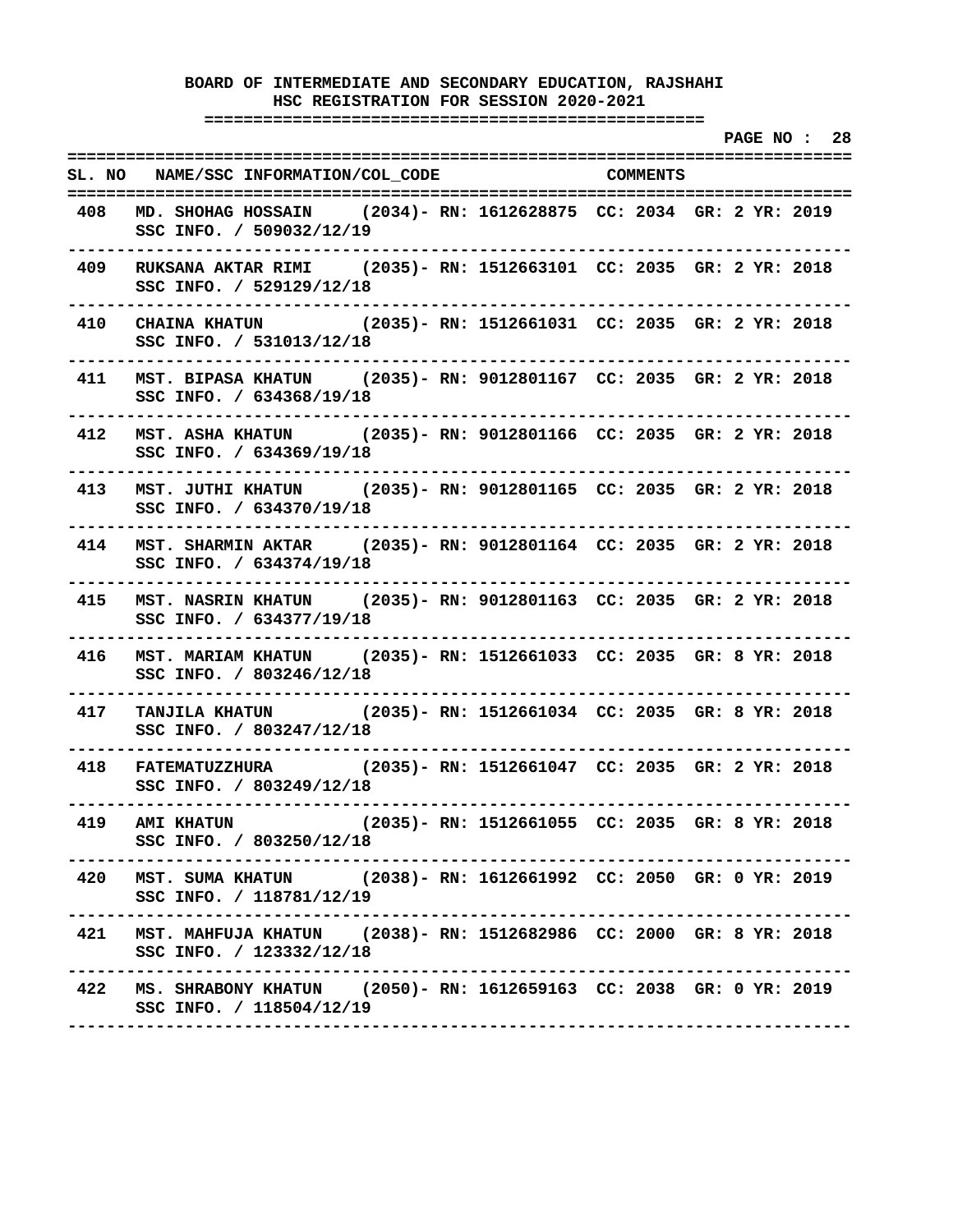**===================================================** 

 **PAGE NO : 29 ================================================================================ SL. NO NAME/SSC INFORMATION/COL\_CODE COMMENTS ================================================================================ 423 NOWSIN MOSTARI (2050)- RN: 1612704286 CC: 2551 GR: 2 YR: 2019 SSC INFO. / 130983/12/19 -------------------------------------------------------------------------------- 424 MD. FARDIN ISLAM (2075)- RN: 1612661371 CC: 2075 GR: 2 YR: 2019 SSC INFO. / 118720/12/19 -------------------------------------------------------------------------------- 425 MST. SHIMU AKTER SIM (2001)- CORRECT SSC INFORMATION. SSC INFO. / 425854/12/19 -------------------------------------------------------------------------------- 426 GOPAL (2001)- CORRECT SSC INFORMATION. SSC INFO. / 426362/12/19 -------------------------------------------------------------------------------- 427 MST. SUMAIYA KHATUN (2003)- RN: 1512760247 CC: 3128 GR: 0 YR: 2019 SSC INFO. / 152589/12/18 -------------------------------------------------------------------------------- 428 ABU TAHER (2275)- RN: 9012901249 CC: 2007 GR: 2 YR: 2019 SSC INFO. / 155306/19/19 -------------------------------------------------------------------------------- 429 ZARIN KHANOM (2150)- RN: 1512666898 CC: 2177 GR: 2 YR: 2018 SSC INFO. / 533779/12/18 -------------------------------------------------------------------------------- 430 MD. KHAIRUZZAMAN JIB (2151)- RN: 1512670643 CC: 2310 GR: 0 YR: 2019 SSC INFO. / 124720/12/19 -------------------------------------------------------------------------------- 431 MD. RASEL (2155)- RN: 1612668535 CC: 3275 GR: 8 YR: 2019 SSC INFO. / 528618/12/19 -------------------------------------------------------------------------------- 432 MST. AFSANA PARVIN (2157)- RN: 1612668342 CC: 2155 GR: 0 YR: 2019 SSC INFO. / 123637/12/19 -------------------------------------------------------------------------------- 433 KHADIJA KHATUN (2157)- RN: 1518909768 CC: 1626 GR: 2 YR: 2018 SSC INFO. / 410095/18/18 -------------------------------------------------------------------------------- 434 MST. RUNA KHATUN (2157)- RN: 1612668418 CC: 2155 GR: 2 YR: 2019 SSC INFO. / 528554/12/19 -------------------------------------------------------------------------------- 435 RUMI KHATUN (2157)- RN: 1512669150 CC: 2155 GR: 2 YR: 2019 SSC INFO. / 528584/12/19 -------------------------------------------------------------------------------- 436 MST. AMENA KHATUN (2158)- RN: 1512667316 CC: 2158 GR: 2 YR: 2018 SSC INFO. / 123825/12/18 -------------------------------------------------------------------------------- 437 MST. MOMOTAJ KHATUN (2158)- RN: 1512667386 CC: 2158 GR: 2 YR: 2018 SSC INFO. / 123835/12/18 --------------------------------------------------------------------------------**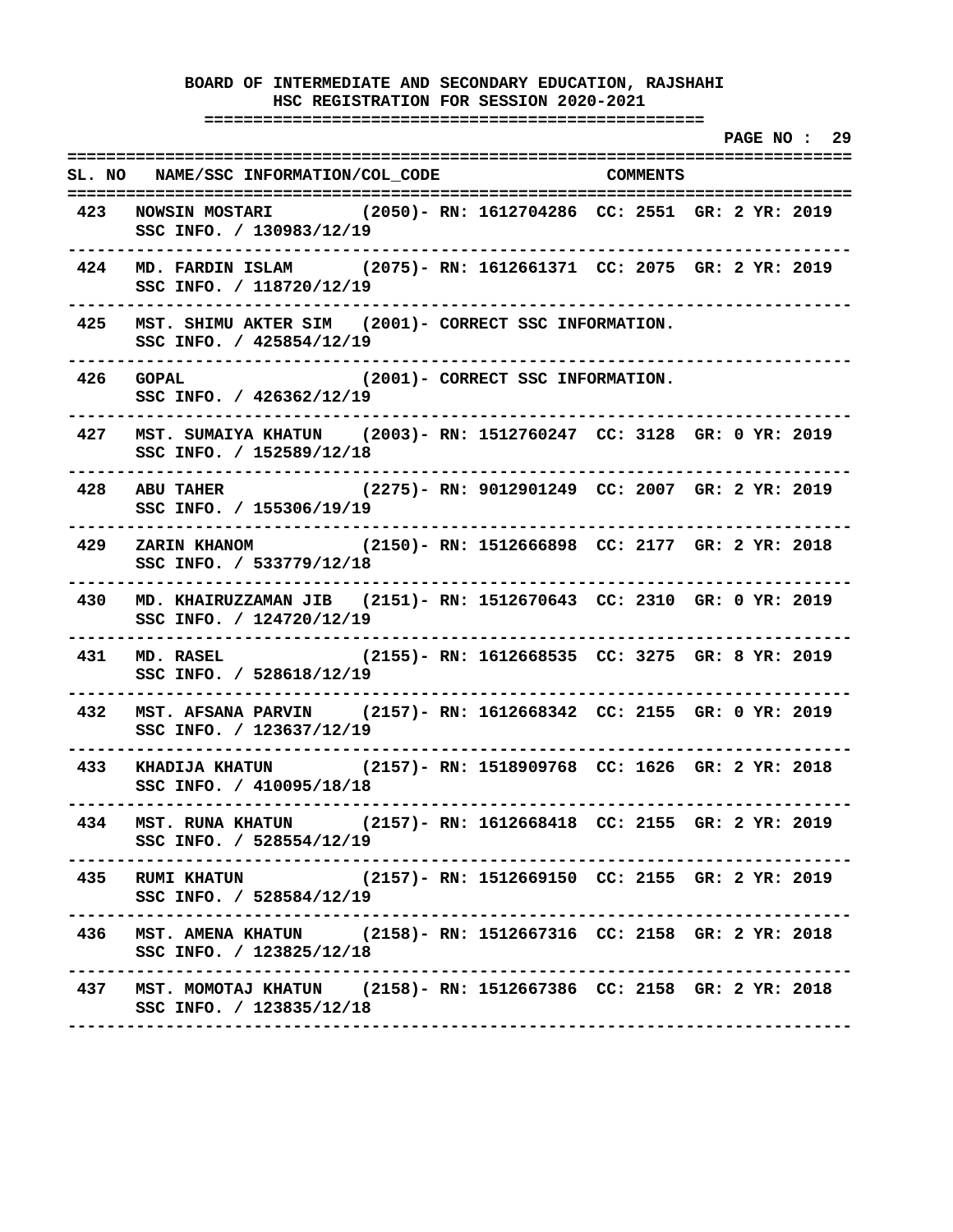**===================================================** 

 **PAGE NO : 30 ================================================================================ SL. NO NAME/SSC INFORMATION/COL\_CODE COMMENTS ================================================================================ 438 MD. ASHIKUR RAHMAN (2158)- RN: 1512667389 CC: 1032 GR: 2 YR: 2018 SSC INFO. / 123838/12/18 -------------------------------------------------------------------------------- 439 MD. MUNSUR RAHMAN (2158)- RN: 1512667400 CC: 2158 GR: 2 YR: 2018 SSC INFO. / 123846/12/18 -------------------------------------------------------------------------------- 440 MD. MOSTOFA KAMAL NA (2158)- RN: 1612666879 CC: 2158 GR: 0 YR: 2019 SSC INFO. / 123931/12/19 -------------------------------------------------------------------------------- 441 MST. SHABNUR KHATUN (2158)- RN: 1512670971 CC: 2158 GR: 2 YR: 2018 SSC INFO. / 124171/12/18 -------------------------------------------------------------------------------- 442 MST. ZUTHI KHATUN (2158)- RN: 1512670975 CC: 2158 GR: 2 YR: 2018 SSC INFO. / 124175/12/18 -------------------------------------------------------------------------------- 443 MST. RESHMA KHATUN (2158)- RN: 1512668507 CC: 2158 GR: 2 YR: 2018 SSC INFO. / 124458/12/18 -------------------------------------------------------------------------------- 444 MST. EISMIN AKTER (2158)- RN: 1512717991 CC: 2158 GR: 0 YR: 2018 SSC INFO. / 139420/12/18 -------------------------------------------------------------------------------- 445 MOST. TANIA KHATUN (2158)- RN: 1512730869 CC: 2158 GR: 0 YR: 2018 SSC INFO. / 141847/12/18 -------------------------------------------------------------------------------- 446 MD. ASHRAFUL ISLAM (2158)- RN: 1512668702 CC: 2158 GR: 0 YR: 2018 SSC INFO. / 237826/10/18 -------------------------------------------------------------------------------- 447 MD. MAHMUDUL HASAN (2158)- RN: 1518901603 CC: 2176 GR: 8 YR: 2019 SSC INFO. / 411494/18/18 -------------------------------------------------------------------------------- 448 MOST. ARIFA KHATUN (2158)- RN: 1612670306 CC: 2152 GR: 2 YR: 2019 SSC INFO. / 529234/12/19 -------------------------------------------------------------------------------- 449 MST. SATHI KHATUN (2158)- RN: 1512667365 CC: 2158 GR: 2 YR: 2018 SSC INFO. / 533736/12/18 -------------------------------------------------------------------------------- 450 MD. NAHARUL ISLAM (2158)- RN: 1512667424 CC: 2158 GR: 2 YR: 2018 SSC INFO. / 533753/12/18 -------------------------------------------------------------------------------- 451 MD. SAZIB KHAN (2158)- RN: 1512667439 CC: 2158 GR: 2 YR: 2018 SSC INFO. / 533765/12/18 -------------------------------------------------------------------------------- 452 MOST. FATEMA KHATUN (2158)- RN: 1512730875 CC: 2158 GR: 2 YR: 2018 SSC INFO. / 551955/12/18 --------------------------------------------------------------------------------**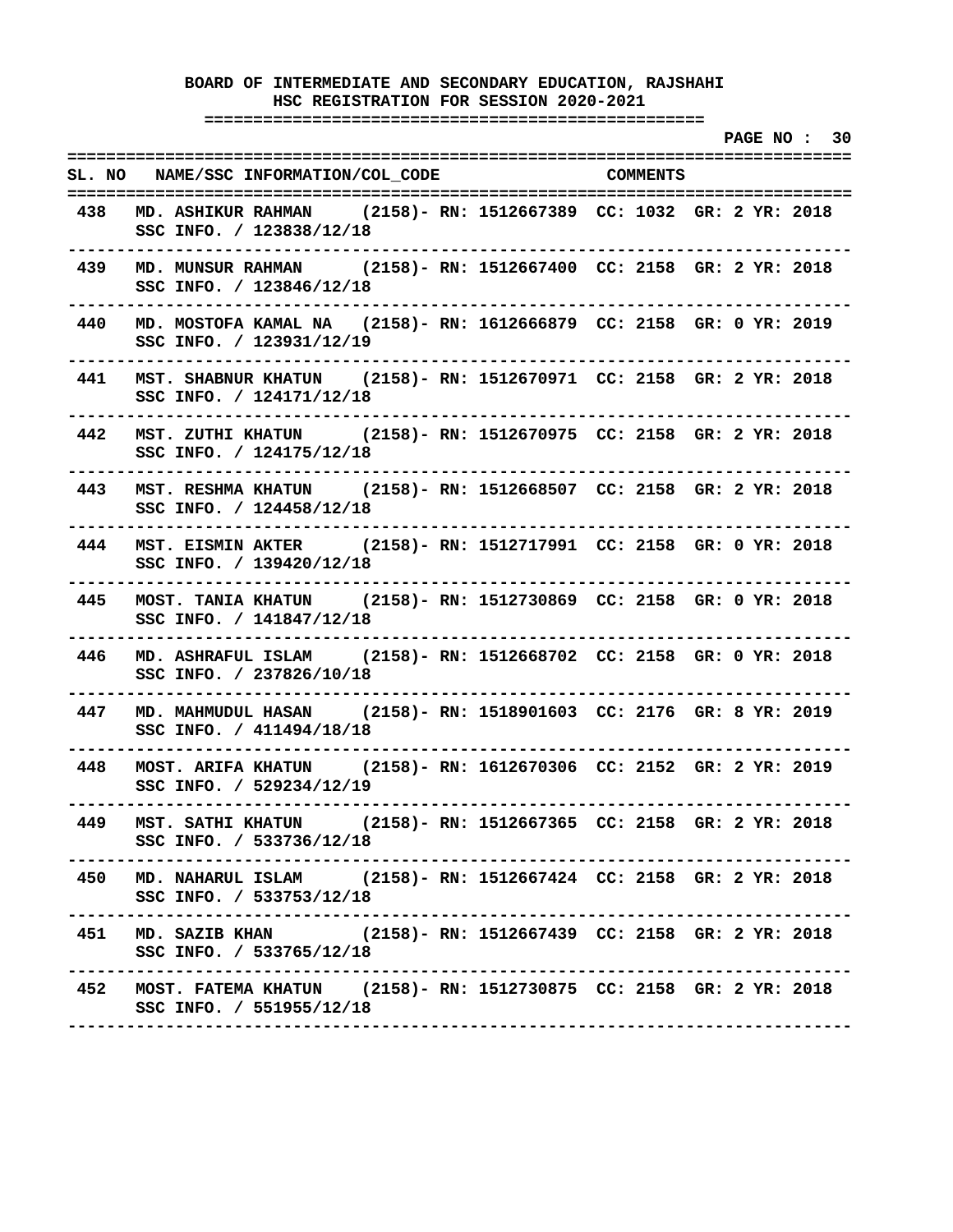**===================================================** 

 **PAGE NO : 31 ================================================================================ SL. NO NAME/SSC INFORMATION/COL\_CODE COMMENTS ================================================================================ 453 MOST. TAMANNA KHATUN (2158)- RN: 1512730877 CC: 2158 GR: 2 YR: 2018 SSC INFO. / 551956/12/18 -------------------------------------------------------------------------------- 454 MOST. SUME KHATUN (2158)- RN: 1512730880 CC: 2158 GR: 2 YR: 2018 SSC INFO. / 551959/12/18 -------------------------------------------------------------------------------- 455 MOST. SHORNA KHATUN (2158)- RN: 1512730881 CC: 2158 GR: 2 YR: 2018 SSC INFO. / 551960/12/18 -------------------------------------------------------------------------------- 456 MD. JANY HOSSAIN (2158)- RN: 1512730911 CC: 2158 GR: 2 YR: 2018 SSC INFO. / 551967/12/18 -------------------------------------------------------------------------------- 457 MD. NAJIM (2158)- RN: 1512730916 CC: 2158 GR: 2 YR: 2018 SSC INFO. / 551972/12/18 -------------------------------------------------------------------------------- 458 MD. SHAKIL HOSSAIN (2158)- RN: 1512730927 CC: 2158 GR: 2 YR: 2018 SSC INFO. / 551981/12/18 -------------------------------------------------------------------------------- 459 MST. MUNNI KHATUN (2158)- RN: 1512667337 CC: 2158 GR: 2 YR: 2018 SSC INFO. / 803774/12/18 -------------------------------------------------------------------------------- 460 MST. SHIMLA KHATUN (2158)- RN: 1512667351 CC: 2158 GR: 2 YR: 2018 SSC INFO. / 803777/12/18 -------------------------------------------------------------------------------- 461 MST. MUNIARA KHATUN (2158)- RN: 1512667353 CC: 2158 GR: 2 YR: 2018 SSC INFO. / 803779/12/18 -------------------------------------------------------------------------------- 462 MD. ZONY ISLAM (2160)- RN: 1512667394 CC: 1031 GR: 0 YR: 2018 SSC INFO. / 123842/12/18 -------------------------------------------------------------------------------- 463 SAZIA AFRIN (2160)- RN: 1512667312 CC: 2177 GR: 0 YR: 2019 SSC INFO. / 357887/12/19 -------------------------------------------------------------------------------- 464 MD. SUMON PK (2160)- RN: 1612666894 CC: 2158 GR: 2 YR: 2019 SSC INFO. / 529125/12/19 -------------------------------------------------------------------------------- 465 MD. SHAKIL AHAMED (2175)- RN: 1612674202 CC: 2200 GR: 0 YR: 2019 SSC INFO. / 122515/12/19 -------------------------------------------------------------------------------- 466 MD. RAKIB HASAN (2177)- RN: 1612667570 CC: 3030 GR: 0 YR: 2019 SSC INFO. / 123892/12/19 -------------------------------------------------------------------------------- 467 A M MUHIT (2177)- RN: 1612668030 CC: 2161 GR: 0 YR: 2019 SSC INFO. / 124617/12/19 --------------------------------------------------------------------------------**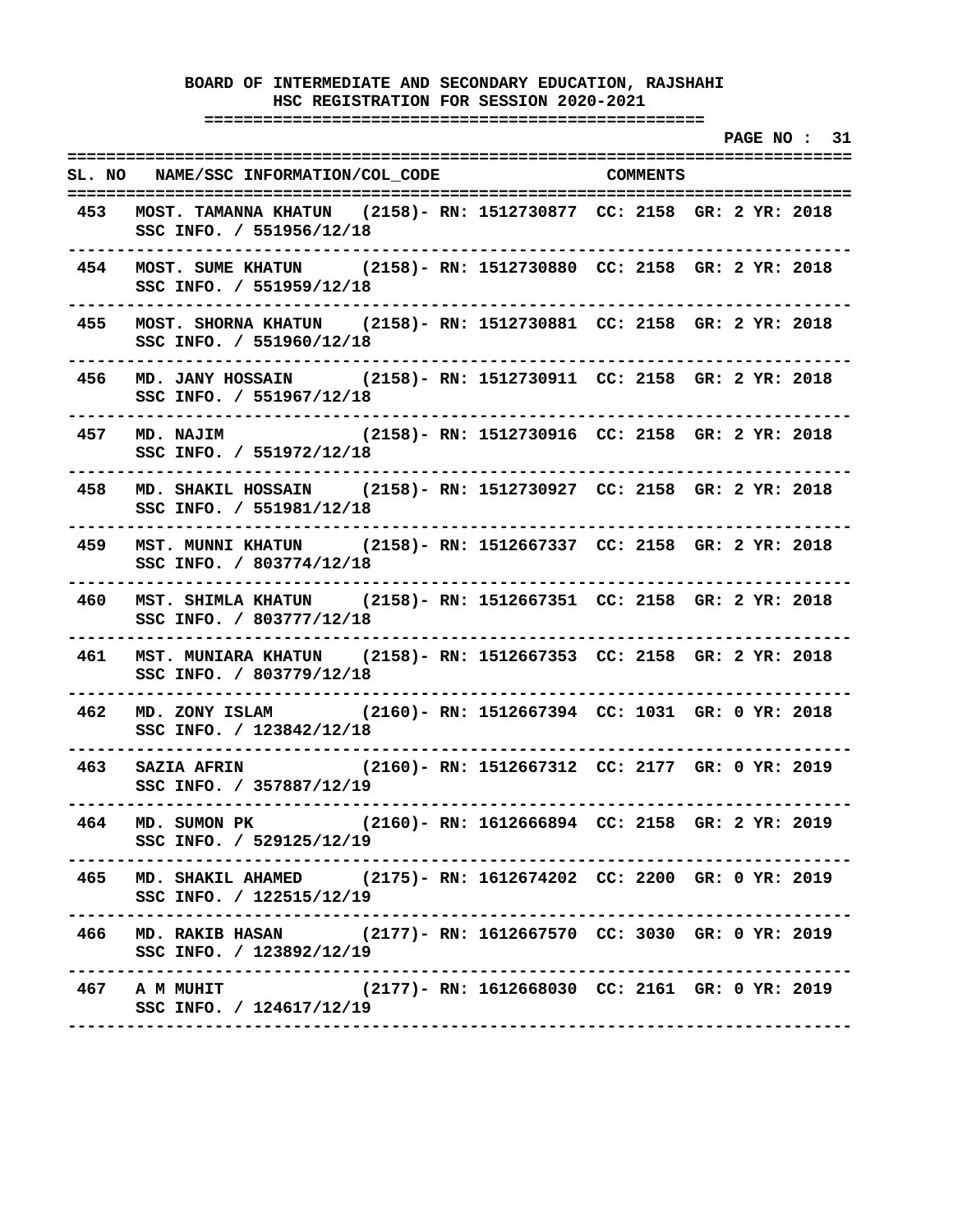**===================================================** 

 **PAGE NO : 32 ================================================================================ SL. NO NAME/SSC INFORMATION/COL\_CODE COMMENTS ================================================================================ 468 MST. SHAMIMA KHATUN (2177)- CORRECT SSC INFORMATION. SSC INFO. / 18010320026/20/20 -------------------------------------------------------------------------------- 469 MST. MALA KHATUN (2177)- RN: 1612666824 CC: 2160 GR: 2 YR: 2019 SSC INFO. / 529102/12/19 -------------------------------------------------------------------------------- 470 MST. SABINA KHATUN (2302)- RN: 9012901403 CC: 2302 GR: 2 YR: 2019 SSC INFO. / 157092/19/19 -------------------------------------------------------------------------------- 471 MST. SUMYA KHATUN (2127)- RN: 1512673341 CC: 2125 GR: 0 YR: 2018 SSC INFO. / 125026/12/18 -------------------------------------------------------------------------------- 472 MD. SAKIBUR RAHMAN (2131)- RN: 1612671457 CC: 2300 GR: 2 YR: 2019 SSC INFO. / 124908/12/19 -------------------------------------------------------------------------------- 473 MD. AL AMIN (2131)- RN: 1612671497 CC: 2125 GR: 0 YR: 2019 SSC INFO. / 124913/12/19 -------------------------------------------------------------------------------- 474 SAMIYA SARKAR ANY (2131)- RN: 1612672890 CC: 2308 GR: 2 YR: 2019 SSC INFO. / 125001/12/19 -------------------------------------------------------------------------------- 475 MD. MUNNA AHMMED MAS (2131)- RN: 1612671490 CC: 2300 GR: 2 YR: 2019 SSC INFO. / 530430/12/19 -------------------------------------------------------------------------------- 476 MD. HIMEL RANA FAHIM (2131)- RN: 1612671501 CC: 2300 GR: 2 YR: 2019 SSC INFO. / 530438/12/19 -------------------------------------------------------------------------------- 477 MD. A. RUHAN (2131)- RN: 1612671502 CC: 2300 GR: 2 YR: 2019 SSC INFO. / 530439/12/19 -------------------------------------------------------------------------------- 478 MD. SOJIB ALI (2131)- RN: 1612671514 CC: 2300 GR: 2 YR: 2019 SSC INFO. / 530447/12/19 -------------------------------------------------------------------------------- 479 KAWSAR ALI (2131)- RN: 1612671521 CC: 2300 GR: 2 YR: 2019 SSC INFO. / 530453/12/19 -------------------------------------------------------------------------------- 480 MD. SHIPON ALI SARKE (2131)- RN: 1612671526 CC: 2300 GR: 2 YR: 2019 SSC INFO. / 530456/12/19 -------------------------------------------------------------------------------- 481 MD. SENTU ALI (2131)- RN: 1612671538 CC: 2300 GR: 2 YR: 2019 SSC INFO. / 530466/12/19 -------------------------------------------------------------------------------- 482 MD. ABDULLAH AL ARIF (2131)- RN: 1512672440 CC: 2300 GR: 2 YR: 2018 SSC INFO. / 535095/12/18 --------------------------------------------------------------------------------**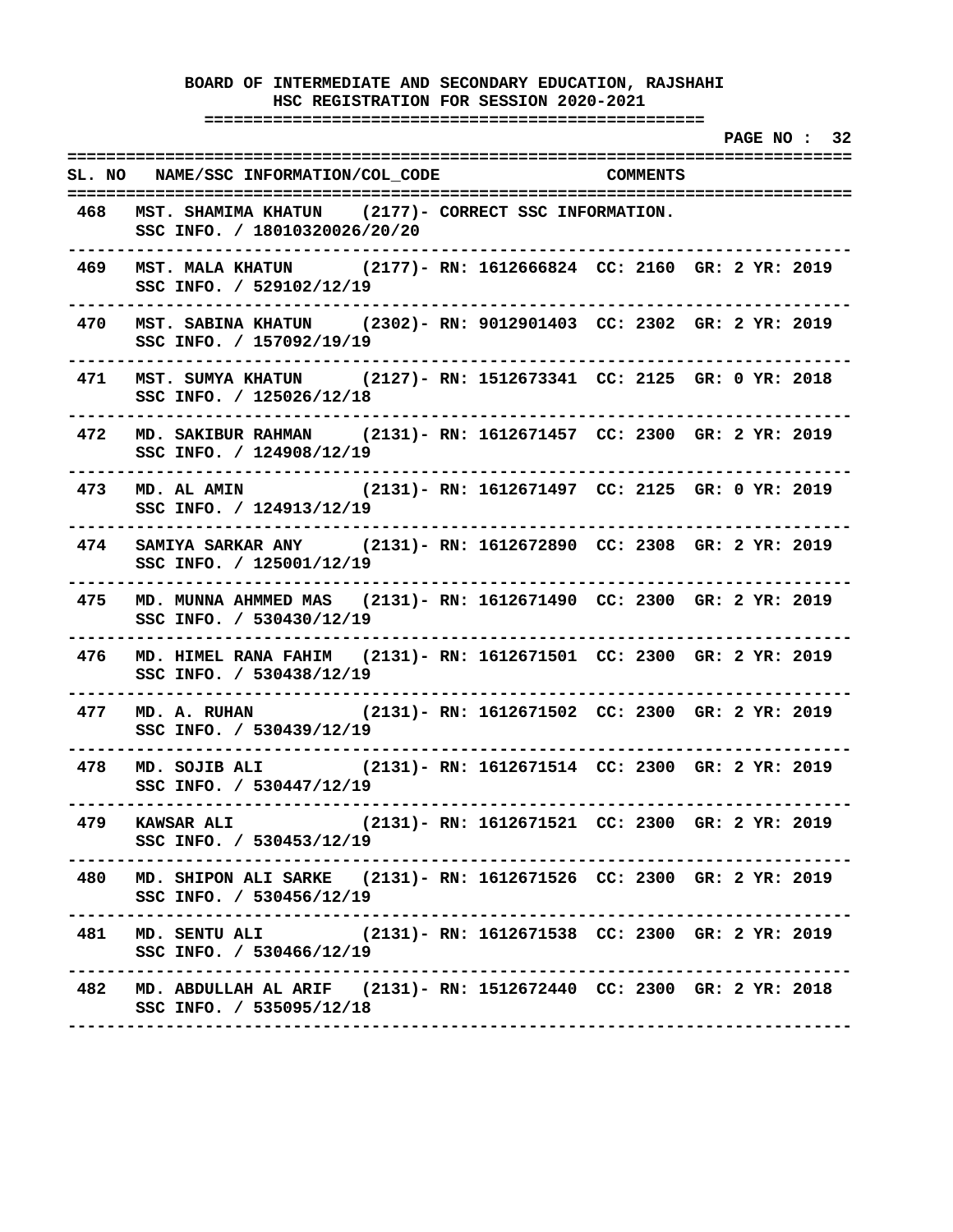**===================================================** 

 **PAGE NO : 33 ================================================================================ SL. NO NAME/SSC INFORMATION/COL\_CODE COMMENTS ================================================================================ 483 MD. ENAMUL HAQUE (2131)- RN: 1512672373 CC: 2125 GR: 8 YR: 2018 SSC INFO. / 804241/12/18 -------------------------------------------------------------------------------- 484 MD. MAHFUZUR ISLAM (2131)- RN: 1512672389 CC: 2300 GR: 2 YR: 2018 SSC INFO. / 804244/12/18 -------------------------------------------------------------------------------- 485 MD. MUNSUR RAHMAN (2131)- RN: 1512672437 CC: 2300 GR: 2 YR: 2018 SSC INFO. / 804247/12/18 -------------------------------------------------------------------------------- 486 MD. SABBIR SARKAR (2134)- RN: 1612673089 CC: 2125 GR: 8 YR: 2019 SSC INFO. / 125298/12/19 -------------------------------------------------------------------------------- 487 HIRA KHATUN (2308)- RN: 1418499663 CC: 2126 GR: 2 YR: 2018 SSC INFO. / 153959/18/18 -------------------------------------------------------------------------------- 488 MD. KHALID (2325)- RN: 9012901548 CC: 2134 GR: 8 YR: 2019 SSC INFO. / 638096/19/18 -------------------------------------------------------------------------------- 489 MD. SOHANUR RAHMAN (2200)- RN: 1612673709 CC: 1006 GR: 0 YR: 2019 SSC INFO. / 120952/12/19 -------------------------------------------------------------------------------- 490 MST. RUKSANA AKTER A (2202)- RN: 1612676815 CC: 2202 GR: 2 YR: 2019 SSC INFO. / 525753/12/19 -------------------------------------------------------------------------------- 491 MASUMA YESMIN (2206)- RN: 1518900279 CC: 2204 GR: 2 YR: 2019 SSC INFO. / 411551/18/19 -------------------------------------------------------------------------------- 492 MD. ABU SHAID (2207)- RN: 1612621995 CC: 1002 GR: 2 YR: 2019 SSC INFO. / 107999/12/19 -------------------------------------------------------------------------------- 493 MST. RIYA KHATUN (2207)- RN: 1512632009 CC: 1452 GR: 8 YR: 2019 SSC INFO. / 109922/12/18 -------------------------------------------------------------------------------- 494 MST. KAKOLI KHATUN (2207)- RN: 1412629583 CC: 1452 GR: 8 YR: 2019 SSC INFO. / 109925/12/18 -------------------------------------------------------------------------------- 495 NISHI KHATUN (2207)- RN: 1512631253 CC: 1452 GR: 8 YR: 2019 SSC INFO. / 110217/12/18 -------------------------------------------------------------------------------- 496 MD. AL-AMIN (2207)- RN: 1612675652 CC: 2209 GR: 0 YR: 2019 SSC INFO. / 121534/12/19 -------------------------------------------------------------------------------- 497 MST. AISHA SIDDIKA (2207)- RN: 1512631446 CC: 1452 GR: 8 YR: 2019 SSC INFO. / 512464/12/18 --------------------------------------------------------------------------------**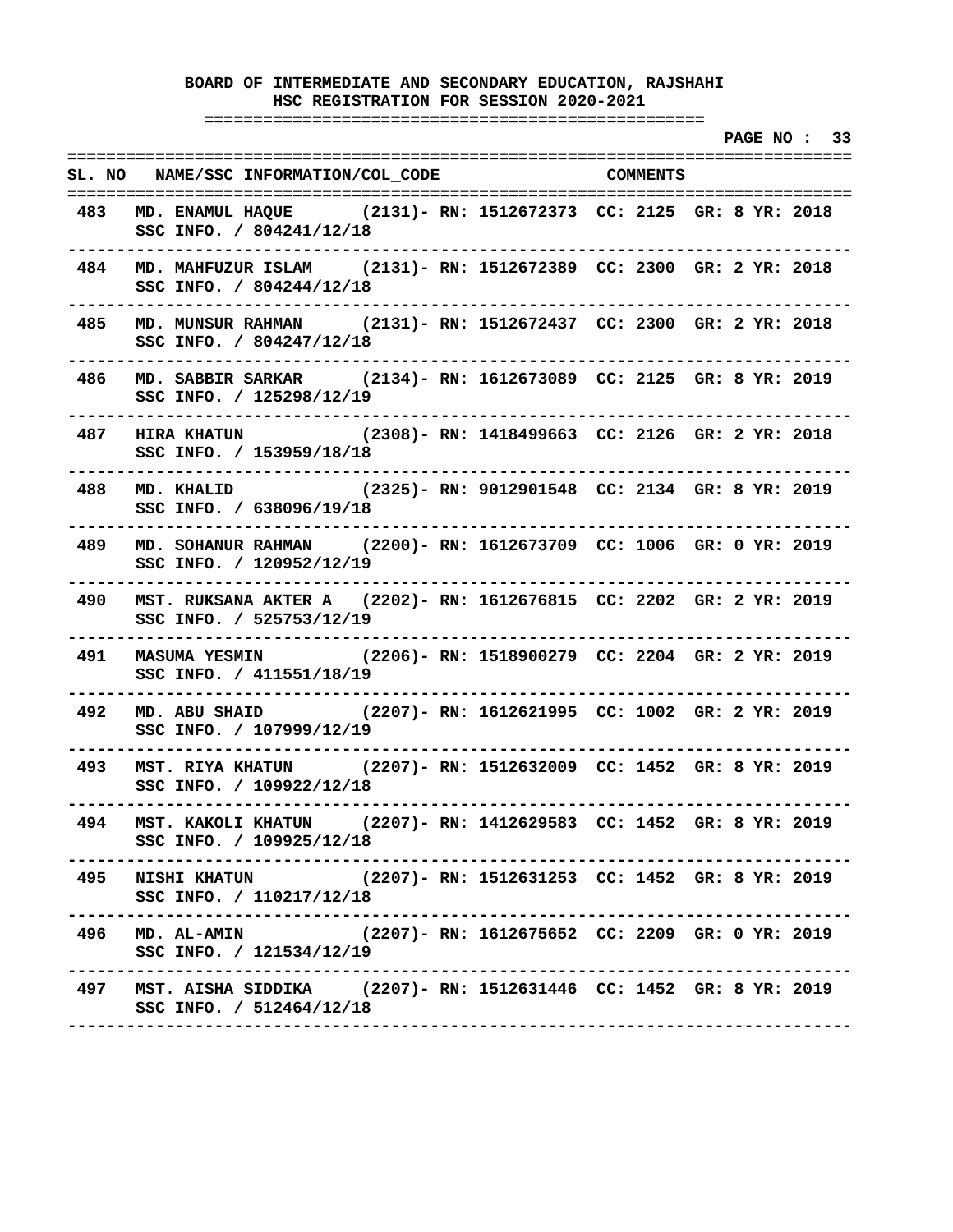**===================================================** 

 **PAGE NO : 34 ================================================================================ SL. NO NAME/SSC INFORMATION/COL\_CODE COMMENTS ================================================================================ 498 MD. BADHON HASAN (2207)- RN: 1512633023 CC: 1550 GR: 2 YR: 2018 SSC INFO. / 512946/12/18 -------------------------------------------------------------------------------- 499 MD. RAZU AHAMMED (2208)- RN: 1518900133 CC: 1726 GR: 8 YR: 2019 SSC INFO. / 154561/18/18 -------------------------------------------------------------------------------- 500 MD. AL MAHMUD (2208)- RN: 9012900512 CC: 1726 GR: 8 YR: 2019 SSC INFO. / 277638/19/18 -------------------------------------------------------------------------------- 501 MD. RUBEL ALI (2208)- RN: 9012900492 CC: 1726 GR: 0 YR: 2019 SSC INFO. / 284215/19/18 -------------------------------------------------------------------------------- 502 MASUM HOSSAIN (2208)- RN: 9012901654 CC: 2226 GR: 8 YR: 2019 SSC INFO. / 284434/19/18 -------------------------------------------------------------------------------- 503 JOY KUMAR PAUL (2208)- RN: 1412619022 CC: 1726 GR: 8 YR: 2019 SSC INFO. / 508969/12/18 -------------------------------------------------------------------------------- 504 MD. SAYADUL MURSALIN (2208)- RN: 1512677642 CC: 1726 GR: 8 YR: 2019 SSC INFO. / 529566/12/18 -------------------------------------------------------------------------------- 505 MD. ASHADUL ISLAM (2208)- RN: 1512675534 CC: 1726 GR: 8 YR: 2019 SSC INFO. / 530177/12/18 -------------------------------------------------------------------------------- 506 MD. MAZIDUL ISLAM (2208)- RN: 1512678097 CC: 2209 GR: 0 YR: 2018 SSC INFO. / 530445/12/18 -------------------------------------------------------------------------------- 507 MD. HAFIZUR RAHMAN (2208)- RN: 1412671442 CC: 2209 GR: 2 YR: 2018 SSC INFO. / 530450/12/18 -------------------------------------------------------------------------------- 508 MD. ARIFUL ISLAM (2208)- RN: 9012900514 CC: 1726 GR: 8 YR: 2019 SSC INFO. / 635654/19/18 -------------------------------------------------------------------------------- 509 MD. ASHRAFUL HAQUE (2208)- RN: 9012900515 CC: 1726 GR: 8 YR: 2019 SSC INFO. / 635668/19/18 -------------------------------------------------------------------------------- 510 MD. MAHABUR RAHMAN (2208)- RN: 9012900494 CC: 1726 GR: 0 YR: 2019 SSC INFO. / 635702/19/18 -------------------------------------------------------------------------------- 511 MD. SOBUZ ALI (2208)- RN: 9012900517 CC: 1726 GR: 8 YR: 2019 SSC INFO. / 635712/19/18 -------------------------------------------------------------------------------- 512 RUBEL ISLAM (2208)- RN: 9012900518 CC: 1726 GR: 8 YR: 2019 SSC INFO. / 635809/19/18 --------------------------------------------------------------------------------**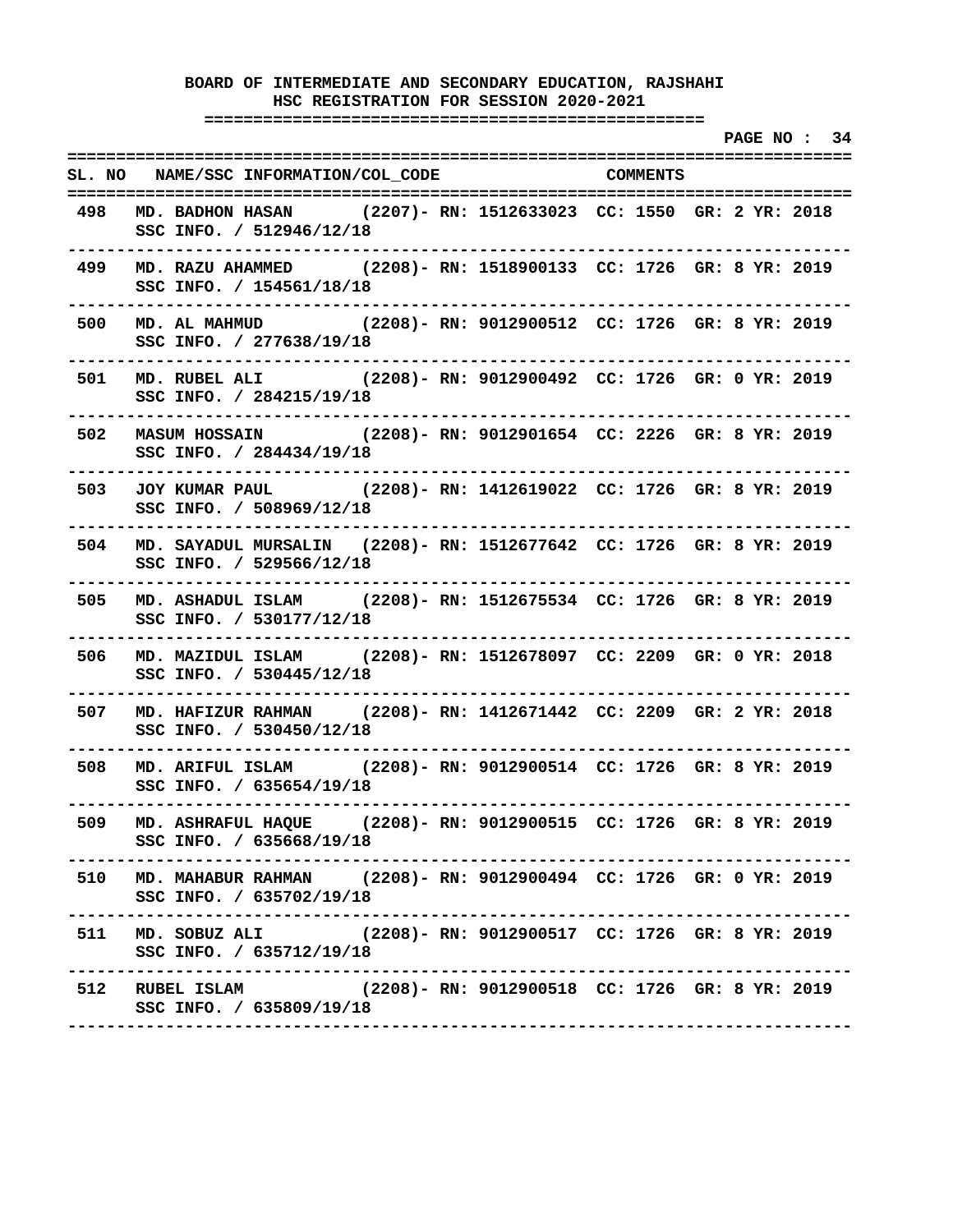**===================================================** 

 **PAGE NO : 35 ================================================================================ SL. NO NAME/SSC INFORMATION/COL\_CODE COMMENTS ================================================================================ 513 MD.KOUSER (2208)- RN: 9012900495 CC: 1726 GR: 0 YR: 2019 SSC INFO. / 635811/19/18 -------------------------------------------------------------------------------- 514 MD.SAROWAR ISTIAK (2208)- RN: 9012900496 CC: 1726 GR: 0 YR: 2019 SSC INFO. / 635820/19/18 -------------------------------------------------------------------------------- 515 MST. AFROZA BEGUM (2208)- RN: 9012900519 CC: 1726 GR: 8 YR: 2019 SSC INFO. / 636091/19/18 -------------------------------------------------------------------------------- 516 MD. LAL CHAND ALI (2208)- RN: 9012900520 CC: 1726 GR: 8 YR: 2019 SSC INFO. / 636101/19/18 -------------------------------------------------------------------------------- 517 RAHOM ALI (2208)- RN: 9012900521 CC: 1726 GR: 8 YR: 2019 SSC INFO. / 636900/19/18 -------------------------------------------------------------------------------- 518 MEHEDI HASAN (2208)- RN: 1512677822 CC: 1726 GR: 8 YR: 2019 SSC INFO. / 803058/12/18 -------------------------------------------------------------------------------- 519 MST. HOSNEARA KHATUN (2211)- RN: 1612675947 CC: 1452 GR: 0 YR: 2019 SSC INFO. / 121470/12/19 -------------------------------------------------------------------------------- 520 MST. BANNA KHATUN (2211)- RN: 1612675948 CC: 1450 GR: 0 YR: 2019 SSC INFO. / 121471/12/19 -------------------------------------------------------------------------------- 521 MST. MANALISA AKTAR (2211)- RN: 1612675949 CC: 1450 GR: 0 YR: 2019 SSC INFO. / 121472/12/19 -------------------------------------------------------------------------------- 522 MST. ASHRAT JAHAN (2211)- RN: 1612675953 CC: 1452 GR: 2 YR: 2019 SSC INFO. / 121475/12/19 -------------------------------------------------------------------------------- 523 MST. SUMI AKTER SHIK (2211)- RN: 1612675954 CC: 1452 GR: 2 YR: 2019 SSC INFO. / 121476/12/19 -------------------------------------------------------------------------------- 524 MD. JUEL RANA (2211)- RN: 1512677244 CC: 1450 GR: 0 YR: 2019 SSC INFO. / 121477/12/19 -------------------------------------------------------------------------------- 525 MD. RASEL ALI (2211)- RN: 1612675966 CC: 1450 GR: 0 YR: 2019 SSC INFO. / 121478/12/19 -------------------------------------------------------------------------------- 526 YAMLIKHA (2211)- RN: 1612675968 CC: 1450 GR: 0 YR: 2019 SSC INFO. / 121480/12/19 -------------------------------------------------------------------------------- 527 MD. SHAKIB ALI (2211)- RN: 1612675970 CC: 1450 GR: 2 YR: 2019 SSC INFO. / 121482/12/19 --------------------------------------------------------------------------------**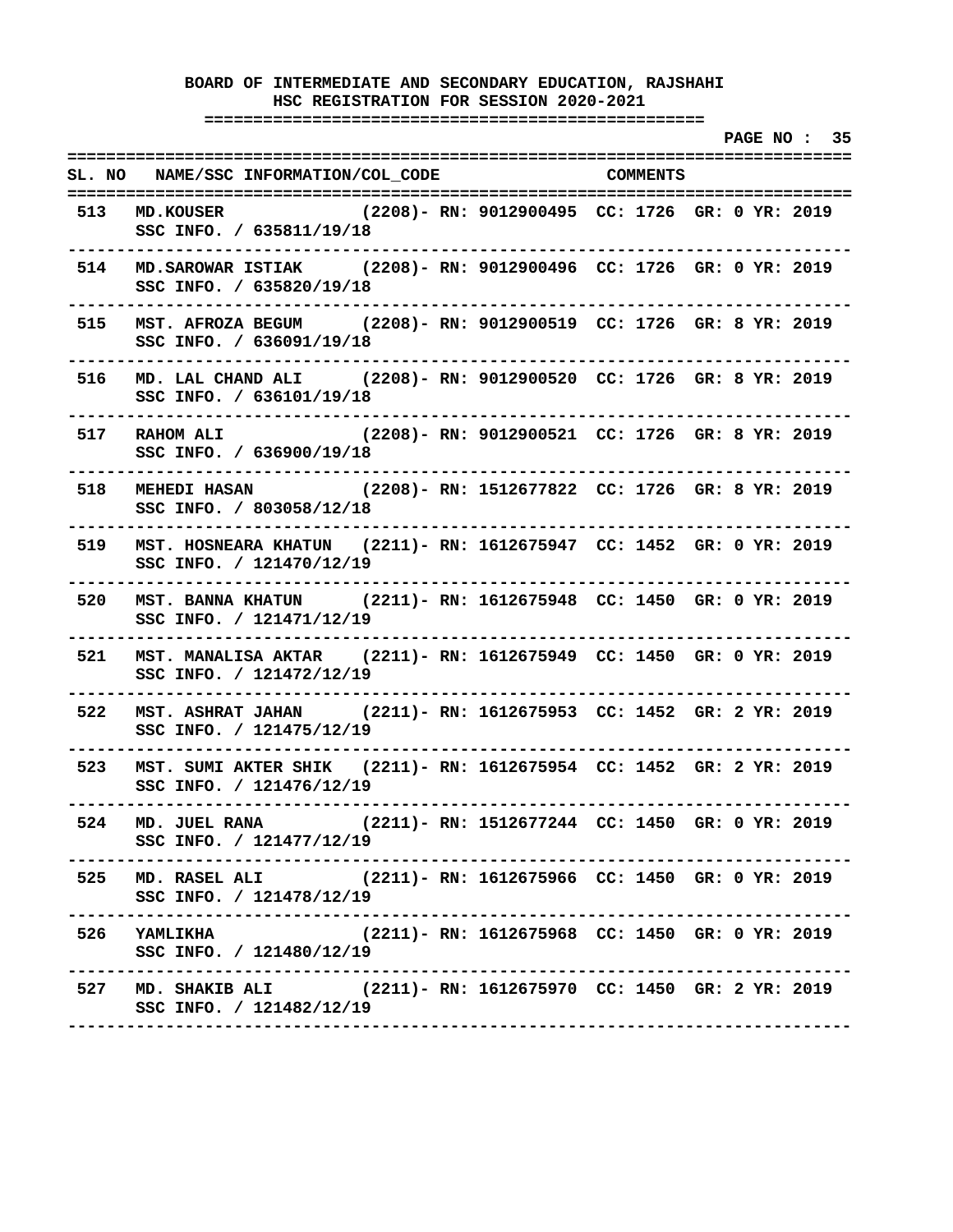**===================================================** 

 **PAGE NO : 36 ================================================================================ SL. NO NAME/SSC INFORMATION/COL\_CODE COMMENTS ================================================================================ 528 MD. AL AMIN (2211)- RN: 1612675971 CC: 1450 GR: 0 YR: 2019 SSC INFO. / 121483/12/19 -------------------------------------------------------------------------------- 529 MD. NAJMUL HAQUE (2211)- RN: 1612675982 CC: 1450 GR: 0 YR: 2019 SSC INFO. / 121488/12/19 -------------------------------------------------------------------------------- 530 MST. UMME HABIBA TUL (2211)- RN: 1612675955 CC: 1452 GR: 2 YR: 2019 SSC INFO. / 526060/12/19 -------------------------------------------------------------------------------- 531 MD. MEHEDI HASAN (2211)- RN: 1612675976 CC: 1451 GR: 2 YR: 2019 SSC INFO. / 526067/12/19 -------------------------------------------------------------------------------- 532 MST. TAMANNA SIDDIKI (2250)- RN: 1512675021 CC: 1050 GR: 8 YR: 2018 SSC INFO. / 121068/12/18 -------------------------------------------------------------------------------- 533 MD. SHANTO ALI (2301)- RN: 1612676491 CC: 2226 GR: 2 YR: 2019 SSC INFO. / 120671/12/19 -------------------------------------------------------------------------------- 534 MD. SAIF SHAHRIAR (2100)- CORRECT SSC INFORMATION. SSC INFO. / 100230/16/20 -------------------------------------------------------------------------------- 535 MST. SANZIDA AKTER (2101)- RN: 1612678096 CC: 1050 GR: 0 YR: 2019 SSC INFO. / 121918/12/19 -------------------------------------------------------------------------------- 536 MOST. SMRITI KHATUN (2101)- RN: 1612679156 CC: 2033 GR: 2 YR: 2019 SSC INFO. / 527260/12/19 -------------------------------------------------------------------------------- 537 MOST. RUKAIA AKTER (2229)- RN: 1512620981 CC: 2229 GR: 8 YR: 2019 SSC INFO. / 509348/12/18 -------------------------------------------------------------------------------- 538 MOST. AYESHA SIDDIKA (2229)- RN: 1512620982 CC: 2229 GR: 2 YR: 2019 SSC INFO. / 509349/12/18 -------------------------------------------------------------------------------- 539 MOST. RIA AKTER (2229)- RN: 1512620985 CC: 2229 GR: 2 YR: 2019 SSC INFO. / 509350/12/18 -------------------------------------------------------------------------------- 540 MISS. ISMATARA KHATU (2229)- RN: 9012800529 CC: 1726 GR: 2 YR: 2018 SSC INFO. / 731710/19/18 -------------------------------------------------------------------------------- 541 MD. RAWSHON ALOM SHE (2309)- RN: 1612679298 CC: 2102 GR: 0 YR: 2019 SSC INFO. / 122337/12/19 -------------------------------------------------------------------------------- 542 MT. NILUFA YESMIN LI (2309)- RN: 1612736439 CC: 3129 GR: 0 YR: 2019 SSC INFO. / 144473/12/19 --------------------------------------------------------------------------------**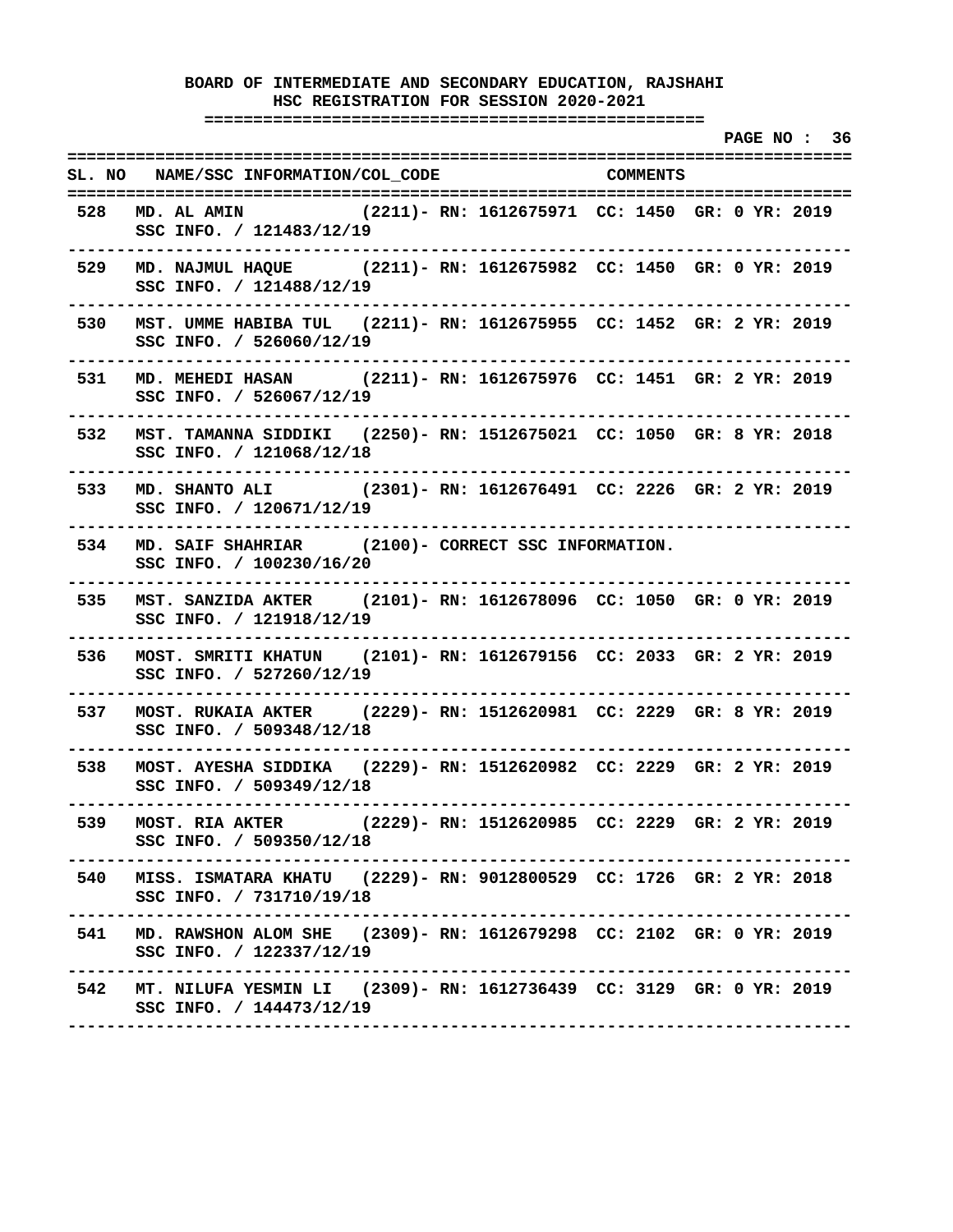**===================================================** 

 **PAGE NO : 37 ================================================================================ SL. NO NAME/SSC INFORMATION/COL\_CODE COMMENTS ================================================================================ 543 MAHUA KHATUN (2309)- CORRECT SSC INFORMATION. SSC INFO. / 174953/10/20 -------------------------------------------------------------------------------- 544 KEYA KHATUN (2039)- RN: 1618901437 CC: 2031 GR: 8 YR: 2019 SSC INFO. / 159099/18/19 -------------------------------------------------------------------------------- 545 MD. RAFI MONDAL (2039)- RN: 1618901457 CC: 2025 GR: 2 YR: 2019 SSC INFO. / 159121/18/19 -------------------------------------------------------------------------------- 546 HIRA KHATUN (2039)- RN: 1518902604 CC: 2031 GR: 2 YR: 2018 SSC INFO. / 411376/18/18 -------------------------------------------------------------------------------- 547 IMRAN HOSSAIN AKASH (2500)- RN: 1512683433 CC: 1075 GR: 8 YR: 2018 SSC INFO. / 126593/12/18 -------------------------------------------------------------------------------- 548 MD. RAIHAN HOSSAIN (2500)- RN: 1612689417 CC: 2625 GR: 0 YR: 2019 SSC INFO. / 128274/12/19 -------------------------------------------------------------------------------- 549 MOST. SIMU AKTAR (2500)- RN: 1512693137 CC: 2575 GR: 0 YR: 2018 SSC INFO. / 129001/12/18 -------------------------------------------------------------------------------- 550 MD. MEHEDI HASAN (2500)- RN: 1612709005 CC: 2500 GR: 2 YR: 2019 SSC INFO. / 133637/12/19 -------------------------------------------------------------------------------- 551 MD. MUNNAF HOSSAIN T (2501)- RN: 1512707990 CC: 1028 GR: 0 YR: 2018 SSC INFO. / 131531/12/18 -------------------------------------------------------------------------------- 552 MEMI AKTER (2504)- RN: 1612683836 CC: 2678 GR: 2 YR: 2019 SSC INFO. / 532434/12/19 -------------------------------------------------------------------------------- 553 UMME MAHENUR MUNMUN (2525)- RN: 1512685310 CC: 1002 GR: 2 YR: 2018 SSC INFO. / 125487/12/18 -------------------------------------------------------------------------------- 554 MST. NUSRAT JAHAN (2525)- RN: 1612682803 CC: 2500 GR: 8 YR: 2019 SSC INFO. / 126175/12/19 -------------------------------------------------------------------------------- 555 MST. IRZITA ZAIN RIN (2525)- RN: 1612800208 CC: 4679 GR: 8 YR: 2019 SSC INFO. / 169765/12/19 -------------------------------------------------------------------------------- 556 MUNMUN AKTER (2628)- RN: 1518895639 CC: 2628 GR: 2 YR: 2018 SSC INFO. / 413252/18/18 -------------------------------------------------------------------------------- 557 MARINA BANU (2628)- RN: 1512691432 CC: 2628 GR: 2 YR: 2018 SSC INFO. / 537772/12/18 --------------------------------------------------------------------------------**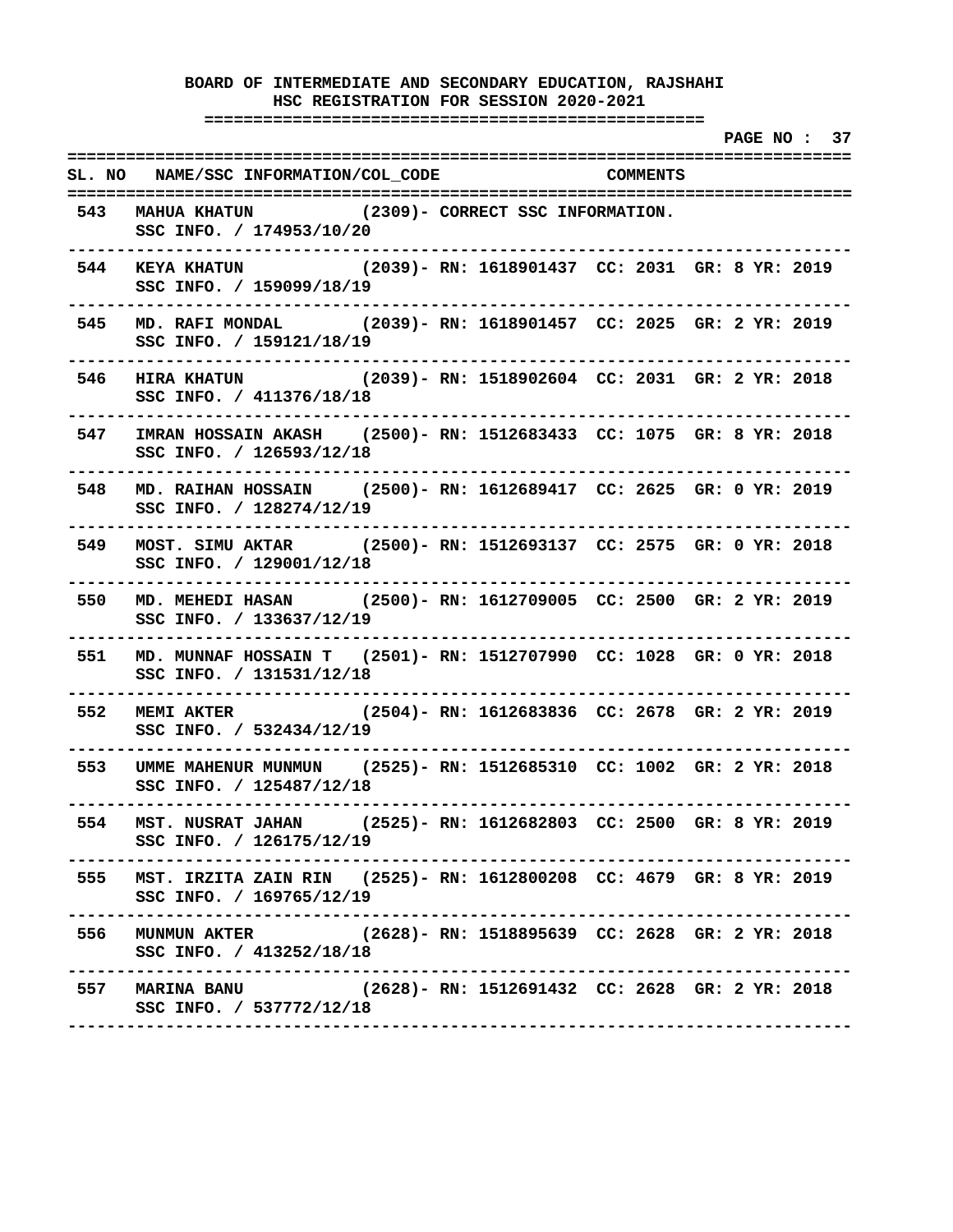**===================================================** 

 **PAGE NO : 38 ================================================================================ SL. NO NAME/SSC INFORMATION/COL\_CODE COMMENTS ================================================================================ 558 SHARMIN BANU (2628)- RN: 1512691504 CC: 2628 GR: 2 YR: 2018 SSC INFO. / 537790/12/18 -------------------------------------------------------------------------------- 559 MOST. MUNNI AKTER (2628)- RN: 1512691561 CC: 2628 GR: 2 YR: 2018 SSC INFO. / 538023/12/18 -------------------------------------------------------------------------------- 560 MOST. LABONE BANU (2628)- RN: 1512691564 CC: 2628 GR: 2 YR: 2018 SSC INFO. / 538025/12/18 -------------------------------------------------------------------------------- 561 MD. SUJON SOKHI (2628)- RN: 1512689005 CC: 2626 GR: 2 YR: 2019 SSC INFO. / 538341/12/18 -------------------------------------------------------------------------------- 562 AYESHA SIDDIKA (2628)- RN: 1512691559 CC: 2628 GR: 2 YR: 2018 SSC INFO. / 538888/12/18 -------------------------------------------------------------------------------- 563 JOY GOPAL (2628)- RN: 9012801889 CC: 2628 GR: 2 YR: 2018 SSC INFO. / 624954/19/18 -------------------------------------------------------------------------------- 564 AL AMIN HOSSAIN (2628)- RN: 1512688721 CC: 2628 GR: 8 YR: 2018 SSC INFO. / 804549/12/18 -------------------------------------------------------------------------------- 565 UMME HABIBA (2629)- RN: 1612687845 CC: 2500 GR: 0 YR: 2019 SSC INFO. / 127812/12/19 -------------------------------------------------------------------------------- 566 MD. SHIHAB HOSSAIN (2676)- RN: 1612687435 CC: 2625 GR: 0 YR: 2019 SSC INFO. / 127451/12/19 -------------------------------------------------------------------------------- 567 MST. MARUFA AKTER (2600)- CORRECT SSC INFORMATION. SSC INFO. / 115668/15/20 -------------------------------------------------------------------------------- 568 MD. AMIR HAMZA (2600)- RN: 1612690197 CC: 2600 GR: 2 YR: 2019 SSC INFO. / 128909/12/19 -------------------------------------------------------------------------------- 569 UZZAL KUMAR VAKTA (2600)- RN: 1612691817 CC: 2575 GR: 0 YR: 2019 SSC INFO. / 129244/12/19 -------------------------------------------------------------------------------- 570 MD. MASUD RANA (2602)- CORRECT SSC INFORMATION. SSC INFO. / 18010341003/20/20 -------------------------------------------------------------------------------- 571 HASIB PRAMANIK (2750)- RN: 1512694904 CC: 1025 GR: 8 YR: 2018 SSC INFO. / 129284/12/18 -------------------------------------------------------------------------------- 572 MEMI KHATUN (2750)- RN: 1512685681 CC: 2502 GR: 2 YR: 2018 SSC INFO. / 540446/12/18 --------------------------------------------------------------------------------**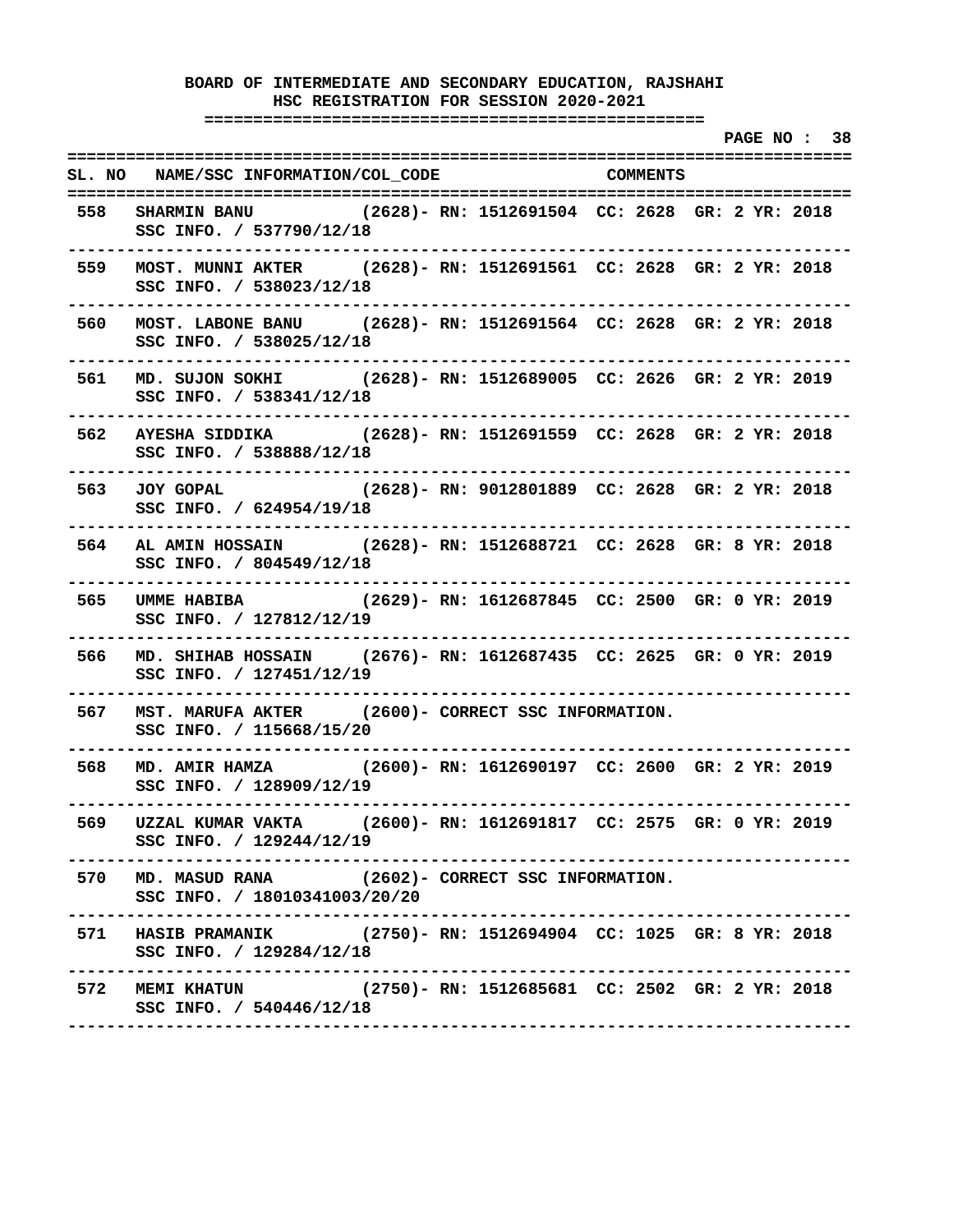**===================================================** 

 **PAGE NO : 39 ================================================================================ SL. NO NAME/SSC INFORMATION/COL\_CODE COMMENTS ================================================================================ 573 MD. SAGAR HOSEN (2752)- RN: 1612692461 CC: 2506 GR: 2 YR: 2019 SSC INFO. / 535196/12/19 -------------------------------------------------------------------------------- 574 FOTHE ALI (2700)- RN: 1512696953 CC: 1154 GR: 0 YR: 2018 SSC INFO. / 136733/12/18 -------------------------------------------------------------------------------- 575 SOMAPTI MAHATO (2700)- RN: 1512696706 CC: 1400 GR: 8 YR: 2018 SSC INFO. / 805113/12/18 -------------------------------------------------------------------------------- 576 MD. MARUF HOSSAIN (2701)- RN: 1612695909 CC: 1875 GR: 2 YR: 2019 SSC INFO. / 137181/12/19 -------------------------------------------------------------------------------- 577 MD. AMAMUL ISLAM (2705)- RN: 9012801852 CC: 2503 GR: 0 YR: 2018 SSC INFO. / 625678/19/18 -------------------------------------------------------------------------------- 578 MD. MIZANUR RAHMAN (2775)- CORRECT SSC INFORMATION. SSC INFO. / 18010341009/20/20 -------------------------------------------------------------------------------- 579 MST. SIMA KHATUN (2776)- RN: 1612697144 CC: 2576 GR: 0 YR: 2019 SSC INFO. / 130498/12/19 -------------------------------------------------------------------------------- 580 MD. NAYEM BABU (2776)- RN: 1612697175 CC: 2776 GR: 8 YR: 2019 SSC INFO. / 803526/12/19 -------------------------------------------------------------------------------- 581 BULBULY AKTHER (2800)- RN: 9012801930 CC: 2800 GR: 2 YR: 2018 SSC INFO. / 101257/19/18 -------------------------------------------------------------------------------- 582 MST. AYSHA SIDDIKA (2800)- RN: 1612690713 CC: 2776 GR: 2 YR: 2019 SSC INFO. / 129265/12/19 -------------------------------------------------------------------------------- 583 BASONTI RANI (2800)- RN: 1512699584 CC: 2776 GR: 0 YR: 2018 SSC INFO. / 130087/12/18 -------------------------------------------------------------------------------- 584 MST. MANIRA AKTER (2800)- RN: 1512699586 CC: 2776 GR: 0 YR: 2018 SSC INFO. / 130089/12/18 -------------------------------------------------------------------------------- 585 SABANA RANI MINZ (2800)- RN: 1512699588 CC: 2776 GR: 0 YR: 2018 SSC INFO. / 130091/12/18 -------------------------------------------------------------------------------- 586 MT. ROMANA AKTAR (2800)- RN: 1512699539 CC: 2776 GR: 0 YR: 2018 SSC INFO. / 130120/12/18 -------------------------------------------------------------------------------- 587 MT. MOSTARIFA KHATUN (2800)- RN: 1512699550 CC: 2776 GR: 2 YR: 2018 SSC INFO. / 130121/12/18 --------------------------------------------------------------------------------**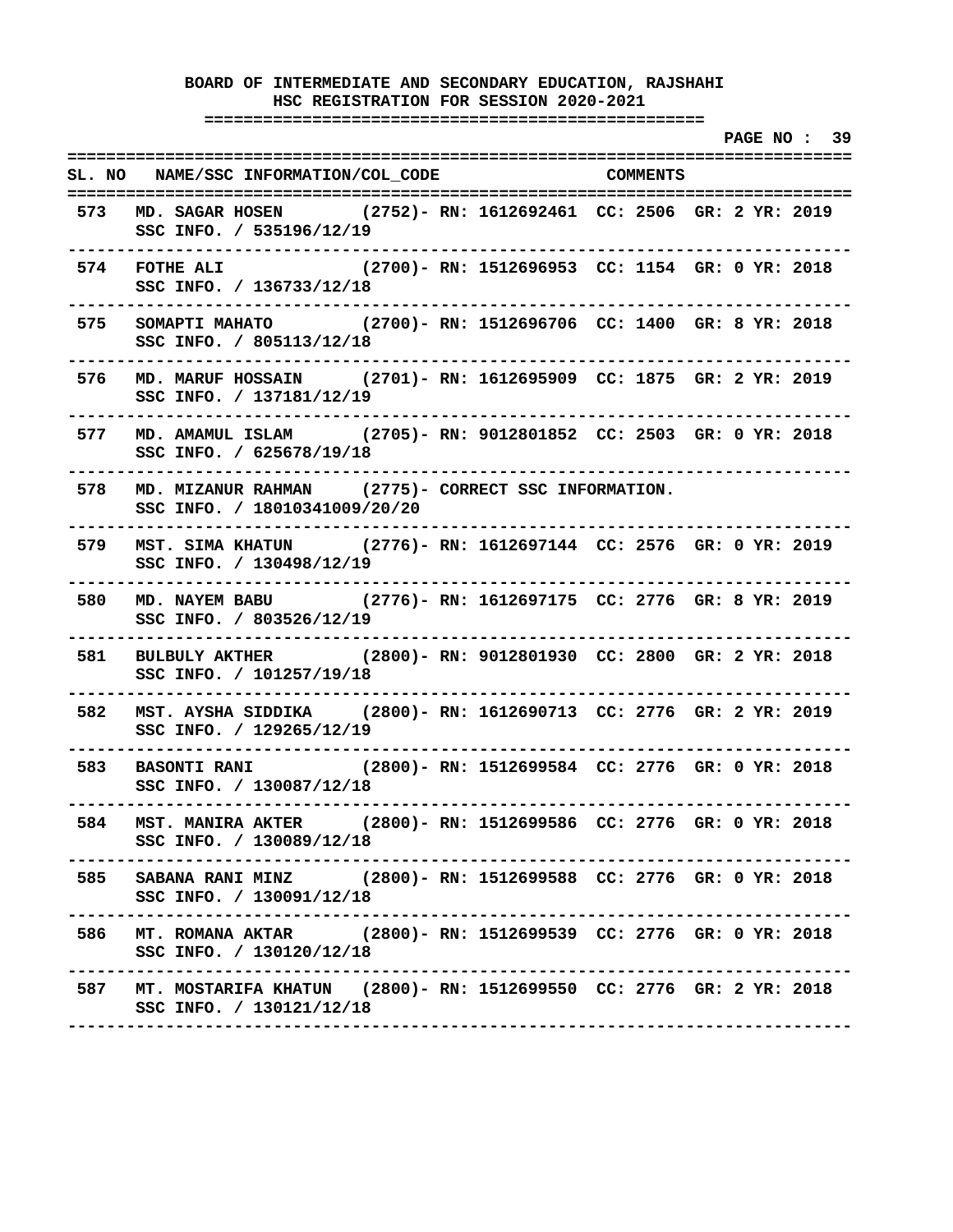**===================================================** 

 **PAGE NO : 40 ================================================================================ SL. NO NAME/SSC INFORMATION/COL\_CODE COMMENTS ================================================================================ 588 MST. AFSANA MIMI (2800)- RN: 1512699456 CC: 2776 GR: 0 YR: 2018 SSC INFO. / 130136/12/18 -------------------------------------------------------------------------------- 589 NAOSHIYA SULTANA (2800)- RN: 1512699896 CC: 2776 GR: 2 YR: 2018 SSC INFO. / 130142/12/18 -------------------------------------------------------------------------------- 590 FARIHA KHATUN (2800)- RN: 1512699902 CC: 2800 GR: 2 YR: 2018 SSC INFO. / 130144/12/18 -------------------------------------------------------------------------------- 591 MOST. MORIAM KHATUN (2800)- RN: 1512700043 CC: 2776 GR: 2 YR: 2018 SSC INFO. / 130190/12/18 -------------------------------------------------------------------------------- 592 MST. JANNATUN FERDOU (2800)- RN: 1512700092 CC: 2900 GR: 0 YR: 2018 SSC INFO. / 130216/12/18 -------------------------------------------------------------------------------- 593 MST. ANOWARA (2800)- RN: 1512700099 CC: 2900 GR: 0 YR: 2018 SSC INFO. / 130221/12/18 -------------------------------------------------------------------------------- 594 MOST. MOBINA KHATUN (2800)- RN: 1512700150 CC: 2776 GR: 0 YR: 2018 SSC INFO. / 130303/12/18 -------------------------------------------------------------------------------- 595 MOST. MORIUM KHATUN (2800)- RN: 1512700154 CC: 2776 GR: 0 YR: 2018 SSC INFO. / 130306/12/18 -------------------------------------------------------------------------------- 596 MOST. JANNATUL FERDO (2800)- RN: 1512700155 CC: 2776 GR: 0 YR: 2018 SSC INFO. / 130307/12/18 -------------------------------------------------------------------------------- 597 MST. HAZERA KHATUN (2800)- RN: 1512700295 CC: 2776 GR: 0 YR: 2018 SSC INFO. / 130315/12/18 -------------------------------------------------------------------------------- 598 MST. RUZINA AKTER (2800)- RN: 1512700296 CC: 2776 GR: 0 YR: 2018 SSC INFO. / 130316/12/18 -------------------------------------------------------------------------------- 599 NURJAHAN (2800)- RN: 1512700162 CC: 2776 GR: 0 YR: 2018 SSC INFO. / 130321/12/18 -------------------------------------------------------------------------------- 600 SARMIN (2800)- RN: 1512700164 CC: 2776 GR: 0 YR: 2018 SSC INFO. / 130322/12/18 -------------------------------------------------------------------------------- 601 MST. MONIRA SULTANA (2800)- RN: 1612697255 CC: 2776 GR: 2 YR: 2019 SSC INFO. / 130464/12/19 -------------------------------------------------------------------------------- 602 MST. SUMAYA KHATUN (2800)- RN: 1612697205 CC: 2776 GR: 2 YR: 2019 SSC INFO. / 130485/12/19 --------------------------------------------------------------------------------**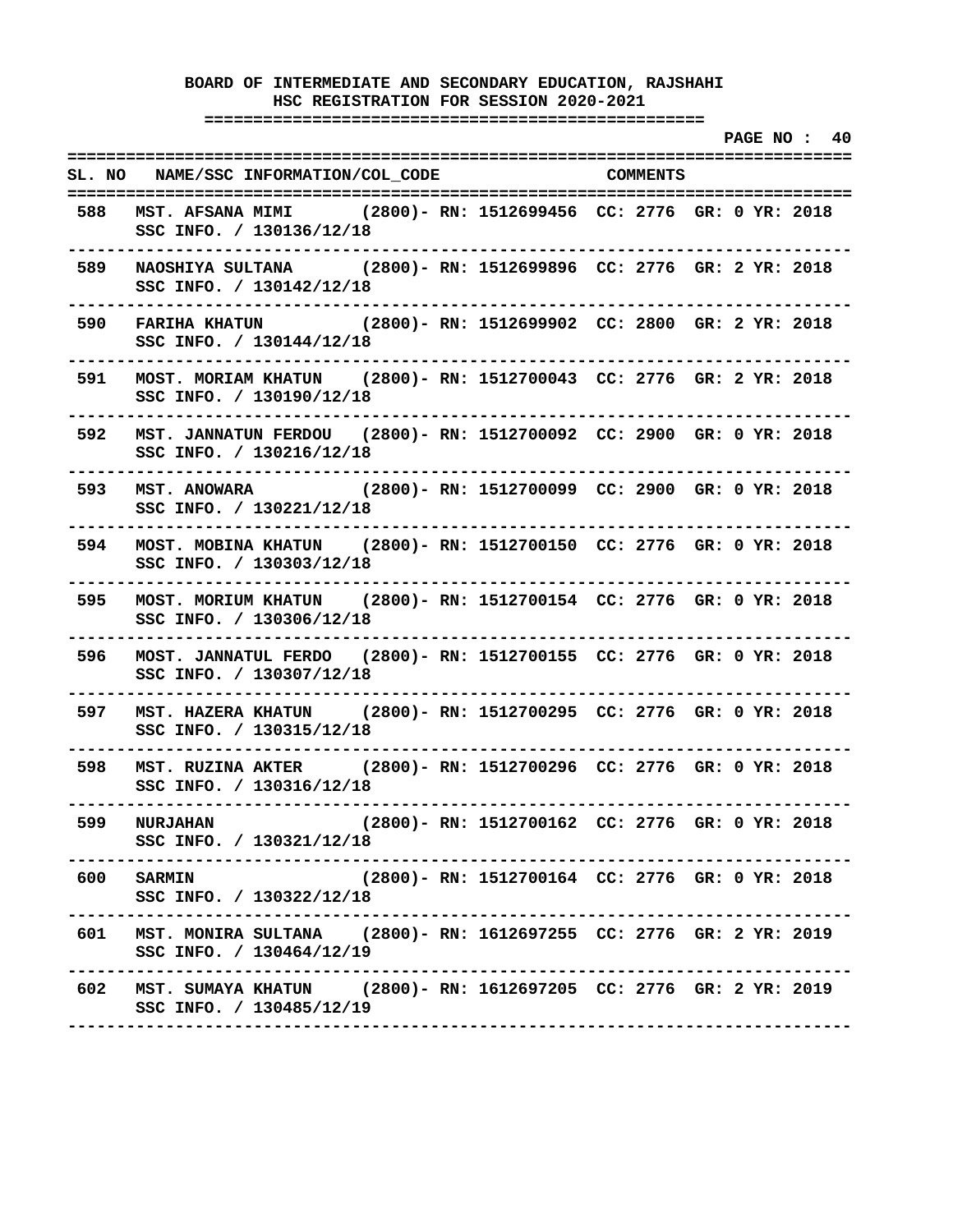**===================================================** 

 **PAGE NO : 41 ================================================================================ SL. NO NAME/SSC INFORMATION/COL\_CODE COMMENTS ================================================================================ 603 MST. KHATIZA KHATUN (2800)- RN: 1612697206 CC: 2776 GR: 0 YR: 2019 SSC INFO. / 130486/12/19 -------------------------------------------------------------------------------- 604 MST. SUMAYA KHATUN (2800)- RN: 1612697207 CC: 2576 GR: 2 YR: 2019 SSC INFO. / 130487/12/19 -------------------------------------------------------------------------------- 605 MST. MORIOM KHATUN (2800)- RN: 1612697645 CC: 2776 GR: 0 YR: 2019 SSC INFO. / 130666/12/19 -------------------------------------------------------------------------------- 606 MST. KULSUM ARA (2800)- RN: 1612697766 CC: 2776 GR: 2 YR: 2019 SSC INFO. / 130672/12/19 -------------------------------------------------------------------------------- 607 MST. ZANNATUN (2800)- RN: 1612697881 CC: 2776 GR: 0 YR: 2019 SSC INFO. / 130682/12/19 -------------------------------------------------------------------------------- 608 MST. ABIDA KHATUN (2800)- RN: 1612697882 CC: 2776 GR: 0 YR: 2019 SSC INFO. / 130683/12/19 -------------------------------------------------------------------------------- 609 HABIBA KHATUN (2800)- RN: 1418898537 CC: 2800 GR: 2 YR: 2018 SSC INFO. / 156239/18/18 -------------------------------------------------------------------------------- 610 SHEULY KHATUN (2800)- RN: 1518893578 CC: 2800 GR: 2 YR: 2018 SSC INFO. / 157176/18/18 -------------------------------------------------------------------------------- 611 MANSURA KHATUN (2800)- RN: 1418899535 CC: 2776 GR: 2 YR: 2018 SSC INFO. / 157315/18/18 -------------------------------------------------------------------------------- 612 SHAKILA KHATUN (2800)- RN: 1518893172 CC: 2800 GR: 2 YR: 2018 SSC INFO. / 157340/18/18 -------------------------------------------------------------------------------- 613 KHADIZA KHATUN (2800)- RN: 1518893077 CC: 2776 GR: 2 YR: 2018 SSC INFO. / 157390/18/18 -------------------------------------------------------------------------------- 614 RASHEDA KHATUN (2800)- RN: 1518893076 CC: 2776 GR: 2 YR: 2018 SSC INFO. / 157391/18/18 -------------------------------------------------------------------------------- 615 RINA KHATUN (2800)- RN: 1518893074 CC: 2776 GR: 8 YR: 2018 SSC INFO. / 157393/18/18 -------------------------------------------------------------------------------- 616 SHARMIN SULTANA (2800)- RN: 1518893071 CC: 2776 GR: 2 YR: 2018 SSC INFO. / 157394/18/18 -------------------------------------------------------------------------------- 617 RAZINA KHATUN (2800)- RN: 1518893034 CC: 2800 GR: 2 YR: 2018 SSC INFO. / 157410/18/18 --------------------------------------------------------------------------------**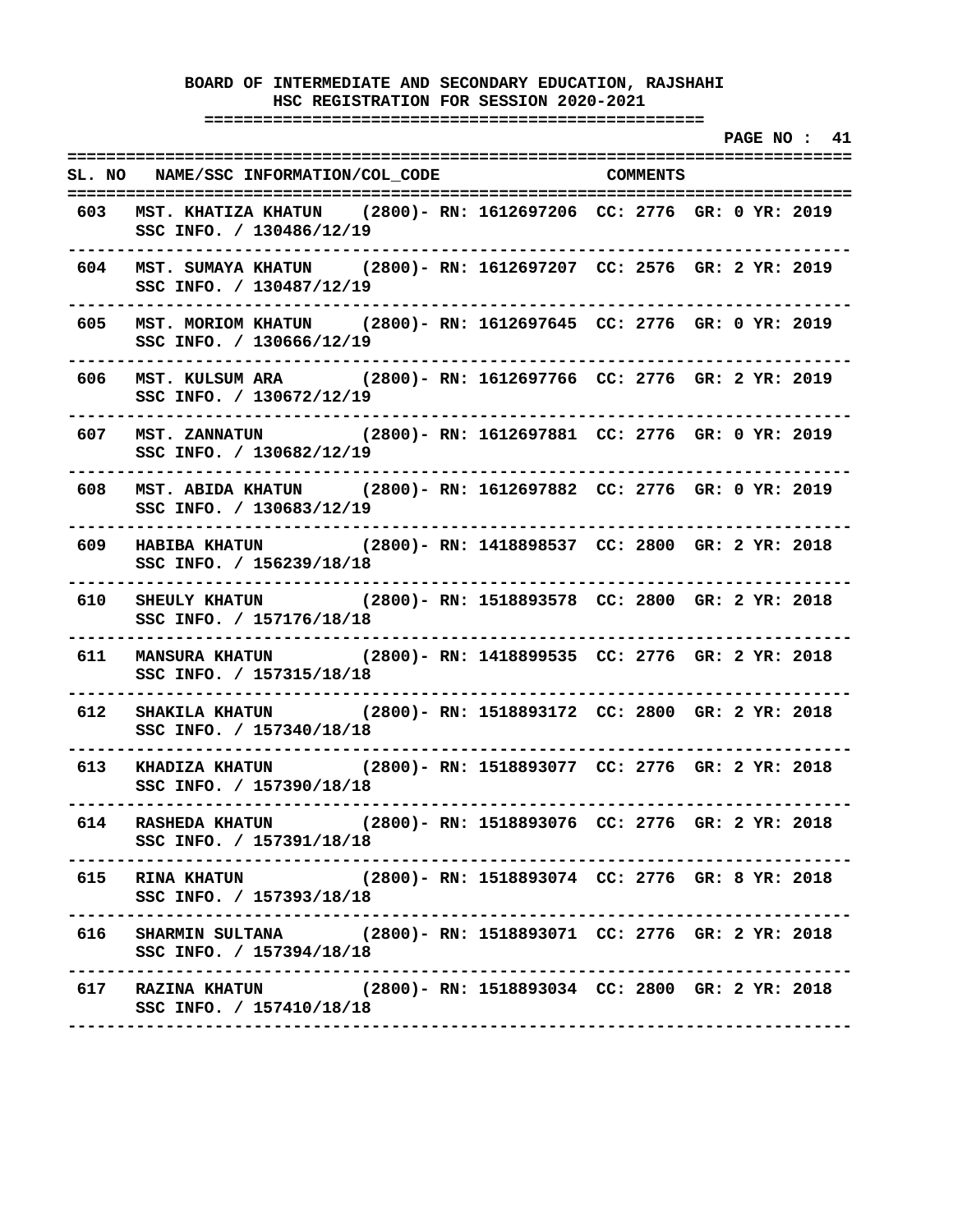**===================================================** 

 **PAGE NO : 42 ================================================================================ SL. NO NAME/SSC INFORMATION/COL\_CODE COMMENTS ================================================================================ 618 MASUMA KHATUN (2800)- RN: 1518893033 CC: 2800 GR: 2 YR: 2018 SSC INFO. / 157411/18/18 -------------------------------------------------------------------------------- 619 NASIMA KHATUN (2800)- RN: 1518893029 CC: 2776 GR: 2 YR: 2018 SSC INFO. / 157431/18/18 -------------------------------------------------------------------------------- 620 SURAYA ZANNAT (2800)- RN: 1518893001 CC: 2800 GR: 8 YR: 2018 SSC INFO. / 157447/18/18 -------------------------------------------------------------------------------- 621 MAHFUZA KHATUN (2800)- RN: 1518892999 CC: 2800 GR: 2 YR: 2018 SSC INFO. / 157448/18/18 -------------------------------------------------------------------------------- 622 MOHSINA KHATUN (2800)- RN: 1518892993 CC: 2800 GR: 2 YR: 2018 SSC INFO. / 157450/18/18 -------------------------------------------------------------------------------- 623 MOST. TASLIMA KHATUN (2800)- RN: 1512700153 CC: 2776 GR: 2 YR: 2019 SSC INFO. / 359497/12/19 -------------------------------------------------------------------------------- 624 HABIBA ZANNAT (2800)- RN: 1518893566 CC: 2776 GR: 2 YR: 2018 SSC INFO. / 412692/18/18 -------------------------------------------------------------------------------- 625 TAMANNA (2800)- RN: 1518893504 CC: 2776 GR: 0 YR: 2018 SSC INFO. / 412717/18/18 -------------------------------------------------------------------------------- 626 SONIA KHATUN (2800)- RN: 1518893187 CC: 2800 GR: 2 YR: 2018 SSC INFO. / 412832/18/18 -------------------------------------------------------------------------------- 627 ROZENA KHATUN (2800)- RN: 1618892789 CC: 2776 GR: 2 YR: 2019 SSC INFO. / 412866/18/19 -------------------------------------------------------------------------------- 628 KHADIZA KHATUN (2800)- RN: 1618892788 CC: 2776 GR: 0 YR: 2019 SSC INFO. / 412870/18/19 -------------------------------------------------------------------------------- 629 KHADIZA KHATUN (2800)- RN: 1618892569 CC: 2776 GR: 2 YR: 2019 SSC INFO. / 412948/18/19 -------------------------------------------------------------------------------- 630 NURESHFIA KHATUN (2800)- RN: 1618892571 CC: 2776 GR: 2 YR: 2019 SSC INFO. / 412949/18/19 -------------------------------------------------------------------------------- 631 PIARA KHATUN (2800)- RN: 1618892564 CC: 2776 GR: 0 YR: 2019 SSC INFO. / 412950/18/19 -------------------------------------------------------------------------------- 632 ZAKIA KHATUN (2800)- RN: 1618894007 CC: 2776 GR: 2 YR: 2019 SSC INFO. / 436424/18/19 --------------------------------------------------------------------------------**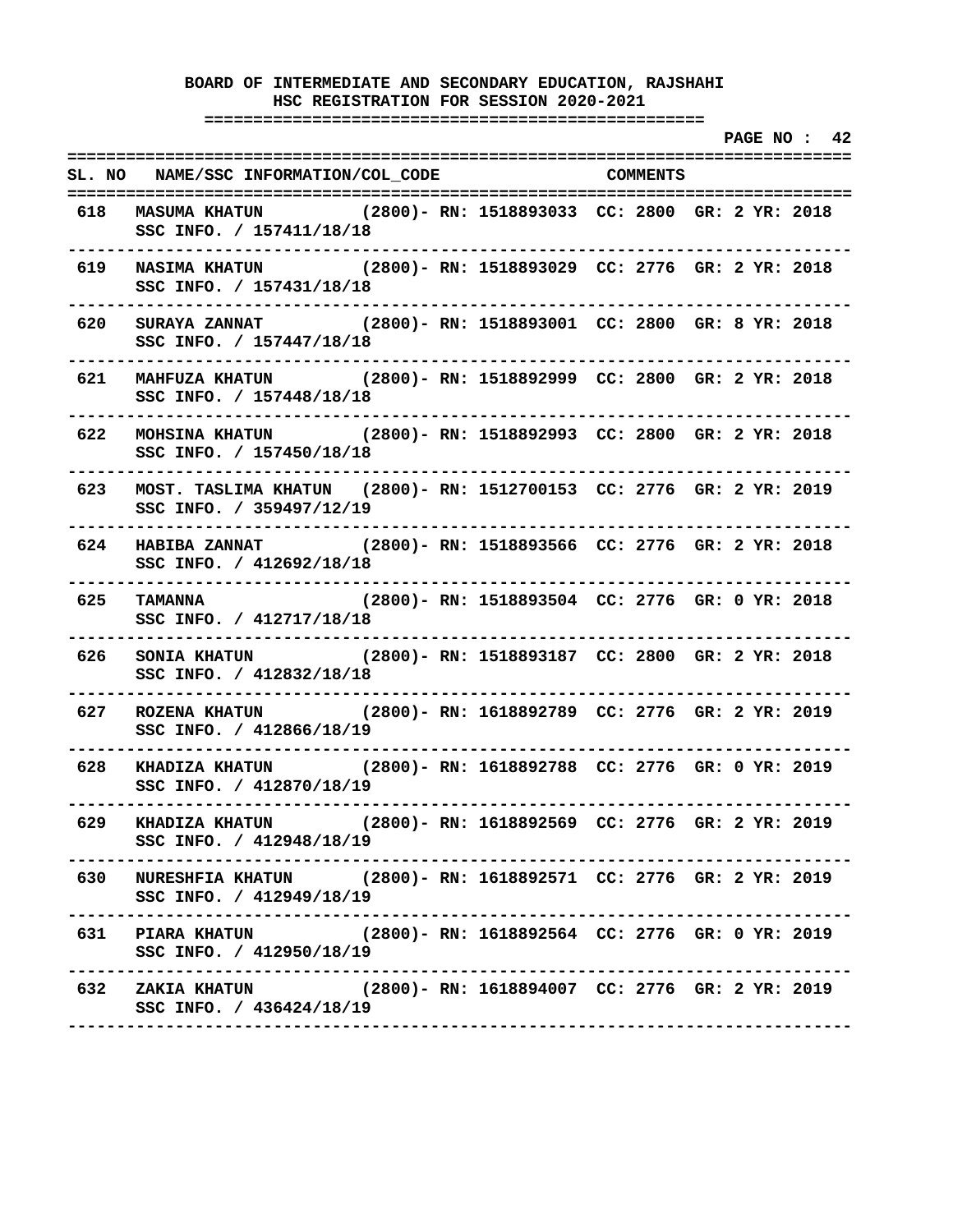**===================================================** 

 **PAGE NO : 43 ================================================================================ SL. NO NAME/SSC INFORMATION/COL\_CODE COMMENTS ================================================================================ 633 SAGORIKA MINJI (2800)- RN: 1612697663 CC: 2776 GR: 2 YR: 2019 SSC INFO. / 535907/12/19 -------------------------------------------------------------------------------- 634 KABITA RANI (2800)- RN: 1512699598 CC: 2776 GR: 2 YR: 2018 SSC INFO. / 541135/12/18 -------------------------------------------------------------------------------- 635 PROTIMA RANI TIGGA (2800)- RN: 1512699599 CC: 2800 GR: 2 YR: 2018 SSC INFO. / 541136/12/18 -------------------------------------------------------------------------------- 636 MST. TAHURA KHATUN (2800)- RN: 1512699606 CC: 2776 GR: 2 YR: 2018 SSC INFO. / 541141/12/18 -------------------------------------------------------------------------------- 637 MST. JANNATUN KHATUN (2800)- RN: 1412688560 CC: 2776 GR: 8 YR: 2018 SSC INFO. / 541153/12/18 -------------------------------------------------------------------------------- 638 MT. ESHMETARA (2800)- RN: 1412688487 CC: 2776 GR: 2 YR: 2018 SSC INFO. / 541182/12/18 -------------------------------------------------------------------------------- 639 MST. ARIFA KHATUN (2800)- RN: 1512699473 CC: 2800 GR: 2 YR: 2018 SSC INFO. / 541204/12/18 -------------------------------------------------------------------------------- 640 SEFALI PAHAN (2800)- RN: 1512699476 CC: 2800 GR: 2 YR: 2018 SSC INFO. / 541206/12/18 -------------------------------------------------------------------------------- 641 DIPALI PAHAN (2800)- RN: 1512699478 CC: 2800 GR: 2 YR: 2018 SSC INFO. / 541207/12/18 -------------------------------------------------------------------------------- 642 PARVIN KHATUN (2800)- RN: 1512699895 CC: 2800 GR: 2 YR: 2018 SSC INFO. / 541224/12/18 -------------------------------------------------------------------------------- 643 MT. MARIAM KHATUN (2800)- RN: 1412688903 CC: 2800 GR: 2 YR: 2018 SSC INFO. / 541292/12/18 -------------------------------------------------------------------------------- 644 MST. TANIA KHATUN (2800)- RN: 1512699510 CC: 2776 GR: 8 YR: 2018 SSC INFO. / 541330/12/18 -------------------------------------------------------------------------------- 645 DOLI BORMON (2800)- RN: 1512700063 CC: 2776 GR: 2 YR: 2018 SSC INFO. / 541354/12/18 -------------------------------------------------------------------------------- 646 MUNIRA KHATUN (2800)- RN: 1512700229 CC: 2800 GR: 2 YR: 2018 SSC INFO. / 541374/12/18 -------------------------------------------------------------------------------- 647 MST. RAHIMA KHATUN (2800)- RN: 1512700181 CC: 2776 GR: 2 YR: 2018 SSC INFO. / 541388/12/18 --------------------------------------------------------------------------------**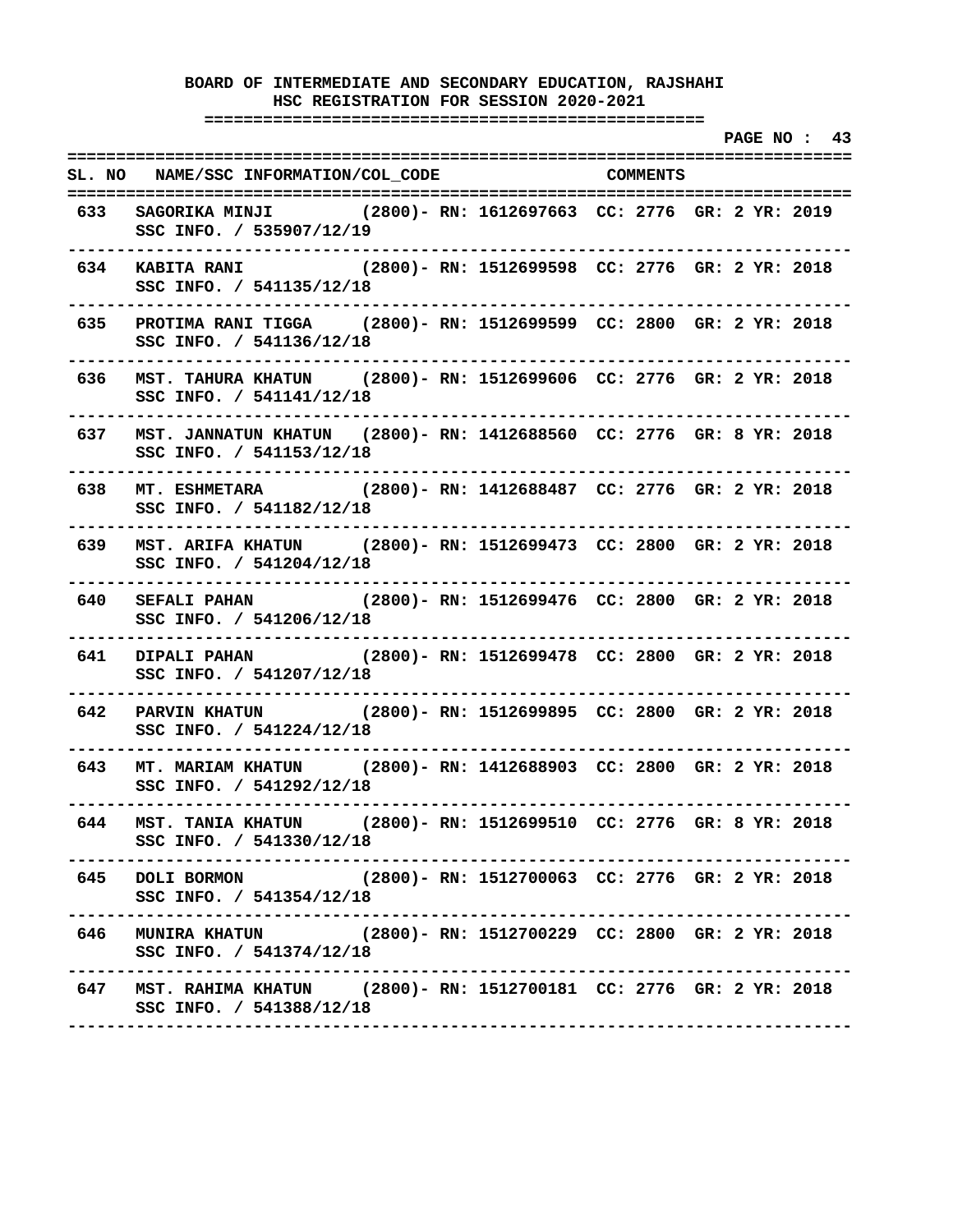**===================================================** 

 **PAGE NO : 44 ================================================================================ SL. NO NAME/SSC INFORMATION/COL\_CODE COMMENTS ================================================================================ 648 MST. UMME KULSUM (2800)- RN: 1512700183 CC: 2776 GR: 2 YR: 2018 SSC INFO. / 541390/12/18 -------------------------------------------------------------------------------- 649 ADORI RANI (2800)- RN: 1512700348 CC: 2776 GR: 2 YR: 2018 SSC INFO. / 541406/12/18 -------------------------------------------------------------------------------- 650 BEAUTY MINJ (2800)- RN: 1512700362 CC: 2776 GR: 2 YR: 2018 SSC INFO. / 541417/12/18 -------------------------------------------------------------------------------- 651 SHEULI MINJEE (2800)- RN: 1512700367 CC: 2800 GR: 2 YR: 2018 SSC INFO. / 541421/12/18 -------------------------------------------------------------------------------- 652 AMINA BIHO (2800)- RN: 1412689263 CC: 2776 GR: 2 YR: 2018 SSC INFO. / 541429/12/18 -------------------------------------------------------------------------------- 653 MST. ALIFNUR KHATUN (2800)- RN: 1512700194 CC: 2776 GR: 2 YR: 2018 SSC INFO. / 541445/12/18 -------------------------------------------------------------------------------- 654 MST. MONIRA KHATUN (2800)- RN: 1512700197 CC: 2800 GR: 2 YR: 2018 SSC INFO. / 541447/12/18 -------------------------------------------------------------------------------- 655 MST. DULALI KHATUN (2800)- RN: 1512700198 CC: 2800 GR: 2 YR: 2018 SSC INFO. / 541448/12/18 -------------------------------------------------------------------------------- 656 MST. RAHIMA KHATUN (2800)- RN: 1512699704 CC: 2800 GR: 2 YR: 2018 SSC INFO. / 541561/12/18 -------------------------------------------------------------------------------- 657 MACHHUMA KHATUN (2800)- RN: 1512699714 CC: 2800 GR: 2 YR: 2018 SSC INFO. / 541569/12/18 -------------------------------------------------------------------------------- 658 MST. MERINA KHATUN (2800)- RN: 1512699717 CC: 2800 GR: 2 YR: 2018 SSC INFO. / 541572/12/18 -------------------------------------------------------------------------------- 659 MOST. ASMA KHATUN (2800)- RN: 1512700159 CC: 2800 GR: 2 YR: 2018 SSC INFO. / 541614/12/18 -------------------------------------------------------------------------------- 660 NAZMA KHATUN (2800)- RN: 1512700498 CC: 2776 GR: 2 YR: 2018 SSC INFO. / 541669/12/18 -------------------------------------------------------------------------------- 661 SANTONA BALA (2800)- RN: 1512700171 CC: 2776 GR: 2 YR: 2018 SSC INFO. / 541689/12/18 -------------------------------------------------------------------------------- 662 OMIKA (2800)- RN: 1412689026 CC: 2776 GR: 2 YR: 2018 SSC INFO. / 541695/12/18 --------------------------------------------------------------------------------**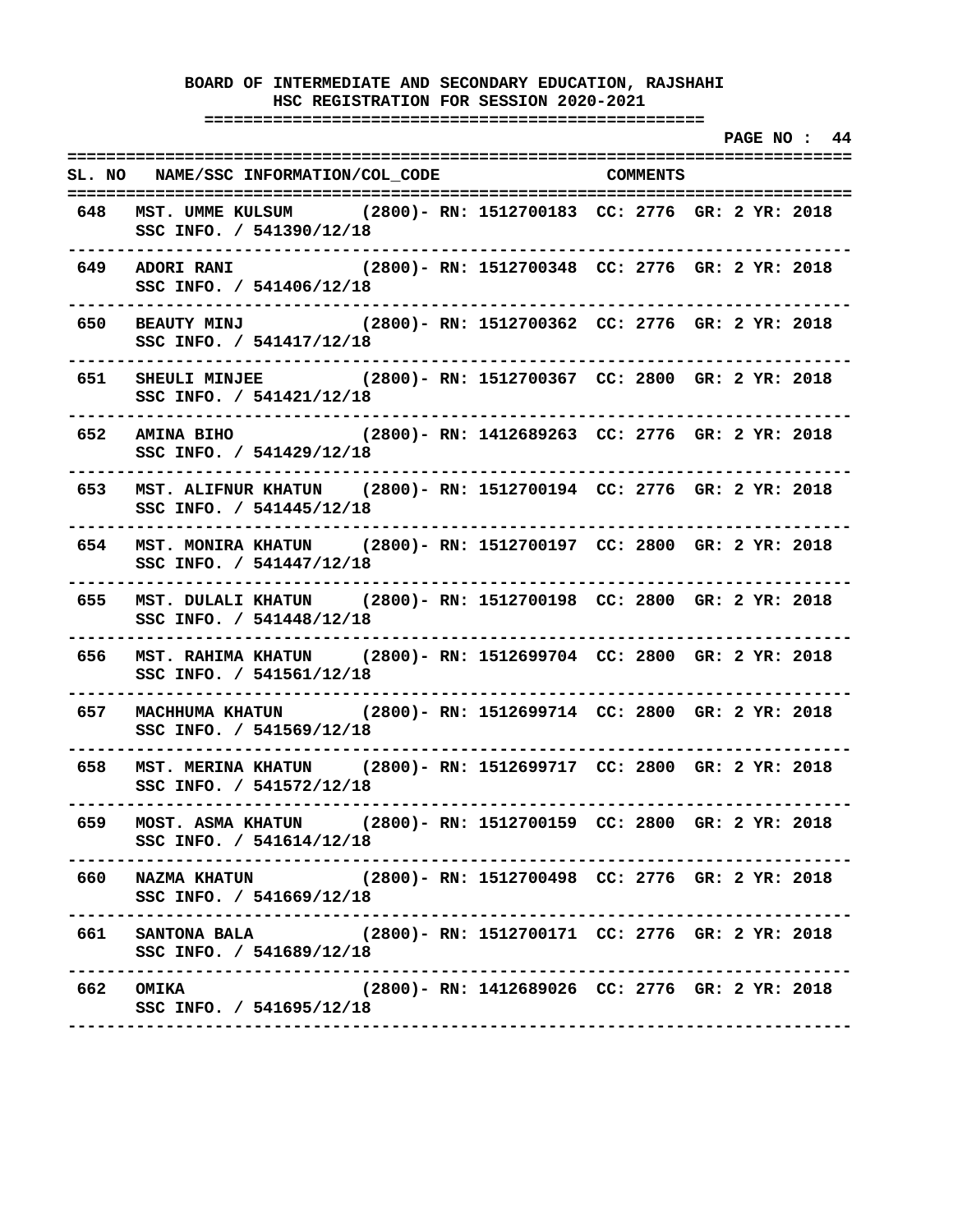**===================================================** 

 **PAGE NO : 45 ================================================================================ SL. NO NAME/SSC INFORMATION/COL\_CODE COMMENTS ================================================================================ 663 MST. NASRIN KHATUN (2800)- RN: 1512700450 CC: 2800 GR: 2 YR: 2018 SSC INFO. / 541705/12/18 -------------------------------------------------------------------------------- 664 MST. SHIRINA KHATUN (2800)- RN: 1512700459 CC: 2800 GR: 2 YR: 2018 SSC INFO. / 541708/12/18 -------------------------------------------------------------------------------- 665 MST. MARJIA KHATUN (2800)- RN: 1512700463 CC: 2800 GR: 2 YR: 2018 SSC INFO. / 541711/12/18 -------------------------------------------------------------------------------- 666 MST. HASNAHENA (2800)- RN: 1512699928 CC: 2800 GR: 2 YR: 2018 SSC INFO. / 541721/12/18 -------------------------------------------------------------------------------- 667 ROMANA JANNAT (2800)- RN: 1412700585 CC: 2800 GR: 2 YR: 2018 SSC INFO. / 544706/12/18 -------------------------------------------------------------------------------- 668 ACHILA (2800)- RN: 1412701058 CC: 2800 GR: 2 YR: 2018 SSC INFO. / 544967/12/18 -------------------------------------------------------------------------------- 669 MST. MOYMUNNA (2800)- RN: 1512713315 CC: 2800 GR: 2 YR: 2018 SSC INFO. / 544970/12/18 -------------------------------------------------------------------------------- 670 MST. RABEA KHATUN (2800)- RN: 1512713321 CC: 2800 GR: 2 YR: 2018 SSC INFO. / 544974/12/18 -------------------------------------------------------------------------------- 671 MST. ROKEYA (2800)- RN: 1512713323 CC: 2603 GR: 2 YR: 2018 SSC INFO. / 544976/12/18 -------------------------------------------------------------------------------- 672 MST. RABBINA (2800)- RN: 1512713324 CC: 2800 GR: 2 YR: 2018 SSC INFO. / 544977/12/18 -------------------------------------------------------------------------------- 673 MST. FARZANA KHATUN (2800)- RN: 1512713329 CC: 2576 GR: 2 YR: 2018 SSC INFO. / 544980/12/18 -------------------------------------------------------------------------------- 674 MST. MAMITA (2800)- RN: 1512713330 CC: 2800 GR: 2 YR: 2018 SSC INFO. / 544981/12/18 -------------------------------------------------------------------------------- 675 MST. SOMAIA KHATUN (2800)- RN: 1512713332 CC: 2776 GR: 2 YR: 2018 SSC INFO. / 544983/12/18 -------------------------------------------------------------------------------- 676 KUMARI ASTOMI RANI (2800)- RN: 1512704363 CC: 2776 GR: 2 YR: 2018 SSC INFO. / 546504/12/18 -------------------------------------------------------------------------------- 677 SUCHITRA RANI (2800)- RN: 1512699454 CC: 2776 GR: 8 YR: 2018 SSC INFO. / 804708/12/18 --------------------------------------------------------------------------------**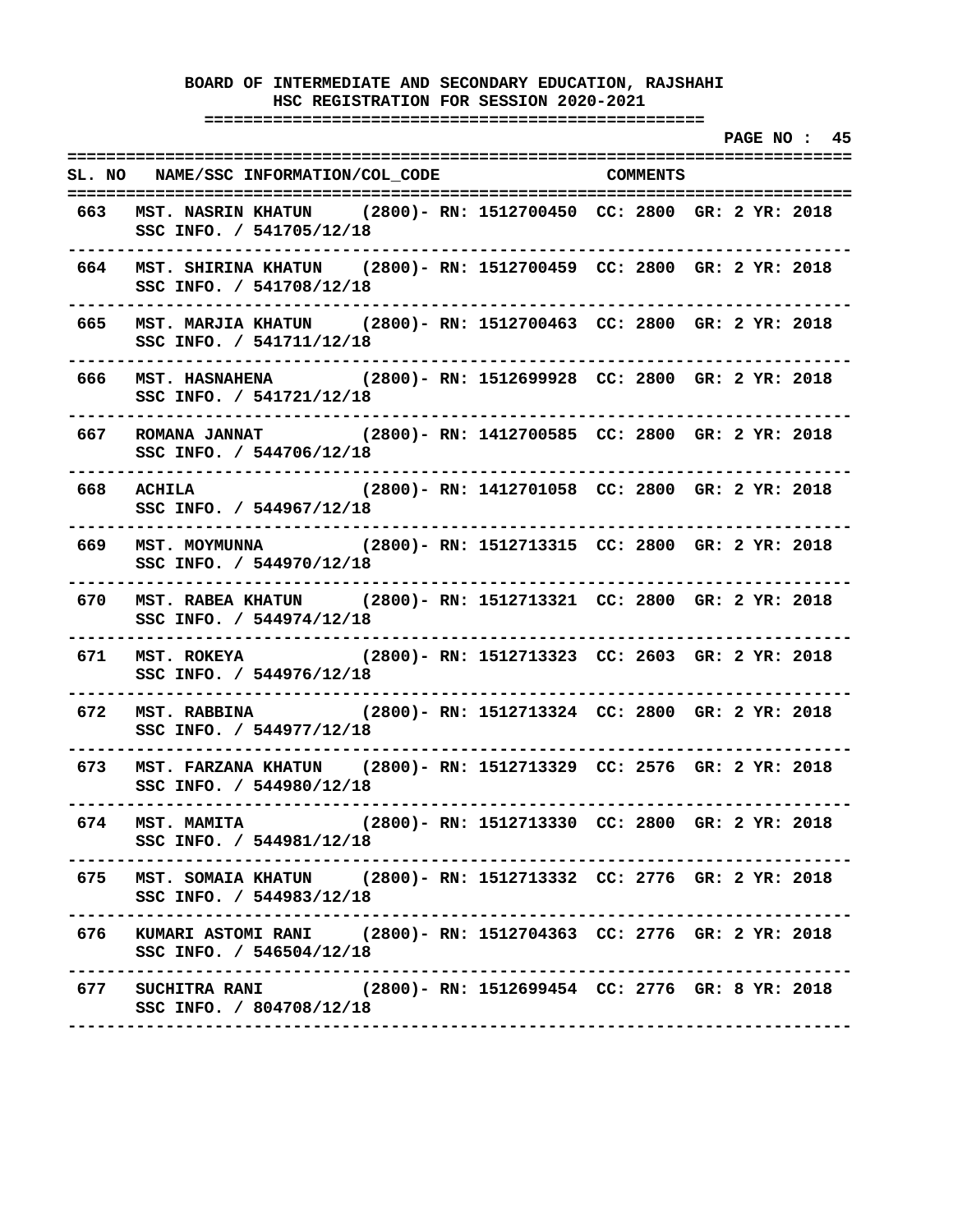**===================================================** 

 **PAGE NO : 46 ================================================================================ SL. NO NAME/SSC INFORMATION/COL\_CODE COMMENTS ================================================================================ 678 MST. NURJAHAN KHATUN (2800)- RN: 1512699352 CC: 2900 GR: 8 YR: 2018 SSC INFO. / 804722/12/18 -------------------------------------------------------------------------------- 679 MST. ASIYA KHATUN (2800)- RN: 1512699360 CC: 2900 GR: 8 YR: 2018 SSC INFO. / 804724/12/18 -------------------------------------------------------------------------------- 680 MOST. JOYNAB AKTER (2800)- RN: 1412688345 CC: 2900 GR: 8 YR: 2018 SSC INFO. / 804725/12/18 -------------------------------------------------------------------------------- 681 MST. AFIA ZANNAT CHO (2800)- RN: 1512699322 CC: 2776 GR: 8 YR: 2018 SSC INFO. / 804748/12/18 -------------------------------------------------------------------------------- 682 MST. KHATIZATUL KOBR (2800)- RN: 1512699329 CC: 2776 GR: 2 YR: 2018 SSC INFO. / 804749/12/18 -------------------------------------------------------------------------------- 683 MD. ARIFUL ISLAM TUT (2650)- RN: 1512701976 CC: 1025 GR: 8 YR: 2018 SSC INFO. / 134217/12/18 -------------------------------------------------------------------------------- 684 MD. MEHEDI MAHAMUD R (2651)- RN: 1612700408 CC: 2850 GR: 2 YR: 2019 SSC INFO. / 134939/12/19 -------------------------------------------------------------------------------- 685 MOST. MIFTAHUL ISLAM (2652)- CORRECT SSC INFORMATION. SSC INFO. / 817065/15/20 -------------------------------------------------------------------------------- 686 MD. SABBER HOSSAIN (2653)- RN: 1410875694 CC: 2659 GR: 0 YR: 2018 SSC INFO. / 135854/12/18 -------------------------------------------------------------------------------- 687 MD. MOSADDEK HASAN R (2662)- RN: 1612699786 CC: 2662 GR: 8 YR: 2019 SSC INFO. / 135336/12/19 -------------------------------------------------------------------------------- 688 MD. ABDUL BARI (2664)- RN: 1612698355 CC: 2665 GR: 2 YR: 2019 SSC INFO. / 135574/12/19 -------------------------------------------------------------------------------- 689 SHANTONA AKTER (2665)- RN: 1512702027 CC: 2778 GR: 0 YR: 2018 SSC INFO. / 135902/12/18 -------------------------------------------------------------------------------- 690 RESMA KHATUN (2777)- RN: 1512701226 CC: 2778 GR: 0 YR: 2018 SSC INFO. / 135101/12/18 -------------------------------------------------------------------------------- 691 SHADIN HOSSEN (2777)- RN: 1512702092 CC: 1025 GR: 8 YR: 2018 SSC INFO. / 135946/12/18 -------------------------------------------------------------------------------- 692 KRISNA RANI (2777)- RN: 1612700598 CC: 2777 GR: 2 YR: 2019 SSC INFO. / 136120/12/19 --------------------------------------------------------------------------------**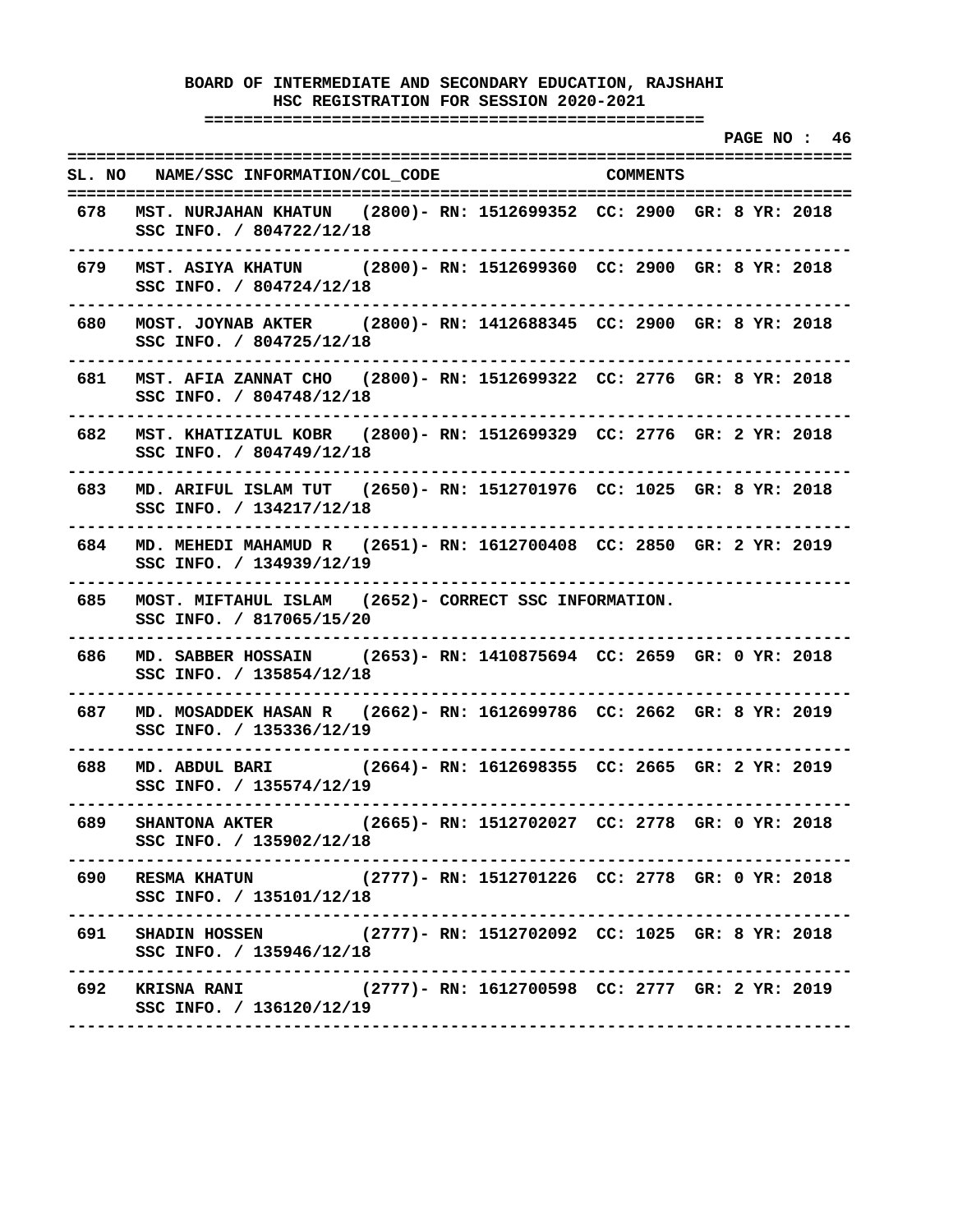**===================================================** 

 **PAGE NO : 47 ================================================================================ SL. NO NAME/SSC INFORMATION/COL\_CODE COMMENTS ================================================================================ 693 GOLAM MOSTOFA BADAL (2779)- RN: 1512703190 CC: 2653 GR: 2 YR: 2018 SSC INFO. / 545993/12/18 -------------------------------------------------------------------------------- 694 MD. MOSHAROF HOSSEN (2851)- RN: 1612700681 CC: 2654 GR: 0 YR: 2019 SSC INFO. / 136701/12/19 -------------------------------------------------------------------------------- 695 MD. A. KUDDUS (2851)- RN: 1612700689 CC: 2654 GR: 0 YR: 2019 SSC INFO. / 136706/12/19 -------------------------------------------------------------------------------- 696 MST. SUME KHTUN (2853)- RN: 1612701502 CC: 2778 GR: 0 YR: 2019 SSC INFO. / 135448/12/19 -------------------------------------------------------------------------------- 697 POBITA KUJUR (2853)- RN: 1412612839 CC: 1500 GR: 2 YR: 2019 SSC INFO. / 351112/12/19 -------------------------------------------------------------------------------- 698 MD. IMRAN HOSSEN (2853)- RN: 1618895663 CC: 2779 GR: 2 YR: 2019 SSC INFO. / 440491/18/19 -------------------------------------------------------------------------------- 699 MD. SOJIB HOSSEN (2853)- RN: 1618895661 CC: 2652 GR: 2 YR: 2019 SSC INFO. / 440492/18/19 -------------------------------------------------------------------------------- 700 MD. SHAHIN ALAM AKAS (2853)- RN: 1618895658 CC: 2652 GR: 2 YR: 2019 SSC INFO. / 440494/18/19 -------------------------------------------------------------------------------- 701 SHAMIMA KHATUN (2853)- RN: 1612701215 CC: 2658 GR: 2 YR: 2019 SSC INFO. / 539928/12/19 -------------------------------------------------------------------------------- 702 MST. MARUFA KHATUN (2853)- RN: 1612701216 CC: 2665 GR: 2 YR: 2019 SSC INFO. / 539929/12/19 -------------------------------------------------------------------------------- 703 MST. MOSLEMA KHATUN (2853)- RN: 1412692671 CC: 2665 GR: 2 YR: 2019 SSC INFO. / 539930/12/19 -------------------------------------------------------------------------------- 704 MD. SULTAN MAHMUD (2855)- RN: 1512700735 CC: 2856 GR: 2 YR: 2018 SSC INFO. / 134659/12/18 -------------------------------------------------------------------------------- 705 MD. QURBAN ALI (2855)- RN: 1512700736 CC: 2856 GR: 0 YR: 2018 SSC INFO. / 134660/12/18 -------------------------------------------------------------------------------- 706 MD. MINTU PRAMANIK (2855)- RN: 1512700741 CC: 2856 GR: 2 YR: 2018 SSC INFO. / 134662/12/18 -------------------------------------------------------------------------------- 707 NAYEEM HOSSAIN (2855)- RN: 1512700746 CC: 2781 GR: 8 YR: 2018 SSC INFO. / 134664/12/18 --------------------------------------------------------------------------------**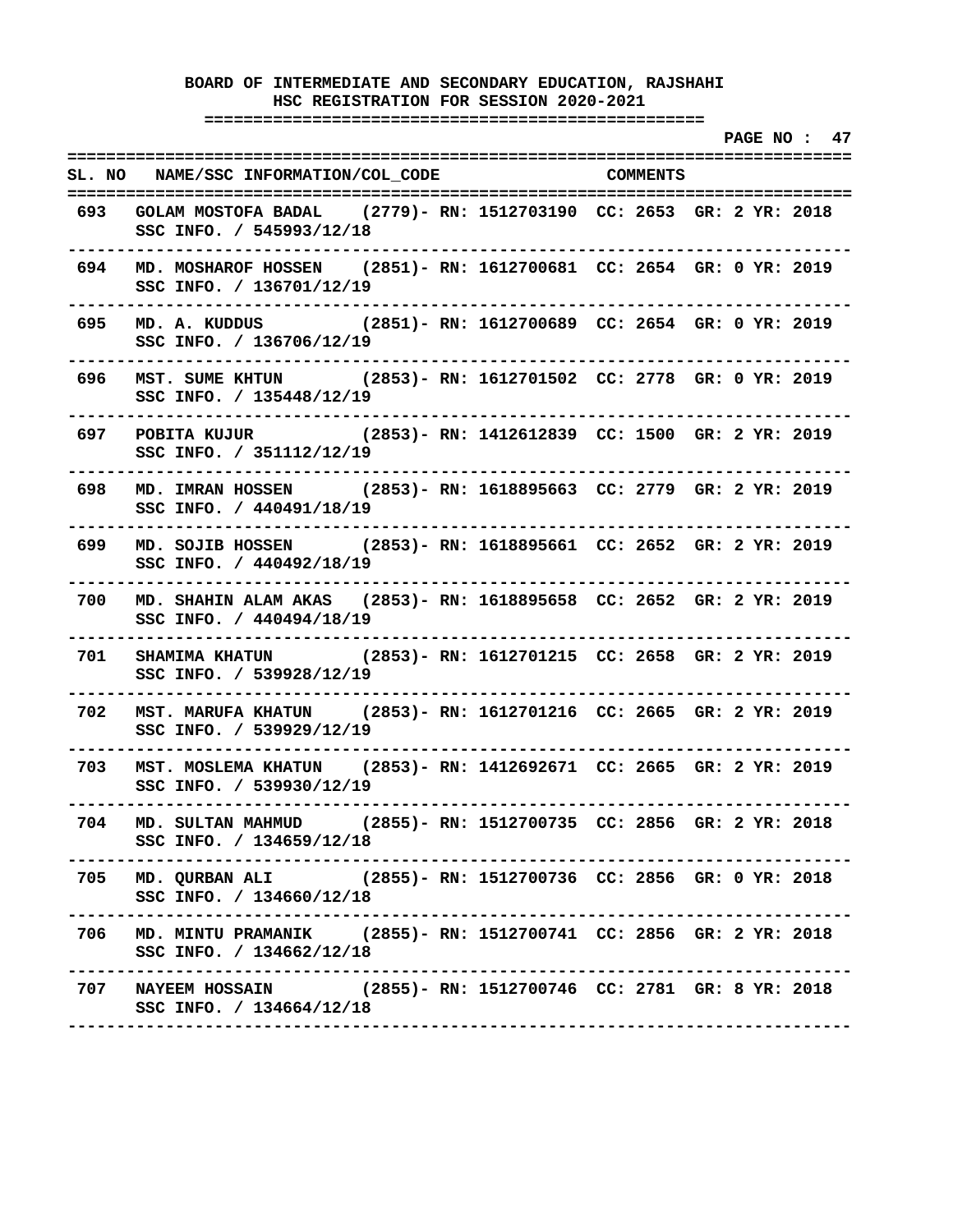**===================================================** 

|     |                                                                                                                                            |                                     |  | PAGE NO: 48 |  |
|-----|--------------------------------------------------------------------------------------------------------------------------------------------|-------------------------------------|--|-------------|--|
|     | SL. NO NAME/SSC INFORMATION/COL_CODE COMMENTS                                                                                              |                                     |  |             |  |
| 708 | MD. AL AMIN (2855)- RN: 1512700749 CC: 2856 GR: 2 YR: 2018<br>SSC INFO. / 134666/12/18<br>--------------------------                       |                                     |  |             |  |
|     | 709 MD. AMINUL ISLAM (2855)- RN: 1512700754 CC: 2855 GR: 0 YR: 2018<br>SSC INFO. / 134669/12/18<br>----------------------------            |                                     |  |             |  |
|     | 710 MD. RABIUL ISLAM (2855)- RN: 1512700770 CC: 2625 GR: 2 YR: 2018<br>SSC INFO. / 134673/12/18                                            |                                     |  |             |  |
|     | 711 MD. SOHEL HOSSAIN (2855) - RN: 1512700834 CC: 2856 GR: 2 YR: 2018<br>SSC INFO. / 134681/12/18<br>. _ _ _ _ _ _ _ _ _ _ _ _ _ _ _ _ _ _ |                                     |  |             |  |
|     | 712 DULALY RANI (2855)- RN: 9012901897 CC: 2658 GR: 2 YR: 2019<br>SSC INFO. / 143442/19/19                                                 |                                     |  |             |  |
|     | 713 MST. JANNATUN NAIM (2855)- RN: 9012901901 CC: 2660 GR: 2 YR: 2019<br>SSC INFO. / 143459/19/19                                          |                                     |  |             |  |
|     | 714 MST. MUSLIMA BANU (2855)- RN: 1512700695 CC: 2778 GR: 8 YR: 2018<br>SSC INFO. / 804946/12/18                                           | ----------------------------------- |  |             |  |
|     | 715 MST. MIM AKTER (2855)- RN: 1512700701 CC: 2856 GR: 8 YR: 2018<br>SSC INFO. / 804948/12/18                                              |                                     |  |             |  |
| 716 | MST. SATHI BANU (2855)- RN: 1512700706 CC: 2525 GR: 2 YR: 2018<br>SSC INFO. / 804950/12/18                                                 |                                     |  |             |  |
| 717 | ANTARA MUNI (2855)- RN: 1512700707 CC: 2627 GR: 8 YR: 2018<br>SSC INFO. / 804951/12/18                                                     | ----------------------------------  |  |             |  |
|     | 718 SAGOR CHANDRA MONDAL (2855)- RN: 1512700744 CC: 2650 GR: 8 YR: 2018<br>SSC INFO. / 804955/12/18                                        |                                     |  |             |  |
| 719 | MD. GOLAM RABBANI (2855)- RN: 1512700774 CC: 2856 GR: 2 YR: 2018<br>SSC INFO. / 804964/12/18                                               |                                     |  |             |  |
|     | 720 MD. BAKKOR ALI (2855) - RN: 1512700778 CC: 2856 GR: 2 YR: 2018<br>SSC INFO. / 804965/12/18                                             |                                     |  |             |  |
|     | 721 AKASH AHAMMED (2855)- RN: 1512700800 CC: 2856 GR: 2 YR: 2018<br>SSC INFO. / 804972/12/18                                               |                                     |  |             |  |
|     | 722 MD. MEHEDI HASAN (2855)- RN: 1512700808 CC: 2856 GR: 2 YR: 2018<br>SSC INFO. / 804974/12/18                                            |                                     |  |             |  |
|     |                                                                                                                                            |                                     |  |             |  |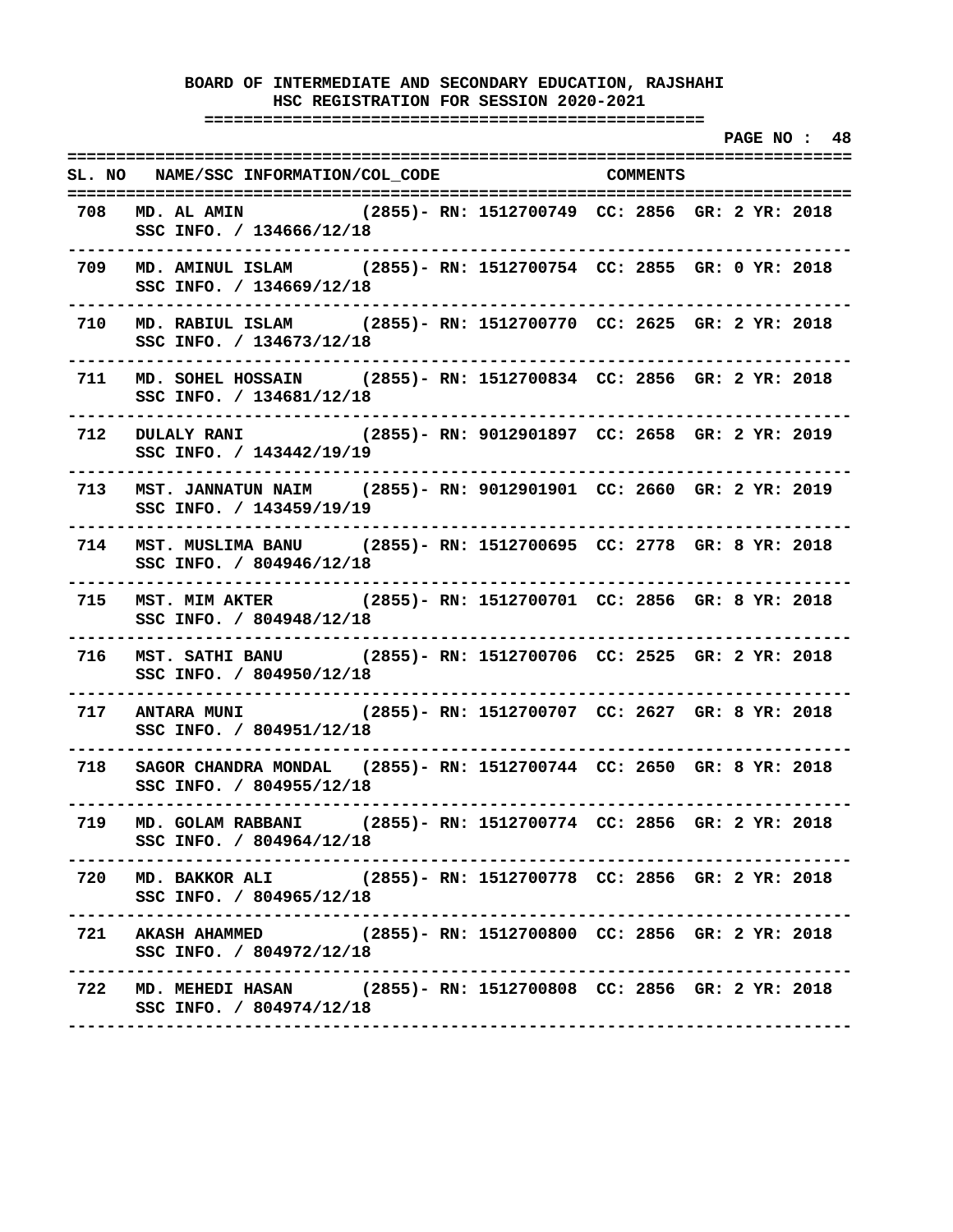**===================================================** 

 **PAGE NO : 49 ================================================================================ SL. NO NAME/SSC INFORMATION/COL\_CODE COMMENTS ================================================================================ 723 MD. TARIKUL ISLAM (2855)- RN: 1512703471 CC: 1025 GR: 8 YR: 2018 SSC INFO. / 804978/12/18 -------------------------------------------------------------------------------- 724 MD. SHAMIM HOSEN (2856)- RN: 1612700725 CC: 2660 GR: 2 YR: 2019 SSC INFO. / 135062/12/19 -------------------------------------------------------------------------------- 725 MD. SUMON HOSSAIN (2856)- RN: 1612699788 CC: 2662 GR: 2 YR: 2019 SSC INFO. / 539354/12/19 -------------------------------------------------------------------------------- 726 MST. MITA PARVIN (2550)- RN: 1612704128 CC: 2050 GR: 8 YR: 2019 SSC INFO. / 131063/12/19 -------------------------------------------------------------------------------- 727 MD. SOHIDUL ISLAM (2550)- RN: 1612702888 CC: 2002 GR: 8 YR: 2019 SSC INFO. / 536355/12/19 -------------------------------------------------------------------------------- 728 MD. MINHAZUL ISLAM (2675)- RN: 1612705986 CC: 2501 GR: 0 YR: 2019 SSC INFO. / 131757/12/19 -------------------------------------------------------------------------------- 729 MD. HUMAUN KABIR HIM (2675)- RN: 1612705769 CC: 1701 GR: 2 YR: 2019 SSC INFO. / 132608/12/19 -------------------------------------------------------------------------------- 730 MD. NAZMUS SAKIB (2677)- RN: 1612706364 CC: 2675 GR: 0 YR: 2019 SSC INFO. / 132005/12/19 -------------------------------------------------------------------------------- 731 MST. LIZA (2678)- RN: 1512684992 CC: 2500 GR: 8 YR: 2018 SSC INFO. / 126483/12/18 -------------------------------------------------------------------------------- 732 JOY RICHARD SOREN (2725)- RN: 1512711267 CC: 1150 GR: 0 YR: 2018 SSC INFO. / 132759/12/18 -------------------------------------------------------------------------------- 733 DIPALY BARO (2729)- RN: 1512693493 CC: 2729 GR: 2 YR: 2019 SSC INFO. / 358999/12/19 -------------------------------------------------------------------------------- 734 MST. FATEMA KHATUN (2729)- RN: 1512693499 CC: 2729 GR: 2 YR: 2019 SSC INFO. / 359001/12/19 -------------------------------------------------------------------------------- 735 FARHANA LIPI (2729)- RN: 1612691795 CC: 2729 GR: 8 YR: 2019 SSC INFO. / 534198/12/19 -------------------------------------------------------------------------------- 736 MST. RABINA AKTAR RU (2729)- RN: 1612691811 CC: 2729 GR: 8 YR: 2019 SSC INFO. / 534209/12/19 -------------------------------------------------------------------------------- 737 MD. BABUL HOSEN (2730)- RN: 1512712742 CC: 2575 GR: 2 YR: 2018 SSC INFO. / 129033/12/18 --------------------------------------------------------------------------------**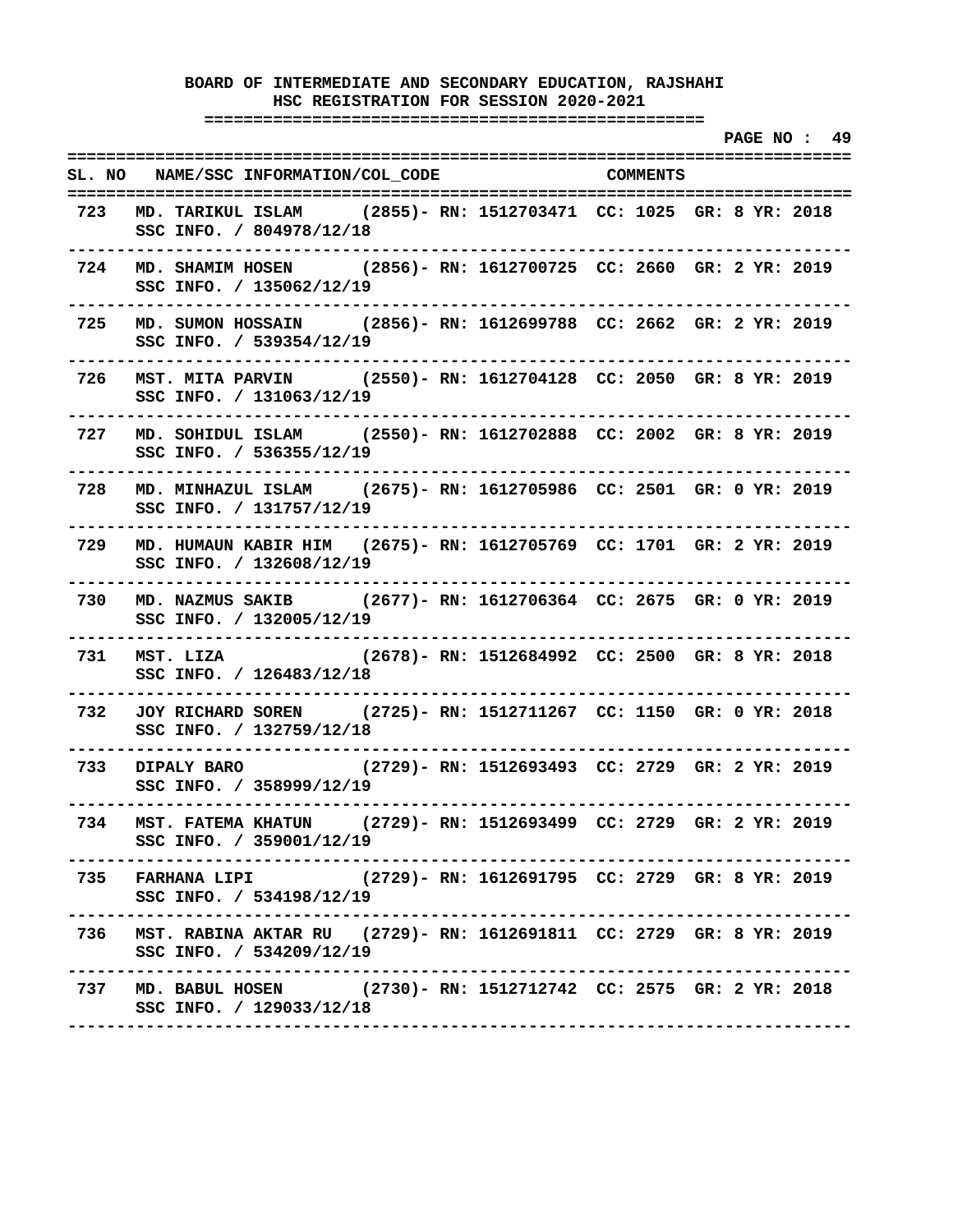**===================================================** 

 **PAGE NO : 50 ================================================================================ SL. NO NAME/SSC INFORMATION/COL\_CODE COMMENTS ================================================================================ 738 AMIT HASAN (2730)- RN: 1612691854 CC: 2580 GR: 0 YR: 2019 SSC INFO. / 129417/12/19 -------------------------------------------------------------------------------- 739 TANVIR HOSSEN (2730)- RN: 1512710804 CC: 5000 GR: 2 YR: 2018 SSC INFO. / 132982/12/18 -------------------------------------------------------------------------------- 740 HASSAIN ALAM (2730)- RN: 1512710807 CC: 2725 GR: 2 YR: 2018 SSC INFO. / 132985/12/18 -------------------------------------------------------------------------------- 741 ABU SHAHIN (2730)- RN: 1512710808 CC: 2725 GR: 2 YR: 2018 SSC INFO. / 132986/12/18 -------------------------------------------------------------------------------- 742 AL-AMIN HOSSEN (2730)- RN: 1512710813 CC: 2725 GR: 0 YR: 2018 SSC INFO. / 132990/12/18 -------------------------------------------------------------------------------- 743 TANIA AKTAR (2730)- RN: 1512710464 CC: 5050 GR: 8 YR: 2018 SSC INFO. / 133096/12/18 -------------------------------------------------------------------------------- 744 SAZOL KUMAR (2730)- RN: 1512710489 CC: 5025 GR: 2 YR: 2018 SSC INFO. / 133111/12/18 -------------------------------------------------------------------------------- 745 MD. FERDAUS HOSSAIN (2730)- RN: 1512710529 CC: 5180 GR: 2 YR: 2018 SSC INFO. / 133114/12/18 -------------------------------------------------------------------------------- 746 AYESHA SIDDIKA (2730)- RN: 1612707668 CC: 5000 GR: 0 YR: 2019 SSC INFO. / 133274/12/19 -------------------------------------------------------------------------------- 747 PORITOS BARMON (2730)- RN: 1612707719 CC: 2500 GR: 8 YR: 2019 SSC INFO. / 133294/12/19 -------------------------------------------------------------------------------- 748 SOMA RANI (2730)- RN: 1512710459 CC: 5175 GR: 8 YR: 2018 SSC INFO. / 280261/12/18 -------------------------------------------------------------------------------- 749 MD. KAWSIR HOSSAIN (2730)- RN: 1518866490 CC: 5025 GR: 8 YR: 2019 SSC INFO. / 360238/12/19 -------------------------------------------------------------------------------- 750 MD. YEAMIN (2730)- RN: 1518897481 CC: 2728 GR: 2 YR: 2018 SSC INFO. / 412455/18/18 -------------------------------------------------------------------------------- 751 MD. SHAHINUR (2730)- RN: 1518897462 CC: 2728 GR: 2 YR: 2019 SSC INFO. / 412615/18/19 -------------------------------------------------------------------------------- 752 LATIF PAHAN (2730)- RN: 1312690821 CC: 5180 GR: 2 YR: 2018 SSC INFO. / 544434/12/18 --------------------------------------------------------------------------------**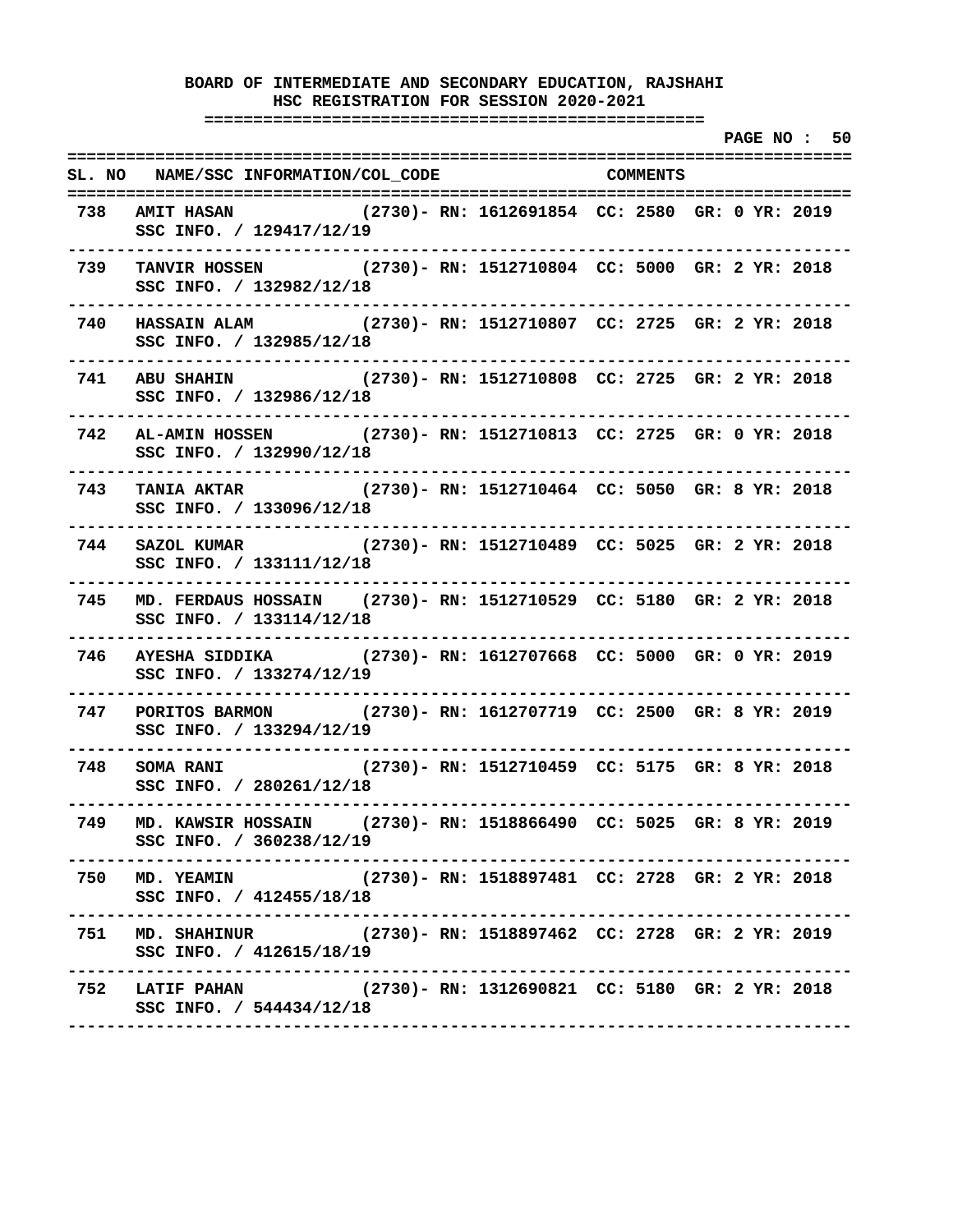**===================================================** 

 **PAGE NO : 51 ================================================================================ SL. NO NAME/SSC INFORMATION/COL\_CODE COMMENTS ================================================================================ 753 RITU PORNA (2730)- RN: 1512710458 CC: 5175 GR: 2 YR: 2018 SSC INFO. / 804835/12/18 -------------------------------------------------------------------------------- 754 RUBI AKTAR (2730)- RN: 1512710470 CC: 5175 GR: 2 YR: 2018 SSC INFO. / 804837/12/18 -------------------------------------------------------------------------------- 755 MD. TUSAR MAHMUD (2730)- RN: 1512710484 CC: 5175 GR: 2 YR: 2018 SSC INFO. / 804842/12/18 -------------------------------------------------------------------------------- 756 RATON SAREN (2730)- RN: 1512710490 CC: 5175 GR: 2 YR: 2018 SSC INFO. / 804844/12/18 -------------------------------------------------------------------------------- 757 SAZIB KUMAR MOHANTO (2730)- RN: 1512710494 CC: 5175 GR: 8 YR: 2018 SSC INFO. / 804846/12/18 -------------------------------------------------------------------------------- 758 MD. RIYAD HOSAIN SHI (2730)- RN: 1512710495 CC: 5175 GR: 2 YR: 2018 SSC INFO. / 804847/12/18 -------------------------------------------------------------------------------- 759 MD. MABUD HOSSAIN (2730)- RN: 1512710502 CC: 5175 GR: 2 YR: 2018 SSC INFO. / 804852/12/18 -------------------------------------------------------------------------------- 760 MD. ZAHID HASAN (2730)- RN: 1512710512 CC: 5175 GR: 2 YR: 2018 SSC INFO. / 804857/12/18 -------------------------------------------------------------------------------- 761 SUBORNA MOHANTO (2731)- RN: 1612708331 CC: 5050 GR: 0 YR: 2019 SSC INFO. / 132977/12/19 -------------------------------------------------------------------------------- 762 ASMAUL HUSNA (2731)- RN: 1512712189 CC: 5000 GR: 0 YR: 2018 SSC INFO. / 133195/12/18 -------------------------------------------------------------------------------- 763 MST. ZAKIA AKTER (2731)- RN: 9012903758 CC: 5175 GR: 2 YR: 2019 SSC INFO. / 140199/19/19 -------------------------------------------------------------------------------- 764 MD. MEHEDI HASAN (2825)- RN: 1412698966 CC: 2825 GR: 2 YR: 2018 SSC INFO. / 133017/12/18 -------------------------------------------------------------------------------- 765 SAJEDUL ISLAM (2825)- RN: 1512711027 CC: 2825 GR: 2 YR: 2018 SSC INFO. / 133029/12/18 -------------------------------------------------------------------------------- 766 TASKIYA KHATUN (2825)- RN: 1512711961 CC: 2825 GR: 2 YR: 2018 SSC INFO. / 133218/12/18 -------------------------------------------------------------------------------- 767 MD. JEMS HOSSAIN (2825)- RN: 1518898298 CC: 5025 GR: 8 YR: 2018 SSC INFO. / 413334/18/18 --------------------------------------------------------------------------------**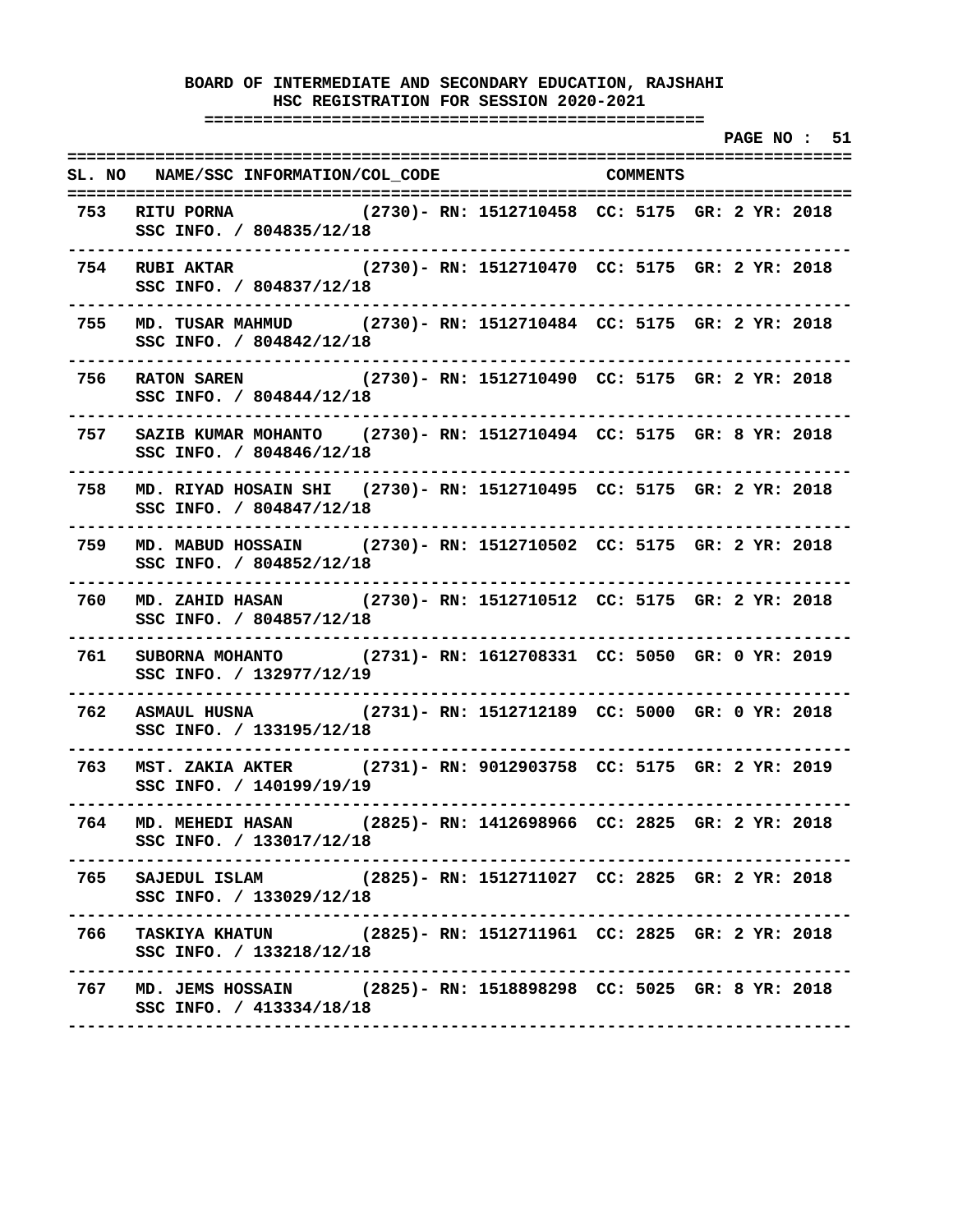**===================================================** 

|         |                                                                                                                                   |  |                                                |  |  | PAGE NO : 52 |  |
|---------|-----------------------------------------------------------------------------------------------------------------------------------|--|------------------------------------------------|--|--|--------------|--|
|         | SL. NO NAME/SSC INFORMATION/COL_CODE COMMENTS                                                                                     |  |                                                |  |  |              |  |
| 768     | MD. SAJOL HOSSAIN (2825)- RN: 1518898296 CC: 5001 GR: 8 YR: 2018<br>SSC INFO. / 413335/18/18<br>----------------------------      |  | -------------------------------------          |  |  |              |  |
| 769     | MOST. RAHIMA (2576)- RN: 1512693140 CC: 2501 GR: 0 YR: 2018<br>SSC INFO. / 129004/12/18<br>-----------------------------          |  |                                                |  |  |              |  |
|         | 770 MD. ABDUL MOTALLEB (2577)-RN: 1512713133 CC: 2580 GR: 0 YR: 2018<br>SSC INFO. / 133460/12/18<br>----------------------------- |  |                                                |  |  |              |  |
|         | 771 MD. KHADEMUL ISLAM (2578)-RN: 1618892591 CC: 2900 GR: 0 YR: 2019<br>SSC INFO. / 412944/18/19                                  |  |                                                |  |  |              |  |
|         | 772 ROMANA AKTER RUMI (2580) - RN: 1612691888 CC: 2576 GR: 0 YR: 2019<br>SSC INFO. / 129396/12/19<br>------------------           |  |                                                |  |  |              |  |
| 773     | MOST. AMINA KHATUN (2782)- RN: 1612709997 CC: 2576 GR: 0 YR: 2019<br>SSC INFO. / 133861/12/19<br>----------------                 |  |                                                |  |  |              |  |
|         | 774 SALIM SADMAN (3000)- RN: 1612711953 CC: 3025 GR: 0 YR: 2019<br>SSC INFO. / 138265/12/19<br>-------------                      |  |                                                |  |  |              |  |
| 775     | MD. ASIK SARDAR (3002)- RN: 1612729283 CC: 3175 GR: 8 YR: 2019<br>SSC INFO. / 147813/12/19                                        |  |                                                |  |  |              |  |
| 776     | MD. ALHAJ UDDIN (3002) - RN: 1518887979 CC: 3357 GR: 2 YR: 2018<br>SSC INFO. / 327644/18/18                                       |  | ---------------------------                    |  |  |              |  |
| 777 - 1 | ATKIA BUSHRA TISHA (3003)- RN: 1512735644 CC: 3075 GR: 2 YR: 2019<br>SSC INFO. / 549755/12/18                                     |  |                                                |  |  |              |  |
| 778     | SANTONA BALA SING (3003)- RN: 1612779384 CC: 3976 GR: 2 YR: 2019<br>SSC INFO. / 559953/12/19                                      |  |                                                |  |  |              |  |
| 779     | <b>PRAN KUMAR</b><br>SSC INFO. / 559982/12/19                                                                                     |  | (3003)- RN: 1612779426 CC: 3976 GR: 2 YR: 2019 |  |  |              |  |
| 780     | MST. MIM KHATUN (3003)- RN: 1512715257 CC: 3050 GR: 8 YR: 2019<br>SSC INFO. / 805702/12/18                                        |  |                                                |  |  |              |  |
| 781     | MST. NIPA AKTER (3004)- RN: 1612746461 CC: 3129 GR: 0 YR: 2019<br>SSC INFO. / 146743/12/19                                        |  |                                                |  |  |              |  |
| 782     | MST. SONIA KHATUN (3008)- RN: 1612716464 CC: 3008 GR: 2 YR: 2019<br>SSC INFO. / 544206/12/19                                      |  |                                                |  |  |              |  |
|         |                                                                                                                                   |  |                                                |  |  |              |  |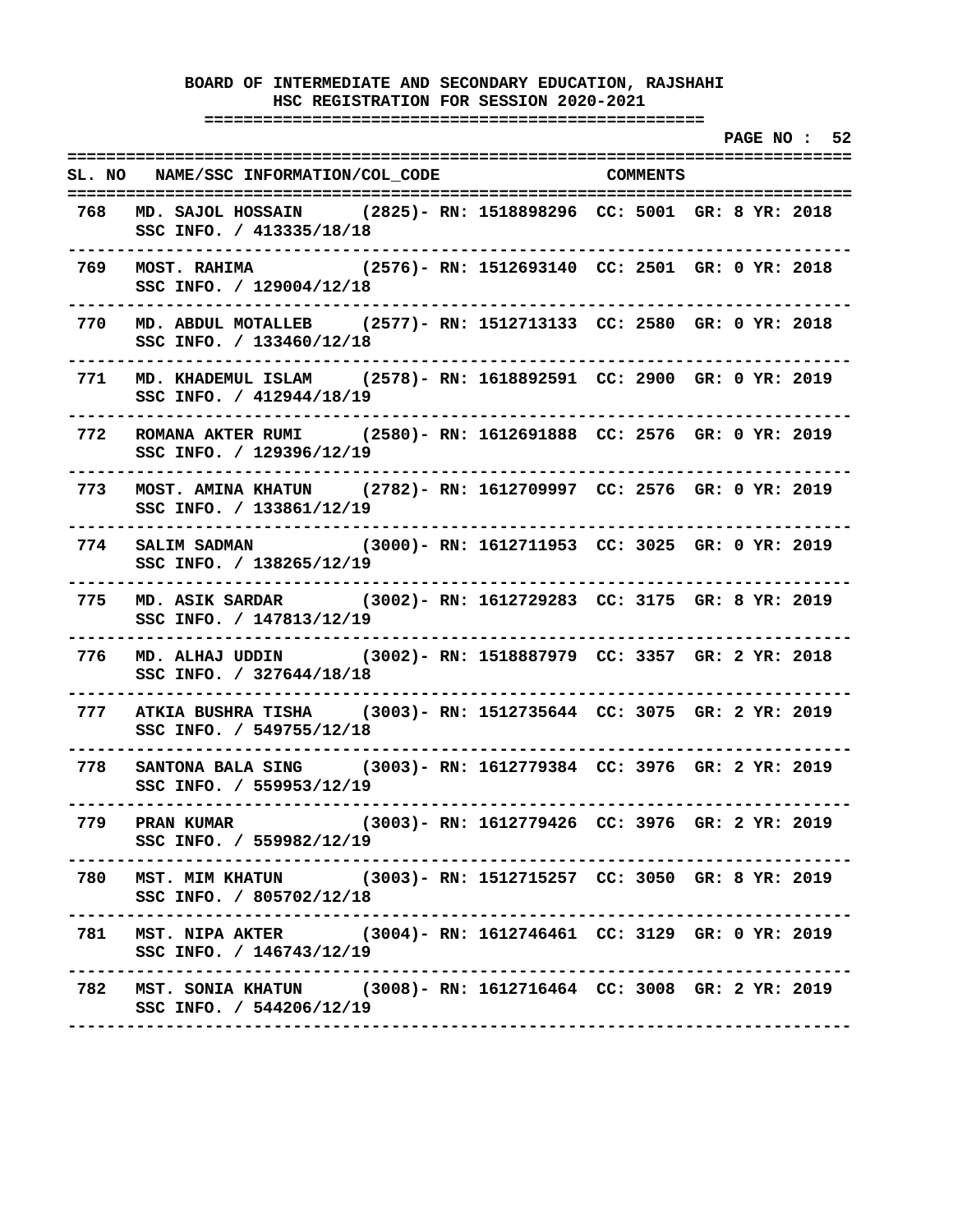**===================================================** 

 **PAGE NO : 53 ================================================================================ SL. NO NAME/SSC INFORMATION/COL\_CODE COMMENTS ================================================================================ 783 MST. MUKTA KHATUN (3008)- RN: 1612716473 CC: 3008 GR: 2 YR: 2019 SSC INFO. / 544209/12/19 -------------------------------------------------------------------------------- 784 JASMIN SULTANA (3008)- RN: 1512719048 CC: 3008 GR: 2 YR: 2018 SSC INFO. / 551676/12/18 -------------------------------------------------------------------------------- 785 MST. RIMA KHATUN (3008)- RN: 1512719053 CC: 3356 GR: 2 YR: 2018 SSC INFO. / 551680/12/18 -------------------------------------------------------------------------------- 786 JAKIA SULTANA EMA (3008)- RN: 1512719056 CC: 3356 GR: 8 YR: 2018 SSC INFO. / 551683/12/18 -------------------------------------------------------------------------------- 787 MST. MOYURI KHATUN (3008)- RN: 1512719096 CC: 3356 GR: 2 YR: 2018 SSC INFO. / 551700/12/18 -------------------------------------------------------------------------------- 788 MD. ABDUL MOMIN (3011)- RN: 1512715737 CC: 3009 GR: 0 YR: 2018 SSC INFO. / 137696/12/18 -------------------------------------------------------------------------------- 789 KAWSAR AHAMAD (3011)- CORRECT SSC INFORMATION. SSC INFO. / 18010325005/20/20 -------------------------------------------------------------------------------- 790 MD. JOY SHEKH (3025)- RN: 1612713719 CC: 3011 GR: 0 YR: 2019 SSC INFO. / 138548/12/19 -------------------------------------------------------------------------------- 791 RAHUL KUMAR SARKAR (3025)- RN: 1612716067 CC: 3075 GR: 2 YR: 2019 SSC INFO. / 138873/12/19 -------------------------------------------------------------------------------- 792 RUNY KHATUN (3025)- RN: 1618890067 CC: 3050 GR: 0 YR: 2019 SSC INFO. / 142299/12/19 -------------------------------------------------------------------------------- 793 MST. MORIOM AKTAR MO (3028)- RN: 1512737876 CC: 3155 GR: 2 YR: 2018 SSC INFO. / 552720/12/18 -------------------------------------------------------------------------------- 794 MD. NAHID HASAN (3030)- RN: 1512731436 CC: 3075 GR: 0 YR: 2019 SSC INFO. / 141365/12/18 -------------------------------------------------------------------------------- 795 UZZAL HOSSAIN (3030)- RN: 1518891026 CC: 3009 GR: 0 YR: 2018 SSC INFO. / 435553/18/18 -------------------------------------------------------------------------------- 796 MST. TANIA AKTAR (3030)- RN: 1612743283 CC: 3230 GR: 2 YR: 2019 SSC INFO. / 548325/12/19 -------------------------------------------------------------------------------- 797 MST. SHARMIN KHATUN (3050)- RN: 1512734803 CC: 3153 GR: 2 YR: 2018 SSC INFO. / 558360/12/18 --------------------------------------------------------------------------------**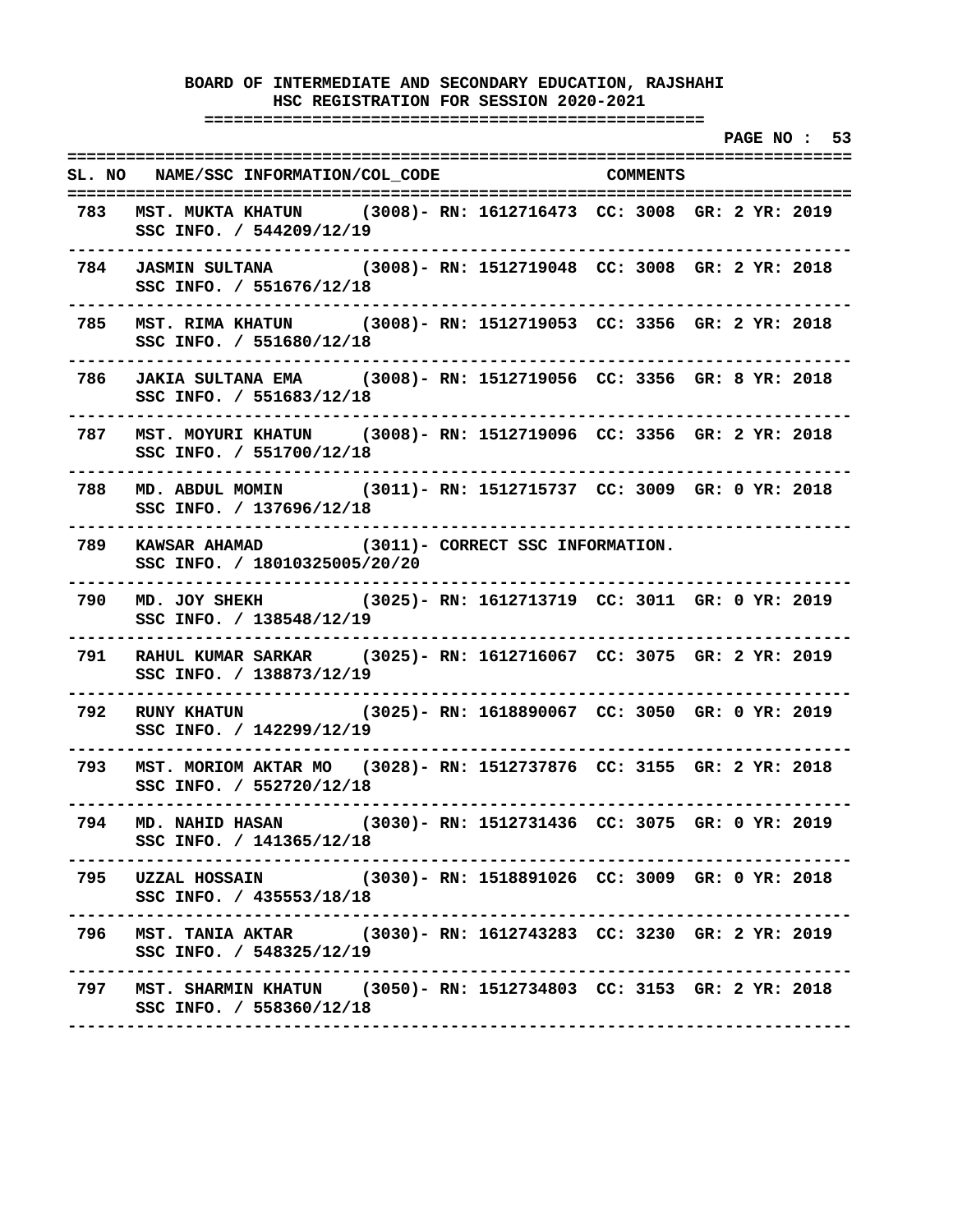**===================================================** 

 **PAGE NO : 54 ================================================================================ SL. NO NAME/SSC INFORMATION/COL\_CODE COMMENTS ================================================================================ 798 MD. GOLAM MORSHED AL (3075)- CORRECT SSC INFORMATION. SSC INFO. / 293382/19/18 -------------------------------------------------------------------------------- 799 MD. JOSIM UDDIN (3076)- RN: 1518886295 CC: 3156 GR: 2 YR: 2018 SSC INFO. / 147404/12/18 -------------------------------------------------------------------------------- 800 MST. SANZIDA AKTER N (3076)- RN: 1512721941 CC: 3208 GR: 0 YR: 2018 SSC INFO. / 147654/12/18 -------------------------------------------------------------------------------- 801 ISHTIAQ AHMED SOURAV (3356)- RN: 1612716719 CC: 3025 GR: 2 YR: 2019 SSC INFO. / 142265/12/19 -------------------------------------------------------------------------------- 802 MST. TAMANNA KHATUN (3450)- RN: 1512718384 CC: 3450 GR: 2 YR: 2019 SSC INFO. / 360973/12/19 -------------------------------------------------------------------------------- 803 MST. MABIYA KHATUN (3450)- RN: 1512718401 CC: 3450 GR: 2 YR: 2019 SSC INFO. / 360974/12/19 -------------------------------------------------------------------------------- 804 MST. TULI KHATUN (3450)- RN: 1512718430 CC: 3450 GR: 2 YR: 2019 SSC INFO. / 360976/12/19 -------------------------------------------------------------------------------- 805 MST. SRABONI AKTER M (3450)- RN: 1512718453 CC: 3450 GR: 2 YR: 2019 SSC INFO. / 360978/12/19 -------------------------------------------------------------------------------- 806 MD. AZAD HOSSAIN (3450)- RN: 1512718560 CC: 3450 GR: 2 YR: 2018 SSC INFO. / 548511/12/18 -------------------------------------------------------------------------------- 807 MST. HASI KHATUN (3451)- RN: 1612716562 CC: 3076 GR: 2 YR: 2019 SSC INFO. / 541771/12/19 -------------------------------------------------------------------------------- 808 DOLA KHATUN (3451)- RN: 1612716991 CC: 3003 GR: 2 YR: 2019 SSC INFO. / 542019/12/19 -------------------------------------------------------------------------------- 809 MST. SANJIDA AKTER T (3200)- RN: 1612722789 CC: 3204 GR: 0 YR: 2019 SSC INFO. / 150345/12/19 -------------------------------------------------------------------------------- 810 MST. SHAMOLY KHATUN (3203)- CORRECT SSC INFORMATION. SSC INFO. / 18010340024/20/20 -------------------------------------------------------------------------------- 811 MST. SRITI KHATUN (3203)- CORRECT SSC INFORMATION. SSC INFO. / 18010340032/20/20 -------------------------------------------------------------------------------- 812 MD. MARUF AHAMED RID (3204)- CORRECT SSC INFORMATION. SSC INFO. / 18010340009/20/20 --------------------------------------------------------------------------------**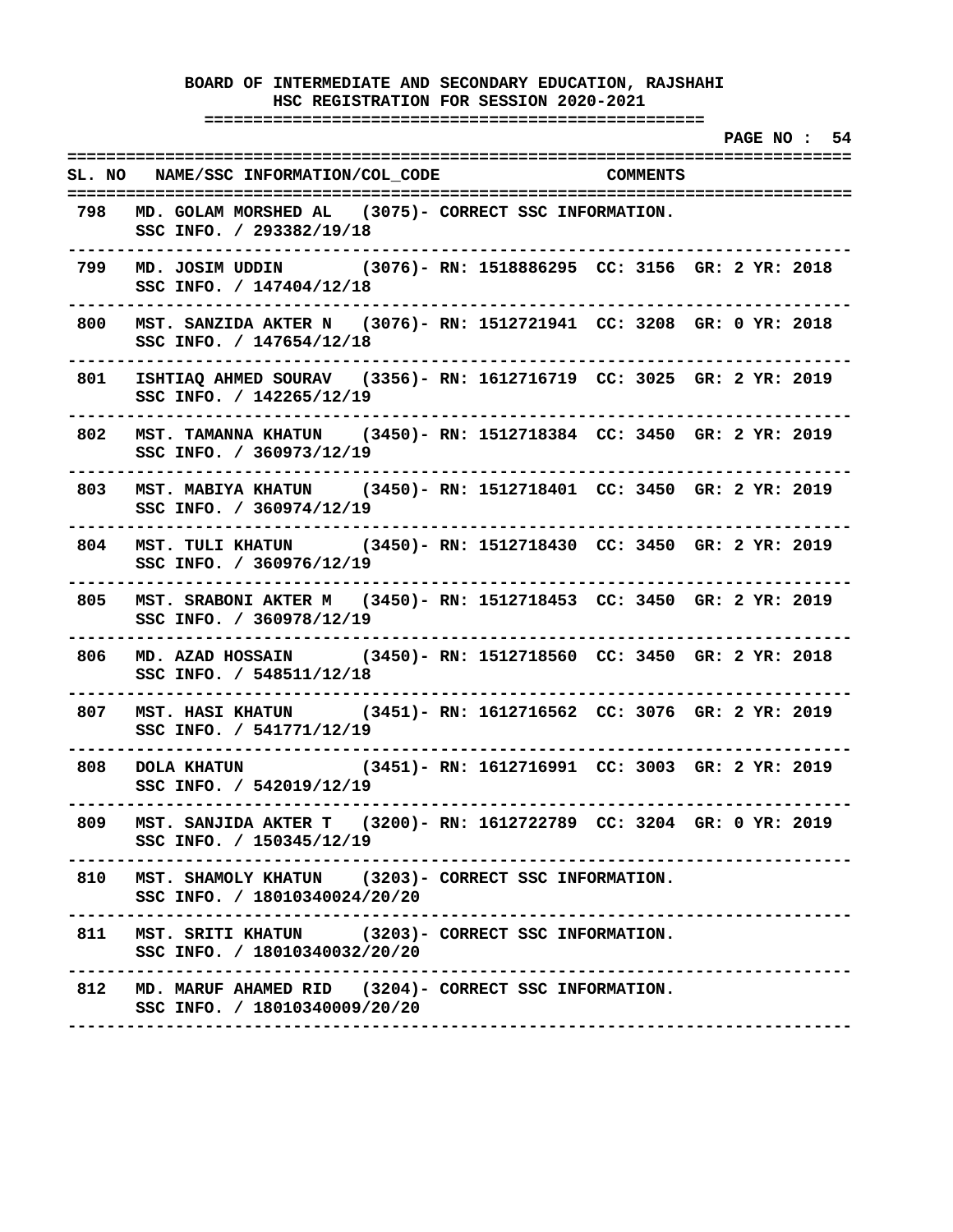# **BOARD OF INTERMEDIATE AND SECONDARY EDUCATION, RAJSHAHI HSC REGISTRATION FOR SESSION 2020-2021 =================================================== PAGE NO : 55 ================================================================================ SL. NO NAME/SSC INFORMATION/COL\_CODE COMMENTS ================================================================================ 813 MD. RONY ALAM (3205)- RN: 1612719005 CC: 3206 GR: 2 YR: 2019 SSC INFO. / 150073/12/19 -------------------------------------------------------------------------------- 814 MOST.SABRIN SULTANA (3206)- CORRECT SSC INFORMATION. SSC INFO. / 18010320011/20/20 -------------------------------------------------------------------------------- 815 SUMAIYA AKTER (3207)- CORRECT SSC INFORMATION. SSC INFO. / 237797/15/20 -------------------------------------------------------------------------------- 816 MST. SUMAIYA AKTER S (3210)- CORRECT SSC INFORMATION. SSC INFO. / 122463/13/20 -------------------------------------------------------------------------------- 817 ISRAT JAHAN EVA (3300)- CORRECT SSC INFORMATION. SSC INFO. / 18010117038/20/20 -------------------------------------------------------------------------------- 818 MD. SOUROV (3300)- CORRECT SSC INFORMATION. SSC INFO. / 692067/19/18 -------------------------------------------------------------------------------- 819 MST. RAZIA KHATUN (3325)- RN: 1512729018 CC: 3303 GR: 2 YR: 2018 SSC INFO. / 550676/12/18 -------------------------------------------------------------------------------- 820 ARAPHAT JAHAN NUPUR (3329)- RN: 1612724225 CC: 3300 GR: 2 YR: 2019 SSC INFO. / 141642/12/19 -------------------------------------------------------------------------------- 821 MST. AFIFA ULFAT KHA (3329)- RN: 1612725605 CC: 1000 GR: 0 YR: 2019 SSC INFO. / 141643/12/19 -------------------------------------------------------------------------------- 822 SADIA RUMA (3329)- RN: 1612725606 CC: 4027 GR: 0 YR: 2019 SSC INFO. / 141644/12/19 -------------------------------------------------------------------------------- 823 MARIA ISLAM (3329)- RN: 1612725607 CC: 3025 GR: 0 YR: 2019 SSC INFO. / 141645/12/19 -------------------------------------------------------------------------------- 824 KHATUN-E-JANNAT JERI (3329)- RN: 1612725610 CC: 1050 GR: 2 YR: 2019 SSC INFO. / 141648/12/19 -------------------------------------------------------------------------------- 825 MST. SANZIDA ROKHSAN (3329)- RN: 1612725612 CC: 4500 GR: 0 YR: 2019 SSC INFO. / 141650/12/19 -------------------------------------------------------------------------------- 826 PUSPITA RANI SARKER (3329)- RN: 1612725619 CC: 1050 GR: 0 YR: 2019 SSC INFO. / 141655/12/19 -------------------------------------------------------------------------------- 827 PROMA RANI KUNDU (3329)- RN: 1612725620 CC: 3025 GR: 0 YR: 2019 SSC INFO. / 141656/12/19 --------------------------------------------------------------------------------**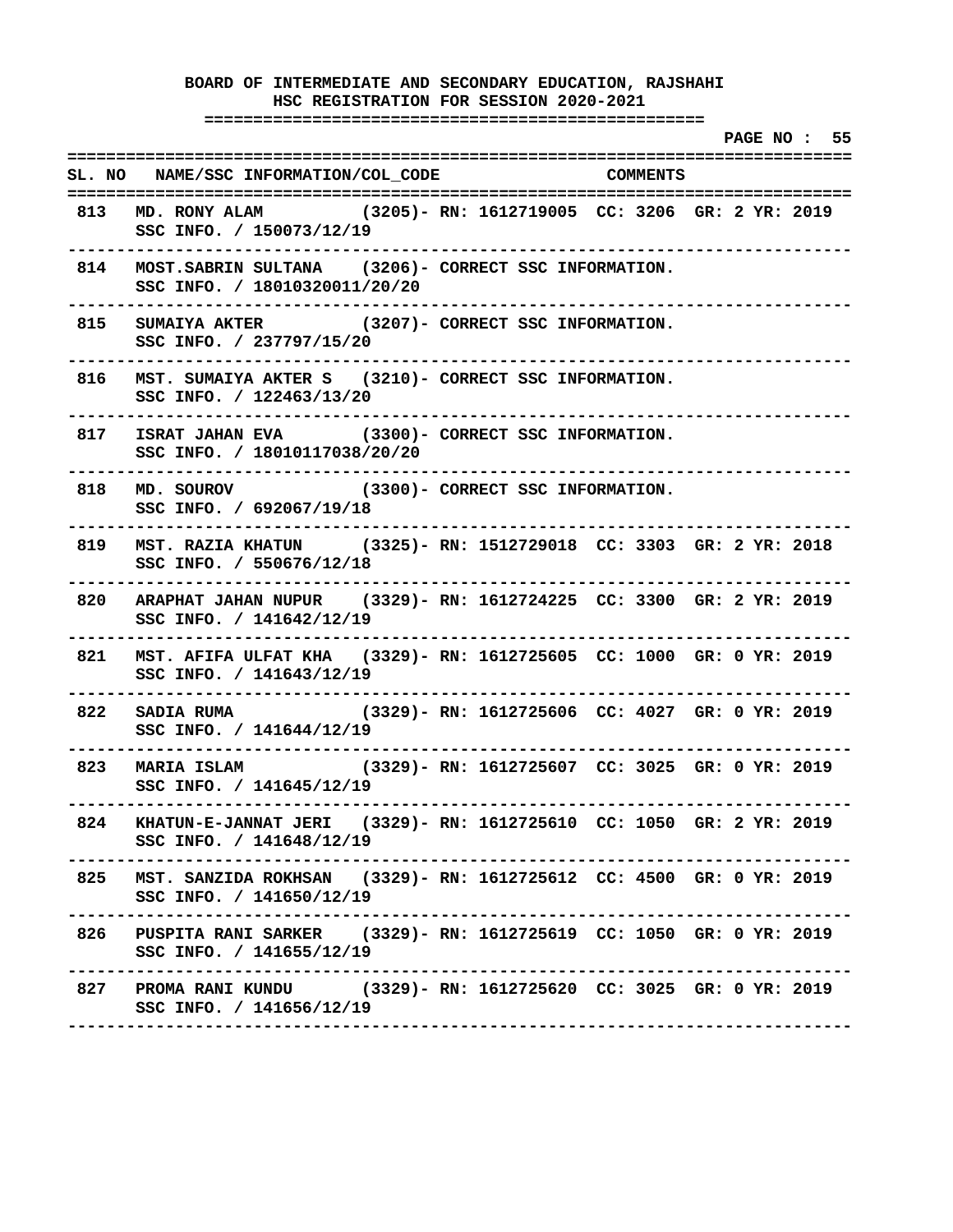**===================================================** 

 **PAGE NO : 56 ================================================================================ SL. NO NAME/SSC INFORMATION/COL\_CODE COMMENTS ================================================================================ 828 HOSNEARA AKTER VASHA (3329)- RN: 1612725625 CC: 4027 GR: 2 YR: 2019 SSC INFO. / 141660/12/19 -------------------------------------------------------------------------------- 829 SUPRITI PAUL (3329)- RN: 1612725626 CC: 3050 GR: 2 YR: 2019 SSC INFO. / 141661/12/19 -------------------------------------------------------------------------------- 830 MST. MAHAJABIN AFROZ (3329)- RN: 1612725628 CC: 3030 GR: 0 YR: 2019 SSC INFO. / 141663/12/19 -------------------------------------------------------------------------------- 831 SADIA AFRIN NISHAT (3329)- RN: 1612725632 CC: 3050 GR: 2 YR: 2019 SSC INFO. / 141666/12/19 -------------------------------------------------------------------------------- 832 NOWSHIN TABASUM ONTU (3329)- RN: 1612725633 CC: 3833 GR: 2 YR: 2019 SSC INFO. / 141667/12/19 -------------------------------------------------------------------------------- 833 MST. TANIYA PERVIN (3329)- RN: 1612725636 CC: 3325 GR: 0 YR: 2019 SSC INFO. / 141670/12/19 -------------------------------------------------------------------------------- 834 MST. TANIMA HASAN DI (3329)- RN: 1612725641 CC: 3325 GR: 2 YR: 2019 SSC INFO. / 141673/12/19 -------------------------------------------------------------------------------- 835 MST. MONALISA (3329)- RN: 1612725643 CC: 3325 GR: 2 YR: 2019 SSC INFO. / 141674/12/19 -------------------------------------------------------------------------------- 836 MITHILA FARZANA MOU (3329)- RN: 1612725651 CC: 3050 GR: 2 YR: 2019 SSC INFO. / 141675/12/19 -------------------------------------------------------------------------------- 837 NUSRAT JAHAN SHANTA (3329)- RN: 1612725653 CC: 3325 GR: 0 YR: 2019 SSC INFO. / 141676/12/19 -------------------------------------------------------------------------------- 838 KHANDOKAR MEHERUN NE (3329)- RN: 1612725670 CC: 3325 GR: 2 YR: 2019 SSC INFO. / 141681/12/19 -------------------------------------------------------------------------------- 839 MST. KOLY KHATUN (3329)- RN: 1612725685 CC: 3325 GR: 2 YR: 2019 SSC INFO. / 141684/12/19 -------------------------------------------------------------------------------- 840 UMME KULSUM MIM (3329)- RN: 1512728190 CC: 4557 GR: 2 YR: 2019 SSC INFO. / 361857/12/19 -------------------------------------------------------------------------------- 841 FARJANA AKTER (3329)- RN: 1510674079 CC: 3325 GR: 2 YR: 2019 SSC INFO. / 543362/12/19 -------------------------------------------------------------------------------- 842 BEPASHA JAMAN (3329)- RN: 1612725497 CC: 3325 GR: 2 YR: 2019 SSC INFO. / 543367/12/19 --------------------------------------------------------------------------------**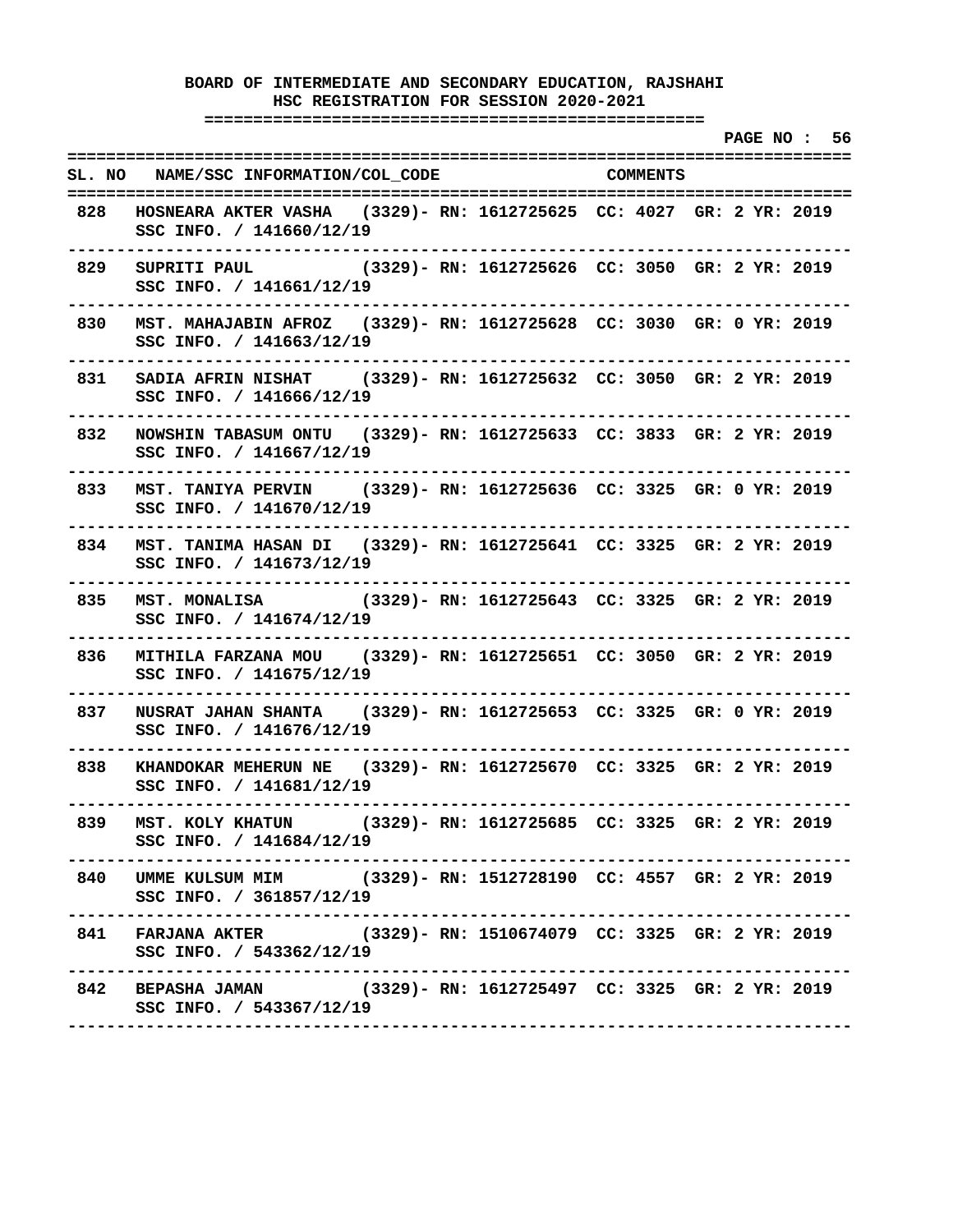**===================================================** 

 **PAGE NO : 57 ================================================================================ SL. NO NAME/SSC INFORMATION/COL\_CODE COMMENTS ================================================================================ 843 MST. TASMIA AKTER NI (3329)- RN: 1612725614 CC: 1050 GR: 2 YR: 2019 SSC INFO. / 543368/12/19 -------------------------------------------------------------------------------- 844 MST. AMINA HAQUE PRI (3329)- RN: 1612725629 CC: 3325 GR: 2 YR: 2019 SSC INFO. / 543369/12/19 -------------------------------------------------------------------------------- 845 MST. MOUSUMI KHATUN (3329)- RN: 1612725642 CC: 3325 GR: 2 YR: 2019 SSC INFO. / 543370/12/19 -------------------------------------------------------------------------------- 846 MST. SAMIA FARDOUS (3329)- RN: 1612725644 CC: 1156 GR: 2 YR: 2019 SSC INFO. / 543371/12/19 -------------------------------------------------------------------------------- 847 MST. SADIA YEASMIN S (3329)- RN: 1612725645 CC: 3325 GR: 2 YR: 2019 SSC INFO. / 543372/12/19 -------------------------------------------------------------------------------- 848 MST. SABINA YEASMIN (3329)- RN: 1612725647 CC: 3325 GR: 2 YR: 2019 SSC INFO. / 543374/12/19 -------------------------------------------------------------------------------- 849 MST. MITU KHATUN (3329)- RN: 1612725649 CC: 3325 GR: 2 YR: 2019 SSC INFO. / 543375/12/19 -------------------------------------------------------------------------------- 850 NUSRAT JAHAN RISHA (3329)- RN: 1612725650 CC: 3325 GR: 2 YR: 2019 SSC INFO. / 543376/12/19 -------------------------------------------------------------------------------- 851 MST. SUMIYA KHATUN (3329)- RN: 1612725652 CC: 3325 GR: 2 YR: 2019 SSC INFO. / 543377/12/19 -------------------------------------------------------------------------------- 852 MST. RATNA KHATUN (3329)- RN: 1612725654 CC: 3325 GR: 2 YR: 2019 SSC INFO. / 543378/12/19 -------------------------------------------------------------------------------- 853 MST. ISHITA PARVIN U (3329)- RN: 1612725661 CC: 3325 GR: 2 YR: 2019 SSC INFO. / 543379/12/19 -------------------------------------------------------------------------------- 854 MST. ROKEYA KHATUN (3329)- RN: 1612725668 CC: 3325 GR: 2 YR: 2019 SSC INFO. / 543383/12/19 -------------------------------------------------------------------------------- 855 MST. MARIAM KHATUN (3329)- RN: 1612725669 CC: 3325 GR: 8 YR: 2019 SSC INFO. / 804489/12/19 -------------------------------------------------------------------------------- 856 RIPA RANI GHOSH (3329)- RN: 1612725676 CC: 2050 GR: 8 YR: 2019 SSC INFO. / 804490/12/19 -------------------------------------------------------------------------------- 857 MST. RATNA KHATUN (3329)- RN: 1612725680 CC: 3325 GR: 2 YR: 2019 SSC INFO. / 804492/12/19 --------------------------------------------------------------------------------**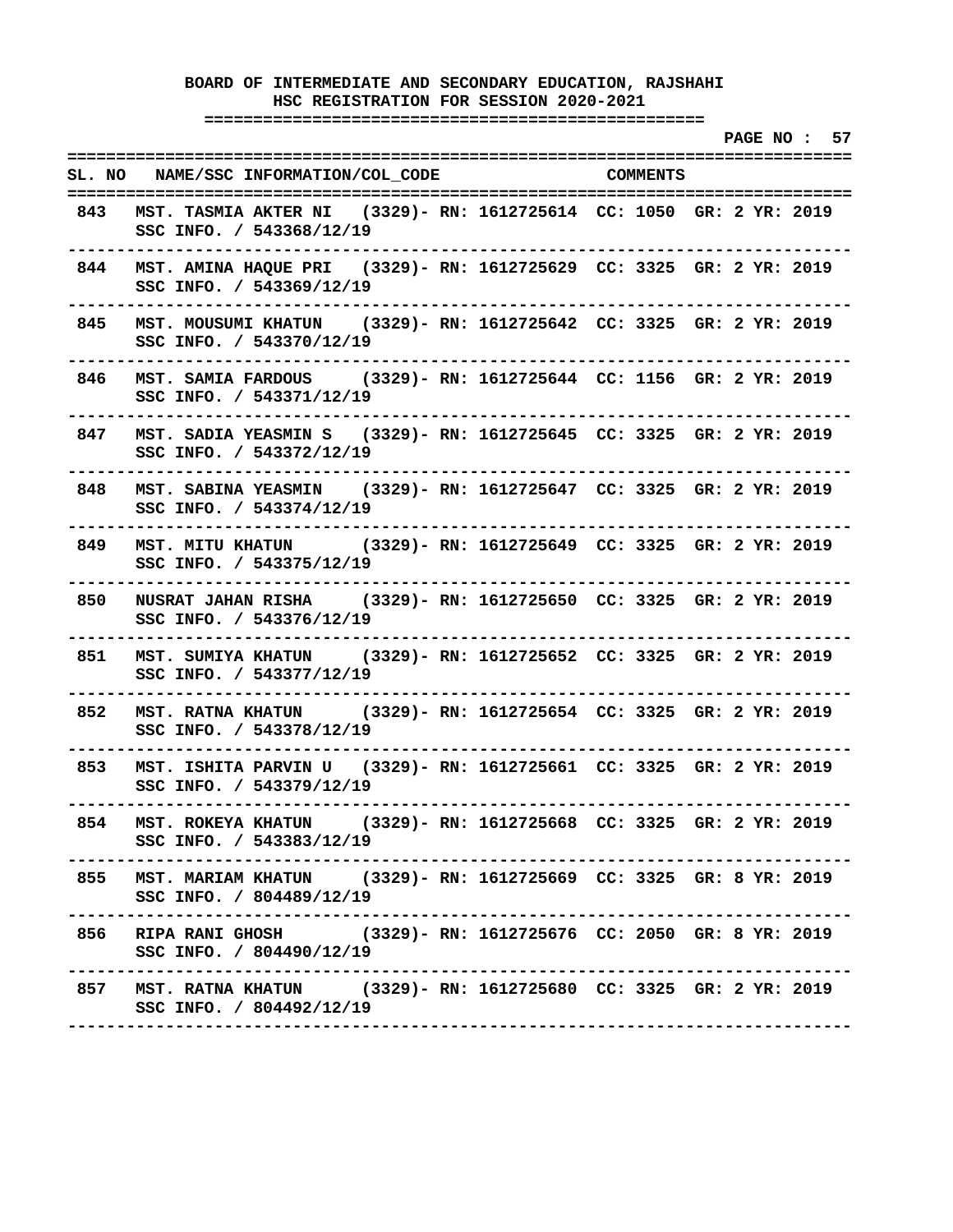**===================================================** 

 **PAGE NO : 58 ================================================================================ SL. NO NAME/SSC INFORMATION/COL\_CODE COMMENTS ================================================================================ 858 MST. MASUMA AKTER (3329)- RN: 1612725701 CC: 3302 GR: 8 YR: 2019 SSC INFO. / 804493/12/19 -------------------------------------------------------------------------------- 859 MST. SHAMIMA KHATUN (3329)- RN: 1612725753 CC: 3325 GR: 8 YR: 2019 SSC INFO. / 804495/12/19 -------------------------------------------------------------------------------- 860 KHANDOKER SHIDRATUL (3329)- RN: 1612725758 CC: 3325 GR: 8 YR: 2019 SSC INFO. / 804496/12/19 -------------------------------------------------------------------------------- 861 MST. NURUNNAHAR KHAT (3250)- CORRECT SSC INFORMATION. SSC INFO. / 18010325030/20/20 -------------------------------------------------------------------------------- 862 MD. AL AMIN (3250)- RN: 1512730334 CC: 3354 GR: 2 YR: 2018 SSC INFO. / 551916/12/18 -------------------------------------------------------------------------------- 863 MST. AZMIRA KHATUN (3252)- RN: 1512744140 CC: 3278 GR: 2 YR: 2019 SSC INFO. / 362738/12/19 -------------------------------------------------------------------------------- 864 MAHFUZ AHAMED MRIDUL (3354)- RN: 1612740299 CC: 3250 GR: 0 YR: 2019 SSC INFO. / 141881/12/19 -------------------------------------------------------------------------------- 865 MD. SAJEDUL KARIM SA (3354)- RN: 1612728119 CC: 3250 GR: 0 YR: 2019 SSC INFO. / 142409/12/19 -------------------------------------------------------------------------------- 866 MD. RABIUL ISLAM (3225)- CORRECT SSC INFORMATION. SSC INFO. / 18010323008/20/20 -------------------------------------------------------------------------------- 867 CHANDNI AKTER (3229)- CORRECT SSC INFORMATION. SSC INFO. / 18010366004/20/20 -------------------------------------------------------------------------------- 868 MD. HRIDOY MOLLA (3353)- CORRECT SSC INFORMATION. SSC INFO. / 0/12/20 -------------------------------------------------------------------------------- 869 MD. NIROB (3353)- RN: 1612729670 CC: 3353 GR: 2 YR: 2019 SSC INFO. / 143519/12/19 -------------------------------------------------------------------------------- 870 MD. ANIK HOSSAIN (3353)- RN: 1612736508 CC: 3150 GR: 2 YR: 2019 SSC INFO. / 144534/12/19 -------------------------------------------------------------------------------- 871 MD. ABDULLAH AL MAMU (3353)- RN: 1612746527 CC: 3129 GR: 8 YR: 2019 SSC INFO. / 805326/12/19 -------------------------------------------------------------------------------- 872 MD. TUHIN SHEIKH (3400)- RN: 9012902410 CC: 3353 GR: 2 YR: 2019 SSC INFO. / 172571/19/19 --------------------------------------------------------------------------------**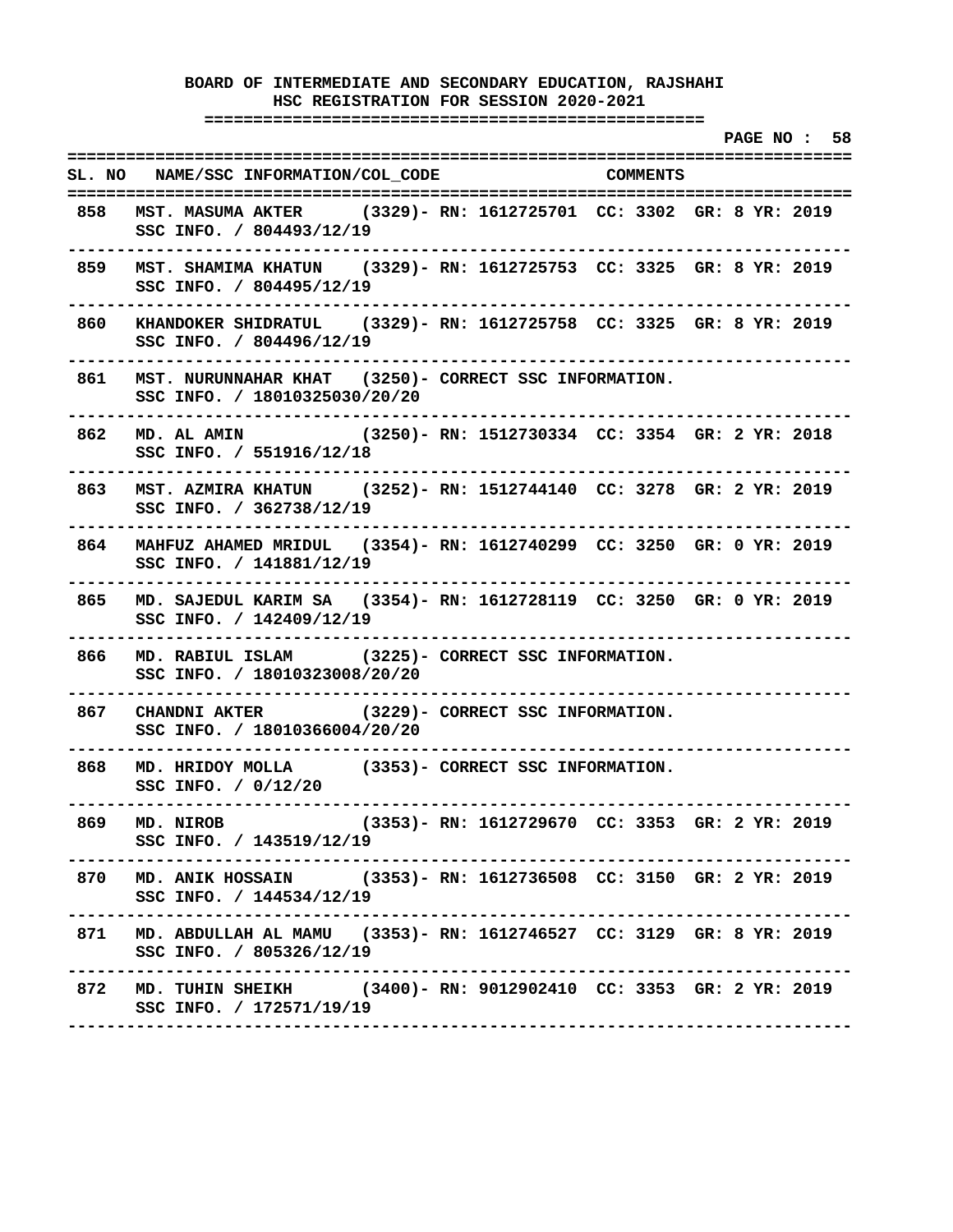**===================================================** 

 **PAGE NO : 59 ================================================================================ SL. NO NAME/SSC INFORMATION/COL\_CODE COMMENTS ================================================================================ 873 MD. SHAKIL AHAMED (3400)- RN: 9012902418 CC: 3353 GR: 2 YR: 2019 SSC INFO. / 172591/19/19 -------------------------------------------------------------------------------- 874 MD. MOMIN PRAMANIK (3400)- RN: 9012902420 CC: 3353 GR: 2 YR: 2019 SSC INFO. / 172599/19/19 -------------------------------------------------------------------------------- 875 MST. ANNONA AKHTAR (3400)- RN: 9012902160 CC: 3050 GR: 2 YR: 2019 SSC INFO. / 172613/19/19 -------------------------------------------------------------------------------- 876 SIFAT SADIA NURY (3400)- RN: 9012902409 CC: 3353 GR: 2 YR: 2019 SSC INFO. / 172630/19/19 -------------------------------------------------------------------------------- 877 MD. ASIK HOSSAIN (3401)- RN: 1612733400 CC: 3401 GR: 2 YR: 2019 SSC INFO. / 147852/12/19 -------------------------------------------------------------------------------- 878 MOST. MIM KHATUN (3401)- RN: 1612734084 CC: 3401 GR: 2 YR: 2019 SSC INFO. / 548860/12/19 -------------------------------------------------------------------------------- 879 MD. TAZIZUL ISLAM (3151)- RN: 1512737565 CC: 3025 GR: 0 YR: 2018 SSC INFO. / 142466/12/18 -------------------------------------------------------------------------------- 880 MD. SALIM REZA (3154)- RN: 1612738919 CC: 3154 GR: 0 YR: 2019 SSC INFO. / 143704/12/19 -------------------------------------------------------------------------------- 881 MD. TUSAR EMRAN (3156)- RN: 1612737192 CC: 3157 GR: 0 YR: 2019 SSC INFO. / 143743/12/19 -------------------------------------------------------------------------------- 882 MD. TOUHIDUL ISLAM (3161)- RN: 9012802498 CC: 3400 GR: 8 YR: 2018 SSC INFO. / 644494/19/18 -------------------------------------------------------------------------------- 883 MD. ASHIK IQBAL (3275)- RN: 1618888094 CC: 3303 GR: 2 YR: 2019 SSC INFO. / 414282/18/19 -------------------------------------------------------------------------------- 884 ATIARA KHATUN (3276)- RN: 1612741256 CC: 3275 GR: 0 YR: 2019 SSC INFO. / 145257/12/19 -------------------------------------------------------------------------------- 885 MST. SUMONA KHATUN (3277)- RN: 1512743779 CC: 3277 GR: 2 YR: 2018 SSC INFO. / 144813/12/18 -------------------------------------------------------------------------------- 886 ASHRAFUL ISLAM (3279)- RN: 1512727171 CC: 3275 GR: 8 YR: 2018 SSC INFO. / 140626/12/18 -------------------------------------------------------------------------------- 887 MD. LATIFUR RAHMAN (3279)- RN: 1612743127 CC: 2026 GR: 2 YR: 2019 SSC INFO. / 144941/12/19 --------------------------------------------------------------------------------**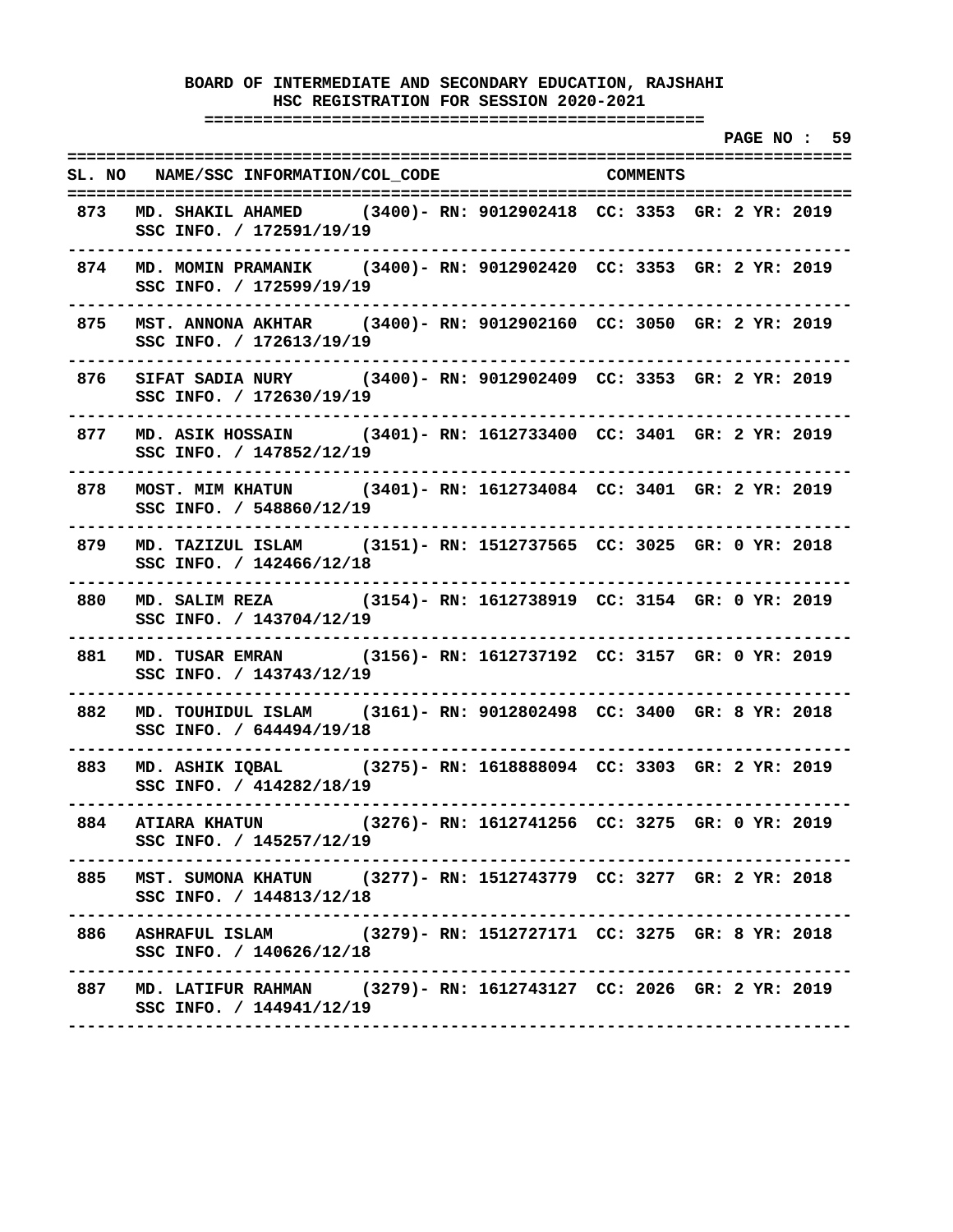**===================================================** 

 **PAGE NO : 60 ================================================================================ SL. NO NAME/SSC INFORMATION/COL\_CODE COMMENTS ================================================================================ 888 MD. BAYZID HOSSAIN (3279)- RN: 1612742269 CC: 3978 GR: 0 YR: 2019 SSC INFO. / 145181/12/19 -------------------------------------------------------------------------------- 889 MD. ARIFUL ISLAM (3279)- RN: 1512764587 CC: 3825 GR: 8 YR: 2018 SSC INFO. / 159616/12/18 -------------------------------------------------------------------------------- 890 MD. ABU TALHA (3279)- RN: 1512812640 CC: 4629 GR: 8 YR: 2018 SSC INFO. / 171311/12/18 -------------------------------------------------------------------------------- 891 MD. NAZIM HOSSAIN (3279)- RN: 1518888225 CC: 3279 GR: 2 YR: 2018 SSC INFO. / 327498/18/18 -------------------------------------------------------------------------------- 892 TAMANNA SULTANA MOHO (3279)- RN: 1618888054 CC: 3978 GR: 0 YR: 2019 SSC INFO. / 414291/18/19 -------------------------------------------------------------------------------- 893 MD. MOHASHIN ALOM (3279)- RN: 1518888228 CC: 3978 GR: 0 YR: 2018 SSC INFO. / 437213/18/18 -------------------------------------------------------------------------------- 894 MD. RAZU AHMED (3279)- RN: 1612724475 CC: 3832 GR: 8 YR: 2019 SSC INFO. / 542934/12/19 -------------------------------------------------------------------------------- 895 MD. RAKIBUL ISLAM SH (3279)- RN: 9012802130 CC: 3011 GR: 8 YR: 2018 SSC INFO. / 645439/19/18 -------------------------------------------------------------------------------- 896 SHAMIM HOSSAIN (3280)- RN: 1512742562 CC: 3001 GR: 0 YR: 2018 SSC INFO. / 143831/12/18 -------------------------------------------------------------------------------- 897 MD. JUBAYER NAHID (3282)- RN: 1512727124 CC: 3303 GR: 8 YR: 2018 SSC INFO. / 805865/12/18 -------------------------------------------------------------------------------- 898 PURNIMA KHATUN (3355)- RN: 1612742941 CC: 3275 GR: 0 YR: 2019 SSC INFO. / 144754/12/19 -------------------------------------------------------------------------------- 899 MD. INAMUL HAQUE (3355)- RN: 1512744620 CC: 3250 GR: 0 YR: 2019 SSC INFO. / 362521/12/19 -------------------------------------------------------------------------------- 900 MD. ALAMIN (3125)- RN: 1612735149 CC: 3129 GR: 8 YR: 2019 SSC INFO. / 143313/12/19 -------------------------------------------------------------------------------- 901 TANIA AKTER (3127)- RN: 1512736917 CC: 3125 GR: 0 YR: 2018 SSC INFO. / 145284/12/18 -------------------------------------------------------------------------------- 902 MST. MODINA KHATUN (3127)- RN: 1512745899 CC: 3230 GR: 2 YR: 2018 SSC INFO. / 554976/12/18 --------------------------------------------------------------------------------**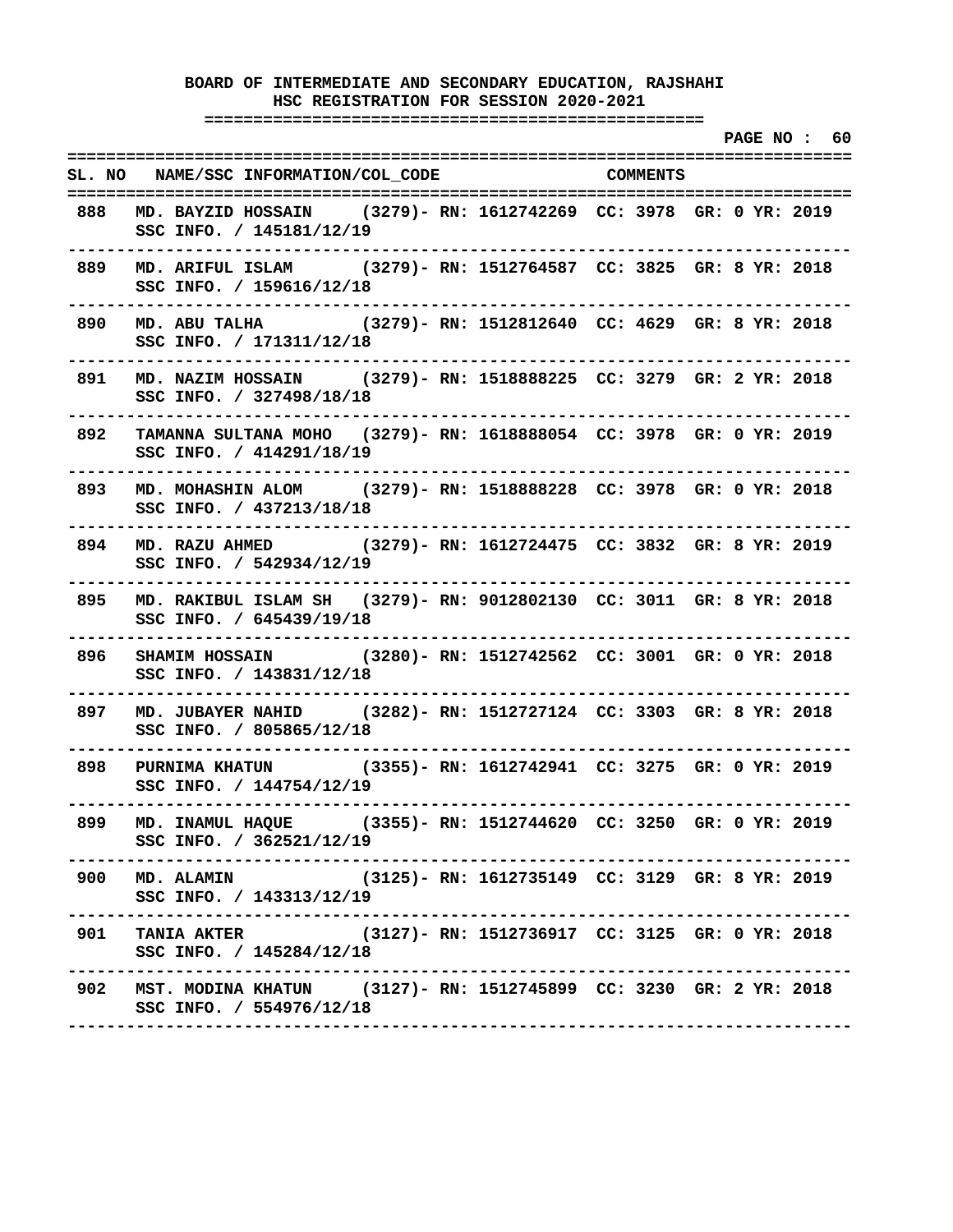**===================================================** 

 **PAGE NO : 61 ================================================================================ SL. NO NAME/SSC INFORMATION/COL\_CODE COMMENTS ================================================================================ 903 RADOAN AHMED (3425)- RN: 1612730180 CC: 3127 GR: 0 YR: 2019 SSC INFO. / 143540/12/19 -------------------------------------------------------------------------------- 904 MD. SOUROV HOSSAIN F (3425)- RN: 1612744010 CC: 3129 GR: 2 YR: 2019 SSC INFO. / 147566/12/19 -------------------------------------------------------------------------------- 905 MD. SOMRAT KHAN (3425)- RN: 1612733531 CC: 3230 GR: 2 YR: 2019 SSC INFO. / 147757/12/19 -------------------------------------------------------------------------------- 906 MST.URMILA AKTER (3425)- CORRECT SSC INFORMATION. SSC INFO. / 18010366028/20/20 -------------------------------------------------------------------------------- 907 MST. JANNATI PARVIN (3750)- RN: 1612783093 CC: 3800 GR: 0 YR: 2019 SSC INFO. / 157104/12/19 -------------------------------------------------------------------------------- 908 MD. TAMIM SHAHARIA (3750)- RN: 1612767816 CC: 4027 GR: 0 YR: 2019 SSC INFO. / 162241/12/19 -------------------------------------------------------------------------------- 909 MD. AHSAN HABIB (3754)- RN: 1512755462 CC: 3754 GR: 0 YR: 2018 SSC INFO. / 149902/12/18 -------------------------------------------------------------------------------- 910 MD. ZAHIDUL ISLAM (3754)- RN: 1512755468 CC: 3754 GR: 0 YR: 2018 SSC INFO. / 149908/12/18 -------------------------------------------------------------------------------- 911 SUMAYA RETHI (3756)- RN: 1612701908 CC: 2525 GR: 0 YR: 2019 SSC INFO. / 136478/12/19 -------------------------------------------------------------------------------- 912 MORIOM AKTER (3756)- RN: 1610923523 CC: 3175 GR: 0 YR: 2019 SSC INFO. / 143268/12/19 -------------------------------------------------------------------------------- 913 MD. PARVEZ MOSAROF (3756)- RN: 1512755338 CC: 3758 GR: 0 YR: 2018 SSC INFO. / 150205/12/18 -------------------------------------------------------------------------------- 914 S. M. RAFAT AHSAN (3756)- CORRECT SSC INFORMATION. SSC INFO. / 18010311044/20/20 -------------------------------------------------------------------------------- 915 KHADIJATUL KOBRA (3756)- RN: 1612834228 CC: 5000 GR: 0 YR: 2019 SSC INFO. / 184012/12/19 -------------------------------------------------------------------------------- 916 SUMAIYA NAZNIN (3756)- RN: 1511900061 CC: 3756 GR: 2 YR: 2019 SSC INFO. / 189433/11/18 -------------------------------------------------------------------------------- 917 MD. SOJIB HOSSAIN (3758)- RN: 1612772869 CC: 4000 GR: 0 YR: 2019 SSC INFO. / 155664/12/19 --------------------------------------------------------------------------------**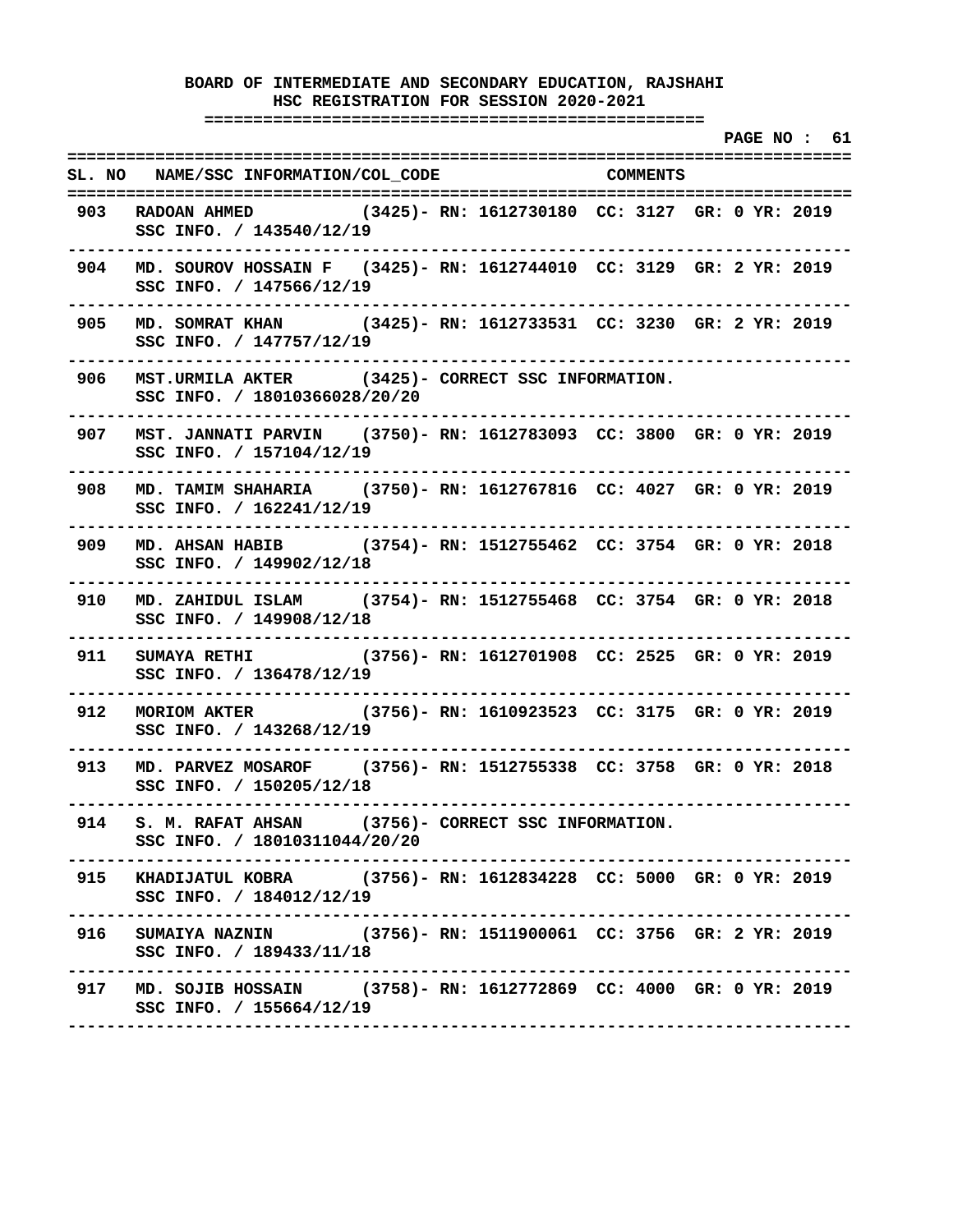**===================================================** 

 **PAGE NO : 62 ================================================================================ SL. NO NAME/SSC INFORMATION/COL\_CODE COMMENTS ================================================================================ 918 SADIA AKTER (3758)- CORRECT SSC INFORMATION. SSC INFO. / 18010318048/20/20 -------------------------------------------------------------------------------- 919 MST. TYABA ISLAM (3758)- RN: 1612748177 CC: 3750 GR: 8 YR: 2019 SSC INFO. / 553997/12/19 -------------------------------------------------------------------------------- 920 MD. RUHUL AMIN (3759)- RN: 1512752202 CC: 4367 GR: 8 YR: 2018 SSC INFO. / 151108/12/18 -------------------------------------------------------------------------------- 921 MST. BILKIS KHATUN (3761)- RN: 1512752873 CC: 3761 GR: 8 YR: 2018 SSC INFO. / 151054/12/18 -------------------------------------------------------------------------------- 922 SALMA KHATUN (3761)- RN: 1418891459 CC: 3761 GR: 2 YR: 2018 SSC INFO. / 162373/18/18 -------------------------------------------------------------------------------- 923 LIMA KHATUN (3761)- RN: 1418891454 CC: 3761 GR: 2 YR: 2018 SSC INFO. / 162375/18/18 -------------------------------------------------------------------------------- 924 MITU KHATUN (3761)- RN: 1518884772 CC: 3761 GR: 2 YR: 2018 SSC INFO. / 162423/18/18 -------------------------------------------------------------------------------- 925 AKLIMA (3761)- RN: 1512751004 CC: 3761 GR: 2 YR: 2018 SSC INFO. / 560542/12/18 -------------------------------------------------------------------------------- 926 MST. FATEMA KHATUN (3761)- RN: 1512750437 CC: 3761 GR: 2 YR: 2018 SSC INFO. / 561333/12/18 -------------------------------------------------------------------------------- 927 MST. ROZINA KHATUN (3761)- RN: 1512765794 CC: 3761 GR: 2 YR: 2018 SSC INFO. / 571931/12/18 -------------------------------------------------------------------------------- 928 MST. HAPPY KHATUN (3761)- RN: 9012802835 CC: 3761 GR: 2 YR: 2018 SSC INFO. / 640801/19/18 -------------------------------------------------------------------------------- 929 MST. NADERA ANJUM BO (3762)- RN: 1612712321 CC: 3050 GR: 0 YR: 2019 SSC INFO. / 138047/12/19 -------------------------------------------------------------------------------- 930 MOST. ISRAT JAHAN MI (3762)- CORRECT SSC INFORMATION. SSC INFO. / 140989/12/17 -------------------------------------------------------------------------------- 931 MST. SHEBA KHATUN (3762)- CORRECT SSC INFORMATION. SSC INFO. / 141001/12/17 -------------------------------------------------------------------------------- 932 MOST. SHEULI KHATUN (3762)- CORRECT SSC INFORMATION. SSC INFO. / 141516/12/16 --------------------------------------------------------------------------------**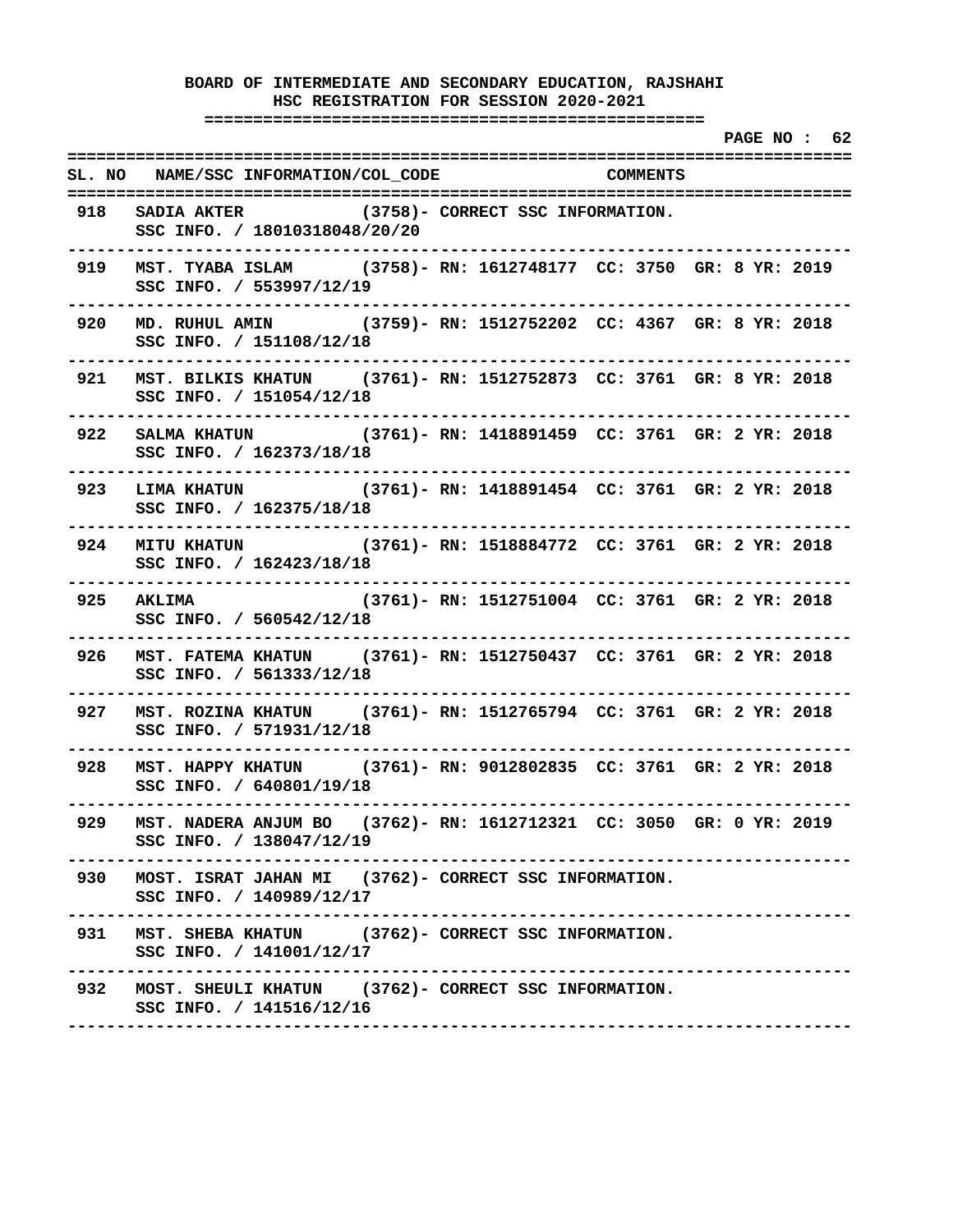**BOARD OF INTERMEDIATE AND SECONDARY EDUCATION, RAJSHAHI HSC REGISTRATION FOR SESSION 2020-2021 =================================================== PAGE NO : 63 ================================================================================ SL. NO NAME/SSC INFORMATION/COL\_CODE COMMENTS ================================================================================ 933 MST. POPI KHATUN (3762)- CORRECT SSC INFORMATION. SSC INFO. / 150943/12/17 -------------------------------------------------------------------------------- 934 ISRAT JAHAN SHILA (3762)- CORRECT SSC INFORMATION. SSC INFO. / 150952/12/17 -------------------------------------------------------------------------------- 935 MST. SHAMSUNNAHAR SH (3762)- CORRECT SSC INFORMATION. SSC INFO. / 150953/12/17 -------------------------------------------------------------------------------- 936 MUNZILA KHATUN (3762)- CORRECT SSC INFORMATION. SSC INFO. / 157818/18/17 -------------------------------------------------------------------------------- 937 MST. RUPA KHATUN (3762)- CORRECT SSC INFORMATION. SSC INFO. / 18010318023/20/20 -------------------------------------------------------------------------------- 938 MOST. LAVLY KHATUN (3762)- CORRECT SSC INFORMATION. SSC INFO. / 287555/19/17 -------------------------------------------------------------------------------- 939 MOST. PARVIN KHATUN (3762)- CORRECT SSC INFORMATION. SSC INFO. / 291018/19/17 -------------------------------------------------------------------------------- 940 MST. PRIYA KHATUN (3762)- CORRECT SSC INFORMATION. SSC INFO. / 304118/12/17 -------------------------------------------------------------------------------- 941 MST. MAJIDA KHATUN (3762)- CORRECT SSC INFORMATION. SSC INFO. / 551259/12/16 -------------------------------------------------------------------------------- 942 MST. KARIMA KHATUN (3762)- CORRECT SSC INFORMATION. SSC INFO. / 560854/12/17 -------------------------------------------------------------------------------- 943 TAMANNA KHATUN (3762)- CORRECT SSC INFORMATION. SSC INFO. / 612678/18/19 -------------------------------------------------------------------------------- 944 MST. RUNA KHATUN (3762)- CORRECT SSC INFORMATION. SSC INFO. / 657927/19/17 -------------------------------------------------------------------------------- 945 SHIULE KHATUN (3762)- CORRECT SSC INFORMATION. SSC INFO. / 901886/18/16 -------------------------------------------------------------------------------- 946 MST. MORIOM KHATUN (3768)- RN: 1612751368 CC: 3768 GR: 2 YR: 2019 SSC INFO. / 554499/12/19 -------------------------------------------------------------------------------- 947 MONIR HOSSAIN (3768)- RN: 1612747652 CC: 3765 GR: 2 YR: 2019 SSC INFO. / 554550/12/19 --------------------------------------------------------------------------------**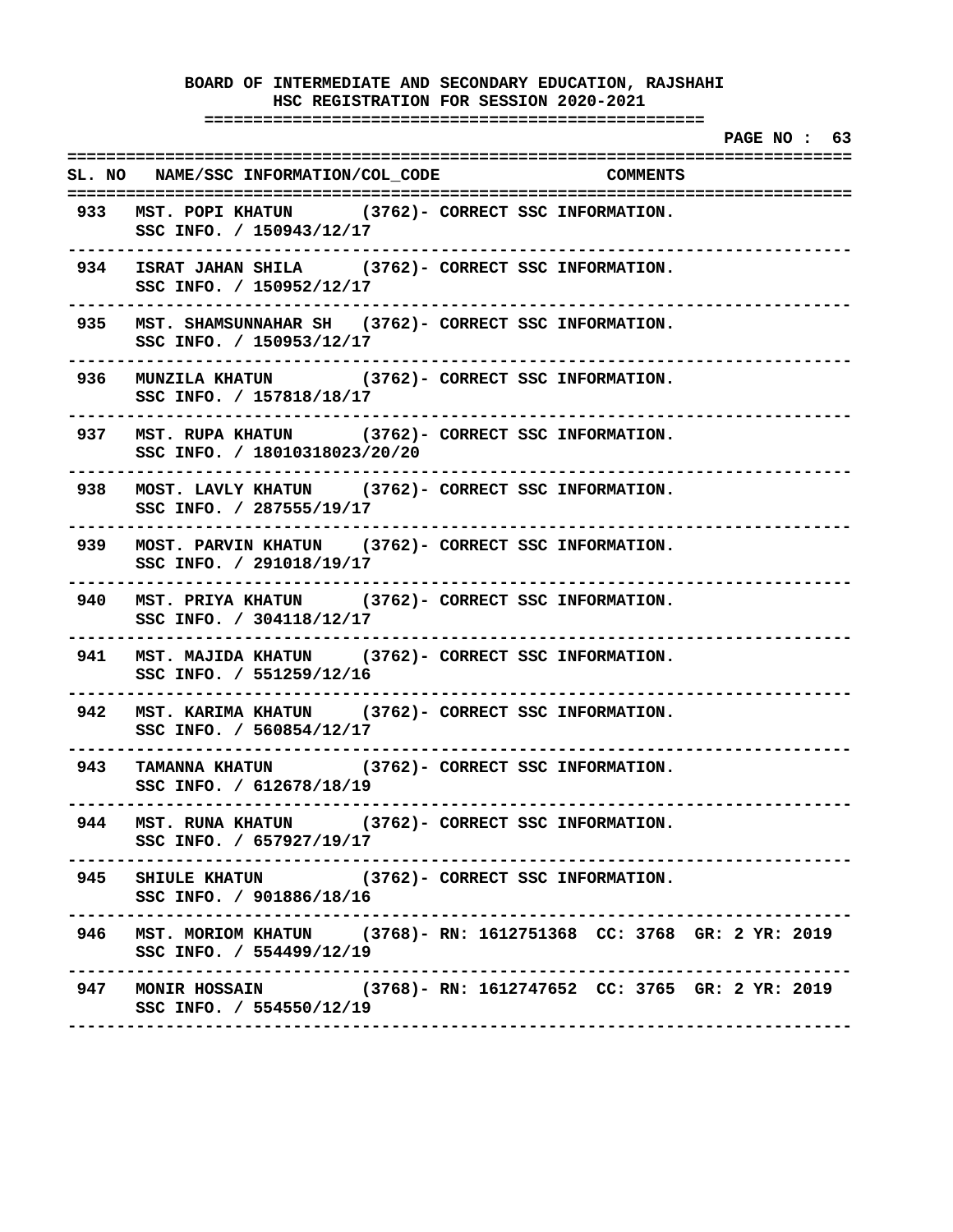**===================================================** 

 **PAGE NO : 64 ================================================================================ SL. NO NAME/SSC INFORMATION/COL\_CODE COMMENTS ================================================================================ 948 AUNKAN KORMOKAR (3775)- RN: 1612748692 CC: 3000 GR: 2 YR: 2019 SSC INFO. / 151868/12/19 -------------------------------------------------------------------------------- 949 MD. TANVIR HASAN CHO (3777)- RN: 1512731740 CC: 3129 GR: 0 YR: 2018 SSC INFO. / 143075/12/18 -------------------------------------------------------------------------------- 950 MST. JANNATUL FERDOU (3800)- RN: 1612748313 CC: 3750 GR: 2 YR: 2019 SSC INFO. / 151479/12/19 -------------------------------------------------------------------------------- 951 MST. AISHA SADIA ANJ (4032)- RN: 1612748118 CC: 3763 GR: 0 YR: 2019 SSC INFO. / 151375/12/19 -------------------------------------------------------------------------------- 952 TANJILA AKTER SORNA (4032)- RN: 1612748076 CC: 3800 GR: 2 YR: 2019 SSC INFO. / 152481/12/19 -------------------------------------------------------------------------------- 953 MST. SHAIRMIN ZAHAN (4032)- RN: 1612789247 CC: 1200 GR: 2 YR: 2019 SSC INFO. / 577504/12/19 -------------------------------------------------------------------------------- 954 MD. RAJU MONDOL (4100)- CORRECT SSC INFORMATION. SSC INFO. / 810071/12/19 -------------------------------------------------------------------------------- 955 MD. TARIQUL ISLAM (3850)- RN: 1612737406 CC: 3375 GR: 8 YR: 2019 SSC INFO. / 142856/12/19 -------------------------------------------------------------------------------- 956 MD. RAJIB (3850)- RN: 1512759802 CC: 3758 GR: 0 YR: 2018 SSC INFO. / 151507/12/18 -------------------------------------------------------------------------------- 957 SADIA SULTANA (3850)- RN: 1612759088 CC: 3375 GR: 0 YR: 2019 SSC INFO. / 153758/12/19 -------------------------------------------------------------------------------- 958 MD. MERAJUL HAQUE (3850)- RN: 1612758615 CC: 3853 GR: 0 YR: 2019 SSC INFO. / 153809/12/19 -------------------------------------------------------------------------------- 959 MST. SHATHI PARVIN (3850)- RN: 1612764259 CC: 3860 GR: 2 YR: 2019 SSC INFO. / 162792/12/19 -------------------------------------------------------------------------------- 960 MST. PAPIA PARVIN (3851)- RN: 1612764500 CC: 3833 GR: 0 YR: 2019 SSC INFO. / 163152/12/19 -------------------------------------------------------------------------------- 961 MD. ALAMIN HOSEN (3851)- CORRECT SSC INFORMATION. SSC INFO. / 641748/19/18 -------------------------------------------------------------------------------- 962 MST. SHEFA ISLAM (3854)- RN: 1512759755 CC: 3957 GR: 2 YR: 2019 SSC INFO. / 151485/12/18 --------------------------------------------------------------------------------**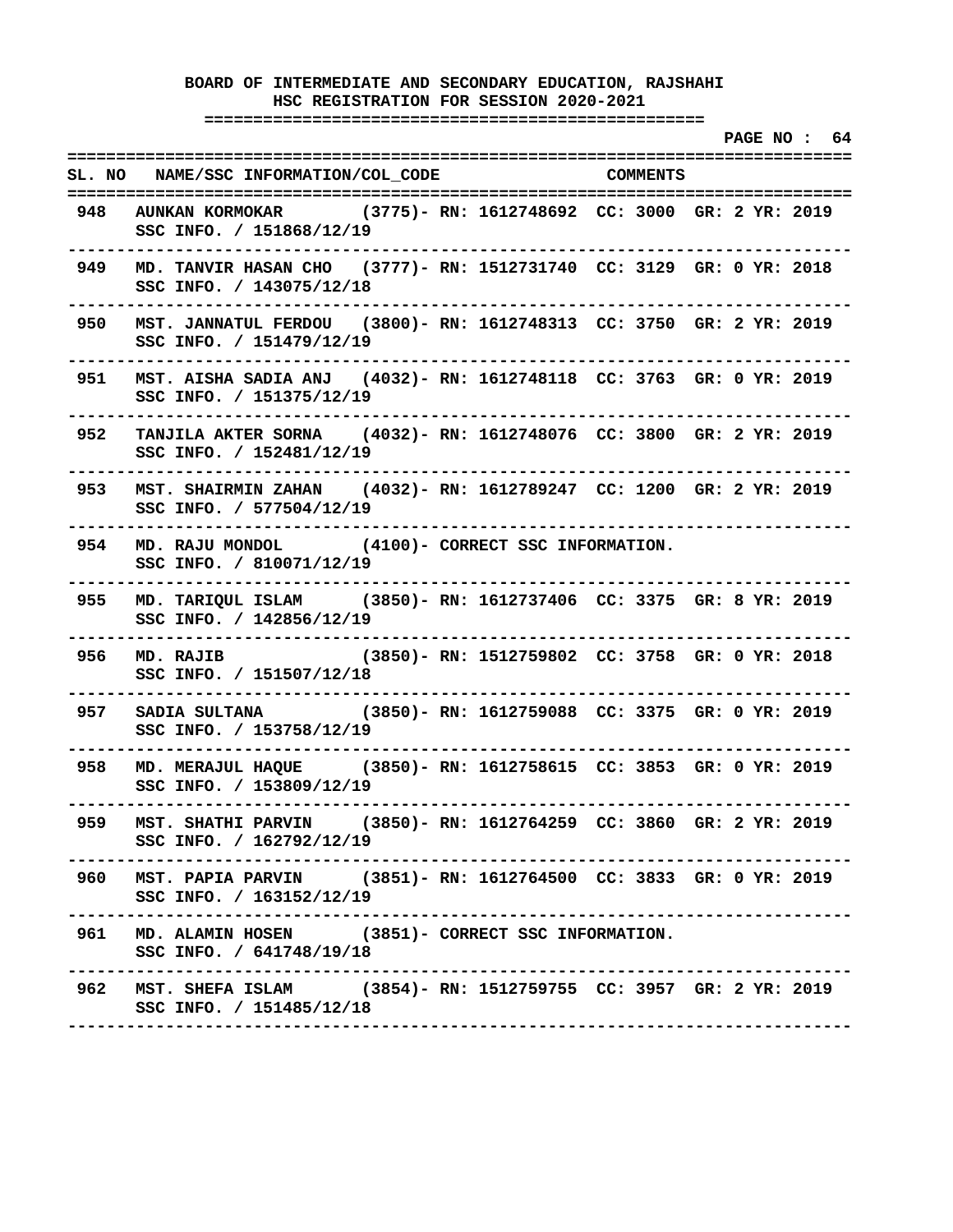**===================================================** 

 **PAGE NO : 65 ================================================================================ SL. NO NAME/SSC INFORMATION/COL\_CODE COMMENTS ================================================================================ 963 MD. ANISUR RAHMAN (3854)- RN: 1612759169 CC: 4027 GR: 8 YR: 2019 SSC INFO. / 153784/12/19 -------------------------------------------------------------------------------- 964 ESHA AHAMMED (3855)- CORRECT SSC INFORMATION. SSC INFO. / 116626/15/20 -------------------------------------------------------------------------------- 965 SADIA EASMIN SUMAYA (3855)- RN: 1612759239 CC: 3857 GR: 0 YR: 2019 SSC INFO. / 152706/12/19 -------------------------------------------------------------------------------- 966 MD. RASEL HOSSAIN (4125)- RN: 1612758673 CC: 3853 GR: 8 YR: 2019 SSC INFO. / 153831/12/19 -------------------------------------------------------------------------------- 967 MD.RAYHAN ALI (4125)- RN: 9012902781 CC: 3850 GR: 2 YR: 2019 SSC INFO. / 170276/19/19 -------------------------------------------------------------------------------- 968 MD.SOJIB SHEKH (4125)- RN: 9012902903 CC: 4125 GR: 0 YR: 2019 SSC INFO. / 170294/19/19 -------------------------------------------------------------------------------- 969 ASHIK MIA (4125)- RN: 1512758622 CC: 3861 GR: 2 YR: 2019 SSC INFO. / 364364/12/19 -------------------------------------------------------------------------------- 970 MD. SHORIFUL ISLAM (4125)- RN: 9012803080 CC: 4125 GR: 2 YR: 2018 SSC INFO. / 642882/19/18 -------------------------------------------------------------------------------- 971 MD. RASEL RANA (4125)- RN: 9012803081 CC: 4125 GR: 2 YR: 2018 SSC INFO. / 642885/19/18 -------------------------------------------------------------------------------- 972 MD. CHAYON ISLAM (4125)- RN: 9012803072 CC: 4125 GR: 2 YR: 2018 SSC INFO. / 642886/19/18 -------------------------------------------------------------------------------- 973 MD. ALTAF HOSSAIN (4125)- RN: 9012803068 CC: 4125 GR: 2 YR: 2018 SSC INFO. / 642887/19/18 -------------------------------------------------------------------------------- 974 MD. RIPON HOSEN (4125)- RN: 9012803078 CC: 4125 GR: 2 YR: 2018 SSC INFO. / 642893/19/18 -------------------------------------------------------------------------------- 975 SOBUJ MIYA (4125)- RN: 9012803073 CC: 4125 GR: 2 YR: 2018 SSC INFO. / 642896/19/18 -------------------------------------------------------------------------------- 976 MD. AKRAMUL ISLAM (4125)- RN: 9012803082 CC: 4125 GR: 2 YR: 2018 SSC INFO. / 642897/19/18 -------------------------------------------------------------------------------- 977 SAYEM KHAN (4125)- RN: 9012803077 CC: 4125 GR: 2 YR: 2018 SSC INFO. / 642898/19/18 --------------------------------------------------------------------------------**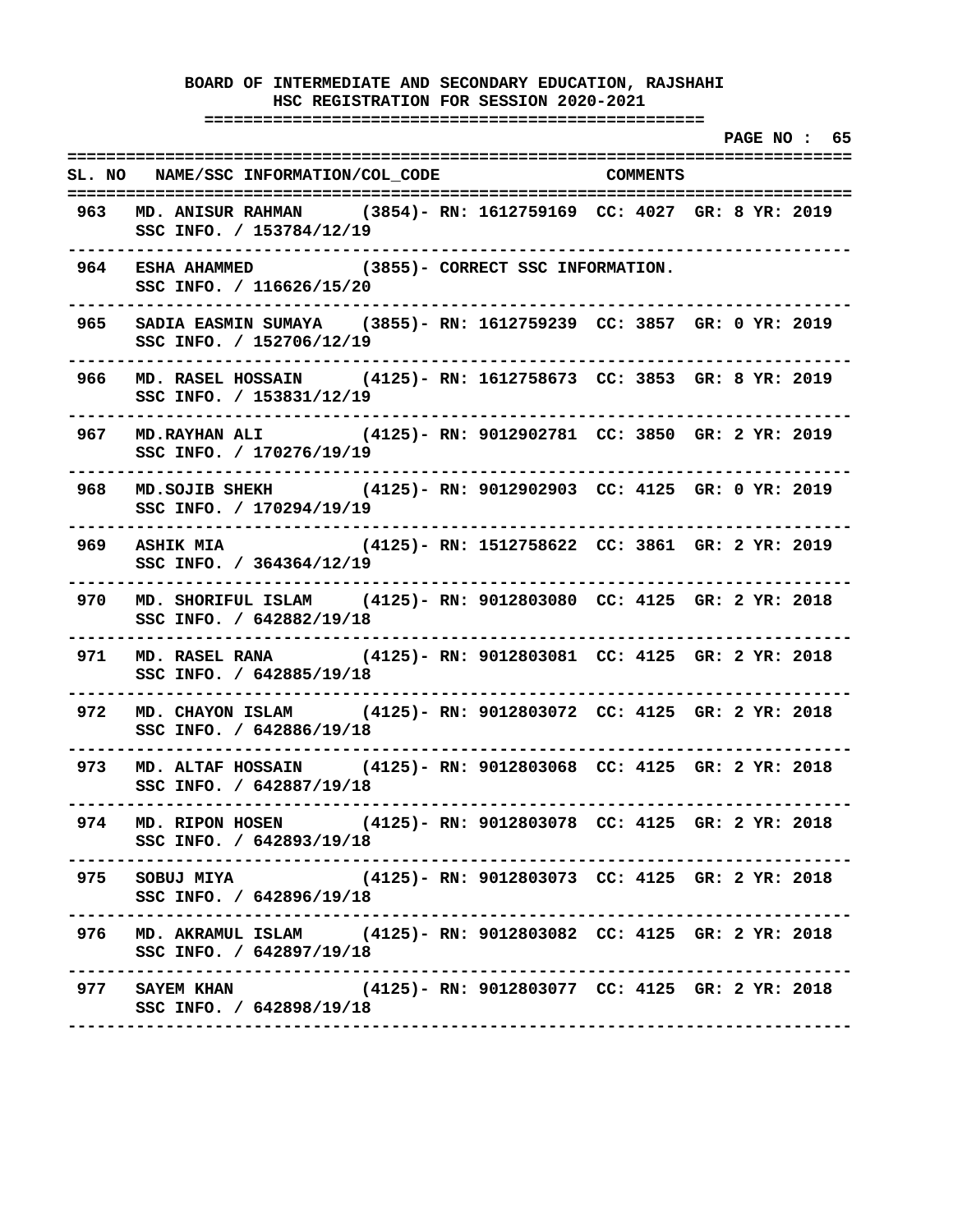**===================================================** 

 **PAGE NO : 66 ================================================================================ SL. NO NAME/SSC INFORMATION/COL\_CODE COMMENTS ================================================================================ 978 HASAN MAHMUD (4125)- RN: 9012803069 CC: 4125 GR: 2 YR: 2018 SSC INFO. / 642899/19/18 -------------------------------------------------------------------------------- 979 MD. ABDUS SOBAHAN (4125)- RN: 9012803071 CC: 4125 GR: 2 YR: 2018 SSC INFO. / 642903/19/18 -------------------------------------------------------------------------------- 980 MD. ISMAIL HOSSAIN (4125)- RN: 9012803067 CC: 4125 GR: 2 YR: 2018 SSC INFO. / 642905/19/18 -------------------------------------------------------------------------------- 981 MD. FORHAD HOSSEN (4125)- RN: 9012803074 CC: 4125 GR: 2 YR: 2018 SSC INFO. / 642907/19/18 -------------------------------------------------------------------------------- 982 ASRAFUL ISLAM (4125)- RN: 9012803075 CC: 4125 GR: 2 YR: 2018 SSC INFO. / 642908/19/18 -------------------------------------------------------------------------------- 983 SHAFIQUL ISLAM (4125)- RN: 9012803076 CC: 4125 GR: 2 YR: 2018 SSC INFO. / 642909/19/18 -------------------------------------------------------------------------------- 984 MD. ANIS KHAN (4126)- RN: 1512785239 CC: 4054 GR: 2 YR: 2019 SSC INFO. / 811891/12/18 -------------------------------------------------------------------------------- 985 MD. SOHEL RANA (3825)- RN: 1512768088 CC: 3836 GR: 2 YR: 2018 SSC INFO. / 160550/12/18 -------------------------------------------------------------------------------- 986 MD MONIRUL ISLAM (3825)- RN: 1610794601 CC: 3852 GR: 8 YR: 2019 SSC INFO. / 162801/12/19 -------------------------------------------------------------------------------- 987 MD. ARIFUL ISLAM (3825)- RN: 1612766546 CC: 3950 GR: 8 YR: 2019 SSC INFO. / 163978/12/19 -------------------------------------------------------------------------------- 988 MD. LIMON HOSSAIN (3827)- RN: 1612767541 CC: 3835 GR: 0 YR: 2019 SSC INFO. / 163039/12/19 -------------------------------------------------------------------------------- 989 MD. NURNOBI (3827)- RN: 1612767546 CC: 3835 GR: 0 YR: 2019 SSC INFO. / 163040/12/19 -------------------------------------------------------------------------------- 990 MD. SOJIB MIYA (3832)- RN: 1512764618 CC: 3825 GR: 0 YR: 2018 SSC INFO. / 161125/12/18 -------------------------------------------------------------------------------- 991 MST. SANZIDA KHATUN (3832)- RN: 1612767702 CC: 4027 GR: 8 YR: 2019 SSC INFO. / 162090/12/19 -------------------------------------------------------------------------------- 992 MST. SHATHI KHATUN (3833)- RN: 1612781382 CC: 3925 GR: 2 YR: 2019 SSC INFO. / 158855/12/19 --------------------------------------------------------------------------------**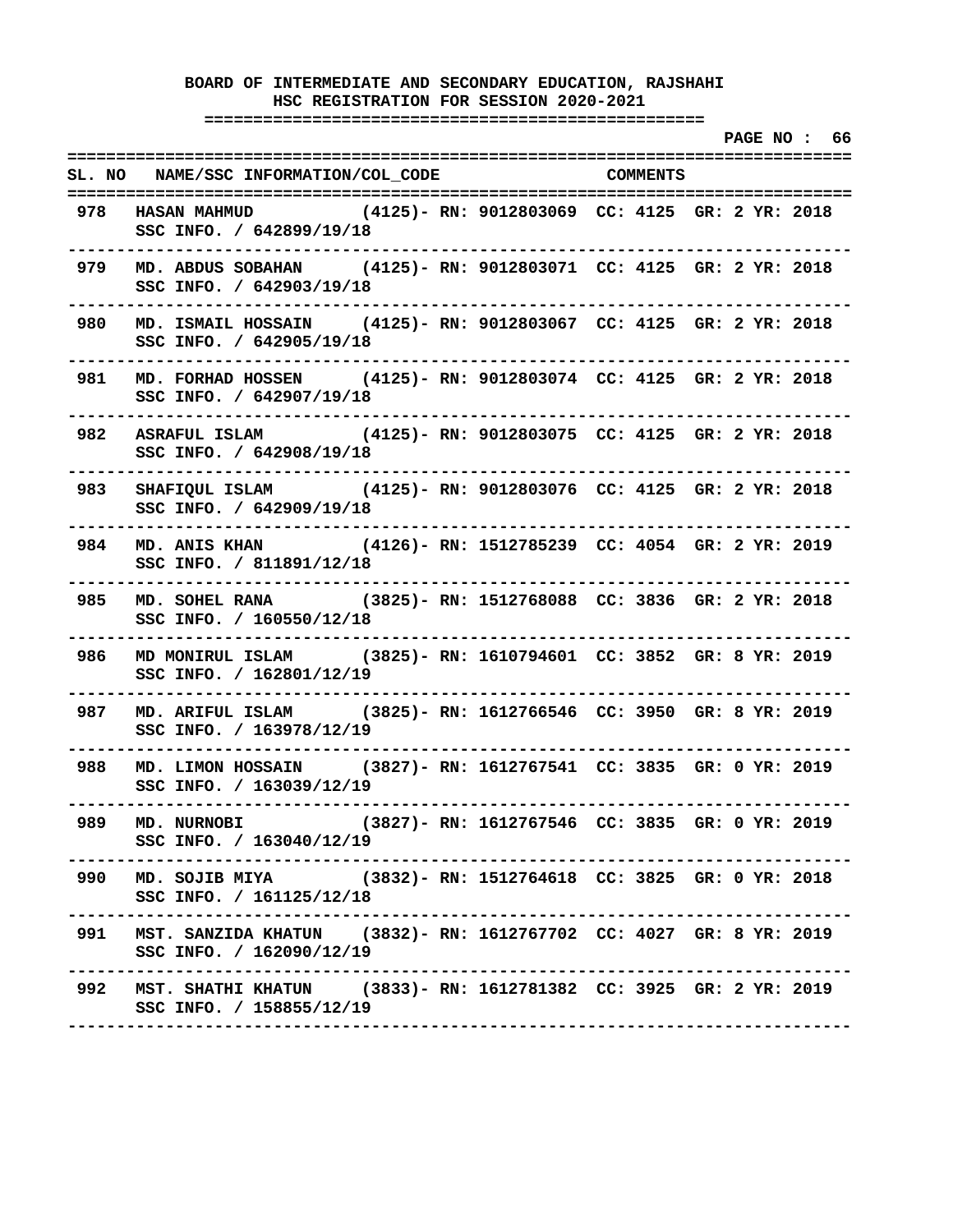**===================================================** 

 **PAGE NO : 67 ================================================================================ SL. NO NAME/SSC INFORMATION/COL\_CODE COMMENTS ================================================================================ 993 MD. ATIKUR RAHMAN (3834)- RN: 1418886436 CC: 3834 GR: 2 YR: 2019 SSC INFO. / 161840/12/19 -------------------------------------------------------------------------------- 994 MOST. MUKTY KHATUN (3834)- RN: 1612768610 CC: 3834 GR: 2 YR: 2019 SSC INFO. / 162644/12/19 -------------------------------------------------------------------------------- 995 SHAMMI SULTANA (3834)- RN: 1612763497 CC: 3834 GR: 2 YR: 2019 SSC INFO. / 564688/12/19 -------------------------------------------------------------------------------- 996 CHAITI RANI (3834)- RN: 1612768444 CC: 3834 GR: 2 YR: 2019 SSC INFO. / 564917/12/19 -------------------------------------------------------------------------------- 997 MD. MARUF HASAN (3834)- RN: 1612768550 CC: 3834 GR: 8 YR: 2019 SSC INFO. / 809912/12/19 -------------------------------------------------------------------------------- 998 JINIASIN SUMA (3836)- RN: 1612766699 CC: 3825 GR: 0 YR: 2019 SSC INFO. / 161973/12/19 -------------------------------------------------------------------------------- 999 MD. RAJIB ALI (3856)- RN: 1512762793 CC: 3827 GR: 0 YR: 2018 SSC INFO. / 160996/12/18 -------------------------------------------------------------------------------- 1000 MD. BADSHA (4000)- RN: 1612772776 CC: 4032 GR: 0 YR: 2019 SSC INFO. / 156006/12/19 -------------------------------------------------------------------------------- 1001 MD. SHAKIL AHMMED (4000)- RN: 1612771597 CC: 4001 GR: 0 YR: 2019 SSC INFO. / 156188/12/19 -------------------------------------------------------------------------------- 1002 MD. AL HADI (4000)- RN: 1612771603 CC: 4001 GR: 2 YR: 2019 SSC INFO. / 156192/12/19 -------------------------------------------------------------------------------- 1003 MD. SHAHEEN REZA (4004)- RN: 1412755576 CC: 4002 GR: 2 YR: 2018 SSC INFO. / 301430/12/18 -------------------------------------------------------------------------------- 1004 SOWRNA SARKER SETU (4005)- RN: 1512771396 CC: 3050 GR: 2 YR: 2018 SSC INFO. / 154210/12/18 -------------------------------------------------------------------------------- 1005 MD. NAYMUR RAHMAN (3776)- RN: 1612773614 CC: 3950 GR: 0 YR: 2019 SSC INFO. / 160626/12/19 -------------------------------------------------------------------------------- 1006 MD. BORHAN UDDIN TAL (3776)- RN: 1612776967 CC: 3950 GR: 2 YR: 2019 SSC INFO. / 160864/12/19 -------------------------------------------------------------------------------- 1007 MD. SURUJ AHMED (3776)- RN: 1612766960 CC: 3978 GR: 0 YR: 2019 SSC INFO. / 163756/12/19 --------------------------------------------------------------------------------**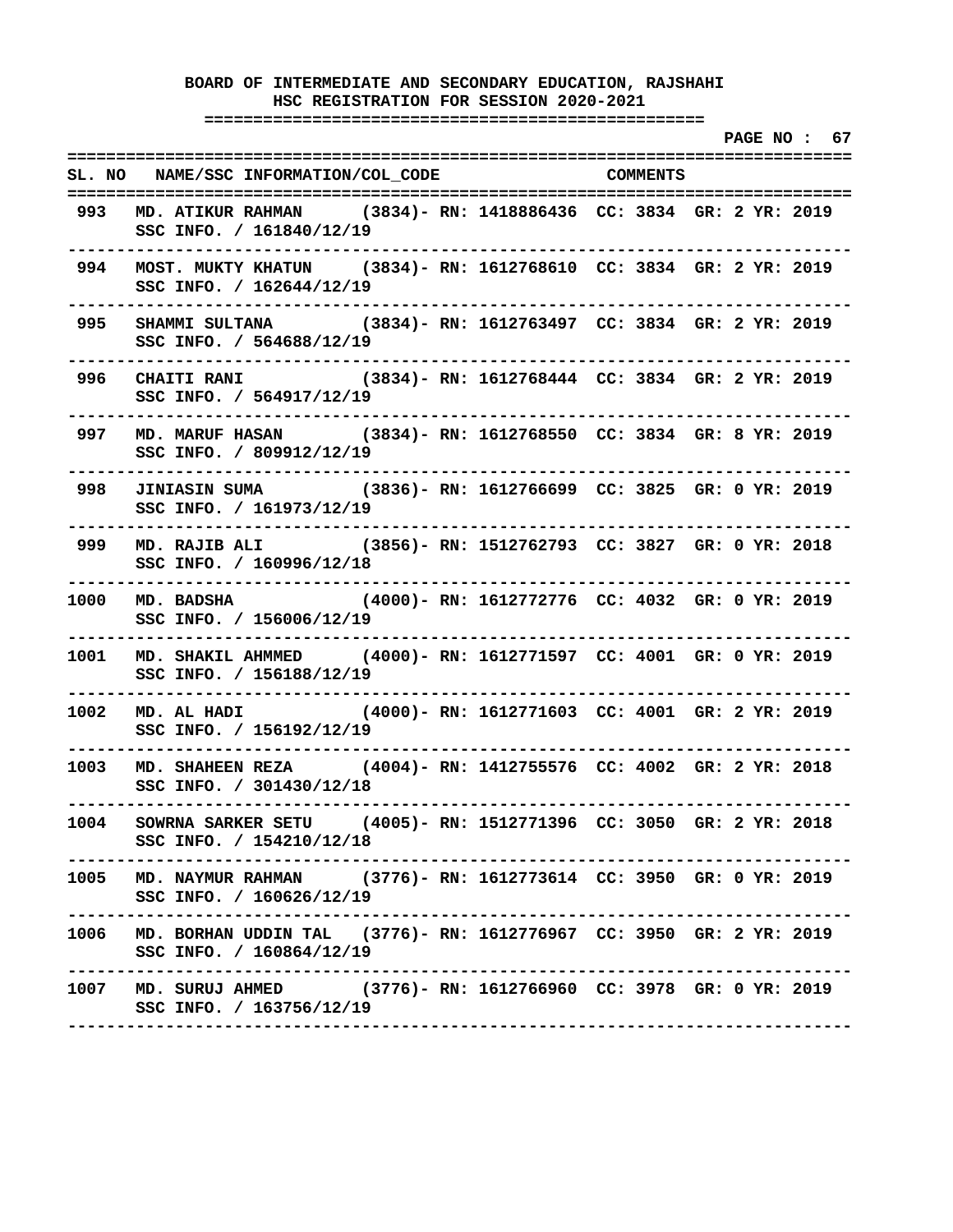**===================================================** 

 **PAGE NO : 68 ================================================================================ SL. NO NAME/SSC INFORMATION/COL\_CODE COMMENTS ================================================================================ 1008 MD SAIKAT TALUKDER (3950)- CORRECT SSC INFORMATION. SSC INFO. / 101573/16/20 -------------------------------------------------------------------------------- 1009 JUI BALA (3954)- RN: 1612774463 CC: 3950 GR: 2 YR: 2019 SSC INFO. / 160107/12/19 -------------------------------------------------------------------------------- 1010 NURUNNAHAR (3955)- CORRECT SSC INFORMATION. SSC INFO. / 220917/15/20 -------------------------------------------------------------------------------- 1011 MD. ROSUL MONDOL (3956)- RN: 1512775136 CC: 3950 GR: 2 YR: 2018 SSC INFO. / 570756/12/18 -------------------------------------------------------------------------------- 1012 MOST. SHAKILA KHATUN (3957)- RN: 1612776398 CC: 3776 GR: 2 YR: 2019 SSC INFO. / 160893/12/19 -------------------------------------------------------------------------------- 1013 ANAMIKA RANI (3958)- RN: 1512774810 CC: 3958 GR: 2 YR: 2018 SSC INFO. / 157928/12/18 -------------------------------------------------------------------------------- 1014 MST. BOBITA KHATUN (3958)- RN: 1512774811 CC: 3958 GR: 2 YR: 2018 SSC INFO. / 157929/12/18 -------------------------------------------------------------------------------- 1015 MST. MUNNI KHATUN (3958)- RN: 1512774814 CC: 3958 GR: 2 YR: 2018 SSC INFO. / 157930/12/18 -------------------------------------------------------------------------------- 1016 MST. AKLIMA AKTER (3958)- RN: 1512774832 CC: 3958 GR: 2 YR: 2018 SSC INFO. / 157932/12/18 -------------------------------------------------------------------------------- 1017 MST. NASRIN KHATUN (3958)- RN: 1512774820 CC: 3958 GR: 2 YR: 2018 SSC INFO. / 157944/12/18 -------------------------------------------------------------------------------- 1018 MOST. CHUMKY KHATUN (3958)- RN: 1512774869 CC: 3958 GR: 2 YR: 2018 SSC INFO. / 157948/12/18 -------------------------------------------------------------------------------- 1019 MOST. NAZMIN KHATUN (3958)- RN: 1512774876 CC: 3958 GR: 2 YR: 2018 SSC INFO. / 157953/12/18 -------------------------------------------------------------------------------- 1020 MOST. TANIA KHATUN (3958)- RN: 1512776150 CC: 3958 GR: 2 YR: 2018 SSC INFO. / 158819/12/18 -------------------------------------------------------------------------------- 1021 MOST. SUMAIYA AKTAR (3958)- RN: 1512776154 CC: 3958 GR: 0 YR: 2018 SSC INFO. / 158823/12/18 -------------------------------------------------------------------------------- 1022 MOST. DIL AFROZ (3958)- RN: 1512776159 CC: 3958 GR: 2 YR: 2018 SSC INFO. / 158828/12/18 --------------------------------------------------------------------------------**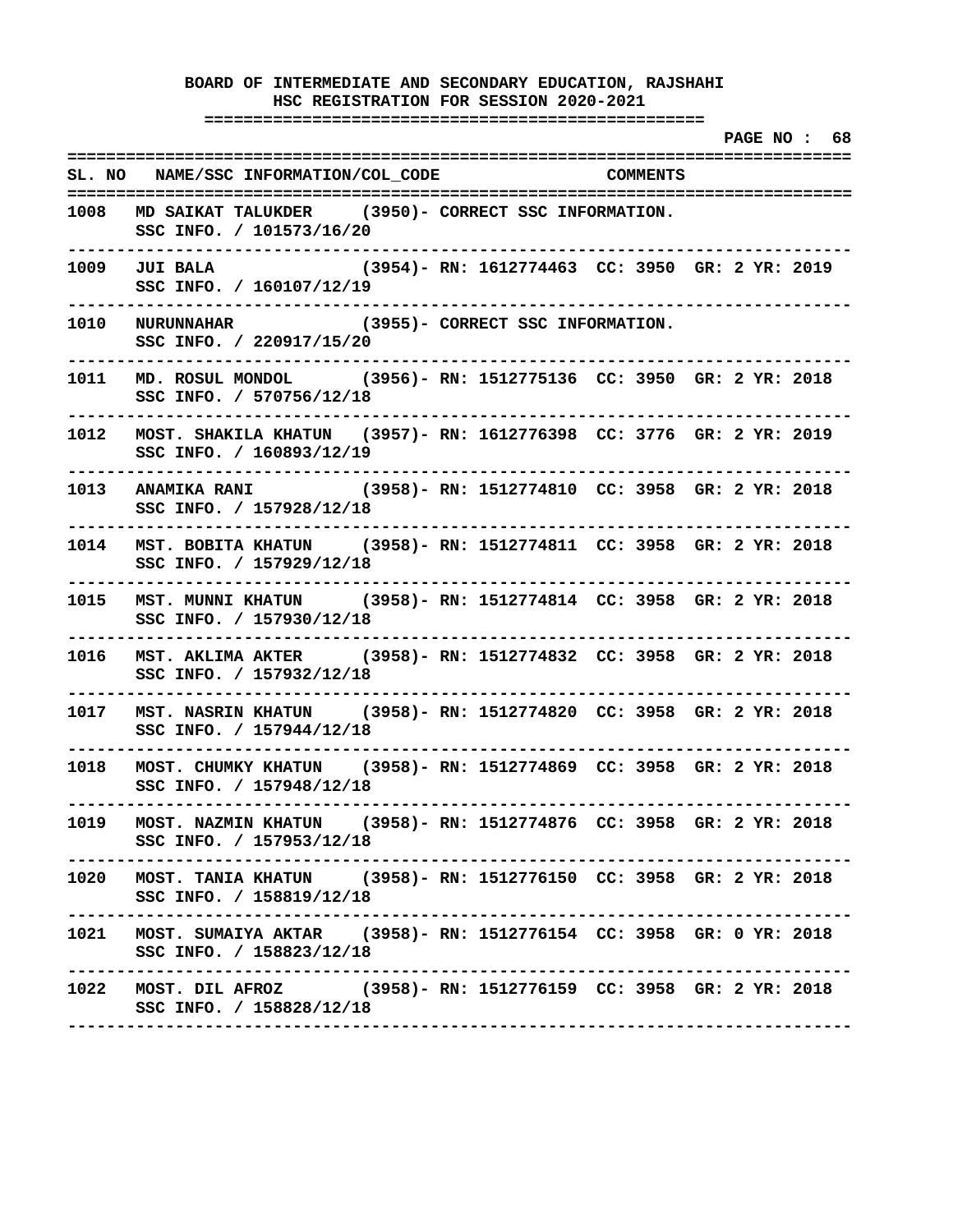**===================================================** 

 **PAGE NO : 69 ================================================================================ SL. NO NAME/SSC INFORMATION/COL\_CODE COMMENTS ================================================================================ 1023 MST. MIM KHATUN (3958)- RN: 1612775964 CC: 3958 GR: 2 YR: 2019 SSC INFO. / 159883/12/19 -------------------------------------------------------------------------------- 1024 MST. SHEMU AKTER (3958)- RN: 1612775965 CC: 3958 GR: 2 YR: 2019 SSC INFO. / 159884/12/19 -------------------------------------------------------------------------------- 1025 MST. KHURSHID JAHAN (3958)- RN: 1612775969 CC: 3958 GR: 2 YR: 2019 SSC INFO. / 159886/12/19 -------------------------------------------------------------------------------- 1026 MST. SHIMU KHATUN (3958)- RN: 1612776006 CC: 3958 GR: 2 YR: 2019 SSC INFO. / 159896/12/19 -------------------------------------------------------------------------------- 1027 MOST. HASHI KHATUN (3958)- RN: 1612776010 CC: 3958 GR: 2 YR: 2019 SSC INFO. / 159898/12/19 -------------------------------------------------------------------------------- 1028 MST. KHADIZATUL KOBR (3958)- RN: 1612776011 CC: 3958 GR: 2 YR: 2019 SSC INFO. / 159899/12/19 -------------------------------------------------------------------------------- 1029 MST. HAPPY KHATUN (3958)- RN: 1612775257 CC: 3958 GR: 2 YR: 2019 SSC INFO. / 160257/12/19 -------------------------------------------------------------------------------- 1030 MST. SHATHI KHATUN (3958)- RN: 1612776201 CC: 3958 GR: 2 YR: 2019 SSC INFO. / 160663/12/19 -------------------------------------------------------------------------------- 1031 MOST. SHARMIN KHATUN (3958)- RN: 1612777128 CC: 3958 GR: 2 YR: 2019 SSC INFO. / 160756/12/19 -------------------------------------------------------------------------------- 1032 MOST. JULEKHA KHATUN (3958)- RN: 1612777130 CC: 3956 GR: 0 YR: 2019 SSC INFO. / 160757/12/19 -------------------------------------------------------------------------------- 1033 MOST. SALMA KHATUN (3958)- RN: 1612777132 CC: 3958 GR: 2 YR: 2019 SSC INFO. / 160759/12/19 -------------------------------------------------------------------------------- 1034 MOST. ETIE KHATUN (3958)- RN: 1612777133 CC: 3958 GR: 2 YR: 2019 SSC INFO. / 160760/12/19 -------------------------------------------------------------------------------- 1035 KUMARI AKHI BALA (3958)- RN: 1612777134 CC: 3958 GR: 2 YR: 2019 SSC INFO. / 160761/12/19 -------------------------------------------------------------------------------- 1036 MOST. MONALISA AKTER (3958)- RN: 1612777135 CC: 3958 GR: 2 YR: 2019 SSC INFO. / 160762/12/19 -------------------------------------------------------------------------------- 1037 MOST. KONIKA KHATUN (3958)- RN: 1612777136 CC: 3958 GR: 2 YR: 2019 SSC INFO. / 160763/12/19 --------------------------------------------------------------------------------**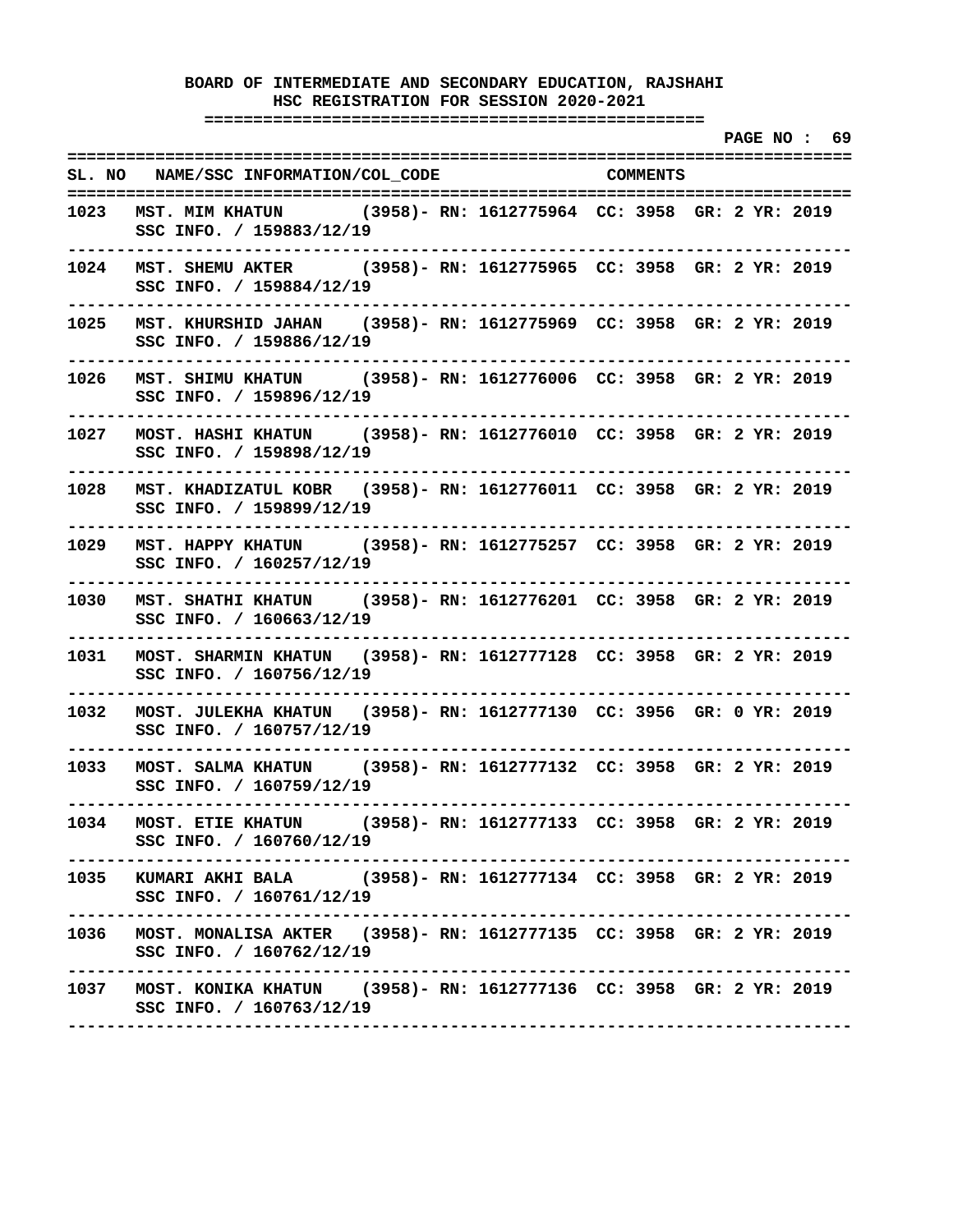**===================================================** 

 **PAGE NO : 70 ================================================================================ SL. NO NAME/SSC INFORMATION/COL\_CODE COMMENTS ================================================================================ 1038 MOST. SHARMIN KHATUN (3958)- RN: 1612777138 CC: 3958 GR: 2 YR: 2019 SSC INFO. / 160765/12/19 -------------------------------------------------------------------------------- 1039 MOST. PAPIYA AKTER P (3958)- RN: 1612777151 CC: 3957 GR: 2 YR: 2019 SSC INFO. / 160772/12/19 -------------------------------------------------------------------------------- 1040 MST. AFROZA KHATUN (3958)- RN: 1612767006 CC: 3958 GR: 0 YR: 2019 SSC INFO. / 163721/12/19 -------------------------------------------------------------------------------- 1041 MST. SUMONA JAHAN (3958)- RN: 9012903124 CC: 3958 GR: 2 YR: 2019 SSC INFO. / 164539/19/19 -------------------------------------------------------------------------------- 1042 MST. RASEDA KHATUN (3958)- RN: 9012903123 CC: 3958 GR: 2 YR: 2019 SSC INFO. / 164541/19/19 -------------------------------------------------------------------------------- 1043 MST BITHI KHATUN (3958)- RN: 9012903122 CC: 3958 GR: 2 YR: 2019 SSC INFO. / 164542/19/19 -------------------------------------------------------------------------------- 1044 REHANA KHATUN (3958)- RN: 1518882387 CC: 3958 GR: 2 YR: 2018 SSC INFO. / 165856/18/18 -------------------------------------------------------------------------------- 1045 ASRAFIA JAHAN (3958)- RN: 1518882384 CC: 3958 GR: 2 YR: 2018 SSC INFO. / 165859/18/18 -------------------------------------------------------------------------------- 1046 KOHINUR KHATUN (3958)- RN: 1518882381 CC: 3958 GR: 2 YR: 2018 SSC INFO. / 165860/18/18 -------------------------------------------------------------------------------- 1047 ANIKA TAHOSIN (3958)- RN: 1518882380 CC: 3958 GR: 2 YR: 2018 SSC INFO. / 165861/18/18 -------------------------------------------------------------------------------- 1048 RANY KHATUN (3958)- RN: 1518882378 CC: 3958 GR: 2 YR: 2018 SSC INFO. / 165862/18/18 -------------------------------------------------------------------------------- 1049 AFROZA KHATUN (3958)- RN: 1518882373 CC: 3958 GR: 2 YR: 2018 SSC INFO. / 165866/18/18 -------------------------------------------------------------------------------- 1050 SABINA KHATUN (3958)- RN: 1518882371 CC: 3958 GR: 2 YR: 2018 SSC INFO. / 165867/18/18 -------------------------------------------------------------------------------- 1051 MUKTA KHATUN (3958)- RN: 1518882368 CC: 3958 GR: 2 YR: 2018 SSC INFO. / 165868/18/18 -------------------------------------------------------------------------------- 1052 MST. LABONI KHATUN (3958)- RN: 9012903121 CC: 3958 GR: 2 YR: 2019 SSC INFO. / 166445/19/19 --------------------------------------------------------------------------------**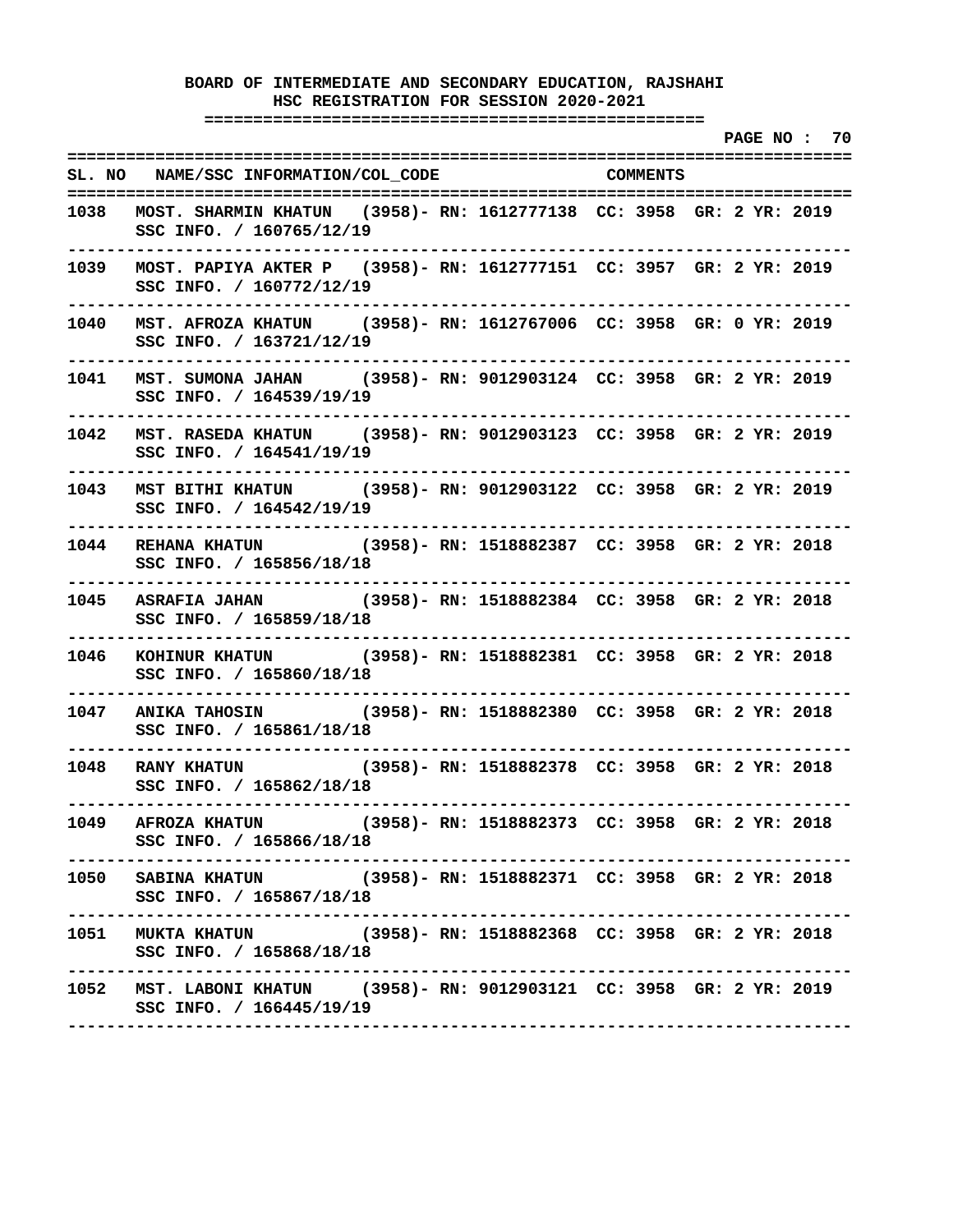**===================================================** 

 **PAGE NO : 71 ================================================================================ SL. NO NAME/SSC INFORMATION/COL\_CODE COMMENTS ================================================================================ 1053 SUCHI KHATUN (3958)- RN: 1618881933 CC: 3958 GR: 2 YR: 2019 SSC INFO. / 170777/18/19 -------------------------------------------------------------------------------- 1054 TANZINA KHATUN (3958)- RN: 1618881740 CC: 3958 GR: 2 YR: 2019 SSC INFO. / 170854/18/19 -------------------------------------------------------------------------------- 1055 RUMA KHATUN (3958)- RN: 1618881735 CC: 3958 GR: 2 YR: 2019 SSC INFO. / 170856/18/19 -------------------------------------------------------------------------------- 1056 MST. MITU KHATUN (3958)- RN: 1610911454 CC: 3958 GR: 2 YR: 2019 SSC INFO. / 250114/10/19 -------------------------------------------------------------------------------- 1057 MOST. ETY KHATUN (3958)- RN: 1412758727 CC: 3956 GR: 2 YR: 2019 SSC INFO. / 366424/12/19 -------------------------------------------------------------------------------- 1058 MST. RUKSE KHATUN (3958)- RN: 1612775966 CC: 3958 GR: 2 YR: 2019 SSC INFO. / 563166/12/19 -------------------------------------------------------------------------------- 1059 MST. RABEYA KHATUN (3958)- RN: 1612775970 CC: 3958 GR: 2 YR: 2019 SSC INFO. / 563167/12/19 -------------------------------------------------------------------------------- 1060 MST. SUMIYA KHATUN (3958)- RN: 1612775971 CC: 3958 GR: 2 YR: 2019 SSC INFO. / 563168/12/19 -------------------------------------------------------------------------------- 1061 MST. TASLIMA KHATUN (3958)- RN: 1612775976 CC: 3958 GR: 2 YR: 2019 SSC INFO. / 563169/12/19 -------------------------------------------------------------------------------- 1062 MST. TOPY KHATUN (3958)- RN: 1612798503 CC: 3958 GR: 2 YR: 2019 SSC INFO. / 563172/12/19 -------------------------------------------------------------------------------- 1063 MST. FATEMA KHATUN (3958)- RN: 1612774617 CC: 3958 GR: 2 YR: 2019 SSC INFO. / 563182/12/19 -------------------------------------------------------------------------------- 1064 MST. TANGILA KHATUN (3958)- RN: 1612774624 CC: 3958 GR: 2 YR: 2019 SSC INFO. / 563183/12/19 -------------------------------------------------------------------------------- 1065 MST. KHADIZA KHATUN (3958)- RN: 1612776024 CC: 3958 GR: 2 YR: 2019 SSC INFO. / 563188/12/19 -------------------------------------------------------------------------------- 1066 MST. HALIMA KHATUN (3958)- RN: 1612776029 CC: 3958 GR: 2 YR: 2019 SSC INFO. / 563190/12/19 -------------------------------------------------------------------------------- 1067 MST. SIMA KHATUN (3958)- RN: 1612776034 CC: 3958 GR: 2 YR: 2019 SSC INFO. / 563191/12/19 --------------------------------------------------------------------------------**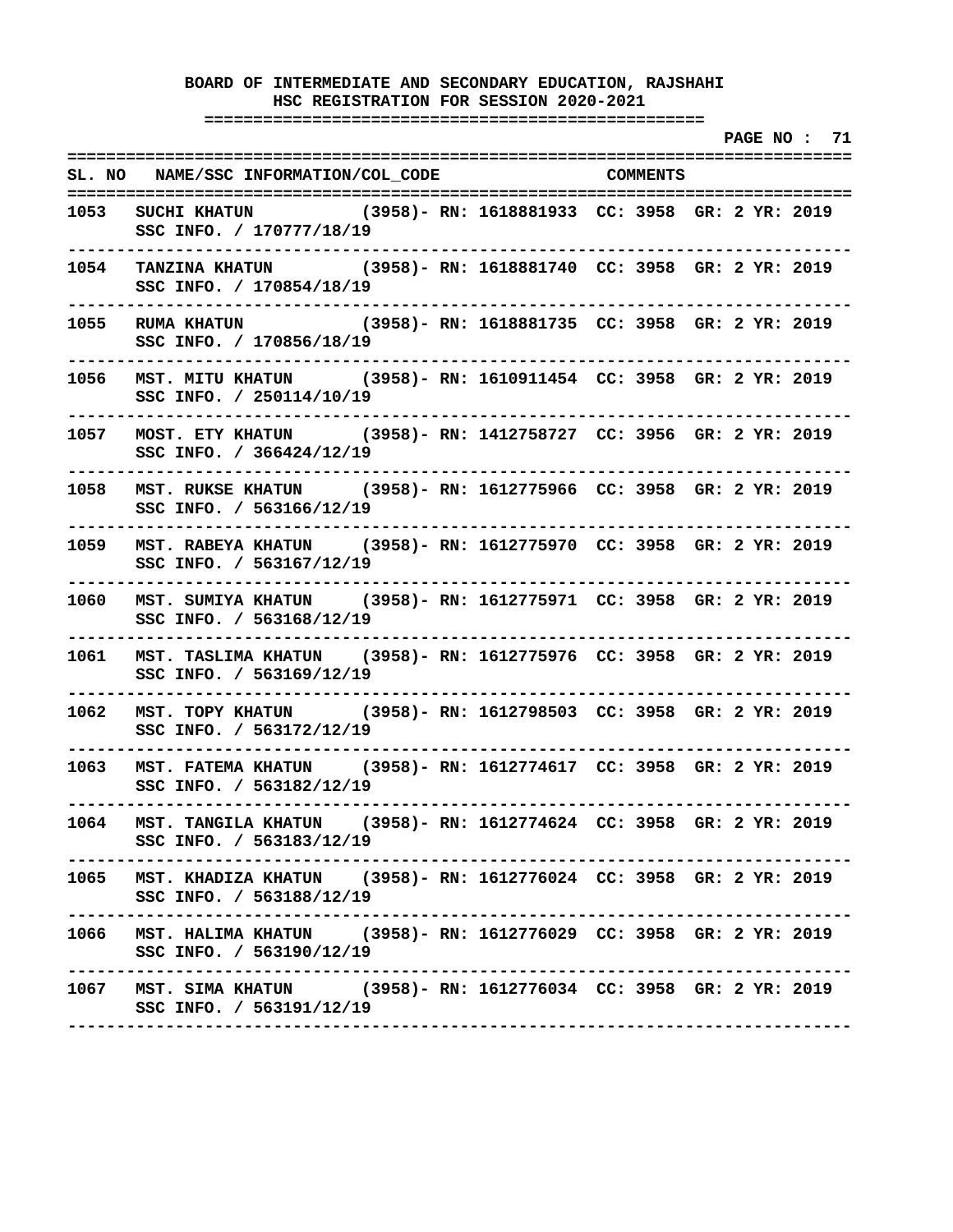**===================================================** 

 **PAGE NO : 72 ================================================================================ SL. NO NAME/SSC INFORMATION/COL\_CODE COMMENTS ================================================================================ 1068 MST. MOYNA KHATUN (3958)- RN: 1612776044 CC: 3958 GR: 2 YR: 2019 SSC INFO. / 563193/12/19 -------------------------------------------------------------------------------- 1069 MOST. RUMA KHATUN (3958)- RN: 1612775404 CC: 3958 GR: 2 YR: 2019 SSC INFO. / 563212/12/19 -------------------------------------------------------------------------------- 1070 MOST. LABONI KHATUN (3958)- RN: 1612775409 CC: 3958 GR: 2 YR: 2019 SSC INFO. / 563213/12/19 -------------------------------------------------------------------------------- 1071 MST. BOBITA KHATUN (3958)- RN: 1612776198 CC: 3958 GR: 2 YR: 2019 SSC INFO. / 563887/12/19 -------------------------------------------------------------------------------- 1072 MST. JINIA KHATUN (3958)- RN: 1412757330 CC: 3958 GR: 2 YR: 2018 SSC INFO. / 570041/12/18 -------------------------------------------------------------------------------- 1073 JAKEYA KHATUN (3958)- RN: 1512751655 CC: 3958 GR: 2 YR: 2018 SSC INFO. / 570053/12/18 -------------------------------------------------------------------------------- 1074 MST. DOLE KHATUN (3958)- RN: 1512774813 CC: 3958 GR: 2 YR: 2018 SSC INFO. / 570055/12/18 -------------------------------------------------------------------------------- 1075 MST. KHADIZA KHATUN (3958)- RN: 1512774815 CC: 3958 GR: 2 YR: 2018 SSC INFO. / 570056/12/18 -------------------------------------------------------------------------------- 1076 MST. MADHOBI KHATUN (3958)- RN: 1512774816 CC: 3958 GR: 2 YR: 2018 SSC INFO. / 570057/12/18 -------------------------------------------------------------------------------- 1077 MST. AMINA KHATUN (3958)- RN: 1512774819 CC: 3958 GR: 2 YR: 2018 SSC INFO. / 570058/12/18 -------------------------------------------------------------------------------- 1078 MST. MOUSUME KHATUN (3958)- RN: 1512774824 CC: 3958 GR: 2 YR: 2018 SSC INFO. / 570059/12/18 -------------------------------------------------------------------------------- 1079 TASLIMA KHATUN (3958)- RN: 1518882372 CC: 3958 GR: 2 YR: 2018 SSC INFO. / 570061/12/18 -------------------------------------------------------------------------------- 1080 JULEKHA KHATUN (3958)- RN: 1518882375 CC: 3958 GR: 2 YR: 2018 SSC INFO. / 570062/12/18 -------------------------------------------------------------------------------- 1081 MST. RONI KHATUN (3958)- RN: 1412757715 CC: 3958 GR: 2 YR: 2018 SSC INFO. / 570063/12/18 -------------------------------------------------------------------------------- 1082 MOST. LIMA KHATUN (3958)- RN: 1512776417 CC: 3958 GR: 2 YR: 2018 SSC INFO. / 570567/12/18 --------------------------------------------------------------------------------**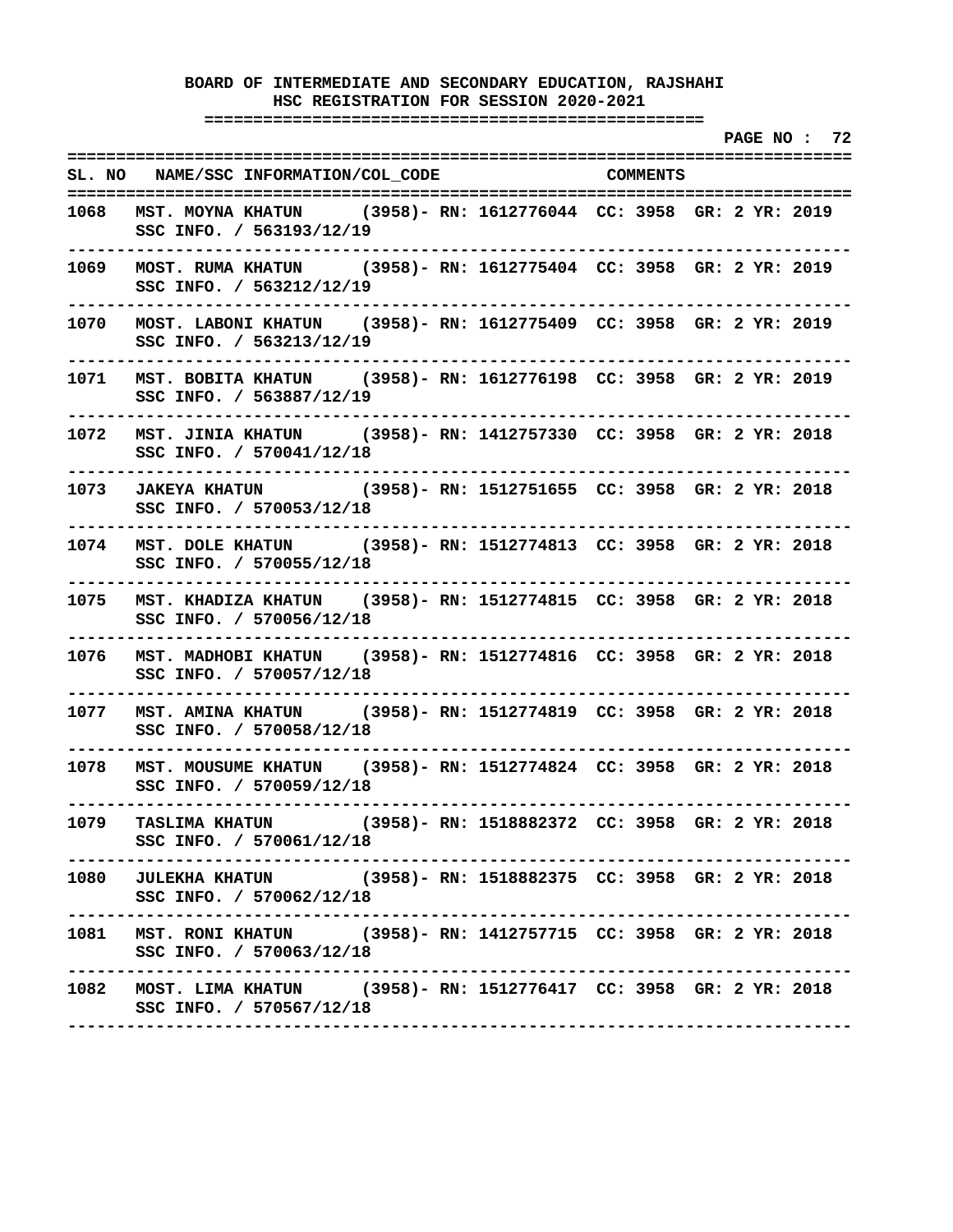**===================================================** 

 **PAGE NO : 73 ================================================================================ SL. NO NAME/SSC INFORMATION/COL\_CODE COMMENTS ================================================================================ 1083 MST. RITU KHATUN (3958)- RN: 1512773452 CC: 3958 GR: 2 YR: 2018 SSC INFO. / 570631/12/18 -------------------------------------------------------------------------------- 1084 MST. SHAGORIKA KHATU (3958)- RN: 1512773455 CC: 3958 GR: 2 YR: 2018 SSC INFO. / 570632/12/18 -------------------------------------------------------------------------------- 1085 MST. SHAMMY AKTER (3958)- RN: 1512773503 CC: 3958 GR: 2 YR: 2018 SSC INFO. / 570656/12/18 -------------------------------------------------------------------------------- 1086 MOST. HAFIZA KAHTUN (3958)- RN: 1512776162 CC: 3958 GR: 2 YR: 2018 SSC INFO. / 570779/12/18 -------------------------------------------------------------------------------- 1087 MOST. MORSHIDA KHATU (3958)- RN: 1512776164 CC: 3958 GR: 2 YR: 2018 SSC INFO. / 570780/12/18 -------------------------------------------------------------------------------- 1088 MOST. LABONI KHATUN (3958)- RN: 1512776169 CC: 3958 GR: 2 YR: 2018 SSC INFO. / 570782/12/18 -------------------------------------------------------------------------------- 1089 MOST. RABEYA SULTANA (3958)- RN: 1512776173 CC: 3958 GR: 2 YR: 2018 SSC INFO. / 570785/12/18 -------------------------------------------------------------------------------- 1090 MST. MUNNI AKTER (3958)- RN: 1612825224 CC: 4706 GR: 2 YR: 2019 SSC INFO. / 577840/12/19 -------------------------------------------------------------------------------- 1091 MOST. TRISHA RAIHAN (3959)- RN: 1612774385 CC: 3950 GR: 2 YR: 2019 SSC INFO. / 160450/12/19 -------------------------------------------------------------------------------- 1092 SOMPA KHATUN (3959)- RN: 1518882613 CC: 3953 GR: 8 YR: 2018 SSC INFO. / 165708/18/18 -------------------------------------------------------------------------------- 1093 MOST. MASUMA KHATUN (3959)- RN: 1612775388 CC: 3776 GR: 2 YR: 2019 SSC INFO. / 563203/12/19 -------------------------------------------------------------------------------- 1094 MOST. LABONI KHATUN (3959)- RN: 1612777041 CC: 3955 GR: 2 YR: 2019 SSC INFO. / 563606/12/19 -------------------------------------------------------------------------------- 1095 MOST. SHARNA KHATUN (3959)- RN: 1512774291 CC: 3956 GR: 2 YR: 2018 SSC INFO. / 570105/12/18 -------------------------------------------------------------------------------- 1096 MOST. SIMA KHATUN (3959)- RN: 1512774292 CC: 3956 GR: 2 YR: 2018 SSC INFO. / 570106/12/18 -------------------------------------------------------------------------------- 1097 MST. ZONY AKTHER (3959)- RN: 1512774182 CC: 3959 GR: 2 YR: 2018 SSC INFO. / 812478/12/18 --------------------------------------------------------------------------------**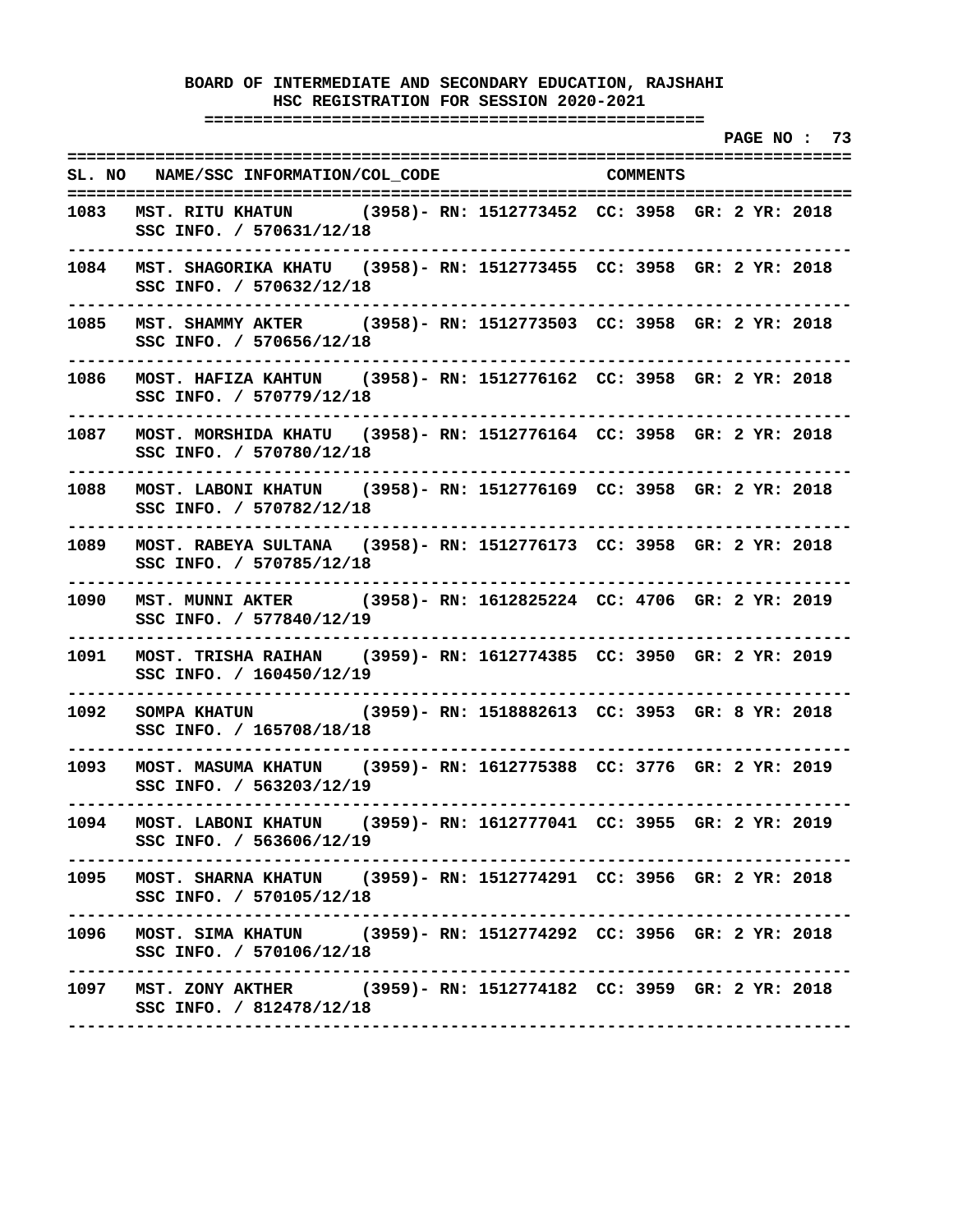**===================================================** 

 **PAGE NO : 74 ================================================================================ SL. NO NAME/SSC INFORMATION/COL\_CODE COMMENTS ================================================================================ 1098 MOST. SAGORIKA KHATU (4029)- RN: 1512776286 CC: 4029 GR: 2 YR: 2019 SSC INFO. / 366584/12/19 -------------------------------------------------------------------------------- 1099 MOST. SUMIYA KHATUN (4029)- RN: 1612776091 CC: 3763 GR: 2 YR: 2019 SSC INFO. / 564028/12/19 -------------------------------------------------------------------------------- 1100 MOMOTA RANI MAHATO (3977)- RN: 1512777583 CC: 3983 GR: 0 YR: 2018 SSC INFO. / 154977/12/18 -------------------------------------------------------------------------------- 1101 SUMONA KHATUN (3980)- RN: 1518882060 CC: 3980 GR: 0 YR: 2019 SSC INFO. / 415614/18/18 -------------------------------------------------------------------------------- 1102 MD. NURNOBI HOSEN (3981)- RN: 9012901259 CC: 2275 GR: 2 YR: 2019 SSC INFO. / 170215/19/19 -------------------------------------------------------------------------------- 1103 MD. AMIN HOSEN (3981)- RN: 9012902530 CC: 3125 GR: 2 YR: 2019 SSC INFO. / 170216/19/19 -------------------------------------------------------------------------------- 1104 MST. SHAMIMA AKTER S (3984)- RN: 1512777445 CC: 3977 GR: 8 YR: 2018 SSC INFO. / 154686/12/18 -------------------------------------------------------------------------------- 1105 LIMA KHATUN (3984)- RN: 1518880440 CC: 3977 GR: 2 YR: 2018 SSC INFO. / 414882/18/18 -------------------------------------------------------------------------------- 1106 MST. SHIRINA AKTER B (3984)- RN: 1512777805 CC: 3977 GR: 2 YR: 2018 SSC INFO. / 566965/12/18 -------------------------------------------------------------------------------- 1107 MST. MOHONA KHATUN (3905)- RN: 9012902684 CC: 4032 GR: 2 YR: 2019 SSC INFO. / 168964/19/19 -------------------------------------------------------------------------------- 1108 MEHEDI HASAN SHIMUL (3925)- RN: 1612780712 CC: 3011 GR: 2 YR: 2019 SSC INFO. / 159142/12/19 -------------------------------------------------------------------------------- 1109 MOST. RUMI AKTER (3925)- CORRECT SSC INFORMATION. SSC INFO. / 17010311052/20/19 -------------------------------------------------------------------------------- 1110 MD. MAMUN SHEIKH (3927)- RN: 9012902639 CC: 3775 GR: 2 YR: 2019 SSC INFO. / 164930/19/19 -------------------------------------------------------------------------------- 1111 TONU KUMAR DE (3927)- RN: 1512779448 CC: 3901 GR: 8 YR: 2018 SSC INFO. / 568113/12/18 -------------------------------------------------------------------------------- 1112 MD. IMRAN HOSSAIN (3875)- RN: 1612784866 CC: 3875 GR: 2 YR: 2019 SSC INFO. / 164158/12/19 --------------------------------------------------------------------------------**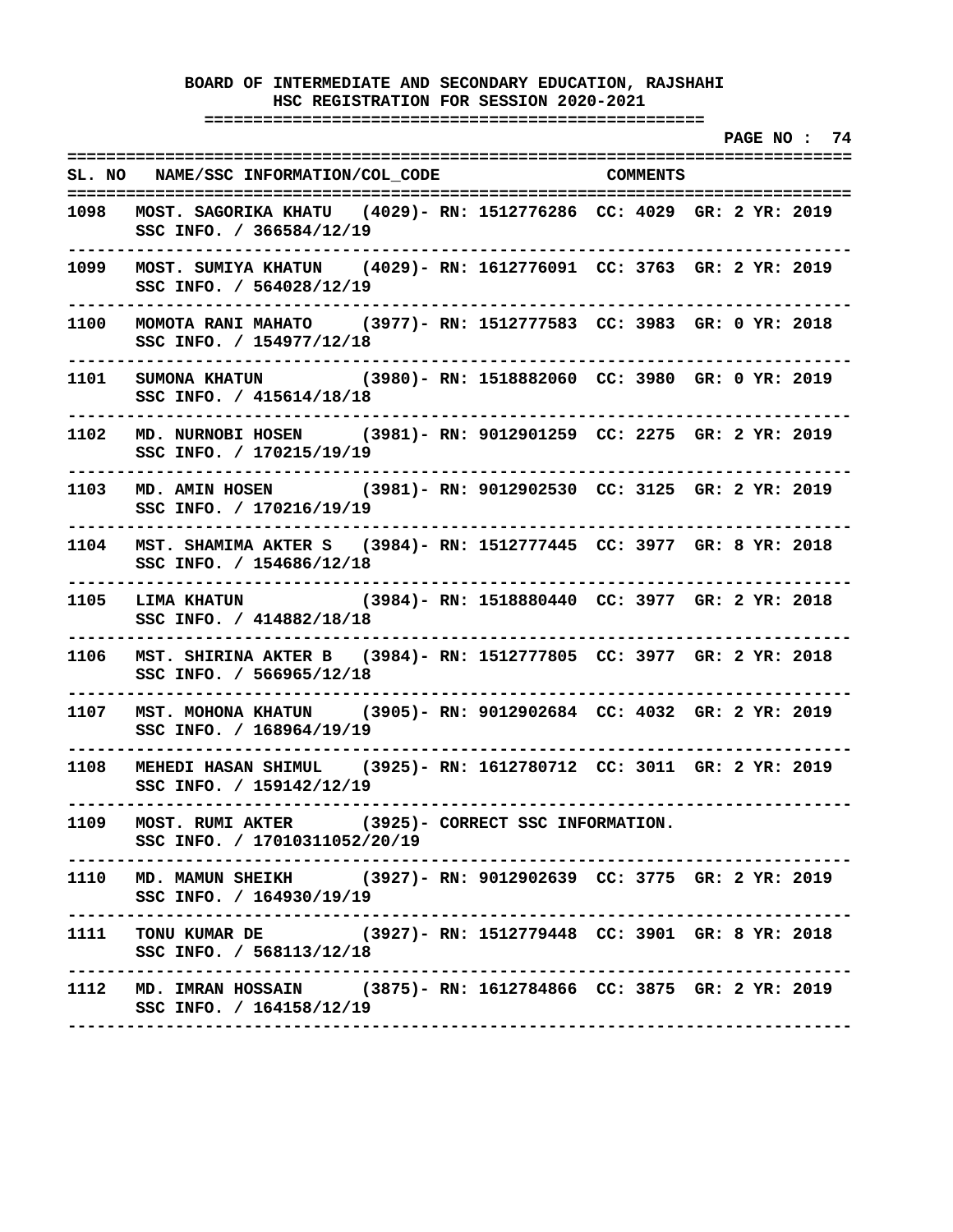**===================================================** 

 **PAGE NO : 75 ================================================================================ SL. NO NAME/SSC INFORMATION/COL\_CODE COMMENTS ================================================================================ 1113 MD. KABIR HOSSEN (4025)- RN: 1512761178 CC: 3850 GR: 2 YR: 2018 SSC INFO. / 152764/12/18 -------------------------------------------------------------------------------- 1114 MD. KAMRUL ISLAM (4025)- RN: 1618882901 CC: 4027 GR: 2 YR: 2019 SSC INFO. / 168834/18/19 -------------------------------------------------------------------------------- 1115 MD. SHAKIL AHMED (4025)- RN: 1512785522 CC: 4025 GR: 2 YR: 2019 SSC INFO. / 365924/12/19 -------------------------------------------------------------------------------- 1116 MD. SHADDAM MIAH (4050)- RN: 1210774076 CC: 4050 GR: 2 YR: 2018 SSC INFO. / 155951/12/18 -------------------------------------------------------------------------------- 1117 MD. NAYEM MIAH (4050)- RN: 1512785488 CC: 4025 GR: 0 YR: 2018 SSC INFO. / 156343/12/18 -------------------------------------------------------------------------------- 1118 MD. SUKUR ALI (4050)- RN: 1518884028 CC: 4025 GR: 2 YR: 2019 SSC INFO. / 414937/18/18 -------------------------------------------------------------------------------- 1119 MD. SHAMIM AHMED (4052)- RN: 1612772156 CC: 4054 GR: 2 YR: 2019 SSC INFO. / 563019/12/19 -------------------------------------------------------------------------------- 1120 MD. RAKIBUL ISLAM (4053)- RN: 1512784677 CC: 4050 GR: 0 YR: 2018 SSC INFO. / 155900/12/18 -------------------------------------------------------------------------------- 1121 MST. RESHMA AKTER (4053)- RN: 1512784641 CC: 4025 GR: 2 YR: 2019 SSC INFO. / 365795/12/19 -------------------------------------------------------------------------------- 1122 MD. NASIR UDDIN (4054)- RN: 1512761770 CC: 3850 GR: 8 YR: 2018 SSC INFO. / 157534/12/18 -------------------------------------------------------------------------------- 1123 MD. HAZRAT ALI (4054)- RN: 1612787181 CC: 4052 GR: 8 YR: 2019 SSC INFO. / 809113/12/19 -------------------------------------------------------------------------------- 1124 TANNI AKTER (4055)- CORRECT SSC INFORMATION. SSC INFO. / 153586/11/20 -------------------------------------------------------------------------------- 1125 SHOYON KUMAR (4352)- RN: 1612811424 CC: 4525 GR: 0 YR: 2019 SSC INFO. / 172594/12/19 -------------------------------------------------------------------------------- 1126 MST. JAMI AKTER (4355)- RN: 1612792879 CC: 4703 GR: 2 YR: 2019 SSC INFO. / 567765/12/19 -------------------------------------------------------------------------------- 1127 MD. TOUFIKUR RAHMAN (4360)- RN: 1618871655 CC: 4367 GR: 8 YR: 2019 SSC INFO. / 575963/12/19 --------------------------------------------------------------------------------**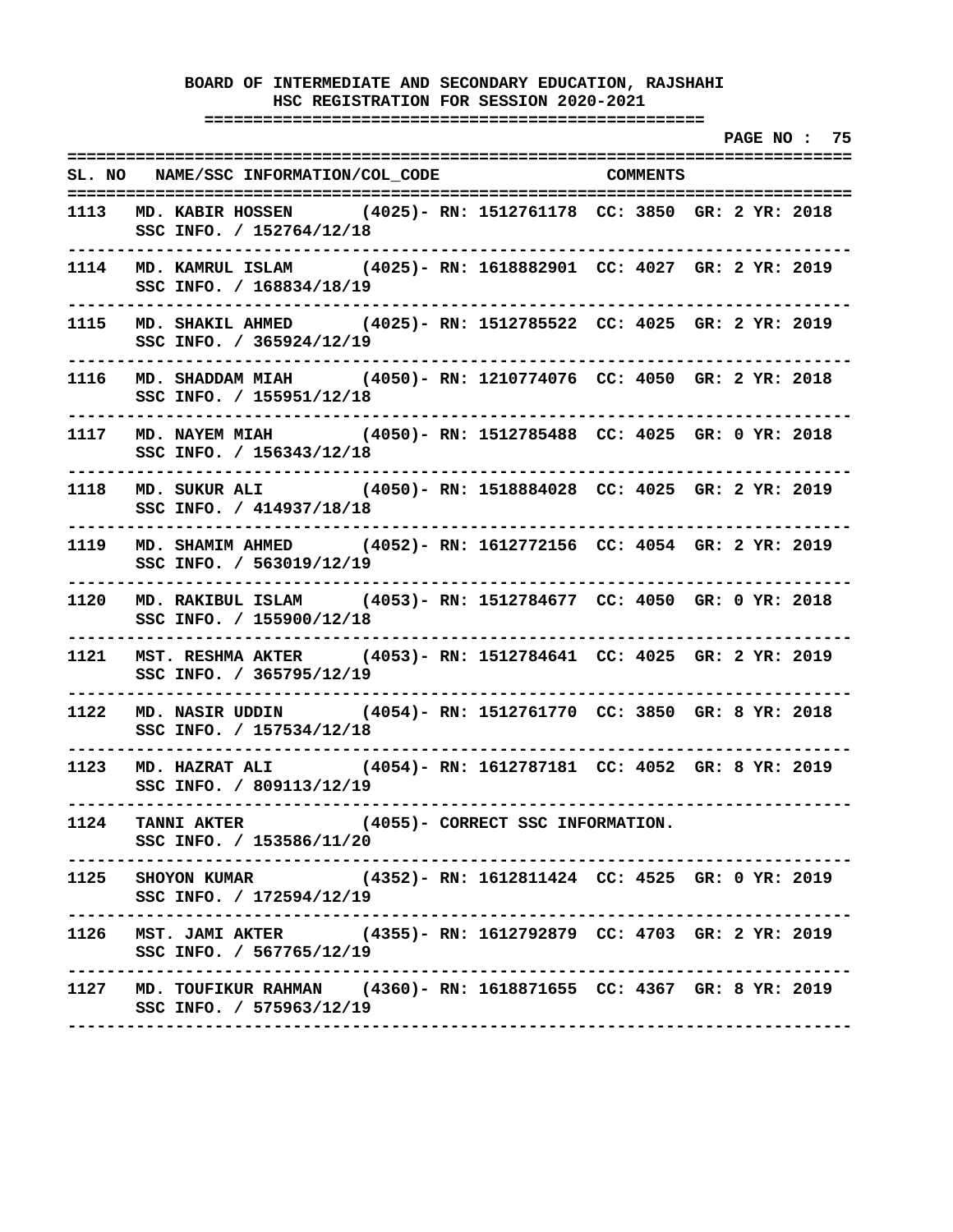**===================================================** 

|      |                                                                                                                            | PAGE NO : 76 |
|------|----------------------------------------------------------------------------------------------------------------------------|--------------|
|      | SL. NO NAME/SSC INFORMATION/COL_CODE COMMENTS                                                                              |              |
|      | 1128 KHANDAKER MONJUR SAY (4361)- RN: 1512788966 CC: 4361 GR: 8 YR: 2018<br>SSC INFO. / 813634/12/18                       |              |
| 1129 | TANVIR AHAMED (PARVE (4364)- CORRECT SSC INFORMATION.<br>SSC INFO. / 125124/15/20                                          |              |
|      | 1130 MD. NEYAMOT ULLA NAY (4367)- RN: 1717728707 CC: 5638 TC: 5001<br>SSC INFO. / 222055/17/20                             |              |
|      | 1131 MD. RABBI ISLAM JONY (4369)- RN: 1612746500 CC: 3000 GR: 8 YR: 2019<br>SSC INFO. / 146785/12/19                       |              |
|      | --------------<br>1132 SANVIR HASAN SUN (4376) - CORRECT SSC INFORMATION.<br>SSC INFO. / 18010387045/20/20                 |              |
|      | 1133 MD. SIAM ISLAM (4426)-RN: 9012903662 CC: 4525 GR: 0 YR: 2019<br>SSC INFO. / 137833/19/19                              |              |
|      | 1134 MST. FATEMA-TUZ-ZOHO (4450)- RN: 1612747852 CC: 4101 GR: 0 YR: 2019<br>SSC INFO. / 151112/12/19<br>------------------ |              |
|      | 1135 MD. SHIFAT (4475)- CORRECT SSC INFORMATION.<br>SSC INFO. / 139383/15/20<br>------------                               |              |
|      | 1136 MST. SUMI KHATUN (4475)- RN: 1512802169 CC: 4708 GR: 0 YR: 2018<br>SSC INFO. / 168089/12/18                           |              |
|      | 1137 MD. SHAMIAT HASAN SA (4475)- RN: 1612826681 CC: 4577 GR: 0 YR: 2019<br>SSC INFO. / 178451/12/19                       |              |
|      | 1138 MAINUR ISLAM (4475)- RN: 1518878326 CC: 4354 GR: 0 YR: 2018<br>SSC INFO. / 417367/18/18                               |              |
| 1139 | MST. HANIFA AKTER (4475)- RN: 1612788736 CC: 4376 GR: 8 YR: 2019<br>SSC INFO. / 810726/12/19                               |              |
|      | 1140 MD. RAKIBUL HASAN (4551)- RN: 1610856633 CC: 4365 GR: 2 YR: 2019<br>SSC INFO. / 310641/10/19                          |              |
|      | 1141 MST. RABEYA KHATUN (4702)- RN: 1612826960 CC: 4329 GR: 8 YR: 2019<br>SSC INFO. / 179183/12/19                         |              |
|      | 1142 MST. SUBARNA AKTER K (4675)- RN: 1612800107 CC: 5029 GR: 0 YR: 2019<br>SSC INFO. / 169729/12/19                       |              |
|      |                                                                                                                            |              |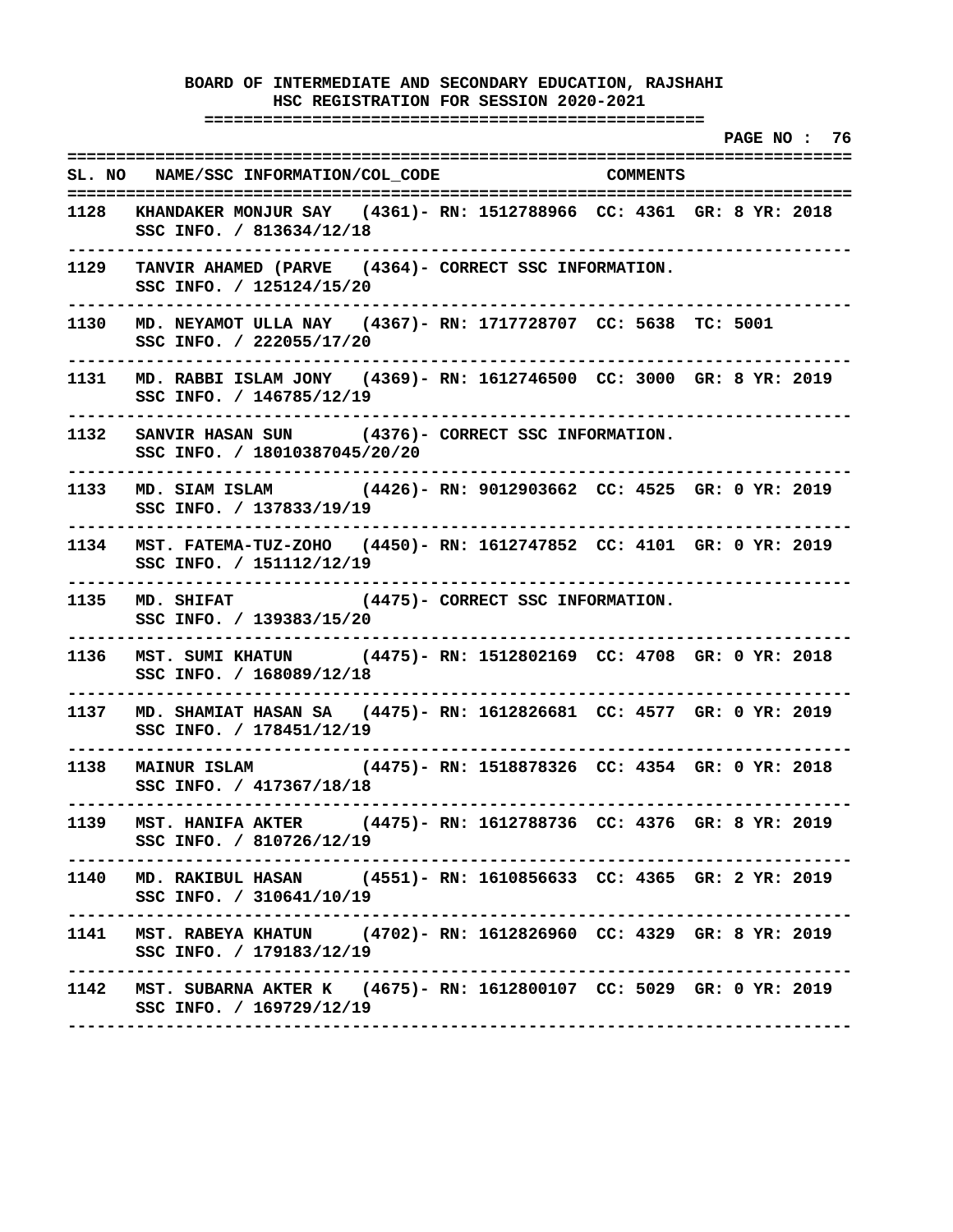**===================================================** 

 **PAGE NO : 77 ================================================================================ SL. NO NAME/SSC INFORMATION/COL\_CODE COMMENTS ================================================================================ 1143 NURUNNAHER (4678)- RN: 1512789011 CC: 4368 GR: 2 YR: 2018 SSC INFO. / 575862/12/18 -------------------------------------------------------------------------------- 1144 MIM MEGHLA (4679)- RN: 1512799519 CC: 4679 GR: 2 YR: 2018 SSC INFO. / 578007/12/18 -------------------------------------------------------------------------------- 1145 MST. NAJNIN NAHAR (4679)- RN: 1512799523 CC: 4679 GR: 2 YR: 2018 SSC INFO. / 578009/12/18 -------------------------------------------------------------------------------- 1146 MST. SULTANA PARVIN (4679)- RN: 1512799504 CC: 4679 GR: 8 YR: 2018 SSC INFO. / 814822/12/18 -------------------------------------------------------------------------------- 1147 SUMMIYA SIDDIKA (4701)- RN: 1612682682 CC: 1030 GR: 0 YR: 2019 SSC INFO. / 126072/12/19 -------------------------------------------------------------------------------- 1148 MD. RAKIBUL ISLAM (4701)- RN: 1418882720 CC: 4709 GR: 2 YR: 2018 SSC INFO. / 171720/18/18 -------------------------------------------------------------------------------- 1149 MST. TASLIMA AKHTER (4709)- RN: 1612799199 CC: 4675 GR: 8 YR: 2019 SSC INFO. / 169718/12/19 -------------------------------------------------------------------------------- 1150 MD. KAIYUM HOSSAIN (4575)- RN: 1612825160 CC: 4367 GR: 8 YR: 2019 SSC INFO. / 179394/12/19 -------------------------------------------------------------------------------- 1151 MD. ASHIK AHMED (4575)- RN: 1612813987 CC: 4308 GR: 2 YR: 2019 SSC INFO. / 573547/12/19 -------------------------------------------------------------------------------- 1152 MST. TANIA AKTHER (4708)- RN: 1612802168 CC: 4713 GR: 2 YR: 2019 SSC INFO. / 571782/12/19 -------------------------------------------------------------------------------- 1153 MST. FERDOUSY KHATUN (4712)- RN: 1612778356 CC: 3983 GR: 0 YR: 2019 SSC INFO. / 156775/12/19 -------------------------------------------------------------------------------- 1154 MST. SUBORNA KHATUN (4712)- RN: 1512781881 CC: 3902 GR: 8 YR: 2018 SSC INFO. / 567810/12/18 -------------------------------------------------------------------------------- 1155 MARUFA KHATUN (4712)- RN: 1512779116 CC: 3902 GR: 8 YR: 2018 SSC INFO. / 569122/12/18 -------------------------------------------------------------------------------- 1156 MST. USA KHATUN (4713)- RN: 1512795863 CC: 4305 GR: 2 YR: 2019 SSC INFO. / 368228/12/19 -------------------------------------------------------------------------------- 1157 ABDUR RAHMAN (4714)- RN: 1612802549 CC: 4425 GR: 8 YR: 2019 SSC INFO. / 170372/12/19 --------------------------------------------------------------------------------**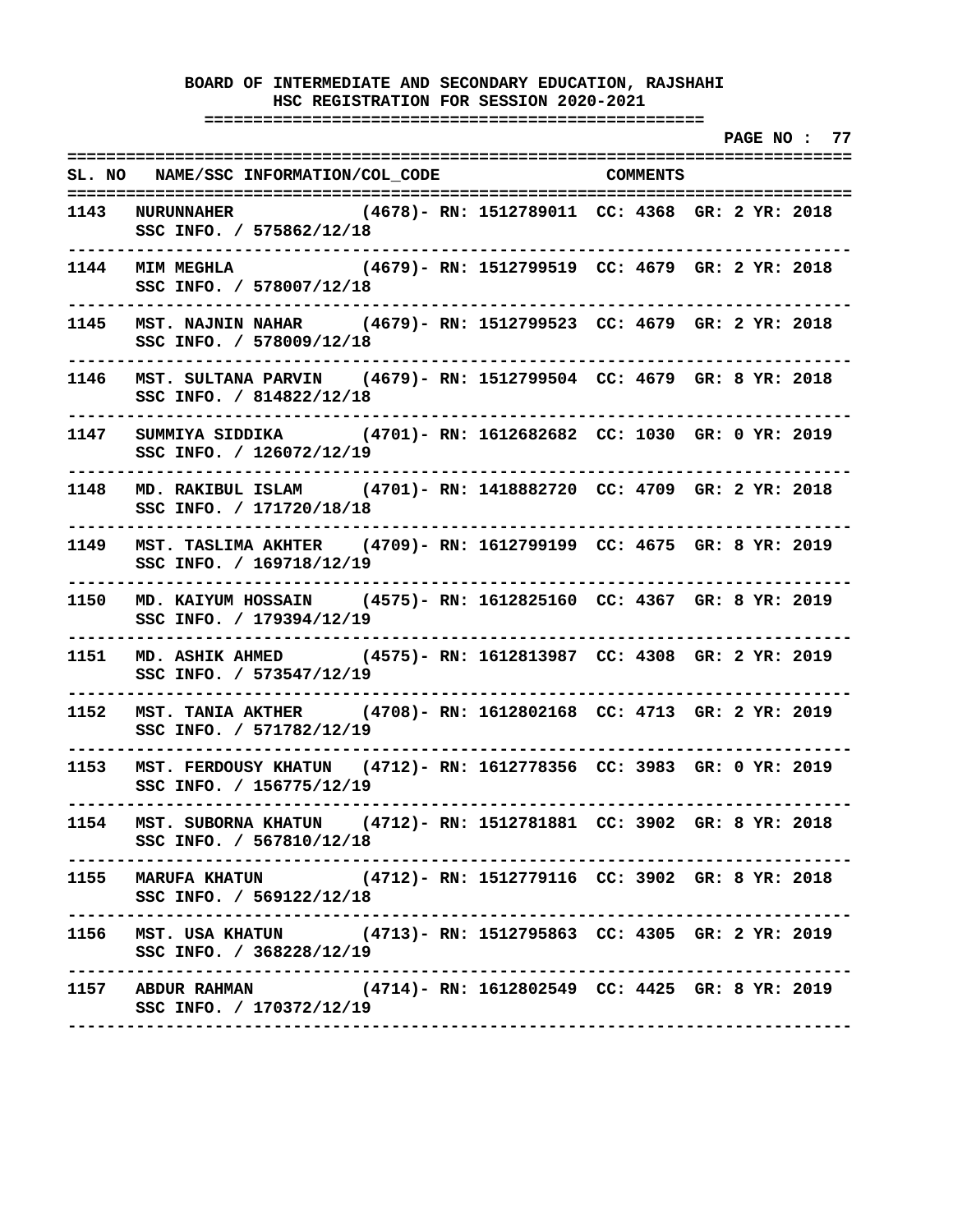**===================================================** 

 **PAGE NO : 78 ================================================================================ SL. NO NAME/SSC INFORMATION/COL\_CODE COMMENTS ================================================================================ 1158 MD. KABIR (4714)- RN: 1612803118 CC: 3758 GR: 2 YR: 2019 SSC INFO. / 170813/12/19 -------------------------------------------------------------------------------- 1159 MST CHAMULI KHATUN (4714)- CORRECT SSC INFORMATION. SSC INFO. / 18010387088/20/20 -------------------------------------------------------------------------------- 1160 MD. MIZAN MAHMUD (4350)- RN: 1512804573 CC: 4364 GR: 0 YR: 2018 SSC INFO. / 176959/12/18 -------------------------------------------------------------------------------- 1161 MD. SABBIR HOSSAIN (4350)- RN: 1512806194 CC: 4627 GR: 2 YR: 2018 SSC INFO. / 177478/12/18 -------------------------------------------------------------------------------- 1162 MD. ARIFUL ISLAM (4350)- RN: 1612805544 CC: 4367 GR: 0 YR: 2019 SSC INFO. / 181136/12/19 -------------------------------------------------------------------------------- 1163 MD. FAZLE RABBI HASA (4550)- RN: 1612806228 CC: 4550 GR: 2 YR: 2019 SSC INFO. / 579260/12/19 -------------------------------------------------------------------------------- 1164 NURUNNAHAR (4553)- RN: 1518867952 CC: 5178 GR: 2 YR: 2018 SSC INFO. / 417090/18/18 -------------------------------------------------------------------------------- 1165 NISHAT AHMMED (4554)- CORRECT SSC INFORMATION. SSC INFO. / 18010861810/20/20 -------------------------------------------------------------------------------- 1166 MST. HOSNEYARA (4556)- RN: 1512806358 CC: 4556 GR: 2 YR: 2019 SSC INFO. / 371036/12/19 -------------------------------------------------------------------------------- 1167 MD. ROZIT MIAH PAPPU (4275)- RN: 1512808768 CC: 4475 GR: 8 YR: 2018 SSC INFO. / 169725/12/18 -------------------------------------------------------------------------------- 1168 MST. NAJIRA JANNATI (4275)- CORRECT SSC INFORMATION. SSC INFO. / 18010866045/20/20 -------------------------------------------------------------------------------- 1169 SUMUNA AKTER (4276)- RN: 1612810865 CC: 4750 GR: 2 YR: 2019 SSC INFO. / 172455/12/19 -------------------------------------------------------------------------------- 1170 MD. ROHSHAN ALI RABB (4276)- RN: 1612811425 CC: 4276 GR: 2 YR: 2019 SSC INFO. / 172595/12/19 -------------------------------------------------------------------------------- 1171 MST. NIPA AKTER (4278)- RN: 1612811123 CC: 4283 GR: 2 YR: 2019 SSC INFO. / 172414/12/19 -------------------------------------------------------------------------------- 1172 MST. JANNATI KHATUN (4278)- RN: 1612811139 CC: 4705 GR: 2 YR: 2019 SSC INFO. / 172421/12/19 --------------------------------------------------------------------------------**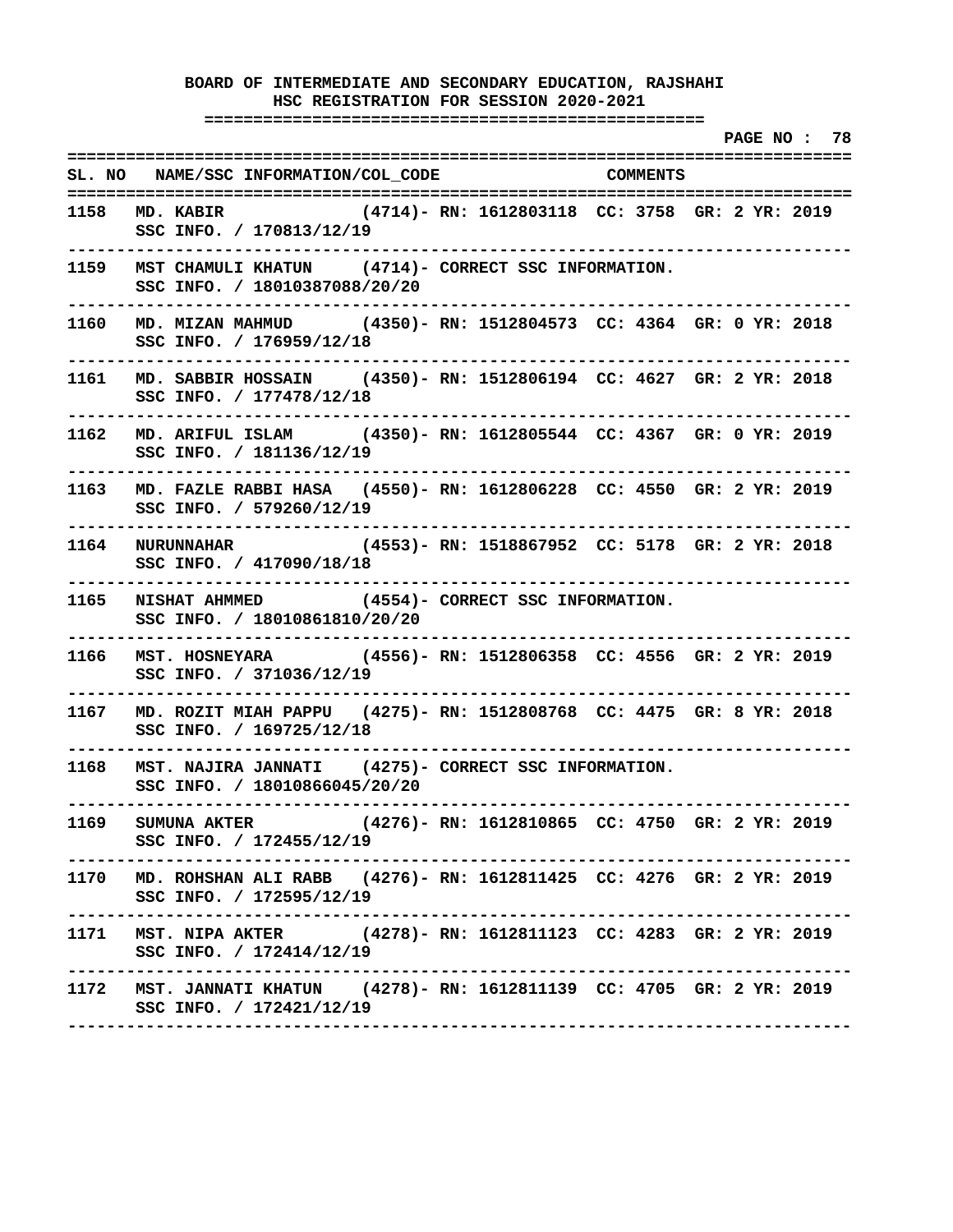**===================================================** 

 **PAGE NO : 79 ================================================================================ SL. NO NAME/SSC INFORMATION/COL\_CODE COMMENTS ================================================================================ 1173 MST. SHARMIN AKTER (4278)- RN: 1512808963 CC: 4283 GR: 2 YR: 2019 SSC INFO. / 369305/12/19 -------------------------------------------------------------------------------- 1174 MST. SABANA AKTER (4278)- RN: 1512809006 CC: 4283 GR: 2 YR: 2019 SSC INFO. / 369307/12/19 -------------------------------------------------------------------------------- 1175 MD. SHAFI MIA (4281)- RN: 1512816033 CC: 4278 GR: 2 YR: 2018 SSC INFO. / 172889/12/18 -------------------------------------------------------------------------------- 1176 MD. SAGOR MIA (4281)- RN: 1612822121 CC: 4281 GR: 2 YR: 2019 SSC INFO. / 176321/12/19 -------------------------------------------------------------------------------- 1177 MD. RASHED MIA (4281)- RN: 1512808012 CC: 4281 GR: 2 YR: 2019 SSC INFO. / 369293/12/19 -------------------------------------------------------------------------------- 1178 MD. MEHERAJ MIA (4281)- RN: 1612820277 CC: 4281 GR: 2 YR: 2019 SSC INFO. / 576431/12/19 -------------------------------------------------------------------------------- 1179 FORHAD HOSSAIN (4281)- RN: 1612819859 CC: 4327 GR: 2 YR: 2019 SSC INFO. / 576487/12/19 -------------------------------------------------------------------------------- 1180 MD. RAHEL ISLAM (4281)- RN: 9012903562 CC: 4281 GR: 2 YR: 2019 SSC INFO. / 621397/19/19 -------------------------------------------------------------------------------- 1181 MST. TAMIM ISLAM (4282)- RN: 1512807671 CC: 4450 GR: 2 YR: 2018 SSC INFO. / 170184/12/18 -------------------------------------------------------------------------------- 1182 MST. NURE ZANNATI (4282)- RN: 1512807675 CC: 4275 GR: 2 YR: 2018 SSC INFO. / 170188/12/18 -------------------------------------------------------------------------------- 1183 MST. YEASMIN AKTER (4282)- RN: 1512807680 CC: 4325 GR: 2 YR: 2018 SSC INFO. / 170193/12/18 -------------------------------------------------------------------------------- 1184 MST. TARMINA AKTER (4282)- RN: 1512807686 CC: 4275 GR: 2 YR: 2018 SSC INFO. / 170199/12/18 -------------------------------------------------------------------------------- 1185 MST. TAZMIN AKTER (4282)- RN: 1512807688 CC: 4325 GR: 2 YR: 2018 SSC INFO. / 170200/12/18 -------------------------------------------------------------------------------- 1186 MST. MOLLIKA AKTER (4282)- RN: 1512807701 CC: 4275 GR: 8 YR: 2018 SSC INFO. / 170210/12/18 -------------------------------------------------------------------------------- 1187 MD. SOHANUR RAHMAN S (4282)- RN: 1512807747 CC: 4278 GR: 8 YR: 2018 SSC INFO. / 170235/12/18 --------------------------------------------------------------------------------**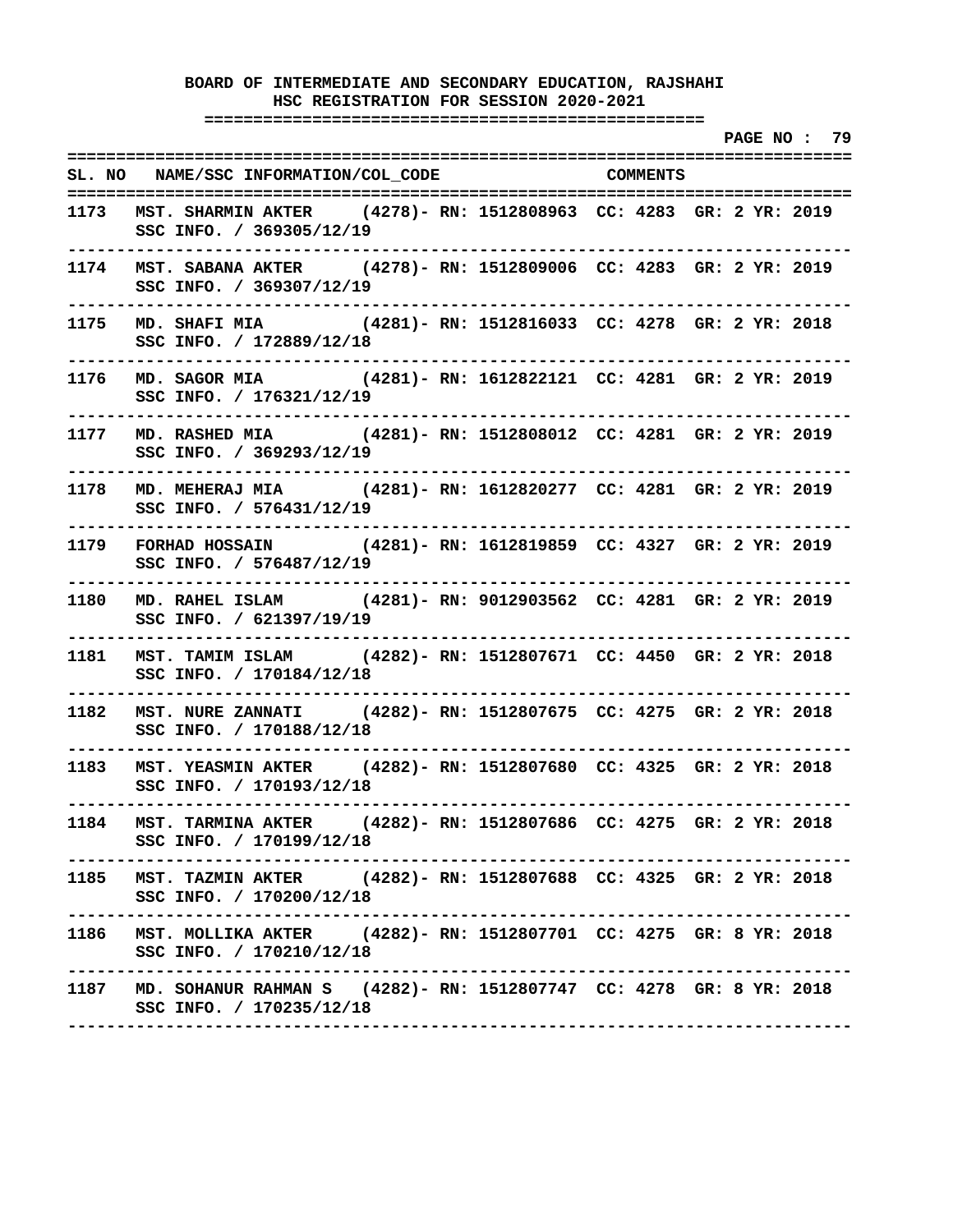**===================================================** 

 **PAGE NO : 80 ================================================================================ SL. NO NAME/SSC INFORMATION/COL\_CODE COMMENTS ================================================================================ 1188 MD. RAKIBUL HASAN DI (4282)- RN: 1512807748 CC: 4278 GR: 8 YR: 2018 SSC INFO. / 170236/12/18 -------------------------------------------------------------------------------- 1189 MD. LIMON AHAMED (4282)- RN: 1512810643 CC: 4278 GR: 0 YR: 2018 SSC INFO. / 170457/12/18 -------------------------------------------------------------------------------- 1190 MST. TAFHIMA SULTANA (4282)- RN: 1512820105 CC: 4450 GR: 0 YR: 2018 SSC INFO. / 173639/12/18 -------------------------------------------------------------------------------- 1191 MST. RABEYA SIDDIKA (4282)- RN: 1512820141 CC: 4325 GR: 2 YR: 2018 SSC INFO. / 173660/12/18 -------------------------------------------------------------------------------- 1192 MD. ABDUL AHAD (4283)- RN: 1512810030 CC: 4283 GR: 2 YR: 2019 SSC INFO. / 369240/12/19 -------------------------------------------------------------------------------- 1193 MST. MOUSUMI AKTER (4283)- RN: 1612811931 CC: 4283 GR: 2 YR: 2019 SSC INFO. / 572472/12/19 -------------------------------------------------------------------------------- 1194 MD. SOHAG MAHMUD (4751)- RN: 1612811861 CC: 4277 GR: 2 YR: 2019 SSC INFO. / 172863/12/19 -------------------------------------------------------------------------------- 1195 BANDHAN CHANDRA SARK (4601)- CORRECT SSC INFORMATION. SSC INFO. / 623444/19/18 -------------------------------------------------------------------------------- 1196 SHARMIN AKTER (4603)- RN: 1412790416 CC: 4354 GR: 2 YR: 2018 SSC INFO. / 582105/12/18 -------------------------------------------------------------------------------- 1197 MOHAMMAD MAUSUF SEFA (4250)- RN: 1618873411 CC: 4361 GR: 2 YR: 2019 SSC INFO. / 174996/18/19 -------------------------------------------------------------------------------- 1198 MEHEDI HASAN (4253)- RN: 1512799489 CC: 4700 GR: 0 YR: 2018 SSC INFO. / 167100/12/18 -------------------------------------------------------------------------------- 1199 MST. AYESHA KHATUN (4255)- RN: 1512824706 CC: 4328 GR: 2 YR: 2019 SSC INFO. / 370926/12/19 -------------------------------------------------------------------------------- 1200 MD. LION SORDAR (4255)- RN: 1512822801 CC: 4376 GR: 2 YR: 2018 SSC INFO. / 575404/12/18 -------------------------------------------------------------------------------- 1201 MD. YUNUS ALI (4255)- RN: 1512824740 CC: 4326 GR: 2 YR: 2018 SSC INFO. / 586850/12/18 -------------------------------------------------------------------------------- 1202 MD. MONIR HOSSAIN (4255)- CORRECT SSC INFORMATION. SSC INFO. / 623077/19/18 --------------------------------------------------------------------------------**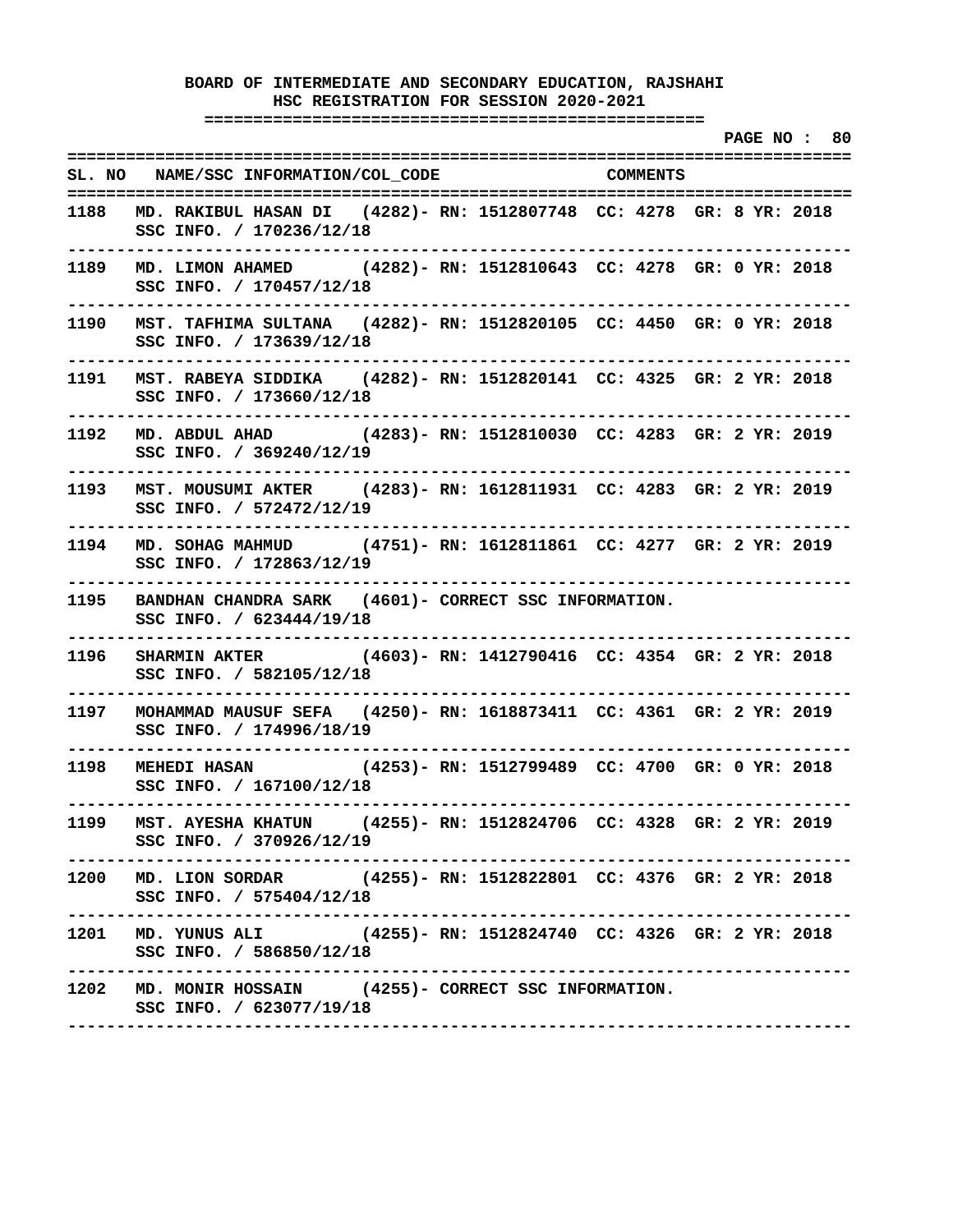**===================================================** 

 **PAGE NO : 81 ================================================================================ SL. NO NAME/SSC INFORMATION/COL\_CODE COMMENTS ================================================================================ 1203 MD. ATAUR RAHMAN AFI (4256)- RN: 1617759006 CC: 1028 GR: 0 YR: 2019 SSC INFO. / 243389/17/19 -------------------------------------------------------------------------------- 1204 MD. NAZIM HOSSEN (4651)- CORRECT SSC INFORMATION. SSC INFO. / 17010868033/20/20 -------------------------------------------------------------------------------- 1205 MST. YESMIN AKTER NU (4653)- RN: 1612818314 CC: 4651 GR: 2 YR: 2019 SSC INFO. / 575070/12/19 -------------------------------------------------------------------------------- 1206 RAYHAN DHALY (4326)- RN: 1512793264 CC: 4360 GR: 2 YR: 2018 SSC INFO. / 163217/12/18 -------------------------------------------------------------------------------- 1207 MIM AKTER (4326)- RN: 1612822696 CC: 4704 GR: 2 YR: 2019 SSC INFO. / 176735/12/19 -------------------------------------------------------------------------------- 1208 MST. TANIA AKTER (4330)- RN: 1512789389 CC: 4330 GR: 0 YR: 2018 SSC INFO. / 163675/12/18 -------------------------------------------------------------------------------- 1209 MST. SONIA KHATUN (4330)- RN: 1612796798 CC: 4576 GR: 2 YR: 2019 SSC INFO. / 168900/12/19 -------------------------------------------------------------------------------- 1210 KULSUM AKTER (4330)- RN: 1518873596 CC: 4330 GR: 2 YR: 2018 SSC INFO. / 170660/18/18 -------------------------------------------------------------------------------- 1211 SHIMA AKTAR (4330)- RN: 1218869371 CC: 4330 GR: 2 YR: 2018 SSC INFO. / 170850/18/18 -------------------------------------------------------------------------------- 1212 SHERITE AKTER (4330)- RN: 1518872697 CC: 4330 GR: 2 YR: 2018 SSC INFO. / 170862/18/18 -------------------------------------------------------------------------------- 1213 SIMA AKTER (4330)- RN: 1518872688 CC: 4330 GR: 2 YR: 2018 SSC INFO. / 170864/18/18 -------------------------------------------------------------------------------- 1214 TOMA KHATUN (4330)- RN: 1518872684 CC: 4330 GR: 2 YR: 2018 SSC INFO. / 170865/18/18 -------------------------------------------------------------------------------- 1215 RUMI KHATUN (4330)- RN: 1418880203 CC: 4330 GR: 2 YR: 2018 SSC INFO. / 170867/18/18 -------------------------------------------------------------------------------- 1216 SONY KHATUN (4330)- RN: 1512819257 CC: 4526 GR: 8 YR: 2018 SSC INFO. / 174205/12/18 -------------------------------------------------------------------------------- 1217 MST. TAKSIA AKTER (4330)- RN: 1512817690 CC: 4330 GR: 0 YR: 2018 SSC INFO. / 174809/12/18 --------------------------------------------------------------------------------**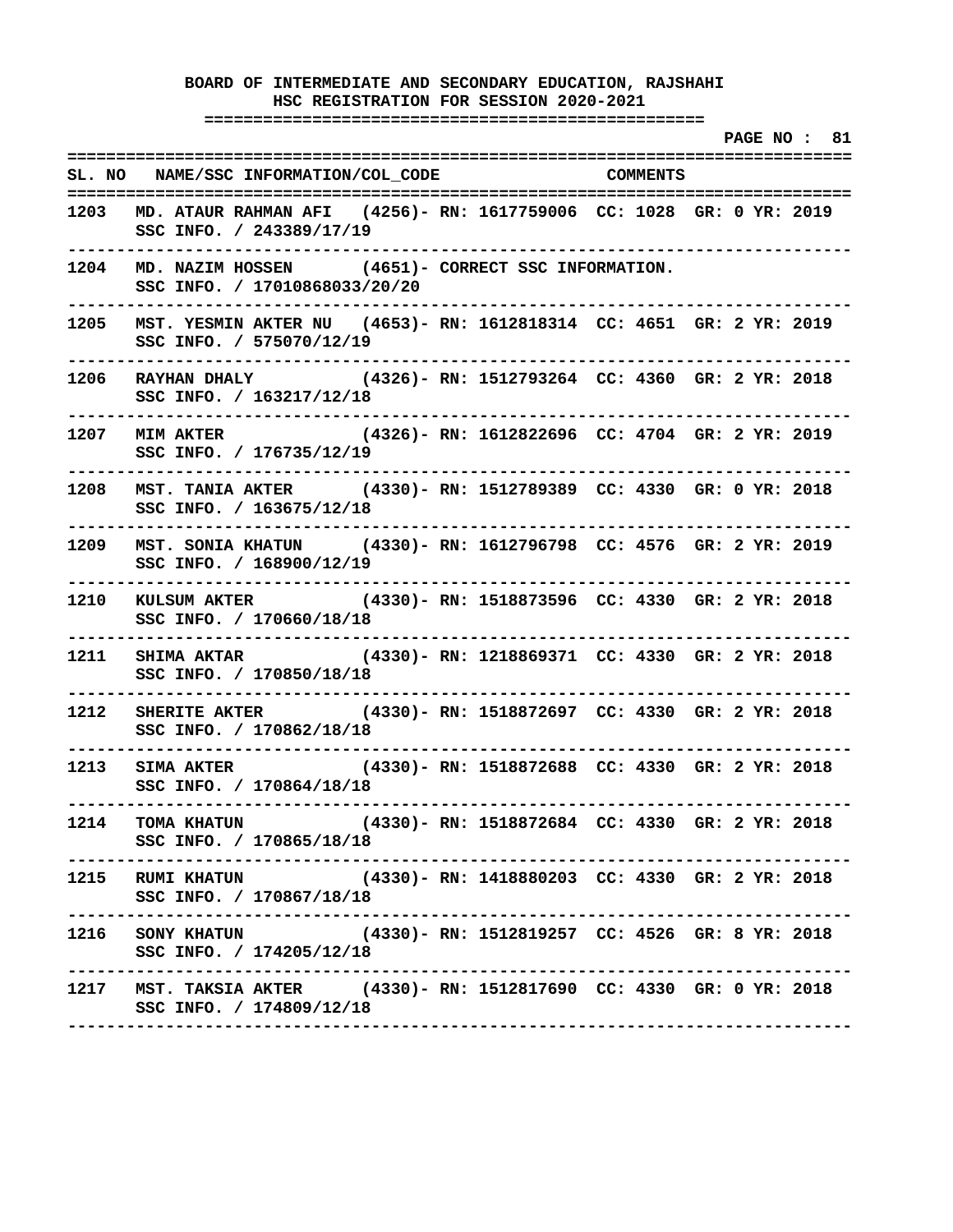**===================================================** 

 **PAGE NO : 82 ================================================================================ SL. NO NAME/SSC INFORMATION/COL\_CODE COMMENTS ================================================================================ 1218 MST. SARMIN KHATUN (4330)- RN: 1512817703 CC: 4330 GR: 2 YR: 2018 SSC INFO. / 174813/12/18 -------------------------------------------------------------------------------- 1219 MST. SONIA AKTER (4330)- RN: 1512817738 CC: 4330 GR: 0 YR: 2018 SSC INFO. / 174821/12/18 -------------------------------------------------------------------------------- 1220 KAMRUN NAHAR (4330)- RN: 1518873761 CC: 4330 GR: 0 YR: 2018 SSC INFO. / 416738/18/18 -------------------------------------------------------------------------------- 1221 MST. JANNATI KHATUN (4330)- RN: 1512795103 CC: 4330 GR: 2 YR: 2018 SSC INFO. / 576345/12/18 -------------------------------------------------------------------------------- 1222 MST. SHAPLA KHATUN (4330)- RN: 1512795115 CC: 4330 GR: 2 YR: 2018 SSC INFO. / 576355/12/18 -------------------------------------------------------------------------------- 1223 MST. MAHMUDA KHATUN (4330)- RN: 1512795122 CC: 4330 GR: 2 YR: 2018 SSC INFO. / 576359/12/18 -------------------------------------------------------------------------------- 1224 MST. SHAPLA KHATUN (4330)- RN: 1512795135 CC: 4330 GR: 2 YR: 2018 SSC INFO. / 576368/12/18 -------------------------------------------------------------------------------- 1225 MST. SUMI KHATUN (4330)- RN: 1512795141 CC: 4330 GR: 2 YR: 2018 SSC INFO. / 576372/12/18 -------------------------------------------------------------------------------- 1226 MST. ZANNATI KHATUN (4330)- RN: 1512795218 CC: 4329 GR: 2 YR: 2018 SSC INFO. / 576744/12/18 -------------------------------------------------------------------------------- 1227 MST. SHUSMITA KHATUN (4330)- RN: 1512795223 CC: 4330 GR: 2 YR: 2018 SSC INFO. / 576747/12/18 -------------------------------------------------------------------------------- 1228 ROZINA KHATUN (4330)- RN: 1512819254 CC: 4330 GR: 2 YR: 2018 SSC INFO. / 584589/12/18 -------------------------------------------------------------------------------- 1229 SHAMPA (4330)- RN: 1512819262 CC: 4330 GR: 2 YR: 2018 SSC INFO. / 584592/12/18 -------------------------------------------------------------------------------- 1230 MST. RABEYA KHATUN (4330)- RN: 1512817695 CC: 4330 GR: 2 YR: 2018 SSC INFO. / 585146/12/18 -------------------------------------------------------------------------------- 1231 MST. MARUFA KHATUN (4330)- RN: 1512817716 CC: 4330 GR: 2 YR: 2018 SSC INFO. / 585151/12/18 -------------------------------------------------------------------------------- 1232 MST. BETHI AKTER (4330)- RN: 1512817723 CC: 4330 GR: 2 YR: 2018 SSC INFO. / 585153/12/18 --------------------------------------------------------------------------------**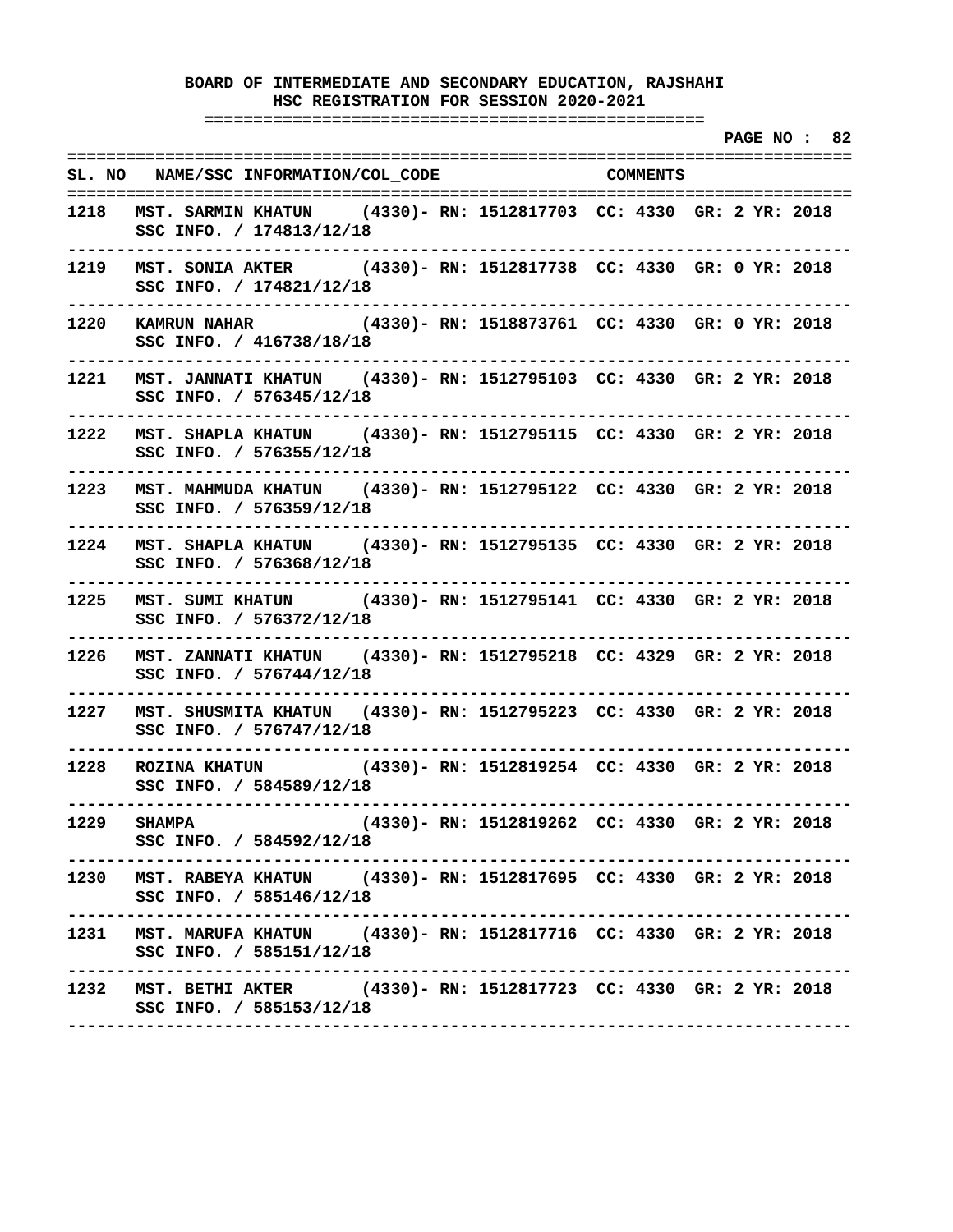**===================================================** 

 **PAGE NO : 83 ================================================================================ SL. NO NAME/SSC INFORMATION/COL\_CODE COMMENTS ================================================================================ 1233 MST. MORIOM KHATUN (4330)- RN: 1512824530 CC: 4330 GR: 2 YR: 2018 SSC INFO. / 586544/12/18 -------------------------------------------------------------------------------- 1234 MST. SUMAIEA AKTAR (4330)- RN: 1512824448 CC: 4330 GR: 2 YR: 2018 SSC INFO. / 586574/12/18 -------------------------------------------------------------------------------- 1235 MST. SHIRIN AKTAR (4330)- RN: 1512824453 CC: 4330 GR: 2 YR: 2018 SSC INFO. / 586578/12/18 -------------------------------------------------------------------------------- 1236 MST. LAKI KHATUN (4330)- RN: 1412801504 CC: 4330 GR: 2 YR: 2018 SSC INFO. / 586596/12/18 -------------------------------------------------------------------------------- 1237 MST. RAHIMA KHATUN (4330)- RN: 1512824243 CC: 4330 GR: 2 YR: 2018 SSC INFO. / 586626/12/18 -------------------------------------------------------------------------------- 1238 MST. SHAHANA KHATUN (4330)- RN: 1412801300 CC: 4328 GR: 2 YR: 2018 SSC INFO. / 586633/12/18 -------------------------------------------------------------------------------- 1239 MST. SHILA KHATUN (4330)- RN: 1412801306 CC: 4330 GR: 2 YR: 2018 SSC INFO. / 586637/12/18 -------------------------------------------------------------------------------- 1240 MST. RAZIA AKHTER (4330)- RN: 1412801308 CC: 4330 GR: 2 YR: 2018 SSC INFO. / 586638/12/18 -------------------------------------------------------------------------------- 1241 MST. MOMTAZ KHATUN (4330)- RN: 1512824696 CC: 4330 GR: 2 YR: 2018 SSC INFO. / 586828/12/18 -------------------------------------------------------------------------------- 1242 MST. FARJANA AKTER (4330)- RN: 1512824700 CC: 4330 GR: 2 YR: 2018 SSC INFO. / 586832/12/18 -------------------------------------------------------------------------------- 1243 SHARMIN AKTER (4525)- RN: 1612820345 CC: 4450 GR: 0 YR: 2019 SSC INFO. / 176457/12/19 -------------------------------------------------------------------------------- 1244 MST MONIRA KHATUN (4625)- CORRECT SSC INFORMATION. SSC INFO. / 18010387082/20/20 -------------------------------------------------------------------------------- 1245 SABBIR HOWLADER (4625)- CORRECT SSC INFORMATION. SSC INFO. / 422661/15/20 -------------------------------------------------------------------------------- 1246 MD. NOMAN SIDDIK SOI (4628)- RN: 1512821231 CC: 4365 GR: 0 YR: 2018 SSC INFO. / 175149/12/18 -------------------------------------------------------------------------------- 1247 MEEM MRIDHA (4630)- RN: 1518872029 CC: 4630 GR: 2 YR: 2018 SSC INFO. / 169235/18/18 --------------------------------------------------------------------------------**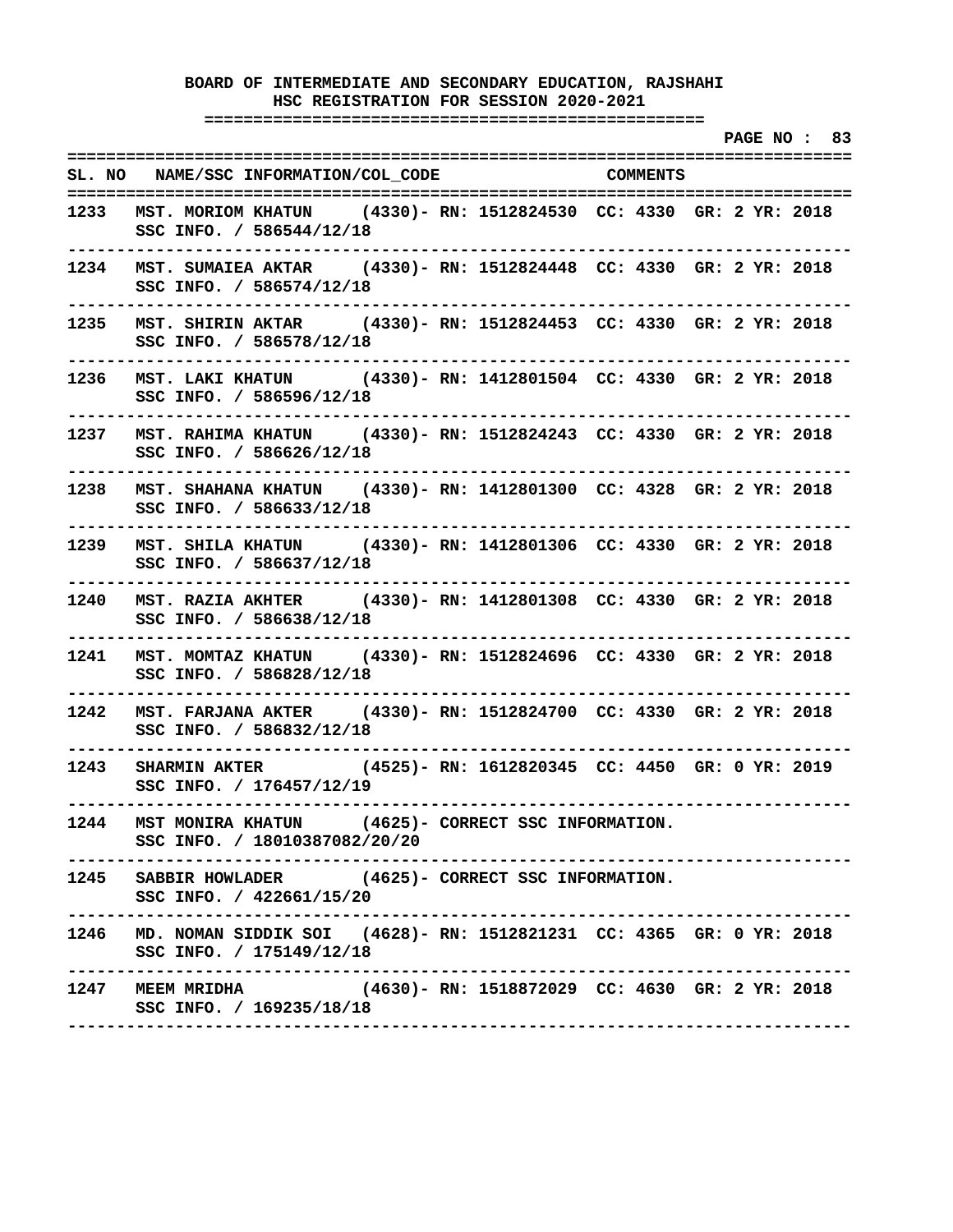**===================================================** 

 **PAGE NO : 84 ================================================================================ SL. NO NAME/SSC INFORMATION/COL\_CODE COMMENTS ================================================================================ 1248 AKLIMA KHATUN (4630)- RN: 1518871984 CC: 4630 GR: 2 YR: 2018 SSC INFO. / 169278/18/18 -------------------------------------------------------------------------------- 1249 JONEY AKTER (4630)- RN: 1518871778 CC: 4630 GR: 2 YR: 2018 SSC INFO. / 169419/18/18 -------------------------------------------------------------------------------- 1250 SHAYMOLI RANI (4630)- RN: 1512822009 CC: 4630 GR: 2 YR: 2018 SSC INFO. / 583198/12/18 -------------------------------------------------------------------------------- 1251 MD. JAHID HASAN (4500)- CORRECT SSC INFORMATION. SSC INFO. / 129045/15/20 -------------------------------------------------------------------------------- 1252 SAKIB HASAN (4577)- RN: 1518875554 CC: 4365 GR: 2 YR: 2019 SSC INFO. / 177546/18/19 -------------------------------------------------------------------------------- 1253 MD. SUJON HASAN (4577)- RN: 1612826676 CC: 4367 GR: 8 YR: 2019 SSC INFO. / 178448/12/19 -------------------------------------------------------------------------------- 1254 MD. ABU YOUSUF RIMU (5000)- RN: 1612828481 CC: 1075 GR: 2 YR: 2019 SSC INFO. / 182417/12/19 -------------------------------------------------------------------------------- 1255 MD. MYMUL ISLAM (5000)- RN: 1612835176 CC: 1124 GR: 0 YR: 2019 SSC INFO. / 184852/12/19 -------------------------------------------------------------------------------- 1256 MD. MAHIR DAIYAN MON (5025)- RN: 1612828105 CC: 5025 GR: 2 YR: 2019 SSC INFO. / 182019/12/19 -------------------------------------------------------------------------------- 1257 MD. ALAMIN HOSSAIN (5025)- RN: 1617764519 CC: 5075 GR: 0 YR: 2019 SSC INFO. / 247027/17/19 -------------------------------------------------------------------------------- 1258 ASTAMOUL KABIR (5175)- RN: 1512826872 CC: 5025 GR: 0 YR: 2018 SSC INFO. / 179900/12/18 -------------------------------------------------------------------------------- 1259 MST. SUMONA AKTER TO (5176)- RN: 1512808294 CC: 4275 GR: 0 YR: 2018 SSC INFO. / 169347/12/18 -------------------------------------------------------------------------------- 1260 ISRAT BIN UJALA (5180)- RN: 1512825444 CC: 5000 GR: 0 YR: 2018 SSC INFO. / 179417/12/18 -------------------------------------------------------------------------------- 1261 MD. MAHABUB ALAHE (5203)- RN: 1412806773 CC: 4557 GR: 0 YR: 2018 SSC INFO. / 177255/12/18 -------------------------------------------------------------------------------- 1262 MD. RASEL HOSSAIN (5203)- RN: 1512829094 CC: 5200 GR: 0 YR: 2018 SSC INFO. / 180273/12/18 --------------------------------------------------------------------------------**